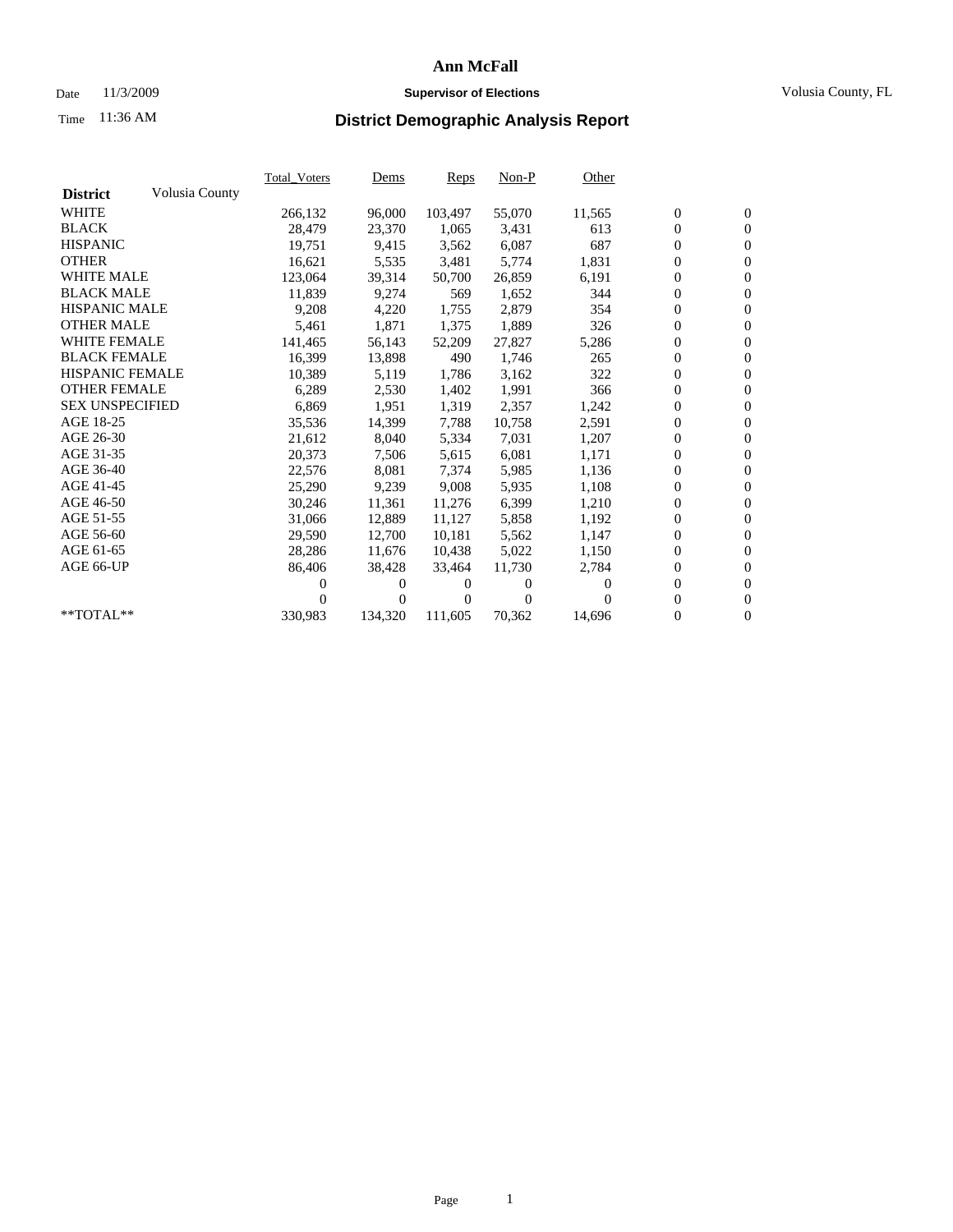### Date 11/3/2009 **Supervisor of Elections Supervisor of Elections** Volusia County, FL

|                        | <b>Total Voters</b>       | Dems         | Reps   | $Non-P$  | Other    |                  |                  |  |
|------------------------|---------------------------|--------------|--------|----------|----------|------------------|------------------|--|
| <b>District</b>        | County Council District 1 |              |        |          |          |                  |                  |  |
| <b>WHITE</b>           | 51,047                    | 18,351       | 20,677 | 9,567    | 2,452    | $\boldsymbol{0}$ | $\boldsymbol{0}$ |  |
| <b>BLACK</b>           | 4,503                     | 3,696        | 167    | 535      | 105      | $\overline{0}$   | $\mathbf{0}$     |  |
| <b>HISPANIC</b>        | 3,097                     | 1,360        | 553    | 1,039    | 145      | $\overline{0}$   | $\mathbf{0}$     |  |
| <b>OTHER</b>           | 2,921                     | 955          | 697    | 960      | 309      | 0                | $\mathbf{0}$     |  |
| <b>WHITE MALE</b>      | 23,393                    | 7,441        | 10,045 | 4,592    | 1,315    | $\boldsymbol{0}$ | $\mathbf{0}$     |  |
| <b>BLACK MALE</b>      | 1,842                     | 1,457        | 77     | 244      | 64       | $\boldsymbol{0}$ | $\mathbf{0}$     |  |
| <b>HISPANIC MALE</b>   | 1,423                     | 623          | 272    | 457      | 71       | $\boldsymbol{0}$ | $\mathbf{0}$     |  |
| <b>OTHER MALE</b>      | 932                       | 322          | 269    | 277      | 64       | $\boldsymbol{0}$ | $\mathbf{0}$     |  |
| <b>WHITE FEMALE</b>    | 27,402                    | 10,825       | 10,541 | 4,912    | 1,124    | 0                | $\mathbf{0}$     |  |
| <b>BLACK FEMALE</b>    | 2,624                     | 2,211        | 89     | 284      | 40       | $\boldsymbol{0}$ | $\Omega$         |  |
| <b>HISPANIC FEMALE</b> | 1,651                     | 728          | 278    | 574      | 71       | $\boldsymbol{0}$ | $\mathbf{0}$     |  |
| <b>OTHER FEMALE</b>    | 1,117                     | 440          | 269    | 341      | 67       | $\boldsymbol{0}$ | $\mathbf{0}$     |  |
| <b>SEX UNSPECIFIED</b> | 1,184                     | 315          | 254    | 420      | 195      | 0                | $\mathbf{0}$     |  |
| AGE 18-25              | 6,552                     | 2,200        | 1,729  | 2,085    | 538      | $\boldsymbol{0}$ | $\mathbf{0}$     |  |
| AGE 26-30              | 4,129                     | 1,442        | 1,152  | 1,273    | 262      | 0                | $\mathbf{0}$     |  |
| AGE 31-35              | 3,930                     | 1,327        | 1,205  | 1,109    | 289      | 0                | $\mathbf{0}$     |  |
| AGE 36-40              | 4,428                     | 1,519        | 1,564  | 1,108    | 237      | $\boldsymbol{0}$ | $\mathbf{0}$     |  |
| AGE 41-45              | 4,920                     | 1,667        | 1,968  | 1,076    | 209      | $\boldsymbol{0}$ | $\mathbf{0}$     |  |
| AGE 46-50              | 5,781                     | 2,118        | 2,280  | 1,122    | 261      | 0                | $\Omega$         |  |
| AGE 51-55              | 5,817                     | 2,399        | 2,192  | 976      | 250      | $\boldsymbol{0}$ | $\mathbf{0}$     |  |
| AGE 56-60              | 5,489                     | 2,402        | 1,988  | 847      | 252      | 0                | $\mathbf{0}$     |  |
| AGE 61-65              | 5,079                     | 2,219        | 1,919  | 738      | 203      | 0                | $\mathbf{0}$     |  |
| AGE 66-UP              | 15,442                    | 7,068        | 6,097  | 1,767    | 510      | $\overline{0}$   | $\mathbf{0}$     |  |
|                        | 0                         | 0            | 0      | $\theta$ | $\theta$ | $\boldsymbol{0}$ | $\mathbf{0}$     |  |
|                        | 0                         | $\mathbf{0}$ | 0      | $\Omega$ | $\Omega$ | 0                | $\mathbf{0}$     |  |
| $*$ TOTAL $**$         | 61,568                    | 24,362       | 22,094 | 12,101   | 3,011    | 0                | $\boldsymbol{0}$ |  |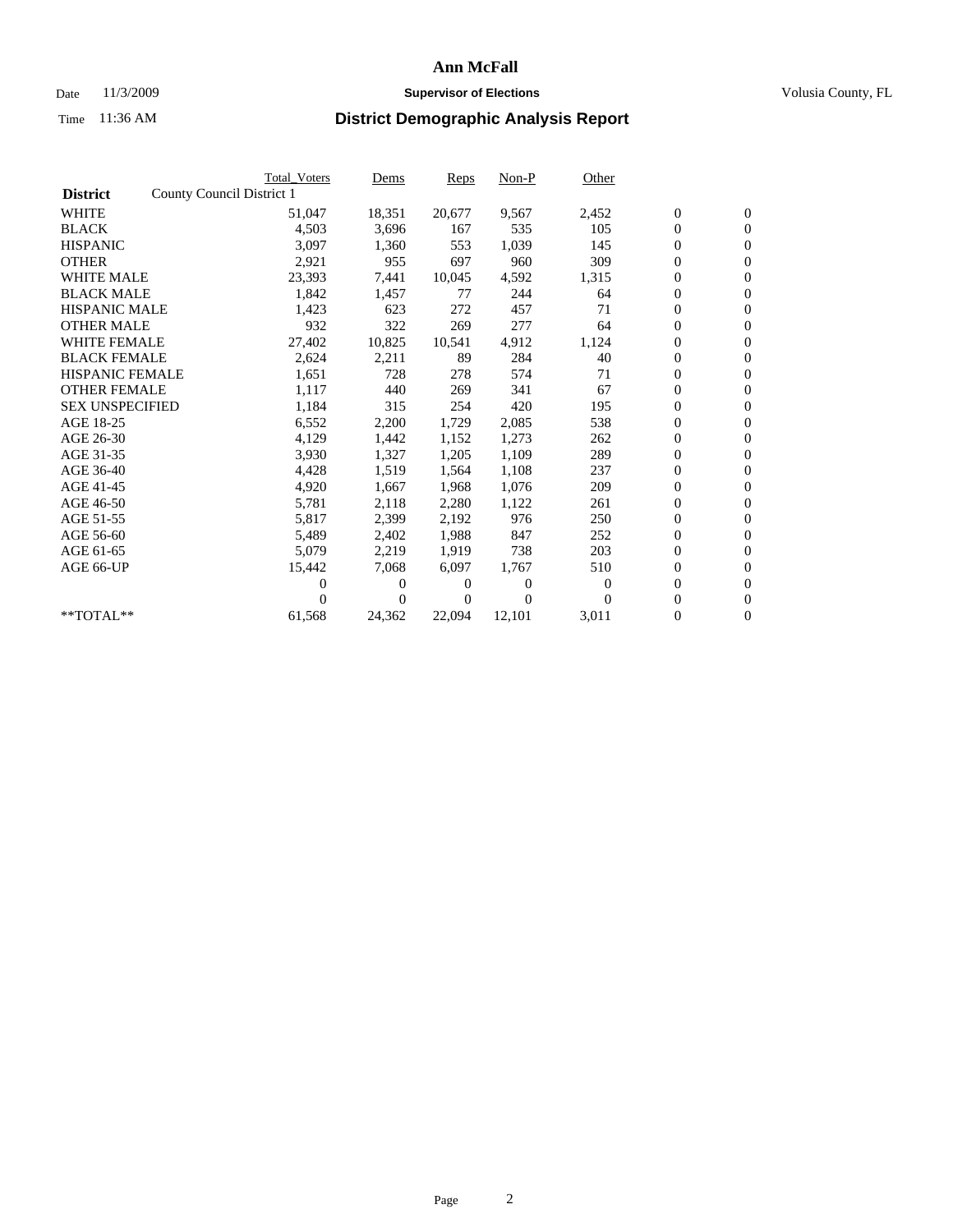## Date 11/3/2009 **Supervisor of Elections Supervisor of Elections** Volusia County, FL

|                        |                           | <b>Total Voters</b> | Dems   | Reps   | Non-P    | Other            |                  |                  |  |
|------------------------|---------------------------|---------------------|--------|--------|----------|------------------|------------------|------------------|--|
| <b>District</b>        | County Council District 2 |                     |        |        |          |                  |                  |                  |  |
| <b>WHITE</b>           |                           | 43,432              | 16,749 | 15,462 | 9,387    | 1,834            | $\boldsymbol{0}$ | $\boldsymbol{0}$ |  |
| <b>BLACK</b>           |                           | 11,084              | 9,352  | 328    | 1,213    | 191              | $\boldsymbol{0}$ | $\mathbf{0}$     |  |
| <b>HISPANIC</b>        |                           | 1,310               | 583    | 249    | 426      | 52               | $\boldsymbol{0}$ | $\mathbf{0}$     |  |
| <b>OTHER</b>           |                           | 3,331               | 1,320  | 563    | 1,117    | 331              | 0                | $\mathbf{0}$     |  |
| <b>WHITE MALE</b>      |                           | 20,327              | 6,952  | 7,700  | 4,649    | 1,026            | $\boldsymbol{0}$ | $\mathbf{0}$     |  |
| <b>BLACK MALE</b>      |                           | 4,460               | 3,630  | 173    | 565      | 92               | $\overline{0}$   | $\mathbf{0}$     |  |
| <b>HISPANIC MALE</b>   |                           | 636                 | 275    | 118    | 216      | 27               | $\boldsymbol{0}$ | $\mathbf{0}$     |  |
| <b>OTHER MALE</b>      |                           | 1,111               | 443    | 233    | 376      | 59               | $\overline{0}$   | $\mathbf{0}$     |  |
| <b>WHITE FEMALE</b>    |                           | 22,814              | 9,689  | 7,664  | 4,675    | 786              | $\boldsymbol{0}$ | $\mathbf{0}$     |  |
| <b>BLACK FEMALE</b>    |                           | 6,522               | 5,639  | 152    | 633      | 98               | 0                | $\mathbf{0}$     |  |
| <b>HISPANIC FEMALE</b> |                           | 663                 | 304    | 129    | 207      | 23               | $\boldsymbol{0}$ | $\mathbf{0}$     |  |
| <b>OTHER FEMALE</b>    |                           | 1,232               | 571    | 214    | 387      | 60               | $\overline{0}$   | $\mathbf{0}$     |  |
| <b>SEX UNSPECIFIED</b> |                           | 1,392               | 501    | 219    | 435      | 237              | 0                | $\mathbf{0}$     |  |
| AGE 18-25              |                           | 8,052               | 4,552  | 1,216  | 1,876    | 408              | $\overline{0}$   | $\mathbf{0}$     |  |
| AGE 26-30              |                           | 4,239               | 1,845  | 835    | 1,354    | 205              | 0                | $\mathbf{0}$     |  |
| AGE 31-35              |                           | 3,258               | 1,419  | 713    | 977      | 149              | 0                | $\mathbf{0}$     |  |
| AGE 36-40              |                           | 3,490               | 1,535  | 936    | 871      | 148              | 0                | $\mathbf{0}$     |  |
| AGE 41-45              |                           | 3,954               | 1,741  | 1,128  | 904      | 181              | 0                | $\mathbf{0}$     |  |
| AGE 46-50              |                           | 4,779               | 2,126  | 1,456  | 1,009    | 188              | 0                | $\mathbf{0}$     |  |
| AGE 51-55              |                           | 5,069               | 2,448  | 1,513  | 921      | 187              | $\boldsymbol{0}$ | $\mathbf{0}$     |  |
| AGE 56-60              |                           | 5,036               | 2,321  | 1.507  | 1.021    | 187              | 0                | $\mathbf{0}$     |  |
| AGE 61-65              |                           | 4,973               | 2,202  | 1,617  | 948      | 206              | 0                | $\mathbf{0}$     |  |
| AGE 66-UP              |                           | 16,307              | 7,815  | 5,681  | 2,262    | 549              | 0                | $\mathbf{0}$     |  |
|                        |                           | 0                   | 0      | 0      | $\theta$ | $\boldsymbol{0}$ | $\overline{0}$   | $\mathbf{0}$     |  |
|                        |                           | 0                   | 0      | 0      | $\Omega$ | $\Omega$         | 0                | $\mathbf{0}$     |  |
| **TOTAL**              |                           | 59,157              | 28,004 | 16,602 | 12,143   | 2,408            | 0                | $\boldsymbol{0}$ |  |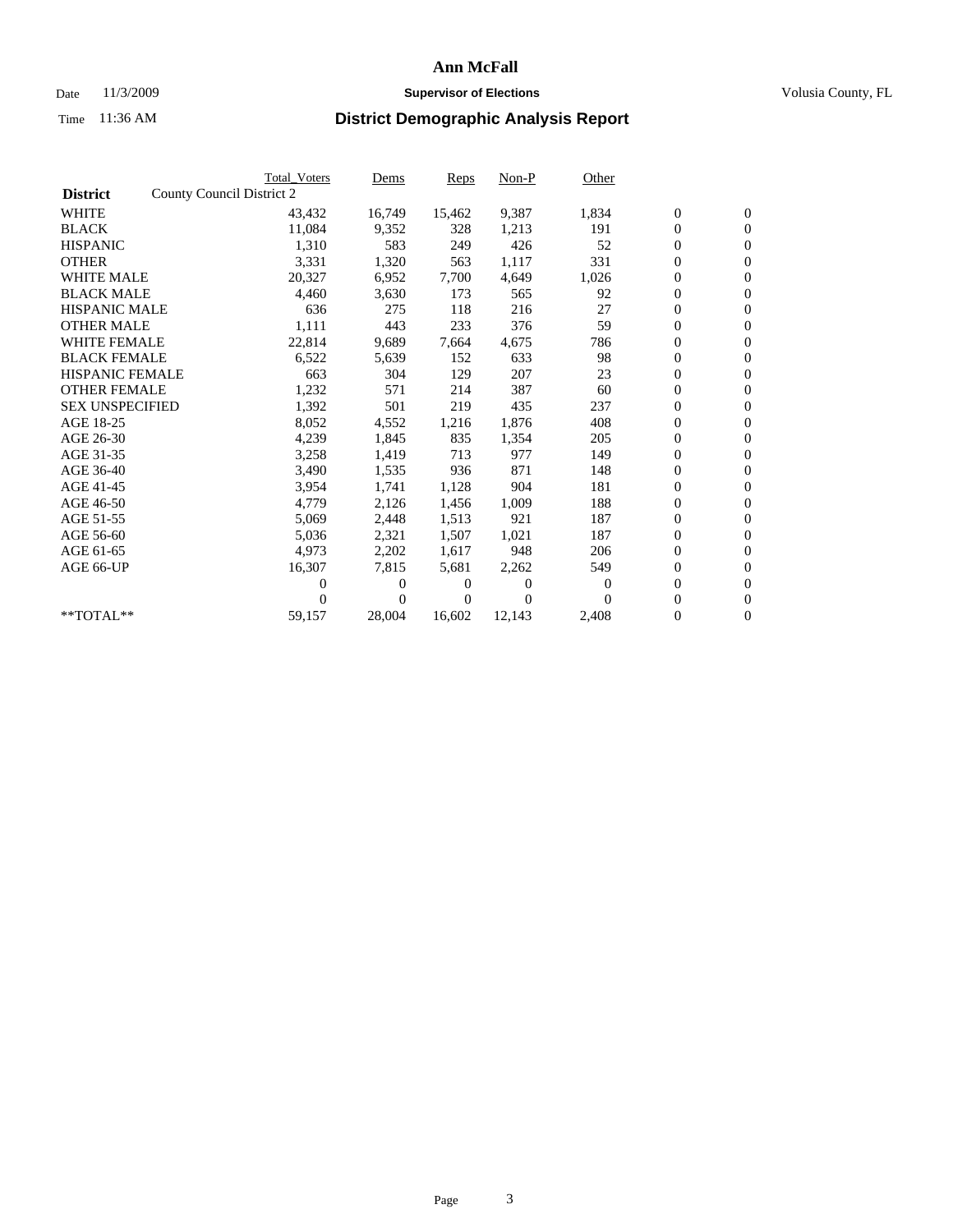## Date 11/3/2009 **Supervisor of Elections Supervisor of Elections** Volusia County, FL

|                        | <b>Total Voters</b>       | Dems           | Reps   | $Non-P$        | Other    |                  |                  |  |
|------------------------|---------------------------|----------------|--------|----------------|----------|------------------|------------------|--|
| <b>District</b>        | County Council District 3 |                |        |                |          |                  |                  |  |
| <b>WHITE</b>           | 66,153                    | 23,998         | 25,176 | 14,381         | 2,598    | $\boldsymbol{0}$ | $\boldsymbol{0}$ |  |
| <b>BLACK</b>           | 1,988                     | 1,646          | 80     | 230            | 32       | $\overline{0}$   | $\mathbf{0}$     |  |
| <b>HISPANIC</b>        | 960                       | 388            | 225    | 304            | 43       | $\overline{0}$   | $\mathbf{0}$     |  |
| <b>OTHER</b>           | 2,765                     | 769            | 595    | 1,023          | 378      | 0                | $\mathbf{0}$     |  |
| <b>WHITE MALE</b>      | 30,543                    | 9,830          | 12,330 | 7,011          | 1,372    | $\boldsymbol{0}$ | $\mathbf{0}$     |  |
| <b>BLACK MALE</b>      | 901                       | 703            | 43     | 136            | 19       | $\boldsymbol{0}$ | $\mathbf{0}$     |  |
| <b>HISPANIC MALE</b>   | 428                       | 160            | 96     | 150            | 22       | 0                | $\mathbf{0}$     |  |
| <b>OTHER MALE</b>      | 895                       | 257            | 238    | 343            | 57       | $\boldsymbol{0}$ | $\mathbf{0}$     |  |
| <b>WHITE FEMALE</b>    | 35,164                    | 14,015         | 12,684 | 7,256          | 1,209    | 0                | $\mathbf{0}$     |  |
| <b>BLACK FEMALE</b>    | 1,070                     | 930            | 35     | 93             | 12       | 0                | $\Omega$         |  |
| <b>HISPANIC FEMALE</b> | 522                       | 224            | 127    | 150            | 21       | $\boldsymbol{0}$ | $\mathbf{0}$     |  |
| <b>OTHER FEMALE</b>    | 1,025                     | 367            | 253    | 333            | 72       | 0                | $\mathbf{0}$     |  |
| <b>SEX UNSPECIFIED</b> | 1,318                     | 315            | 270    | 466            | 267      | 0                | $\mathbf{0}$     |  |
| AGE 18-25              | 5,952                     | 1,975          | 1,433  | 2,043          | 501      | $\overline{0}$   | $\mathbf{0}$     |  |
| AGE 26-30              | 3,877                     | 1,295          | 1,056  | 1,318          | 208      | 0                | $\mathbf{0}$     |  |
| AGE 31-35              | 3,782                     | 1,214          | 1,157  | 1,210          | 201      | 0                | $\mathbf{0}$     |  |
| AGE 36-40              | 4,441                     | 1,449          | 1,475  | 1,301          | 216      | $\overline{0}$   | $\mathbf{0}$     |  |
| AGE 41-45              | 5,024                     | 1,626          | 1,894  | 1,282          | 222      | 0                | $\mathbf{0}$     |  |
| AGE 46-50              | 6,459                     | 2,202          | 2,581  | 1,451          | 225      | 0                | $\Omega$         |  |
| AGE 51-55              | 7,034                     | 2,715          | 2,644  | 1,419          | 256      | $\boldsymbol{0}$ | $\mathbf{0}$     |  |
| AGE 56-60              | 6,950                     | 2,856          | 2.461  | 1,369          | 264      | 0                | $\mathbf{0}$     |  |
| AGE 61-65              | 6,935                     | 2,659          | 2,663  | 1,325          | 288      | 0                | $\Omega$         |  |
| AGE 66-UP              | 21,412                    | 8,810          | 8,712  | 3,220          | 670      | $\overline{0}$   | $\mathbf{0}$     |  |
|                        | 0                         | 0              | 0      | $\overline{0}$ | $\Omega$ | 0                | $\mathbf{0}$     |  |
|                        | 0                         | $\overline{0}$ | 0      | $\Omega$       | $\Omega$ | 0                | $\mathbf{0}$     |  |
| $*$ TOTAL $**$         | 71,866                    | 26,801         | 26,076 | 15,938         | 3,051    | 0                | $\boldsymbol{0}$ |  |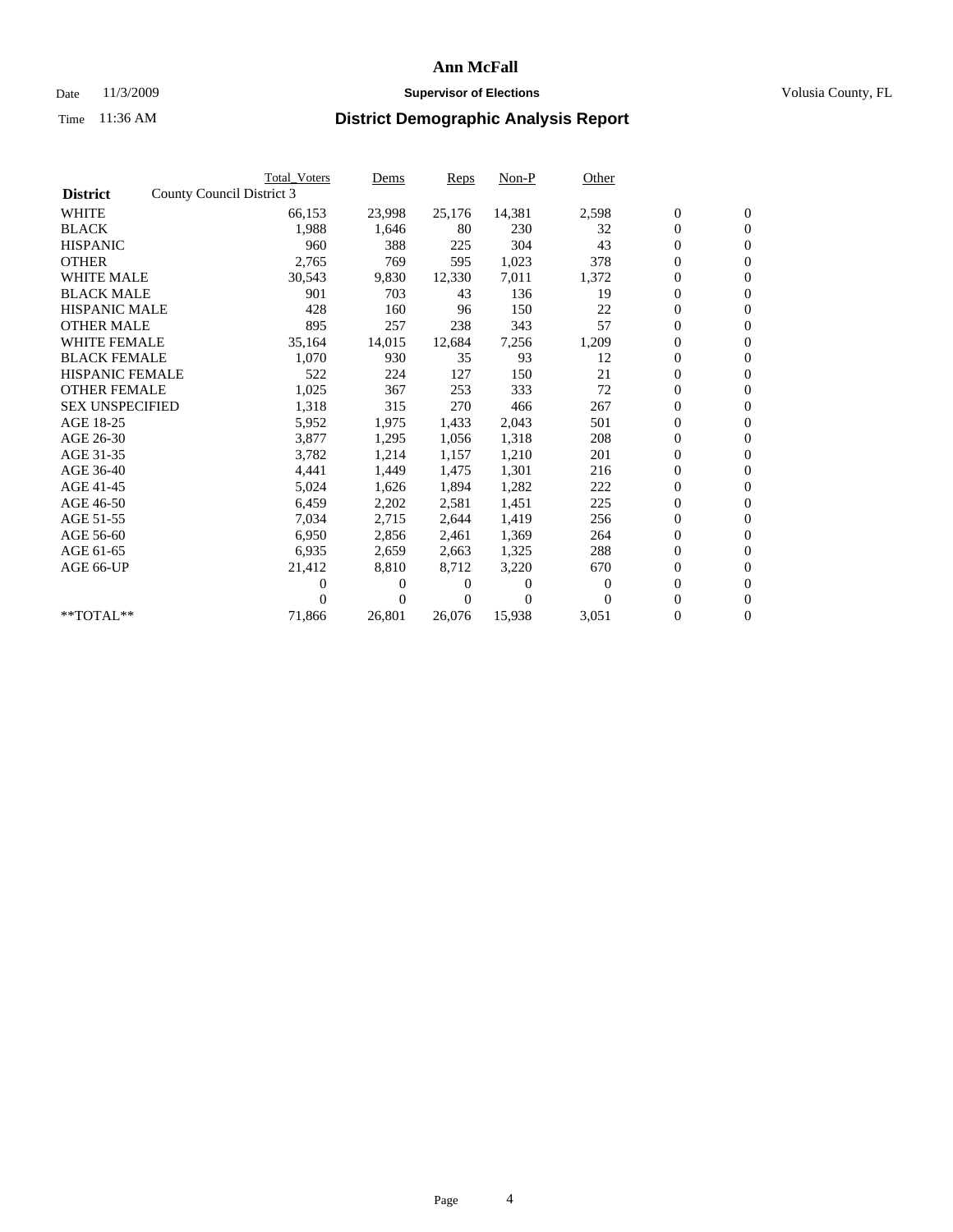## Date 11/3/2009 **Supervisor of Elections Supervisor of Elections** Volusia County, FL

|                        |                           | <b>Total Voters</b> | Dems           | Reps   | $Non-P$  | Other    |                  |                  |  |
|------------------------|---------------------------|---------------------|----------------|--------|----------|----------|------------------|------------------|--|
| <b>District</b>        | County Council District 4 |                     |                |        |          |          |                  |                  |  |
| <b>WHITE</b>           |                           | 55,709              | 20,497         | 21,937 | 11,140   | 2,135    | $\boldsymbol{0}$ | $\boldsymbol{0}$ |  |
| <b>BLACK</b>           |                           | 5,629               | 4,601          | 204    | 710      | 114      | $\overline{0}$   | $\mathbf{0}$     |  |
| <b>HISPANIC</b>        |                           | 1,288               | 585            | 325    | 339      | 39       | $\overline{0}$   | $\mathbf{0}$     |  |
| <b>OTHER</b>           |                           | 3,611               | 1,218          | 839    | 1,218    | 336      | 0                | $\mathbf{0}$     |  |
| <b>WHITE MALE</b>      |                           | 25,496              | 8,252          | 10,646 | 5,458    | 1,140    | $\boldsymbol{0}$ | $\mathbf{0}$     |  |
| <b>BLACK MALE</b>      |                           | 2,254               | 1,750          | 114    | 325      | 65       | $\boldsymbol{0}$ | $\mathbf{0}$     |  |
| <b>HISPANIC MALE</b>   |                           | 580                 | 241            | 160    | 155      | 24       | 0                | $\mathbf{0}$     |  |
| <b>OTHER MALE</b>      |                           | 1,201               | 387            | 329    | 421      | 64       | $\boldsymbol{0}$ | $\mathbf{0}$     |  |
| <b>WHITE FEMALE</b>    |                           | 29,888              | 12,140         | 11,170 | 5,604    | 974      | 0                | $\mathbf{0}$     |  |
| <b>BLACK FEMALE</b>    |                           | 3,338               | 2,820          | 90     | 380      | 48       | 0                | $\Omega$         |  |
| <b>HISPANIC FEMALE</b> |                           | 698                 | 339            | 160    | 184      | 15       | $\boldsymbol{0}$ | $\mathbf{0}$     |  |
| <b>OTHER FEMALE</b>    |                           | 1,383               | 559            | 354    | 405      | 65       | $\boldsymbol{0}$ | $\mathbf{0}$     |  |
| <b>SEX UNSPECIFIED</b> |                           | 1,399               | 413            | 282    | 475      | 229      | 0                | $\mathbf{0}$     |  |
| AGE 18-25              |                           | 6,786               | 2,790          | 1,608  | 1,941    | 447      | $\boldsymbol{0}$ | $\mathbf{0}$     |  |
| AGE 26-30              |                           | 3,922               | 1,575          | 971    | 1,196    | 180      | $\boldsymbol{0}$ | $\mathbf{0}$     |  |
| AGE 31-35              |                           | 3,550               | 1,373          | 955    | 1,039    | 183      | 0                | $\mathbf{0}$     |  |
| AGE 36-40              |                           | 3,931               | 1,387          | 1,351  | 1,000    | 193      | $\boldsymbol{0}$ | $\mathbf{0}$     |  |
| AGE 41-45              |                           | 4,734               | 1,744          | 1,755  | 1,057    | 178      | $\boldsymbol{0}$ | $\mathbf{0}$     |  |
| AGE 46-50              |                           | 5,788               | 2,208          | 2,195  | 1,171    | 214      | 0                | $\Omega$         |  |
| AGE 51-55              |                           | 6,073               | 2,541          | 2,206  | 1,133    | 193      | $\boldsymbol{0}$ | $\mathbf{0}$     |  |
| AGE 56-60              |                           | 6,108               | 2,591          | 2.124  | 1,181    | 212      | 0                | $\mathbf{0}$     |  |
| AGE 61-65              |                           | 6,070               | 2,455          | 2,303  | 1,075    | 237      | 0                | $\mathbf{0}$     |  |
| AGE 66-UP              |                           | 19,275              | 8,237          | 7,837  | 2,614    | 587      | $\overline{0}$   | $\mathbf{0}$     |  |
|                        |                           | 0                   | 0              | 0      | $\theta$ | $\Omega$ | $\boldsymbol{0}$ | $\mathbf{0}$     |  |
|                        |                           | 0                   | $\overline{0}$ | 0      | $\Omega$ | $\Omega$ | 0                | $\mathbf{0}$     |  |
| $*$ TOTAL $**$         |                           | 66,237              | 26,901         | 23,305 | 13,407   | 2,624    | 0                | $\boldsymbol{0}$ |  |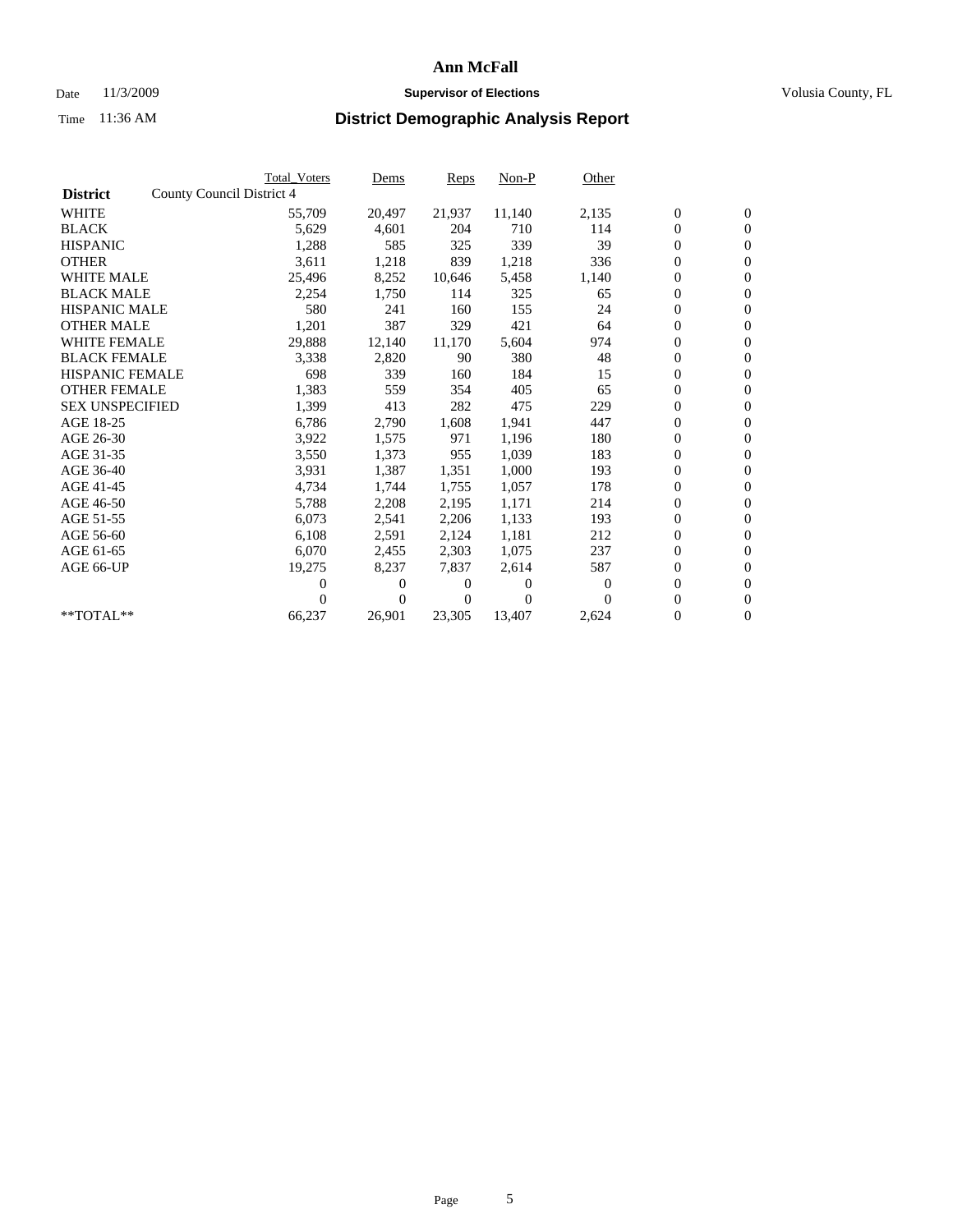## Date 11/3/2009 **Supervisor of Elections Supervisor of Elections** Volusia County, FL

|                        |                           | <b>Total Voters</b> | Dems   | Reps   | Non-P    | Other        |                  |                  |  |
|------------------------|---------------------------|---------------------|--------|--------|----------|--------------|------------------|------------------|--|
| <b>District</b>        | County Council District 5 |                     |        |        |          |              |                  |                  |  |
| <b>WHITE</b>           |                           | 49,791              | 16,405 | 20,245 | 10,595   | 2,546        | $\boldsymbol{0}$ | $\boldsymbol{0}$ |  |
| <b>BLACK</b>           |                           | 5,275               | 4,075  | 286    | 743      | 171          | $\boldsymbol{0}$ | $\overline{0}$   |  |
| <b>HISPANIC</b>        |                           | 13,096              | 6,499  | 2,210  | 3,979    | 408          | $\boldsymbol{0}$ | $\mathbf{0}$     |  |
| <b>OTHER</b>           |                           | 3,993               | 1,273  | 787    | 1,456    | 477          | $\boldsymbol{0}$ | $\overline{0}$   |  |
| <b>WHITE MALE</b>      |                           | 23,305              | 6,839  | 9,979  | 5,149    | 1,338        | $\boldsymbol{0}$ | $\mathbf{0}$     |  |
| <b>BLACK MALE</b>      |                           | 2,382               | 1,734  | 162    | 382      | 104          | $\overline{0}$   | $\mathbf{0}$     |  |
| <b>HISPANIC MALE</b>   |                           | 6,141               | 2,921  | 1,109  | 1,901    | 210          | $\boldsymbol{0}$ | $\overline{0}$   |  |
| <b>OTHER MALE</b>      |                           | 1,322               | 462    | 306    | 472      | 82           | $\boldsymbol{0}$ | $\overline{0}$   |  |
| <b>WHITE FEMALE</b>    |                           | 26,197              | 9,474  | 10,150 | 5,380    | 1,193        | $\boldsymbol{0}$ | $\overline{0}$   |  |
| <b>BLACK FEMALE</b>    |                           | 2,845               | 2,298  | 124    | 356      | 67           | $\boldsymbol{0}$ | $\mathbf{0}$     |  |
| <b>HISPANIC FEMALE</b> |                           | 6,855               | 3,524  | 1,092  | 2,047    | 192          | $\boldsymbol{0}$ | $\overline{0}$   |  |
| <b>OTHER FEMALE</b>    |                           | 1,532               | 593    | 312    | 525      | 102          | $\overline{0}$   | $\overline{0}$   |  |
| <b>SEX UNSPECIFIED</b> |                           | 1,576               | 407    | 294    | 561      | 314          | $\boldsymbol{0}$ | $\overline{0}$   |  |
| AGE 18-25              |                           | 8,194               | 2,882  | 1,802  | 2,813    | 697          | $\overline{0}$   | $\mathbf{0}$     |  |
| AGE 26-30              |                           | 5,445               | 1,883  | 1,320  | 1,890    | 352          | $\boldsymbol{0}$ | $\overline{0}$   |  |
| AGE 31-35              |                           | 5,853               | 2,173  | 1,585  | 1,746    | 349          | $\boldsymbol{0}$ | $\overline{0}$   |  |
| AGE 36-40              |                           | 6,286               | 2,191  | 2,048  | 1,705    | 342          | $\boldsymbol{0}$ | $\mathbf{0}$     |  |
| AGE 41-45              |                           | 6,658               | 2,461  | 2,263  | 1,616    | 318          | $\boldsymbol{0}$ | $\mathbf{0}$     |  |
| AGE 46-50              |                           | 7,439               | 2,707  | 2,764  | 1,646    | 322          | $\boldsymbol{0}$ | $\overline{0}$   |  |
| AGE 51-55              |                           | 7,073               | 2,786  | 2,572  | 1,409    | 306          | $\boldsymbol{0}$ | $\mathbf{0}$     |  |
| AGE 56-60              |                           | 6,007               | 2,530  | 2.101  | 1,144    | 232          | $\overline{0}$   | $\mathbf{0}$     |  |
| AGE 61-65              |                           | 5,229               | 2,141  | 1,936  | 936      | 216          | $\boldsymbol{0}$ | $\mathbf{0}$     |  |
| AGE 66-UP              |                           | 13,970              | 6,498  | 5,137  | 1,867    | 468          | $\boldsymbol{0}$ | $\overline{0}$   |  |
|                        |                           | 0                   | $_{0}$ | 0      | $\theta$ | $\mathbf{0}$ | $\overline{0}$   | $\mathbf{0}$     |  |
|                        |                           | 0                   | 0      | 0      | $\theta$ | $\Omega$     | $\boldsymbol{0}$ | $\overline{0}$   |  |
| **TOTAL**              |                           | 72,155              | 28,252 | 23,528 | 16,773   | 3,602        | 0                | $\boldsymbol{0}$ |  |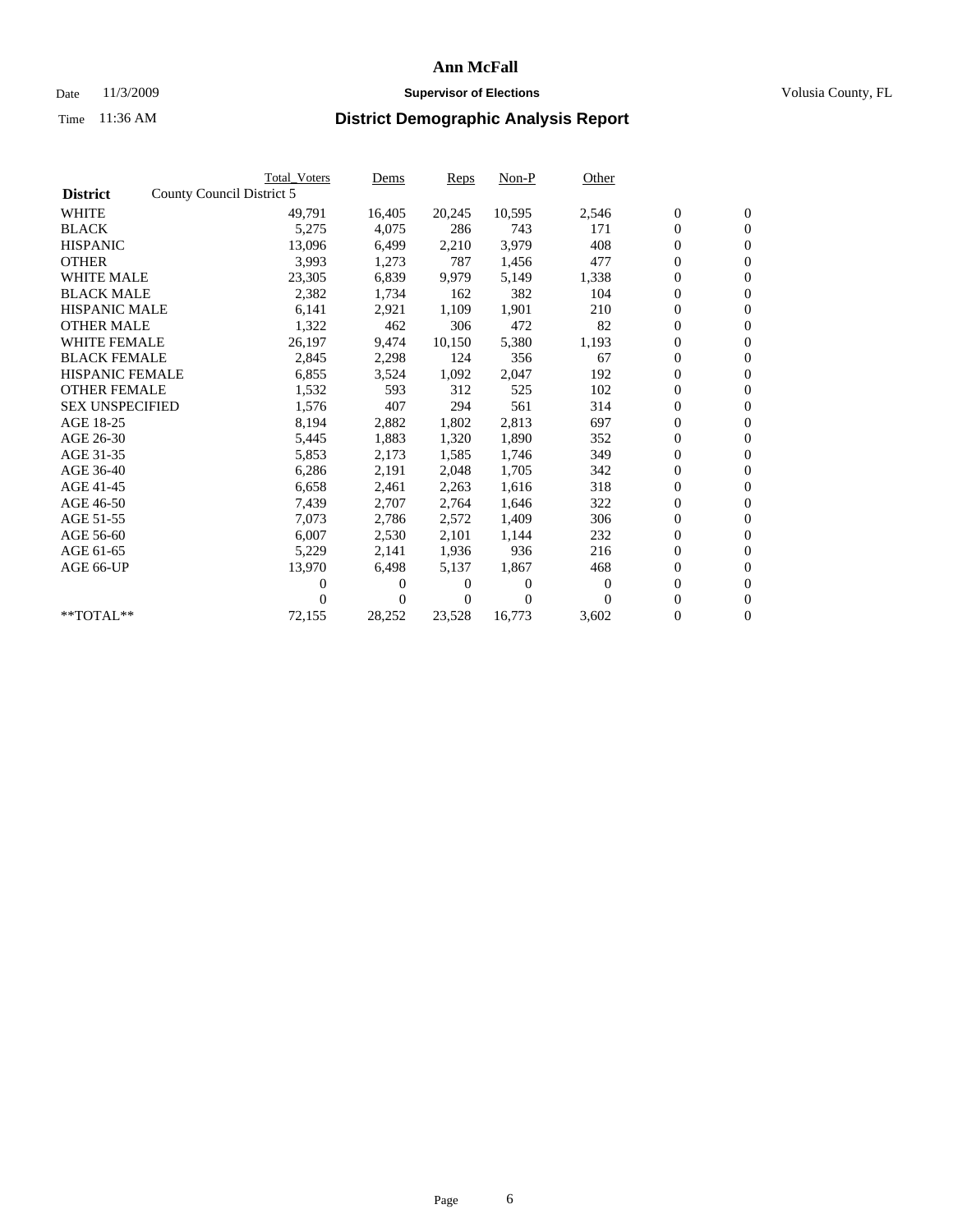### Date 11/3/2009 **Supervisor of Elections Supervisor of Elections** Volusia County, FL

|                        |                                     | <b>Total_Voters</b> | Dems     | Reps     | $Non-P$        | Other          |                  |              |  |
|------------------------|-------------------------------------|---------------------|----------|----------|----------------|----------------|------------------|--------------|--|
| <b>District</b>        | <b>Indigo Community Development</b> |                     |          |          |                |                |                  |              |  |
| <b>WHITE</b>           |                                     | 725                 | 188      | 356      | 148            | 33             | $\boldsymbol{0}$ | $\mathbf{0}$ |  |
| <b>BLACK</b>           |                                     | 73                  | 55       | 6        | 12             | $\Omega$       | 0                | $\Omega$     |  |
| <b>HISPANIC</b>        |                                     | 32                  | 15       | 6        | 11             | $\Omega$       | 0                | $\Omega$     |  |
| <b>OTHER</b>           |                                     | 73                  | 26       | 22       | 21             | 4              | 0                | 0            |  |
| <b>WHITE MALE</b>      |                                     | 354                 | 71       | 180      | 83             | 20             | 0                | 0            |  |
| <b>BLACK MALE</b>      |                                     | 36                  | 23       | 5        | 8              | $\Omega$       | 0                | $\Omega$     |  |
| HISPANIC MALE          |                                     | 11                  | 4        |          | 6              | $\overline{0}$ | 0                | $\Omega$     |  |
| <b>OTHER MALE</b>      |                                     | 31                  | 10       | 8        | 11             | $\overline{2}$ | 0                | 0            |  |
| <b>WHITE FEMALE</b>    |                                     | 367                 | 116      | 174      | 65             | 12             | 0                | $\Omega$     |  |
| <b>BLACK FEMALE</b>    |                                     | 37                  | 32       |          | 4              | $\overline{0}$ | $\overline{0}$   | 0            |  |
| <b>HISPANIC FEMALE</b> |                                     | 21                  | 11       | 5        | 5              | $\Omega$       | 0                | 0            |  |
| <b>OTHER FEMALE</b>    |                                     | 28                  | 7        | 11       | 10             | $\Omega$       | 0                | 0            |  |
| <b>SEX UNSPECIFIED</b> |                                     | 18                  | 10       | 5        | $\overline{0}$ | 3              | 0                | 0            |  |
| AGE 18-25              |                                     | 100                 | 26       | 36       | 30             | 8              | 0                | $\Omega$     |  |
| AGE 26-30              |                                     | 90                  | 29       | 29       | 30             | 2              | 0                | 0            |  |
| AGE 31-35              |                                     | 73                  | 21       | 26       | 25             |                | 0                | 0            |  |
| AGE 36-40              |                                     | 76                  | 19       | 36       | 18             |                | 0                | 0            |  |
| AGE 41-45              |                                     | 58                  | 23       | 23       | 11             |                | 0                | $\Omega$     |  |
| AGE 46-50              |                                     | 61                  | 20       | 34       | 6              |                | 0                | $\Omega$     |  |
| AGE 51-55              |                                     | 79                  | 28       | 39       | 10             | 2              | 0                | 0            |  |
| AGE 56-60              |                                     | 106                 | 30       | 47       | 23             | 6              | 0                | 0            |  |
| AGE 61-65              |                                     | 107                 | 40       | 44       | 14             | 9              | 0                | 0            |  |
| AGE 66-UP              |                                     | 153                 | 48       | 76       | 25             | 4              | 0                | 0            |  |
|                        |                                     | $\Omega$            | 0        | 0        | $\theta$       | $\Omega$       | 0                | 0            |  |
|                        |                                     | $\Omega$            | $\Omega$ | $\theta$ | $\overline{0}$ | $\Omega$       |                  | 0            |  |
| **TOTAL**              |                                     | 903                 | 284      | 390      | 192            | 37             | 0                | 0            |  |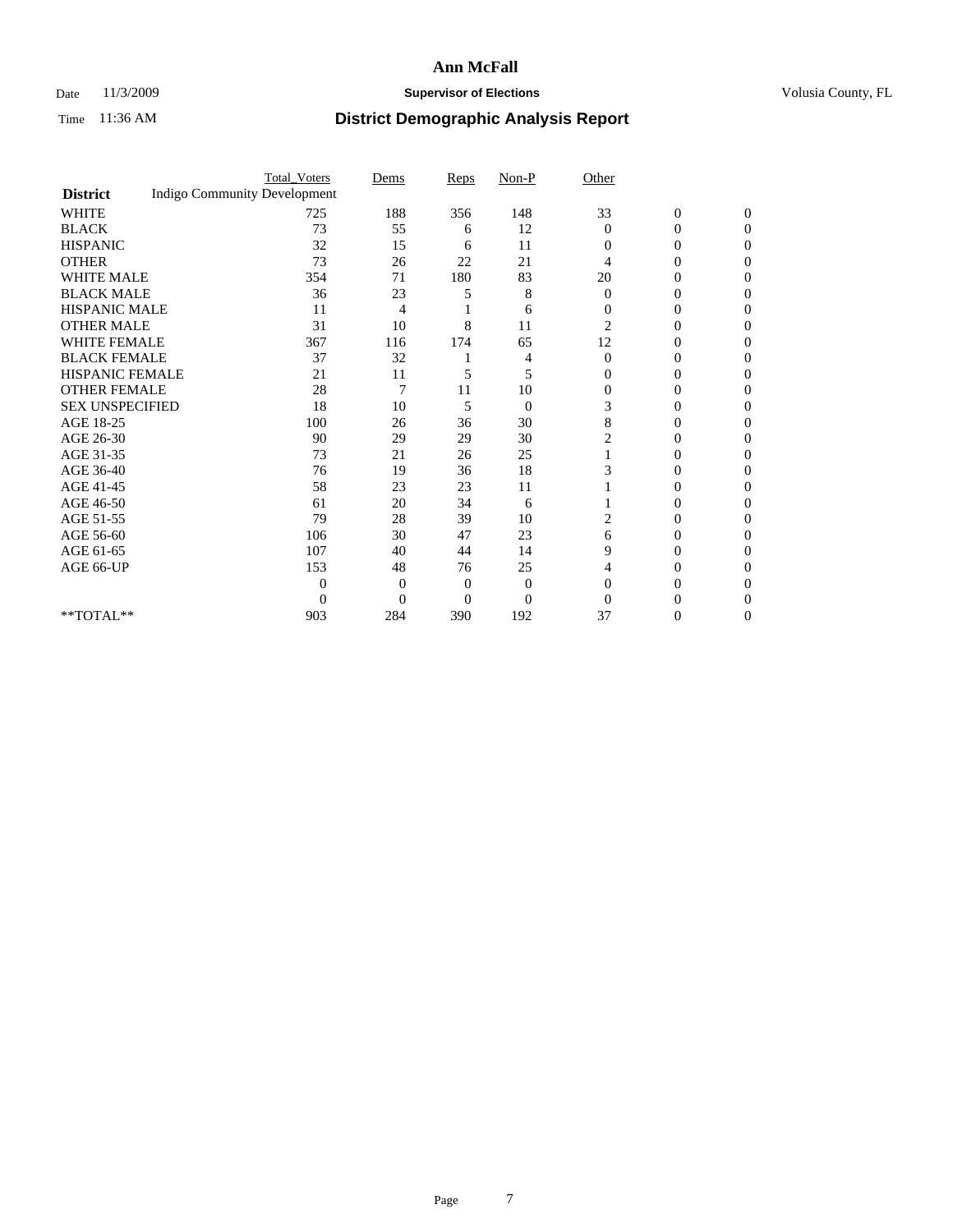## Date 11/3/2009 **Supervisor of Elections Supervisor of Elections** Volusia County, FL

|                                     | <b>Total_Voters</b>          | Dems           | Reps           | $Non-P$        | Other    |                  |              |
|-------------------------------------|------------------------------|----------------|----------------|----------------|----------|------------------|--------------|
| <b>District</b>                     | DeBary Community Development |                |                |                |          |                  |              |
| <b>WHITE</b>                        | 643                          | 190            | 302            | 131            | 20       | $\boldsymbol{0}$ | $\mathbf{0}$ |
| <b>BLACK</b>                        | 10                           | 6              | 2              | 2              | $\Omega$ | 0                | 0            |
| <b>HISPANIC</b>                     | 10                           |                | 4              | $\overline{c}$ |          | $\theta$         | 0            |
| <b>OTHER</b>                        | 31                           | 5              | 7              | 15             |          |                  | 0            |
| <b>WHITE MALE</b>                   | 332                          | 87             | 163            | 72             | 10       | 0                | 0            |
| <b>BLACK MALE</b>                   | 6                            | 3              |                |                | $\Omega$ | 0                | 0            |
| HISPANIC MALE                       |                              |                | 2              |                |          | 0                | 0            |
| <b>OTHER MALE</b>                   | 9                            | 0              | $\overline{2}$ | 7              |          | $\theta$         | 0            |
| <b>WHITE FEMALE</b>                 | 303                          | 101            | 136            | 57             | 9        |                  | 0            |
| <b>BLACK FEMALE</b>                 |                              | 3              |                | $\theta$       | 0        | 0                | 0            |
| <b>HISPANIC FEMALE</b>              | 5                            | 2              | 2              |                |          | 0                | 0            |
| <b>OTHER FEMALE</b>                 | 13                           | 5              | 3              | 3              | 2        |                  | 0            |
| <b>SEX UNSPECIFIED</b>              | 17                           | $\overline{2}$ | 5              | 7              | 3        |                  | 0            |
| AGE 18-25                           | 88                           | 24             | 29             | 30             | 5        | 0                | 0            |
| AGE 26-30                           | 34                           | 8              | 11             | 11             |          |                  | 0            |
| AGE 31-35                           | 29                           | 8              | 13             | 8              | 0        |                  |              |
| AGE 36-40                           | 58                           | 13             | 24             | 17             |          | 0                | 0            |
| AGE 41-45                           | 73                           | 16             | 42             | 14             |          |                  | 0            |
| AGE 46-50                           | 102                          | 27             | 51             | 23             |          | 0                | 0            |
| AGE 51-55                           | 102                          | 32             | 54             | 13             |          | 0                | 0            |
| AGE 56-60                           | 79                           | 22             | 42             | 14             |          |                  | 0            |
| AGE 61-65                           | 60                           | 25             | 21             | 11             |          |                  | 0            |
| AGE 66-UP                           | 69                           | 29             | 28             | 9              |          | $\theta$         | 0            |
|                                     | 0                            | 0              | 0              | 0              |          |                  |              |
|                                     | 0                            | $\Omega$       | 0              | $\theta$       |          |                  |              |
| $\rm ^{\ast \ast}TOTAL^{\ast \ast}$ | 694                          | 204            | 315            | 150            | 25       | 0                | 0            |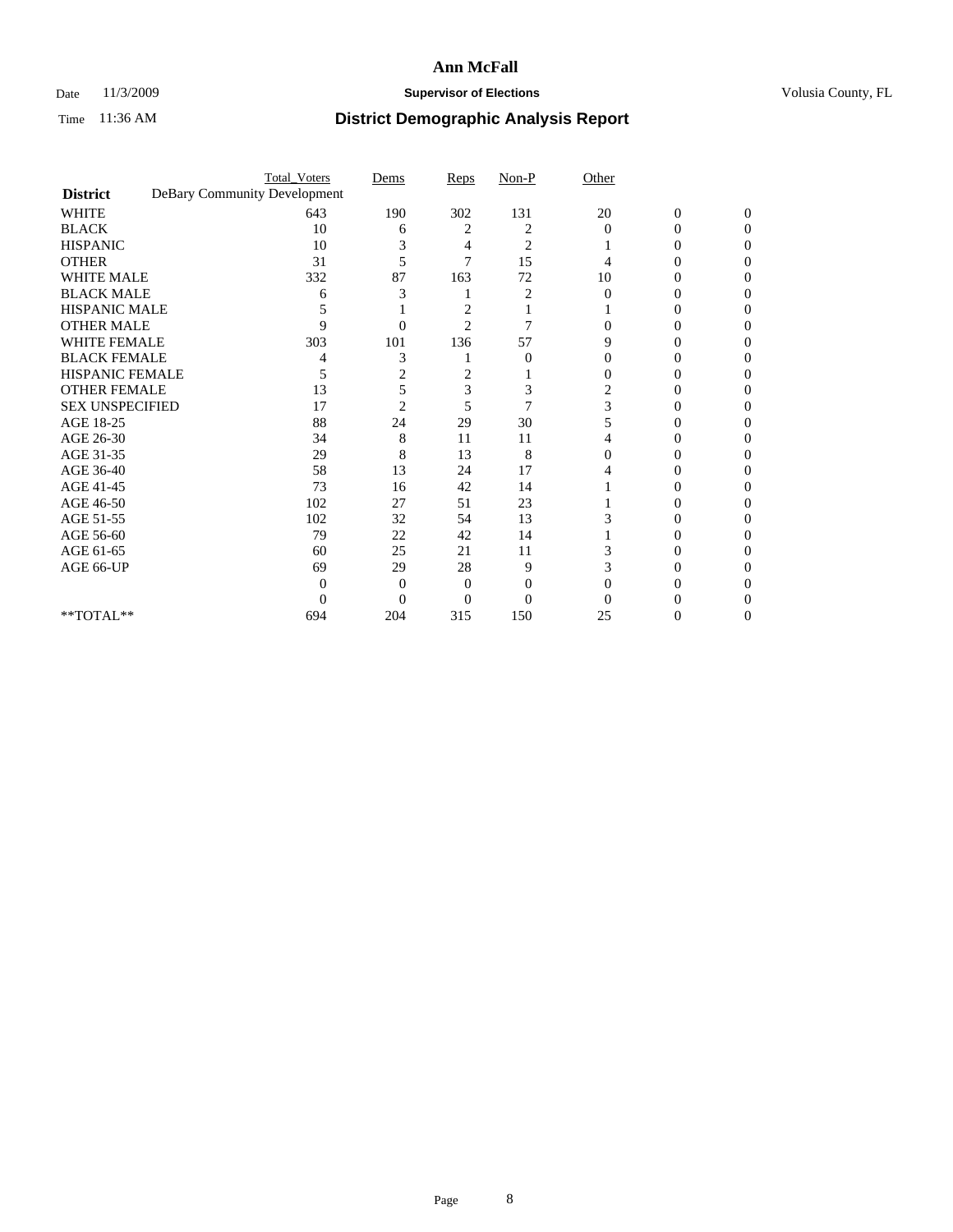### Date 11/3/2009 **Supervisor of Elections Supervisor of Elections** Volusia County, FL

|                        |                            | <b>Total_Voters</b> | Dems | Reps           | $Non-P$ | Other |                |                   |  |
|------------------------|----------------------------|---------------------|------|----------------|---------|-------|----------------|-------------------|--|
| <b>District</b>        | Breezewood Village Condo's |                     |      |                |         |       |                |                   |  |
| <b>WHITE</b>           |                            | 93                  | 47   | 29             | 12      | 5     | $\overline{0}$ | $\Omega$          |  |
| <b>BLACK</b>           |                            | 2                   |      | $\Omega$       |         |       | 0              | $\mathbf{\Omega}$ |  |
| <b>HISPANIC</b>        |                            | 17                  |      |                |         |       |                |                   |  |
| <b>OTHER</b>           |                            | 3                   | 2    |                |         |       |                |                   |  |
| WHITE MALE             |                            | 31                  | 14   | 8              |         |       |                |                   |  |
| <b>BLACK MALE</b>      |                            |                     |      | 0              |         |       |                |                   |  |
| HISPANIC MALE          |                            |                     |      | 2              |         |       |                |                   |  |
| <b>OTHER MALE</b>      |                            |                     |      | 0              |         |       |                |                   |  |
| <b>WHITE FEMALE</b>    |                            | 62                  | 33   | 21             |         |       |                |                   |  |
| <b>BLACK FEMALE</b>    |                            |                     |      | 0              |         | 0     |                |                   |  |
| HISPANIC FEMALE        |                            | 11                  |      | 3              |         |       |                |                   |  |
| <b>OTHER FEMALE</b>    |                            |                     |      |                |         |       |                |                   |  |
| <b>SEX UNSPECIFIED</b> |                            |                     |      |                |         |       |                |                   |  |
| AGE 18-25              |                            |                     |      | 3              |         |       |                |                   |  |
| AGE 26-30              |                            |                     |      | 0              |         |       |                |                   |  |
| AGE 31-35              |                            |                     |      |                |         |       |                |                   |  |
| AGE 36-40              |                            |                     |      |                |         |       |                |                   |  |
| AGE 41-45              |                            |                     |      |                |         |       |                |                   |  |
| AGE 46-50              |                            |                     |      |                |         |       |                |                   |  |
| AGE 51-55              |                            |                     |      |                |         |       |                |                   |  |
| AGE 56-60              |                            |                     |      |                |         |       |                |                   |  |
| AGE 61-65              |                            |                     | 3    | $\overline{c}$ |         |       |                |                   |  |
| AGE 66-UP              |                            | 86                  | 48   | 27             | 8       |       |                |                   |  |
|                        |                            |                     |      | $\theta$       |         |       |                |                   |  |
|                        |                            |                     |      |                |         |       |                |                   |  |
| **TOTAL**              |                            | 115                 | 59   | 35             | 15      | 6     |                |                   |  |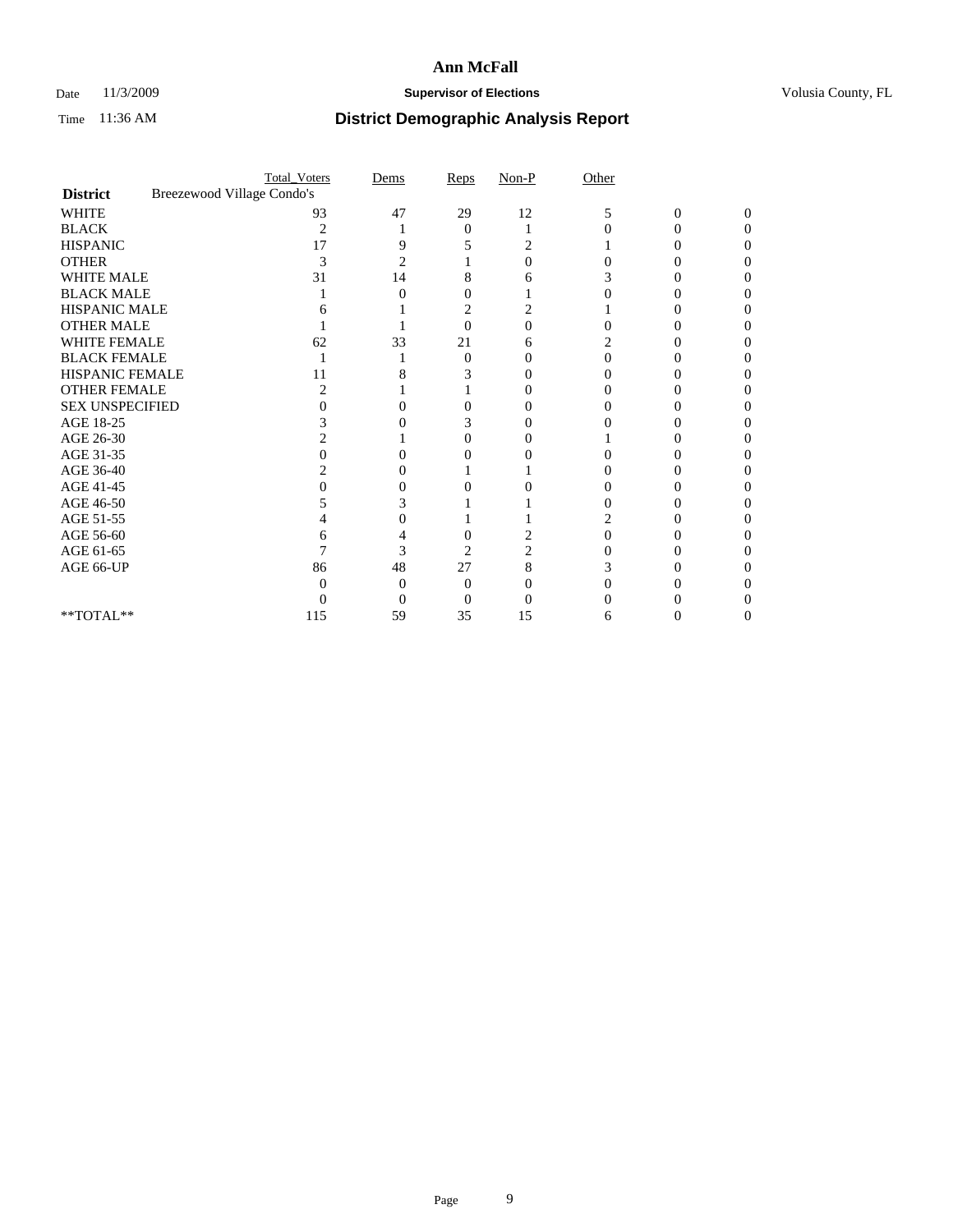## Date 11/3/2009 **Supervisor of Elections Supervisor of Elections** Volusia County, FL

|                        | <b>Total Voters</b>      | Dems           | <b>Reps</b>  | $Non-P$        | Other          |                  |              |  |
|------------------------|--------------------------|----------------|--------------|----------------|----------------|------------------|--------------|--|
| <b>District</b>        | Congressional District 3 |                |              |                |                |                  |              |  |
| <b>WHITE</b>           | 5,527                    | 1,934          | 2,369        | 965            | 259            | $\boldsymbol{0}$ | $\mathbf{0}$ |  |
| <b>BLACK</b>           | 2,379                    | 2,020          | 66           | 249            | 44             | $\boldsymbol{0}$ | $\mathbf{0}$ |  |
| <b>HISPANIC</b>        | 405                      | 179            | 61           | 144            | 21             | $\mathbf{0}$     | $\mathbf{0}$ |  |
| <b>OTHER</b>           | 430                      | 161            | 88           | 132            | 49             | $\overline{0}$   | $\mathbf{0}$ |  |
| <b>WHITE MALE</b>      | 2,599                    | 807            | 1,166        | 481            | 145            | $\boldsymbol{0}$ | $\mathbf{0}$ |  |
| <b>BLACK MALE</b>      | 954                      | 806            | 21           | 98             | 29             | $\boldsymbol{0}$ | $\mathbf{0}$ |  |
| <b>HISPANIC MALE</b>   | 186                      | 85             | 28           | 60             | 13             | $\boldsymbol{0}$ | $\mathbf{0}$ |  |
| <b>OTHER MALE</b>      | 136                      | 62             | 35           | 32             | 7              | 0                | $\mathbf{0}$ |  |
| <b>WHITE FEMALE</b>    | 2,896                    | 1,118          | 1,186        | 479            | 113            | $\mathbf{0}$     | $\mathbf{0}$ |  |
| <b>BLACK FEMALE</b>    | 1,396                    | 1,191          | 44           | 146            | 15             | $\boldsymbol{0}$ | $\mathbf{0}$ |  |
| HISPANIC FEMALE        | 215                      | 94             | 33           | 81             |                | $\boldsymbol{0}$ | $\mathbf{0}$ |  |
| <b>OTHER FEMALE</b>    | 148                      | 65             | 34           | 42             | 7              | $\overline{0}$   | $\Omega$     |  |
| <b>SEX UNSPECIFIED</b> | 211                      | 66             | 37           | 71             | 37             | $\mathbf{0}$     | $\mathbf{0}$ |  |
| AGE 18-25              | 950                      | 425            | 151          | 295            | 79             | $\overline{0}$   | $\mathbf{0}$ |  |
| AGE 26-30              | 591                      | 291            | 108          | 163            | 29             | $\overline{0}$   | $\mathbf{0}$ |  |
| AGE 31-35              | 600                      | 291            | 127          | 140            | 42             | $\boldsymbol{0}$ | $\mathbf{0}$ |  |
| AGE 36-40              | 661                      | 313            | 183          | 143            | 22             | $\boldsymbol{0}$ | $\mathbf{0}$ |  |
| AGE 41-45              | 670                      | 307            | 206          | 135            | 22             | $\overline{0}$   | $\mathbf{0}$ |  |
| AGE 46-50              | 834                      | 432            | 251          | 124            | 27             | $\mathbf{0}$     | $\mathbf{0}$ |  |
| AGE 51-55              | 845                      | 422            | 276          | 117            | 30             | $\boldsymbol{0}$ | $\mathbf{0}$ |  |
| AGE 56-60              | 763                      | 393            | 244          | 96             | 30             | $\boldsymbol{0}$ | $\mathbf{0}$ |  |
| AGE 61-65              | 748                      | 365            | 266          | 88             | 29             | $\boldsymbol{0}$ | $\mathbf{0}$ |  |
| AGE 66-UP              | 2,079                    | 1,055          | 772          | 189            | 63             | $\boldsymbol{0}$ | $\mathbf{0}$ |  |
|                        | $\theta$                 | $\overline{0}$ | $\mathbf{0}$ | 0              | $\overline{0}$ | $\overline{0}$   | $\mathbf{0}$ |  |
|                        | $\Omega$                 | $\overline{0}$ | 0            | $\overline{0}$ | $\Omega$       | $\overline{0}$   | $\mathbf{0}$ |  |
| **TOTAL**              | 8,741                    | 4,294          | 2,584        | 1,490          | 373            | 0                | $\mathbf{0}$ |  |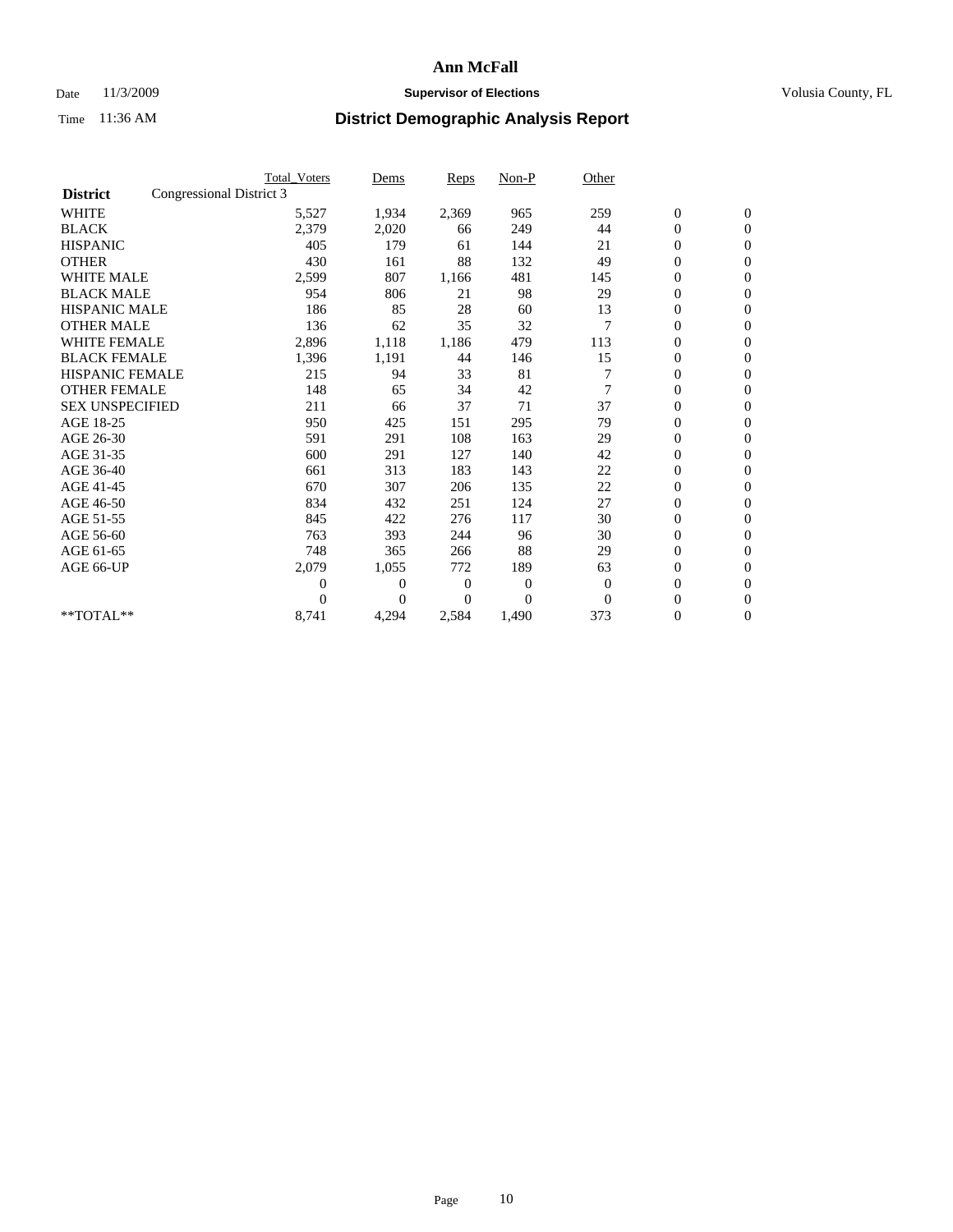## Date 11/3/2009 **Supervisor of Elections Supervisor of Elections** Volusia County, FL

|                        | <b>Total Voters</b>      | <u>Dems</u>    | <b>Reps</b> | $Non-P$  | Other |                  |                  |  |
|------------------------|--------------------------|----------------|-------------|----------|-------|------------------|------------------|--|
| <b>District</b>        | Congressional District 7 |                |             |          |       |                  |                  |  |
| <b>WHITE</b>           | 146,399                  | 53,350         | 56,940      | 29,494   | 6,615 | $\boldsymbol{0}$ | $\boldsymbol{0}$ |  |
| <b>BLACK</b>           | 20,942                   | 17,228         | 767         | 2,497    | 450   | $\overline{0}$   | $\mathbf{0}$     |  |
| <b>HISPANIC</b>        | 13,520                   | 6,537          | 2,412       | 4,115    | 456   | $\overline{0}$   | $\mathbf{0}$     |  |
| <b>OTHER</b>           | 10,429                   | 3,636          | 2,134       | 3,562    | 1,097 | 0                | $\mathbf{0}$     |  |
| <b>WHITE MALE</b>      | 67,480                   | 21,757         | 27,852      | 14,335   | 3,536 | $\boldsymbol{0}$ | $\mathbf{0}$     |  |
| <b>BLACK MALE</b>      | 8,570                    | 6,717          | 426         | 1,180    | 247   | $\boldsymbol{0}$ | $\mathbf{0}$     |  |
| <b>HISPANIC MALE</b>   | 6,328                    | 2,934          | 1,220       | 1,940    | 234   | 0                | $\mathbf{0}$     |  |
| <b>OTHER MALE</b>      | 3,373                    | 1,214          | 833         | 1,123    | 203   | $\boldsymbol{0}$ | $\mathbf{0}$     |  |
| <b>WHITE FEMALE</b>    | 78,104                   | 31,319         | 28,791      | 14,963   | 3,031 | $\mathbf{0}$     | $\mathbf{0}$     |  |
| <b>BLACK FEMALE</b>    | 12,203                   | 10,371         | 339         | 1,293    | 200   | $\boldsymbol{0}$ | $\Omega$         |  |
| <b>HISPANIC FEMALE</b> | 7,088                    | 3,547          | 1,179       | 2,148    | 214   | $\boldsymbol{0}$ | $\mathbf{0}$     |  |
| <b>OTHER FEMALE</b>    | 3,948                    | 1,637          | 862         | 1,227    | 222   | $\overline{0}$   | $\mathbf{0}$     |  |
| <b>SEX UNSPECIFIED</b> | 4,196                    | 1,255          | 751         | 1,459    | 731   | $\boldsymbol{0}$ | $\mathbf{0}$     |  |
| AGE 18-25              | 22,456                   | 9,771          | 4,607       | 6,507    | 1,571 | $\boldsymbol{0}$ | $\mathbf{0}$     |  |
| AGE 26-30              | 12,967                   | 5,040          | 3,114       | 4,085    | 728   | $\overline{0}$   | $\mathbf{0}$     |  |
| AGE 31-35              | 12,172                   | 4,632          | 3,249       | 3,567    | 724   | $\boldsymbol{0}$ | $\mathbf{0}$     |  |
| AGE 36-40              | 13,254                   | 4,838          | 4,308       | 3,420    | 688   | $\boldsymbol{0}$ | $\mathbf{0}$     |  |
| AGE 41-45              | 15,019                   | 5,643          | 5,260       | 3,459    | 657   | $\boldsymbol{0}$ | $\mathbf{0}$     |  |
| AGE 46-50              | 17,644                   | 6,857          | 6,372       | 3,649    | 766   | 0                | $\Omega$         |  |
| AGE 51-55              | 17,911                   | 7,708          | 6,228       | 3,265    | 710   | $\boldsymbol{0}$ | $\mathbf{0}$     |  |
| AGE 56-60              | 16,791                   | 7.447          | 5.656       | 3,038    | 650   | $\mathbf{0}$     | $\mathbf{0}$     |  |
| AGE 61-65              | 15,535                   | 6,667          | 5,641       | 2,618    | 609   | 0                | $\overline{0}$   |  |
| AGE 66-UP              | 47,539                   | 22,147         | 17,818      | 6,059    | 1,515 | $\mathbf{0}$     | $\mathbf{0}$     |  |
|                        | 0                        | 0              | 0           | 0        | 0     | $\overline{0}$   | $\mathbf{0}$     |  |
|                        | $_{0}$                   | $\overline{0}$ | 0           | $\Omega$ |       | 0                | $\mathbf{0}$     |  |
| $*$ TOTAL $**$         | 191,290                  | 80,751         | 62,253      | 39,668   | 8,618 | $\boldsymbol{0}$ | $\boldsymbol{0}$ |  |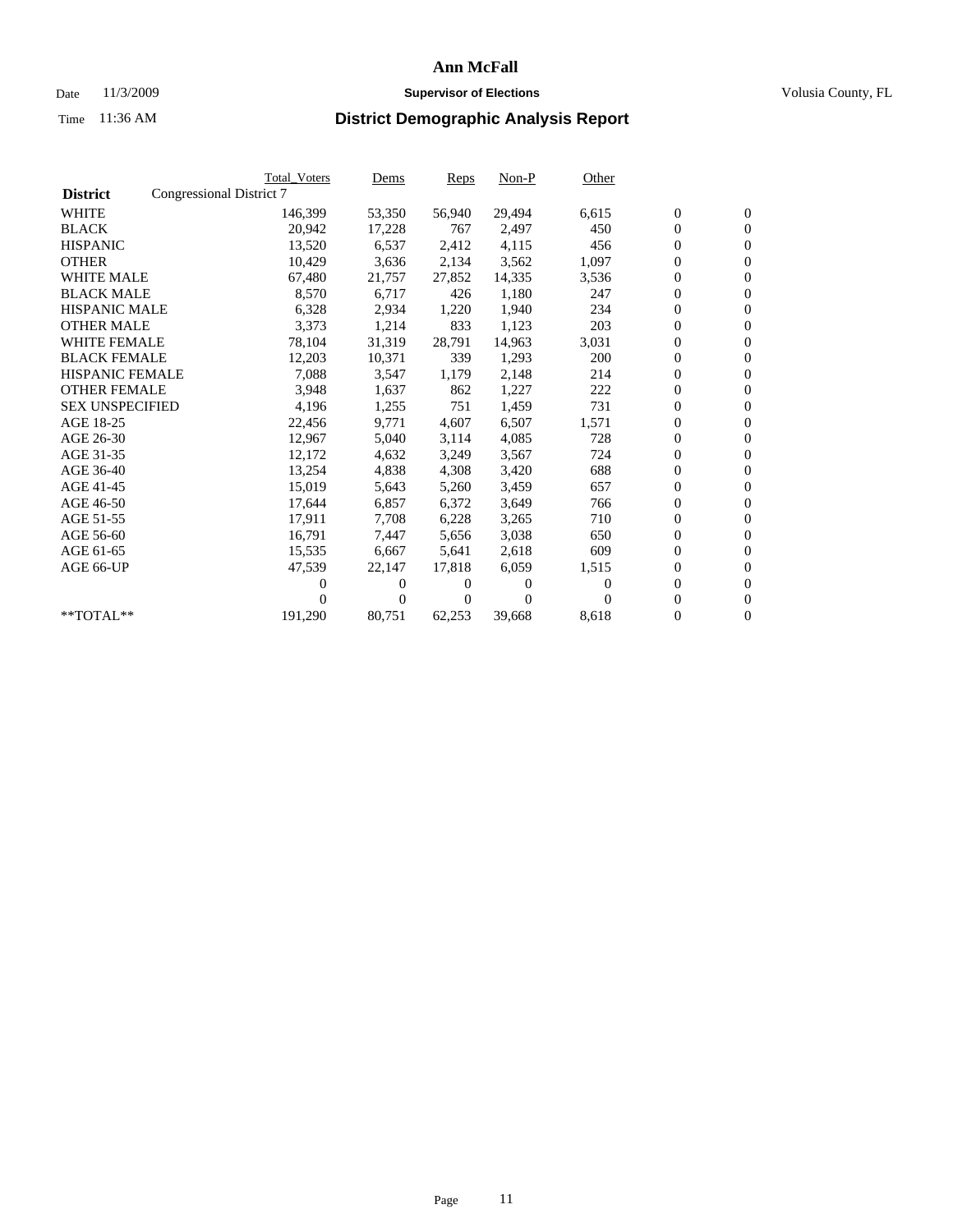## Date 11/3/2009 **Supervisor of Elections Supervisor of Elections** Volusia County, FL

|                        | <b>Total Voters</b>       | Dems           | <b>Reps</b> | $Non-P$  | Other    |                  |                  |  |
|------------------------|---------------------------|----------------|-------------|----------|----------|------------------|------------------|--|
| <b>District</b>        | Congressional District 24 |                |             |          |          |                  |                  |  |
| <b>WHITE</b>           | 114,206                   | 40,716         | 44,188      | 24,611   | 4,691    | $\boldsymbol{0}$ | $\boldsymbol{0}$ |  |
| <b>BLACK</b>           | 5,158                     | 4,122          | 232         | 685      | 119      | $\overline{0}$   | $\mathbf{0}$     |  |
| <b>HISPANIC</b>        | 5,826                     | 2,699          | 1,089       | 1,828    | 210      | $\overline{0}$   | $\mathbf{0}$     |  |
| <b>OTHER</b>           | 5,762                     | 1,738          | 1,259       | 2,080    | 685      | 0                | $\overline{0}$   |  |
| <b>WHITE MALE</b>      | 52,985                    | 16,750         | 21,682      | 12,043   | 2,510    | $\boldsymbol{0}$ | $\mathbf{0}$     |  |
| <b>BLACK MALE</b>      | 2,315                     | 1,751          | 122         | 374      | 68       | $\boldsymbol{0}$ | $\mathbf{0}$     |  |
| <b>HISPANIC MALE</b>   | 2,694                     | 1,201          | 507         | 879      | 107      | $\overline{0}$   | $\overline{0}$   |  |
| <b>OTHER MALE</b>      | 1,952                     | 595            | 507         | 734      | 116      | $\boldsymbol{0}$ | $\mathbf{0}$     |  |
| <b>WHITE FEMALE</b>    | 60,465                    | 23,706         | 22,232      | 12,385   | 2,142    | $\mathbf{0}$     | $\mathbf{0}$     |  |
| <b>BLACK FEMALE</b>    | 2,800                     | 2,336          | 107         | 307      | 50       | $\boldsymbol{0}$ | $\Omega$         |  |
| <b>HISPANIC FEMALE</b> | 3,086                     | 1,478          | 574         | 933      | 101      | $\boldsymbol{0}$ | $\mathbf{0}$     |  |
| <b>OTHER FEMALE</b>    | 2,193                     | 828            | 506         | 722      | 137      | $\mathbf{0}$     | $\mathbf{0}$     |  |
| <b>SEX UNSPECIFIED</b> | 2,462                     | 630            | 531         | 827      | 474      | $\boldsymbol{0}$ | $\mathbf{0}$     |  |
| AGE 18-25              | 12,130                    | 4,203          | 3,030       | 3,956    | 941      | $\boldsymbol{0}$ | $\mathbf{0}$     |  |
| AGE 26-30              | 8,054                     | 2,709          | 2,112       | 2,783    | 450      | $\boldsymbol{0}$ | $\mathbf{0}$     |  |
| AGE 31-35              | 7,601                     | 2,583          | 2,239       | 2,374    | 405      | $\boldsymbol{0}$ | $\mathbf{0}$     |  |
| AGE 36-40              | 8,661                     | 2,930          | 2,883       | 2,422    | 426      | $\boldsymbol{0}$ | $\mathbf{0}$     |  |
| AGE 41-45              | 9,601                     | 3,289          | 3,542       | 2,341    | 429      | $\boldsymbol{0}$ | $\mathbf{0}$     |  |
| AGE 46-50              | 11,768                    | 4,072          | 4,653       | 2,626    | 417      | $\boldsymbol{0}$ | $\Omega$         |  |
| AGE 51-55              | 12,310                    | 4,759          | 4,623       | 2,476    | 452      | $\boldsymbol{0}$ | $\mathbf{0}$     |  |
| AGE 56-60              | 12,036                    | 4,860          | 4,281       | 2,428    | 467      | $\mathbf{0}$     | $\mathbf{0}$     |  |
| AGE 61-65              | 12,003                    | 4,644          | 4,531       | 2,316    | 512      | $\boldsymbol{0}$ | $\mathbf{0}$     |  |
| AGE 66-UP              | 36,788                    | 15,226         | 14,874      | 5,482    | 1,206    | $\mathbf{0}$     | $\mathbf{0}$     |  |
|                        | 0                         | 0              | 0           | 0        | 0        | $\overline{0}$   | $\mathbf{0}$     |  |
|                        | 0                         | $\overline{0}$ | 0           | $\Omega$ | $\Omega$ | 0                | $\mathbf{0}$     |  |
| $*$ TOTAL $**$         | 130,952                   | 49,275         | 46,768      | 29,204   | 5,705    | $\boldsymbol{0}$ | $\boldsymbol{0}$ |  |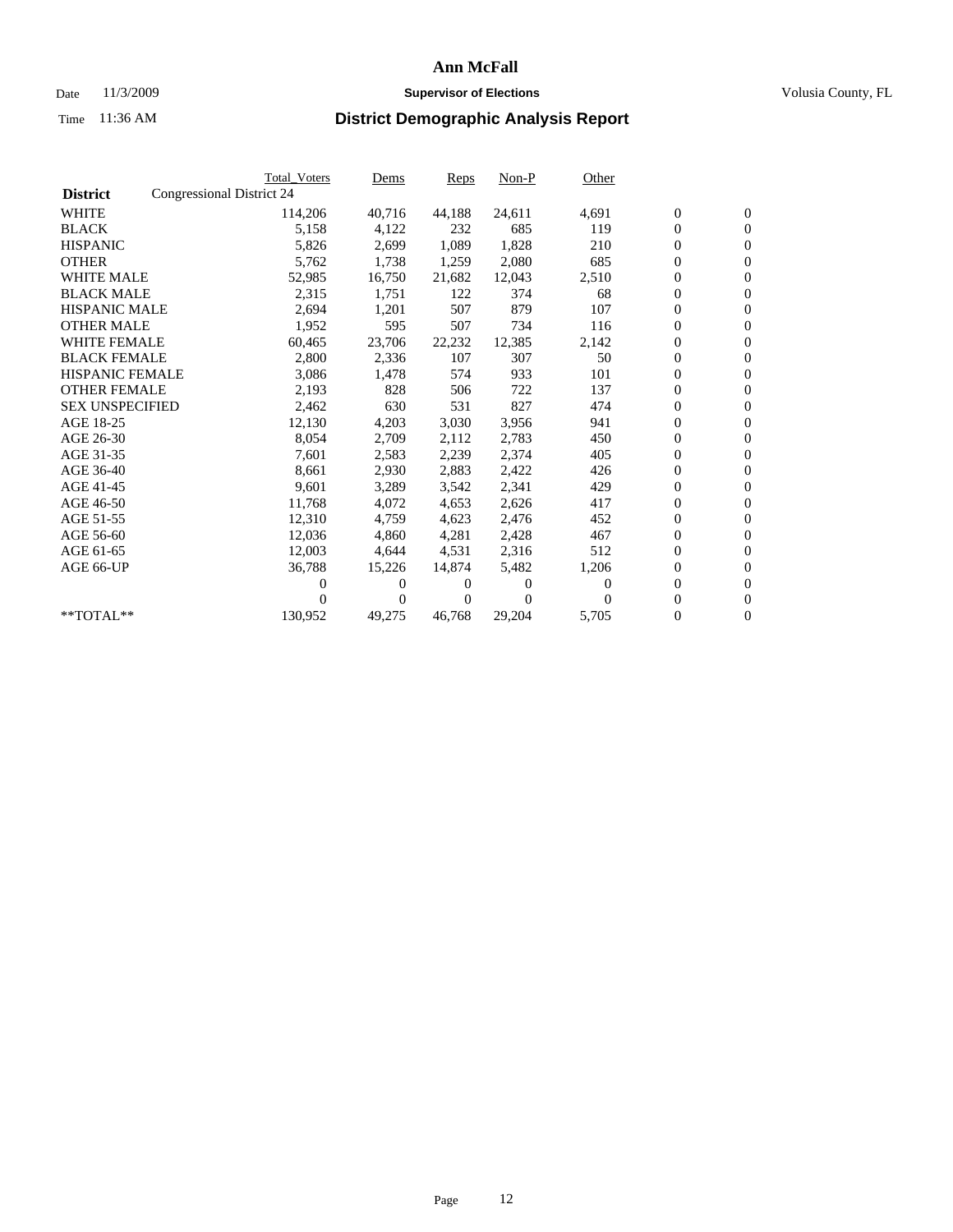## Date 11/3/2009 **Supervisor of Elections Supervisor of Elections** Volusia County, FL

|                        |               | <b>Total Voters</b> | Dems     | Reps  | Non-P    | Other            |                  |                  |  |
|------------------------|---------------|---------------------|----------|-------|----------|------------------|------------------|------------------|--|
| <b>District</b>        | Daytona Beach |                     |          |       |          |                  |                  |                  |  |
| <b>WHITE</b>           |               | 22,517              | 8,867    | 7,761 | 4,876    | 1,013            | $\boldsymbol{0}$ | $\boldsymbol{0}$ |  |
| <b>BLACK</b>           |               | 13,331              | 11,266   | 367   | 1,467    | 231              | $\boldsymbol{0}$ | $\mathbf{0}$     |  |
| <b>HISPANIC</b>        |               | 964                 | 453      | 181   | 295      | 35               | $\overline{0}$   | $\mathbf{0}$     |  |
| <b>OTHER</b>           |               | 2,709               | 1,105    | 419   | 901      | 284              | 0                | $\mathbf{0}$     |  |
| <b>WHITE MALE</b>      |               | 10,870              | 3,749    | 4,030 | 2,488    | 603              | 0                | $\mathbf{0}$     |  |
| <b>BLACK MALE</b>      |               | 5,308               | 4,320    | 200   | 673      | 115              | $\boldsymbol{0}$ | $\mathbf{0}$     |  |
| <b>HISPANIC MALE</b>   |               | 471                 | 214      | 90    | 146      | 21               | $\boldsymbol{0}$ | $\mathbf{0}$     |  |
| <b>OTHER MALE</b>      |               | 840                 | 350      | 162   | 274      | 54               | 0                | $\mathbf{0}$     |  |
| <b>WHITE FEMALE</b>    |               | 11,519              | 5,065    | 3,695 | 2,358    | 401              | 0                | $\mathbf{0}$     |  |
| <b>BLACK FEMALE</b>    |               | 7,906               | 6,849    | 165   | 777      | 115              | $\boldsymbol{0}$ | $\mathbf{0}$     |  |
| <b>HISPANIC FEMALE</b> |               | 486                 | 235      | 90    | 148      | 13               | 0                | $\mathbf{0}$     |  |
| <b>OTHER FEMALE</b>    |               | 929                 | 447      | 150   | 288      | 44               | 0                | $\mathbf{0}$     |  |
| <b>SEX UNSPECIFIED</b> |               | 1,192               | 462      | 146   | 387      | 197              | 0                | $\mathbf{0}$     |  |
| AGE 18-25              |               | 7,414               | 4,523    | 890   | 1,633    | 368              | 0                | $\mathbf{0}$     |  |
| AGE 26-30              |               | 3,329               | 1,652    | 540   | 987      | 150              | 0                | $\mathbf{0}$     |  |
| AGE 31-35              |               | 2,406               | 1,234    | 405   | 659      | 108              | $\boldsymbol{0}$ | $\mathbf{0}$     |  |
| AGE 36-40              |               | 2,334               | 1,172    | 526   | 539      | 97               | 0                | $\mathbf{0}$     |  |
| AGE 41-45              |               | 2,593               | 1,413    | 547   | 533      | 100              | 0                | $\mathbf{0}$     |  |
| AGE 46-50              |               | 3,076               | 1,629    | 744   | 576      | 127              | $\boldsymbol{0}$ | $\mathbf{0}$     |  |
| AGE 51-55              |               | 3,298               | 1,867    | 793   | 523      | 115              | $\boldsymbol{0}$ | $\mathbf{0}$     |  |
| AGE 56-60              |               | 3,152               | 1.709    | 754   | 574      | 115              | $\boldsymbol{0}$ | $\mathbf{0}$     |  |
| AGE 61-65              |               | 2,861               | 1,498    | 780   | 476      | 107              | $\boldsymbol{0}$ | $\mathbf{0}$     |  |
| AGE 66-UP              |               | 9,058               | 4,994    | 2,749 | 1,039    | 276              | 0                | $\mathbf{0}$     |  |
|                        |               | 0                   | 0        | 0     | $\theta$ | $\boldsymbol{0}$ | 0                | $\mathbf{0}$     |  |
|                        |               | 0                   | $\Omega$ | 0     | $\Omega$ | $\Omega$         | 0                | $\mathbf{0}$     |  |
| **TOTAL**              |               | 39,521              | 21,691   | 8,728 | 7,539    | 1,563            | 0                | $\overline{0}$   |  |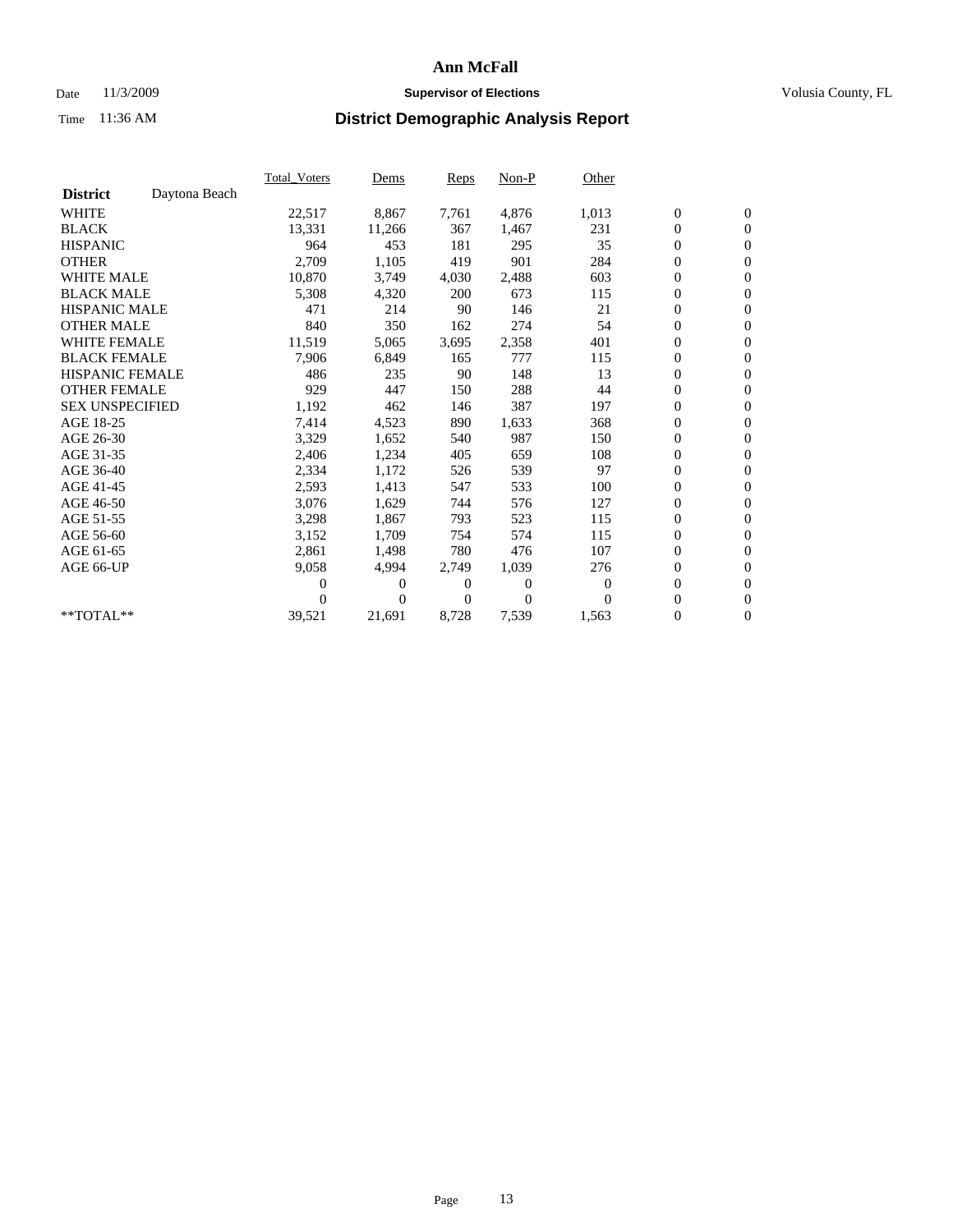### Date 11/3/2009 **Supervisor of Elections Supervisor of Elections** Volusia County, FL

|                        |                      | <b>Total_Voters</b> | Dems           | <b>Reps</b> | $Non-P$      | Other          |                  |                  |  |
|------------------------|----------------------|---------------------|----------------|-------------|--------------|----------------|------------------|------------------|--|
| <b>District</b>        | Daytona Beach Shores |                     |                |             |              |                |                  |                  |  |
| <b>WHITE</b>           |                      | 3,253               | 979            | 1,488       | 658          | 128            | $\boldsymbol{0}$ | $\boldsymbol{0}$ |  |
| <b>BLACK</b>           |                      | 33                  | 22             | 6           | 4            |                | $\boldsymbol{0}$ | $\Omega$         |  |
| <b>HISPANIC</b>        |                      | 59                  | 23             | 22          | 11           | 3              | 0                | $\Omega$         |  |
| <b>OTHER</b>           |                      | 164                 | 49             | 53          | 47           | 15             | 0                | $\Omega$         |  |
| <b>WHITE MALE</b>      |                      | 1,543               | 433            | 709         | 337          | 64             | 0                | $\mathbf{0}$     |  |
| <b>BLACK MALE</b>      |                      | 21                  | 14             | 3           | 3            |                | 0                | 0                |  |
| <b>HISPANIC MALE</b>   |                      | 27                  | 10             | 11          | 3            | 3              | 0                | 0                |  |
| <b>OTHER MALE</b>      |                      | 60                  | 21             | 20          | 18           |                | 0                | 0                |  |
| WHITE FEMALE           |                      | 1,681               | 535            | 768         | 317          | 61             | 0                | $\Omega$         |  |
| <b>BLACK FEMALE</b>    |                      | 12                  | 8              | 3           |              | $\overline{0}$ | 0                | $\Omega$         |  |
| <b>HISPANIC FEMALE</b> |                      | 31                  | 13             | 10          | 8            | 0              | 0                | 0                |  |
| <b>OTHER FEMALE</b>    |                      | 76                  | 22             | 27          | 21           | 6              | 0                | $\Omega$         |  |
| <b>SEX UNSPECIFIED</b> |                      | 58                  | 17             | 18          | 12           | 11             | $\overline{0}$   | $\Omega$         |  |
| AGE 18-25              |                      | 140                 | 47             | 40          | 43           | 10             | 0                | 0                |  |
| AGE 26-30              |                      | 92                  | 32             | 32          | 24           | 4              | 0                | $\Omega$         |  |
| AGE 31-35              |                      | 71                  | 31             | 18          | 17           | 5              | 0                | $\Omega$         |  |
| AGE 36-40              |                      | 83                  | 27             | 27          | 26           | 3              | 0                | 0                |  |
| AGE 41-45              |                      | 117                 | 21             | 47          | 41           | 8              | 0                | $\Omega$         |  |
| AGE 46-50              |                      | 169                 | 51             | 66          | 46           | 6              | $\overline{0}$   | $\Omega$         |  |
| AGE 51-55              |                      | 234                 | 61             | 104         | 56           | 13             | 0                | $\mathbf{0}$     |  |
| AGE 56-60              |                      | 305                 | 74             | 144         | 67           | 20             | 0                | 0                |  |
| AGE 61-65              |                      | 410                 | 122            | 192         | 78           | 18             | $\overline{0}$   | $\Omega$         |  |
| AGE 66-UP              |                      | 1,888               | 607            | 899         | 322          | 60             | 0                | 0                |  |
|                        |                      | 0                   | 0              | 0           | $\mathbf{0}$ | $\overline{0}$ | 0                | $\Omega$         |  |
|                        |                      | $\theta$            | $\overline{0}$ | $\Omega$    | $\Omega$     | $\Omega$       | 0                | $\Omega$         |  |
| **TOTAL**              |                      | 3,509               | 1,073          | 1,569       | 720          | 147            | 0                | $\mathbf{0}$     |  |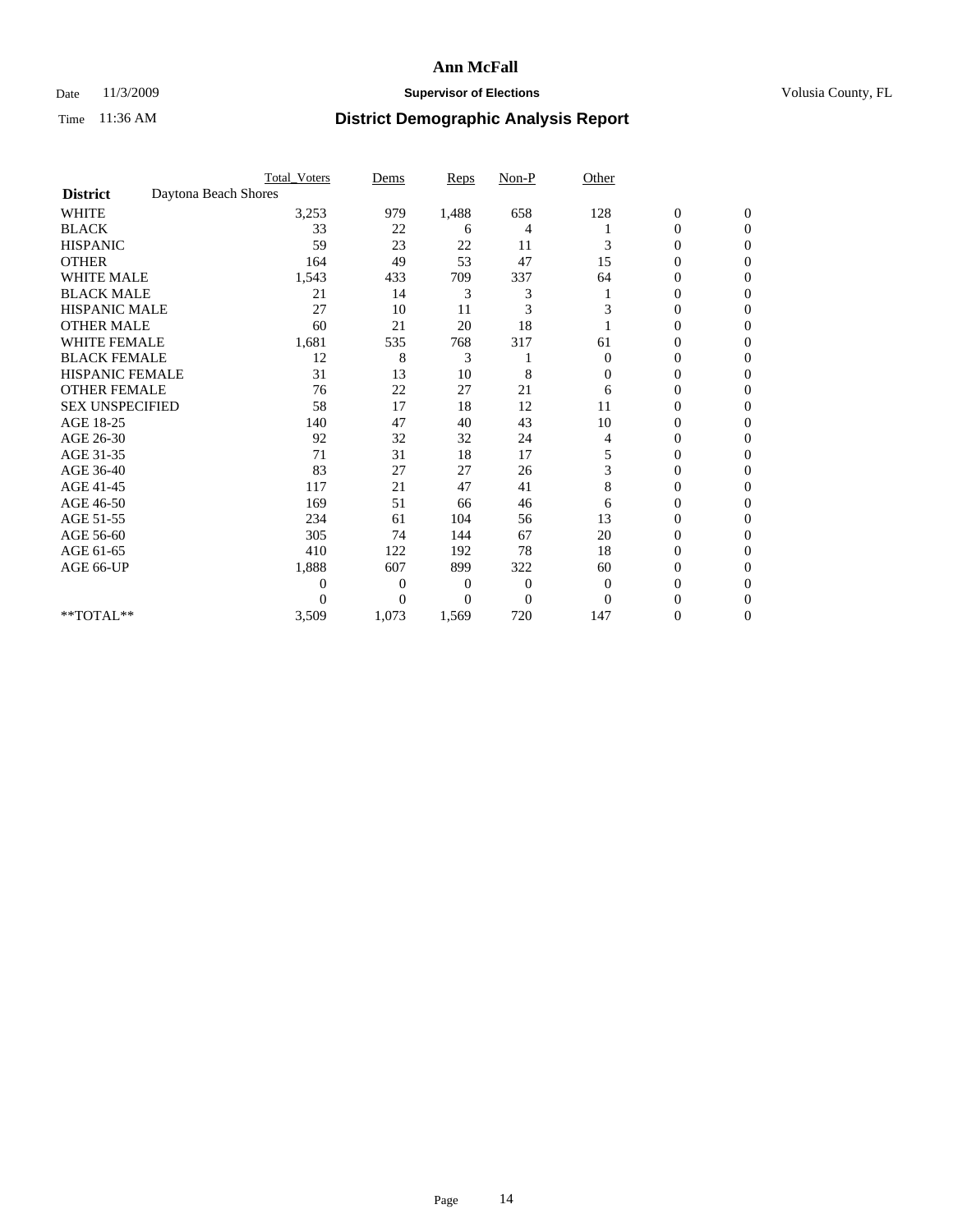## Date 11/3/2009 **Supervisor of Elections Supervisor of Elections** Volusia County, FL

|                        |        | Total Voters | Dems     | <b>Reps</b> | Non-P    | Other        |                  |                  |  |
|------------------------|--------|--------------|----------|-------------|----------|--------------|------------------|------------------|--|
| <b>District</b>        | DeBary |              |          |             |          |              |                  |                  |  |
| <b>WHITE</b>           |        | 11,955       | 3,539    | 5,518       | 2,338    | 560          | $\boldsymbol{0}$ | $\boldsymbol{0}$ |  |
| <b>BLACK</b>           |        | 417          | 314      | 32          | 57       | 14           | $\boldsymbol{0}$ | $\mathbf{0}$     |  |
| <b>HISPANIC</b>        |        | 750          | 321      | 188         | 210      | 31           | $\overline{0}$   | $\mathbf{0}$     |  |
| <b>OTHER</b>           |        | 687          | 192      | 186         | 231      | 78           | $\boldsymbol{0}$ | $\mathbf{0}$     |  |
| <b>WHITE MALE</b>      |        | 5,612        | 1,425    | 2,733       | 1,160    | 294          | $\boldsymbol{0}$ | $\mathbf{0}$     |  |
| <b>BLACK MALE</b>      |        | 193          | 139      | 12          | 36       | 6            | $\boldsymbol{0}$ | $\mathbf{0}$     |  |
| <b>HISPANIC MALE</b>   |        | 363          | 138      | 96          | 111      | 18           | $\boldsymbol{0}$ | $\mathbf{0}$     |  |
| <b>OTHER MALE</b>      |        | 223          | 65       | 61          | 84       | 13           | $\boldsymbol{0}$ | $\mathbf{0}$     |  |
| <b>WHITE FEMALE</b>    |        | 6,273        | 2,099    | 2,750       | 1,165    | 259          | $\overline{0}$   | $\mathbf{0}$     |  |
| <b>BLACK FEMALE</b>    |        | 218          | 169      | 20          | 21       | 8            | $\boldsymbol{0}$ | $\mathbf{0}$     |  |
| <b>HISPANIC FEMALE</b> |        | 380          | 179      | 92          | 96       | 13           | $\boldsymbol{0}$ | $\mathbf{0}$     |  |
| <b>OTHER FEMALE</b>    |        | 280          | 90       | 82          | 87       | 21           | $\mathbf{0}$     | $\mathbf{0}$     |  |
| <b>SEX UNSPECIFIED</b> |        | 267          | 62       | 78          | 76       | 51           | $\boldsymbol{0}$ | $\mathbf{0}$     |  |
| AGE 18-25              |        | 1,130        | 295      | 351         | 381      | 103          | $\overline{0}$   | $\mathbf{0}$     |  |
| AGE 26-30              |        | 742          | 194      | 252         | 252      | 44           | $\overline{0}$   | $\mathbf{0}$     |  |
| AGE 31-35              |        | 796          | 242      | 281         | 232      | 41           | $\boldsymbol{0}$ | $\mathbf{0}$     |  |
| AGE 36-40              |        | 1,006        | 253      | 416         | 277      | 60           | $\boldsymbol{0}$ | $\mathbf{0}$     |  |
| AGE 41-45              |        | 1,159        | 323      | 510         | 269      | 57           | $\overline{0}$   | $\mathbf{0}$     |  |
| AGE 46-50              |        | 1,307        | 366      | 609         | 260      | 72           | $\boldsymbol{0}$ | $\mathbf{0}$     |  |
| AGE 51-55              |        | 1,390        | 460      | 644         | 239      | 47           | $\boldsymbol{0}$ | $\mathbf{0}$     |  |
| AGE 56-60              |        | 1,335        | 487      | 585         | 220      | 43           | $\overline{0}$   | $\Omega$         |  |
| AGE 61-65              |        | 1,280        | 398      | 615         | 208      | 59           | $\mathbf{0}$     | $\mathbf{0}$     |  |
| AGE 66-UP              |        | 3,664        | 1,348    | 1,661       | 498      | 157          | $\boldsymbol{0}$ | $\mathbf{0}$     |  |
|                        |        | 0            | 0        | 0           | 0        | $\mathbf{0}$ | $\overline{0}$   | $\mathbf{0}$     |  |
|                        |        | $\theta$     | $\theta$ | $\Omega$    | $\theta$ | $\Omega$     | $\boldsymbol{0}$ | $\mathbf{0}$     |  |
| **TOTAL**              |        | 13,809       | 4,366    | 5,924       | 2,836    | 683          | 0                | $\mathbf{0}$     |  |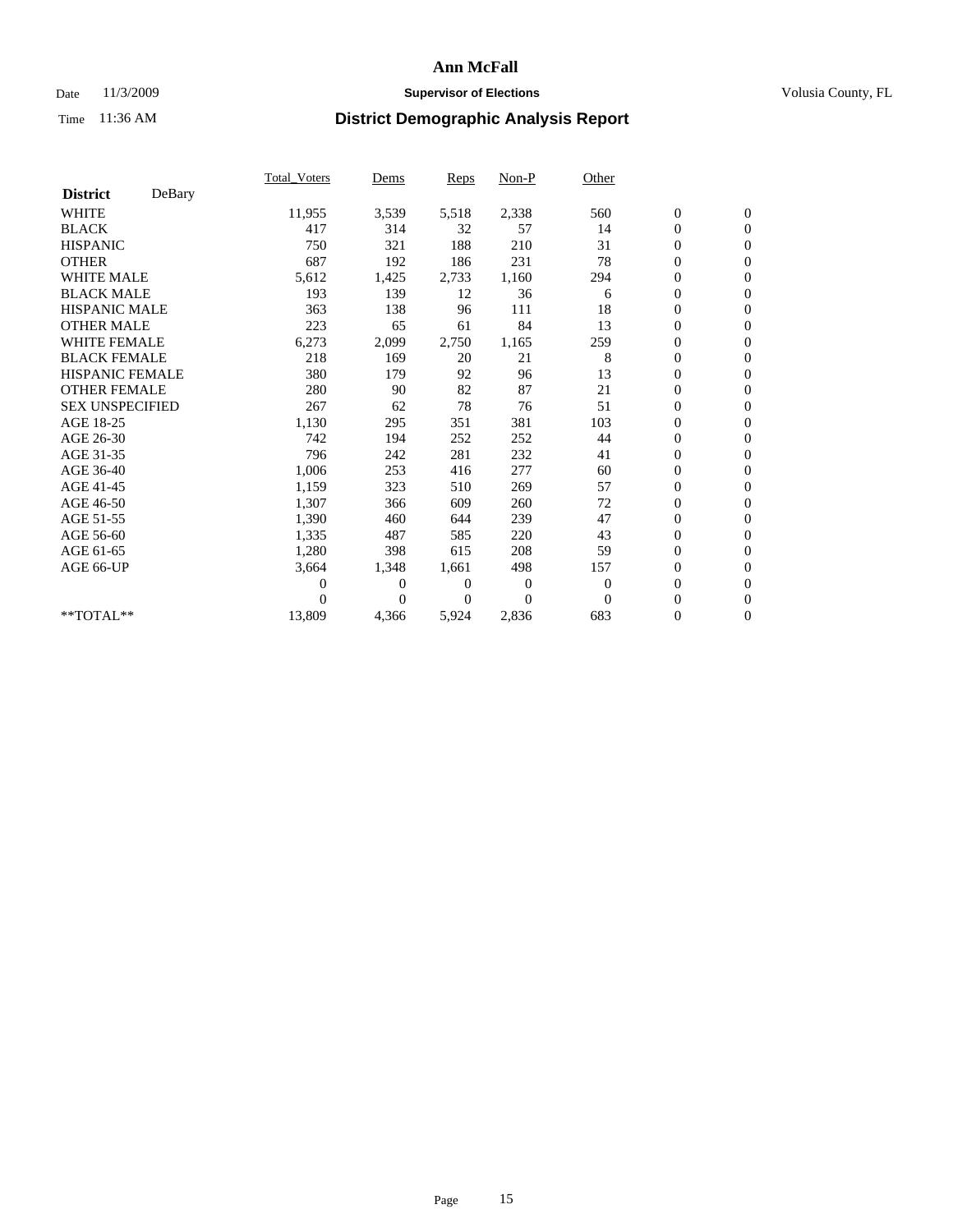## Date 11/3/2009 **Supervisor of Elections Supervisor of Elections** Volusia County, FL

|                        |        | <b>Total Voters</b> | Dems           | Reps           | Non-P          | Other    |                  |                  |  |
|------------------------|--------|---------------------|----------------|----------------|----------------|----------|------------------|------------------|--|
| <b>District</b>        | DeLand |                     |                |                |                |          |                  |                  |  |
| <b>WHITE</b>           |        | 11,908              | 4,354          | 4,787          | 2,141          | 626      | $\boldsymbol{0}$ | $\boldsymbol{0}$ |  |
| <b>BLACK</b>           |        | 2,445               | 2,033          | 79             | 275            | 58       | $\boldsymbol{0}$ | $\mathbf{0}$     |  |
| <b>HISPANIC</b>        |        | 860                 | 395            | 146            | 265            | 54       | $\boldsymbol{0}$ | $\mathbf{0}$     |  |
| <b>OTHER</b>           |        | 875                 | 321            | 177            | 260            | 117      | 0                | $\mathbf{0}$     |  |
| <b>WHITE MALE</b>      |        | 5,134               | 1,644          | 2,172          | 998            | 320      | $\boldsymbol{0}$ | $\mathbf{0}$     |  |
| <b>BLACK MALE</b>      |        | 945                 | 756            | 36             | 118            | 35       | $\overline{0}$   | $\mathbf{0}$     |  |
| <b>HISPANIC MALE</b>   |        | 373                 | 171            | 66             | 110            | 26       | 0                | $\mathbf{0}$     |  |
| <b>OTHER MALE</b>      |        | 259                 | 102            | 74             | 57             | 26       | 0                | $\mathbf{0}$     |  |
| <b>WHITE FEMALE</b>    |        | 6,727               | 2,694          | 2,601          | 1,132          | 300      | $\boldsymbol{0}$ | $\mathbf{0}$     |  |
| <b>BLACK FEMALE</b>    |        | 1,479               | 1,260          | 43             | 154            | 22       | 0                | $\mathbf{0}$     |  |
| <b>HISPANIC FEMALE</b> |        | 483                 | 224            | 79             | 153            | 27       | $\boldsymbol{0}$ | $\mathbf{0}$     |  |
| <b>OTHER FEMALE</b>    |        | 332                 | 142            | 58             | 100            | 32       | $\overline{0}$   | $\mathbf{0}$     |  |
| <b>SEX UNSPECIFIED</b> |        | 356                 | 110            | 60             | 119            | 67       | 0                | $\mathbf{0}$     |  |
| AGE 18-25              |        | 2,068               | 872            | 458            | 563            | 175      | $\boldsymbol{0}$ | $\mathbf{0}$     |  |
| AGE 26-30              |        | 1,124               | 478            | 268            | 319            | 59       | $\boldsymbol{0}$ | $\mathbf{0}$     |  |
| AGE 31-35              |        | 1,166               | 471            | 317            | 282            | 96       | 0                | $\mathbf{0}$     |  |
| AGE 36-40              |        | 1,198               | 496            | 382            | 268            | 52       | 0                | $\mathbf{0}$     |  |
| AGE 41-45              |        | 1,214               | 492            | 422            | 239            | 61       | $\boldsymbol{0}$ | $\mathbf{0}$     |  |
| AGE 46-50              |        | 1,253               | 530            | 442            | 220            | 61       | 0                | $\mathbf{0}$     |  |
| AGE 51-55              |        | 1,269               | 618            | 386            | 202            | 63       | $\boldsymbol{0}$ | $\mathbf{0}$     |  |
| AGE 56-60              |        | 1,178               | 581            | 375            | 172            | 50       | $\overline{0}$   | $\mathbf{0}$     |  |
| AGE 61-65              |        | 1,201               | 549            | 438            | 159            | 55       | 0                | $\mathbf{0}$     |  |
| AGE 66-UP              |        | 4,417               | 2,016          | 1,701          | 517            | 183      | $\boldsymbol{0}$ | $\mathbf{0}$     |  |
|                        |        | 0                   | $\overline{0}$ | $\overline{0}$ | $\theta$       | $\theta$ | $\overline{0}$   | $\mathbf{0}$     |  |
|                        |        | 0                   | $\overline{0}$ | 0              | $\overline{0}$ | $\theta$ | 0                | $\mathbf{0}$     |  |
| **TOTAL**              |        | 16,088              | 7,103          | 5,189          | 2,941          | 855      | 0                | $\boldsymbol{0}$ |  |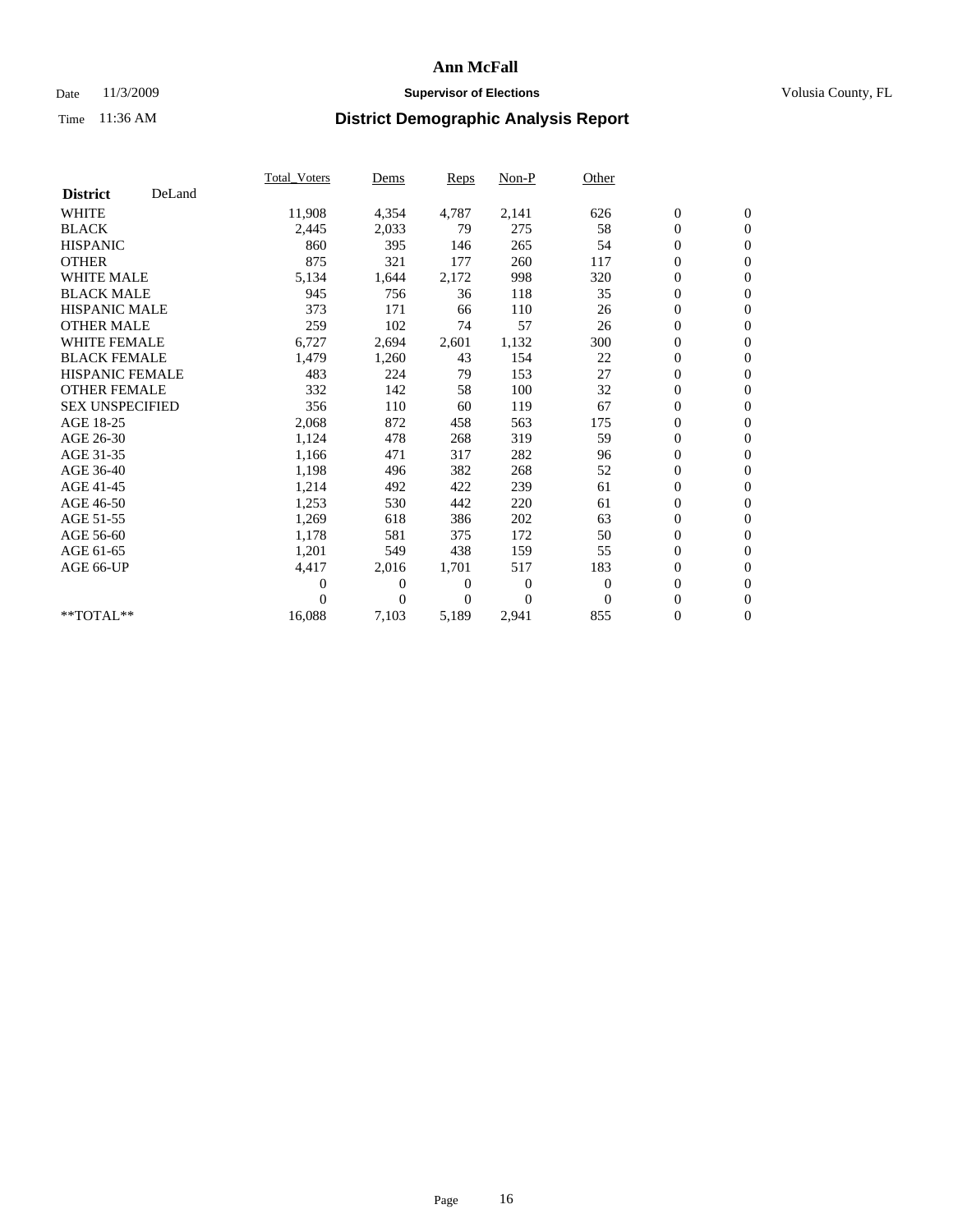## Date 11/3/2009 **Supervisor of Elections Supervisor of Elections** Volusia County, FL

|                        |         | <b>Total Voters</b> | Dems   | Reps   | Non-P    | Other    |                  |                  |  |
|------------------------|---------|---------------------|--------|--------|----------|----------|------------------|------------------|--|
| <b>District</b>        | Deltona |                     |        |        |          |          |                  |                  |  |
| <b>WHITE</b>           |         | 34,622              | 11,922 | 13,225 | 7,628    | 1,847    | $\boldsymbol{0}$ | $\boldsymbol{0}$ |  |
| <b>BLACK</b>           |         | 4,695               | 3,628  | 244    | 668      | 155      | 0                | $\mathbf{0}$     |  |
| <b>HISPANIC</b>        |         | 12,082              | 6,074  | 1,957  | 3,683    | 368      | 0                | $\mathbf{0}$     |  |
| <b>OTHER</b>           |         | 3,132               | 1,030  | 548    | 1,171    | 383      | 0                | $\mathbf{0}$     |  |
| <b>WHITE MALE</b>      |         | 16,119              | 5,012  | 6,467  | 3,681    | 959      | 0                | $\mathbf{0}$     |  |
| <b>BLACK MALE</b>      |         | 2,113               | 1,539  | 144    | 333      | 97       | 0                | $\mathbf{0}$     |  |
| <b>HISPANIC MALE</b>   |         | 5,645               | 2,730  | 975    | 1,751    | 189      | 0                | $\mathbf{0}$     |  |
| <b>OTHER MALE</b>      |         | 1,035               | 378    | 221    | 370      | 66       | 0                | $\mathbf{0}$     |  |
| <b>WHITE FEMALE</b>    |         | 18,314              | 6,843  | 6,688  | 3,902    | 881      | $\boldsymbol{0}$ | $\mathbf{0}$     |  |
| <b>BLACK FEMALE</b>    |         | 2,540               | 2,052  | 100    | 330      | 58       | 0                | $\mathbf{0}$     |  |
| <b>HISPANIC FEMALE</b> |         | 6,345               | 3,295  | 973    | 1,904    | 173      | 0                | $\mathbf{0}$     |  |
| <b>OTHER FEMALE</b>    |         | 1,185               | 482    | 210    | 414      | 79       | 0                | $\mathbf{0}$     |  |
| <b>SEX UNSPECIFIED</b> |         | 1,235               | 323    | 196    | 465      | 251      | 0                | $\mathbf{0}$     |  |
| AGE 18-25              |         | 6,695               | 2,487  | 1,321  | 2,320    | 567      | 0                | $\mathbf{0}$     |  |
| AGE 26-30              |         | 4,496               | 1,639  | 998    | 1,567    | 292      | 0                | $\mathbf{0}$     |  |
| AGE 31-35              |         | 4,850               | 1,866  | 1,229  | 1,458    | 297      | $\boldsymbol{0}$ | $\mathbf{0}$     |  |
| AGE 36-40              |         | 4,945               | 1,838  | 1,498  | 1,340    | 269      | 0                | $\mathbf{0}$     |  |
| AGE 41-45              |         | 5,171               | 2,055  | 1,602  | 1,272    | 242      | 0                | $\mathbf{0}$     |  |
| AGE 46-50              |         | 5,679               | 2,223  | 1,935  | 1,292    | 229      | 0                | $\mathbf{0}$     |  |
| AGE 51-55              |         | 5,260               | 2,191  | 1,729  | 1,093    | 247      | $\boldsymbol{0}$ | $\mathbf{0}$     |  |
| AGE 56-60              |         | 4,281               | 1,918  | 1,345  | 844      | 174      | 0                | $\mathbf{0}$     |  |
| AGE 61-65              |         | 3,603               | 1,608  | 1,169  | 675      | 151      | 0                | $\mathbf{0}$     |  |
| AGE 66-UP              |         | 9,550               | 4,829  | 3,148  | 1,288    | 285      | $\boldsymbol{0}$ | $\mathbf{0}$     |  |
|                        |         | 0                   | 0      | 0      | $\theta$ | $\theta$ | $\overline{0}$   | $\mathbf{0}$     |  |
|                        |         | 0                   | 0      | 0      | $\Omega$ | $\Omega$ | 0                | $\mathbf{0}$     |  |
| **TOTAL**              |         | 54,531              | 22,654 | 15,974 | 13,150   | 2,753    | 0                | $\boldsymbol{0}$ |  |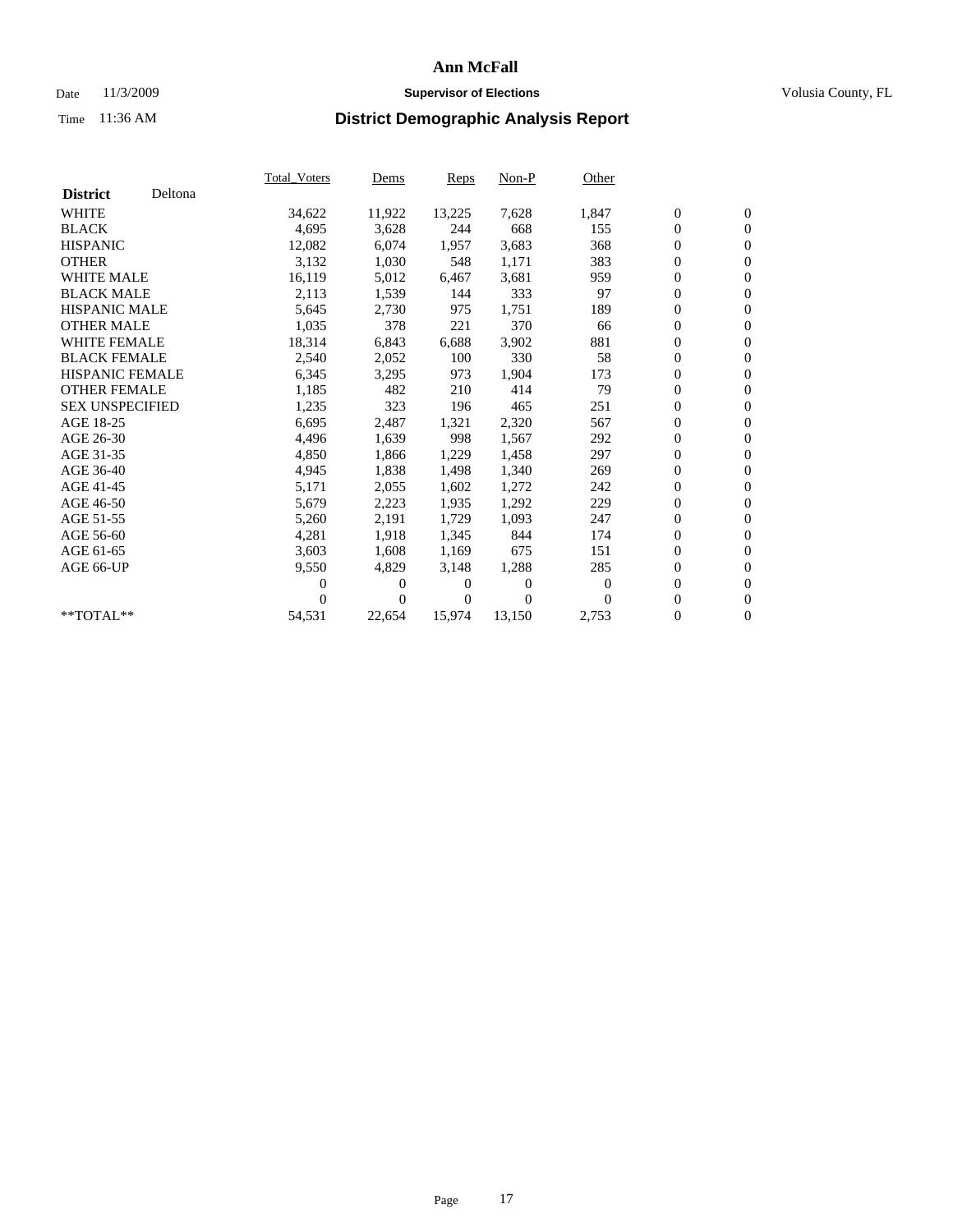## Date 11/3/2009 **Supervisor of Elections Supervisor of Elections** Volusia County, FL

|                        |           | <b>Total_Voters</b> | Dems         | Reps  | Non-P          | Other    |                  |                |  |
|------------------------|-----------|---------------------|--------------|-------|----------------|----------|------------------|----------------|--|
| <b>District</b>        | Edgewater |                     |              |       |                |          |                  |                |  |
| <b>WHITE</b>           |           | 13,607              | 5,249        | 4,527 | 3,301          | 530      | $\boldsymbol{0}$ | $\mathbf{0}$   |  |
| <b>BLACK</b>           |           | 269                 | 203          | 10    | 48             | 8        | 0                | $\mathbf{0}$   |  |
| <b>HISPANIC</b>        |           | 174                 | 77           | 33    | 56             | 8        | 0                | $\mathbf{0}$   |  |
| <b>OTHER</b>           |           | 490                 | 143          | 92    | 186            | 69       | 0                | $\mathbf{0}$   |  |
| <b>WHITE MALE</b>      |           | 6,169               | 2,128        | 2,218 | 1,551          | 272      | 0                | $\mathbf{0}$   |  |
| <b>BLACK MALE</b>      |           | 134                 | 98           | 5     | 27             | 4        | 0                | $\mathbf{0}$   |  |
| <b>HISPANIC MALE</b>   |           | 77                  | 33           | 14    | 25             |          | 0                | $\Omega$       |  |
| <b>OTHER MALE</b>      |           | 151                 | 53           | 39    | 51             | 8        | 0                | $\mathbf{0}$   |  |
| <b>WHITE FEMALE</b>    |           | 7,354               | 3,090        | 2,276 | 1,732          | 256      | 0                | $\Omega$       |  |
| <b>BLACK FEMALE</b>    |           | 130                 | 102          | 5     | 20             | 3        | 0                | $\mathbf{0}$   |  |
| HISPANIC FEMALE        |           | 94                  | 43           | 19    | 29             | 3        | 0                | $\mathbf{0}$   |  |
| <b>OTHER FEMALE</b>    |           | 176                 | 64           | 38    | 65             | 9        | 0                | $\Omega$       |  |
| <b>SEX UNSPECIFIED</b> |           | 255                 | 61           | 48    | 91             | 55       | 0                | $\mathbf{0}$   |  |
| AGE 18-25              |           | 1,335               | 426          | 290   | 516            | 103      | 0                | $\mathbf{0}$   |  |
| AGE 26-30              |           | 907                 | 296          | 233   | 335            | 43       | 0                | $\mathbf{0}$   |  |
| AGE 31-35              |           | 960                 | 306          | 270   | 335            | 49       | 0                | $\mathbf{0}$   |  |
| AGE 36-40              |           | 1,050               | 338          | 305   | 361            | 46       | 0                | $\mathbf{0}$   |  |
| AGE 41-45              |           | 1,038               | 373          | 344   | 276            | 45       | $\overline{0}$   | $\mathbf{0}$   |  |
| AGE 46-50              |           | 1,355               | 507          | 468   | 324            | 56       | $\overline{0}$   | $\mathbf{0}$   |  |
| AGE 51-55              |           | 1,412               | 547          | 495   | 328            | 42       | 0                | $\mathbf{0}$   |  |
| AGE 56-60              |           | 1,329               | 566          | 425   | 292            | 46       | 0                | $\Omega$       |  |
| AGE 61-65              |           | 1,264               | 530          | 418   | 257            | 59       | 0                | $\mathbf{0}$   |  |
| AGE 66-UP              |           | 3,890               | 1,783        | 1,414 | 567            | 126      | 0                | $\mathbf{0}$   |  |
|                        |           | 0                   | $\mathbf{0}$ | 0     | $\overline{0}$ | $\theta$ | 0                | $\Omega$       |  |
|                        |           | 0                   | $\Omega$     | 0     | $\theta$       | $\Omega$ | $\overline{0}$   | $\overline{0}$ |  |
| **TOTAL**              |           | 14,540              | 5,672        | 4,662 | 3,591          | 615      | 0                | $\overline{0}$ |  |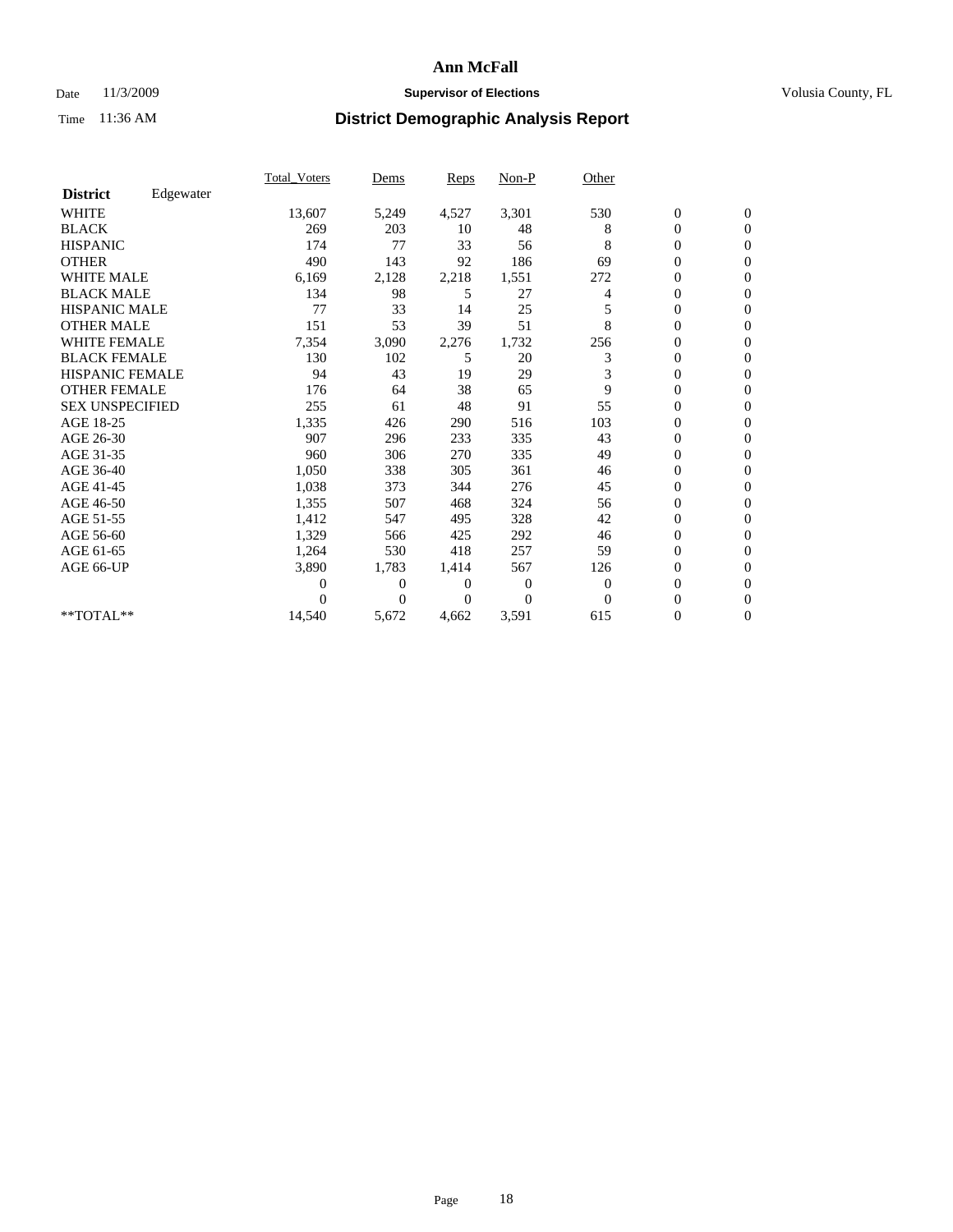## Date 11/3/2009 **Supervisor of Elections Supervisor of Elections** Volusia County, FL

|                        |            | <b>Total_Voters</b> | Dems         | Reps           | $Non-P$  | Other          |                  |                  |  |
|------------------------|------------|---------------------|--------------|----------------|----------|----------------|------------------|------------------|--|
| <b>District</b>        | Holly Hill |                     |              |                |          |                |                  |                  |  |
| <b>WHITE</b>           |            | 5,953               | 2,541        | 1,781          | 1,345    | 286            | $\boldsymbol{0}$ | $\boldsymbol{0}$ |  |
| <b>BLACK</b>           |            | 804                 | 662          | 25             | 106      | 11             | $\boldsymbol{0}$ | $\mathbf{0}$     |  |
| <b>HISPANIC</b>        |            | 154                 | 83           | 23             | 42       | 6              | $\overline{0}$   | $\mathbf{0}$     |  |
| <b>OTHER</b>           |            | 362                 | 134          | 59             | 131      | 38             | 0                | $\Omega$         |  |
| <b>WHITE MALE</b>      |            | 2,672               | 1,009        | 878            | 653      | 132            | 0                | $\mathbf{0}$     |  |
| <b>BLACK MALE</b>      |            | 298                 | 237          | 10             | 44       |                | $\boldsymbol{0}$ | $\mathbf{0}$     |  |
| <b>HISPANIC MALE</b>   |            | 71                  | 33           | 15             | 20       | 3              | 0                | $\mathbf{0}$     |  |
| <b>OTHER MALE</b>      |            | 103                 | 35           | 22             | 36       | 10             | 0                | $\mathbf{0}$     |  |
| <b>WHITE FEMALE</b>    |            | 3,244               | 1,515        | 897            | 685      | 147            | 0                | $\mathbf{0}$     |  |
| <b>BLACK FEMALE</b>    |            | 503                 | 423          | 15             | 61       | 4              | 0                | $\mathbf{0}$     |  |
| <b>HISPANIC FEMALE</b> |            | 83                  | 50           | 8              | 22       | 3              | $\boldsymbol{0}$ | $\mathbf{0}$     |  |
| <b>OTHER FEMALE</b>    |            | 142                 | 64           | 28             | 46       | $\overline{4}$ | 0                | $\mathbf{0}$     |  |
| <b>SEX UNSPECIFIED</b> |            | 157                 | 54           | 15             | 57       | 31             | 0                | $\mathbf{0}$     |  |
| AGE 18-25              |            | 802                 | 355          | 150            | 235      | 62             | 0                | $\mathbf{0}$     |  |
| AGE 26-30              |            | 545                 | 240          | 99             | 183      | 23             | $\overline{0}$   | $\mathbf{0}$     |  |
| AGE 31-35              |            | 469                 | 209          | 82             | 151      | 27             | 0                | $\mathbf{0}$     |  |
| AGE 36-40              |            | 504                 | 211          | 115            | 148      | 30             | 0                | $\mathbf{0}$     |  |
| AGE 41-45              |            | 612                 | 258          | 165            | 166      | 23             | $\overline{0}$   | $\mathbf{0}$     |  |
| AGE 46-50              |            | 740                 | 317          | 198            | 176      | 49             | $\boldsymbol{0}$ | $\mathbf{0}$     |  |
| AGE 51-55              |            | 637                 | 311          | 160            | 142      | 24             | $\boldsymbol{0}$ | $\mathbf{0}$     |  |
| AGE 56-60              |            | 655                 | 315          | 179            | 140      | 21             | $\boldsymbol{0}$ | $\Omega$         |  |
| AGE 61-65              |            | 502                 | 247          | 135            | 92       | 28             | $\overline{0}$   | $\mathbf{0}$     |  |
| AGE 66-UP              |            | 1,807               | 957          | 605            | 191      | 54             | 0                | $\mathbf{0}$     |  |
|                        |            | $\overline{0}$      | $\mathbf{0}$ | $\overline{0}$ | $\theta$ | $\theta$       | $\overline{0}$   | $\mathbf{0}$     |  |
|                        |            | 0                   | $\Omega$     | $\Omega$       | $\theta$ | $\Omega$       | $\overline{0}$   | $\mathbf{0}$     |  |
| **TOTAL**              |            | 7,273               | 3,420        | 1,888          | 1,624    | 341            | 0                | $\overline{0}$   |  |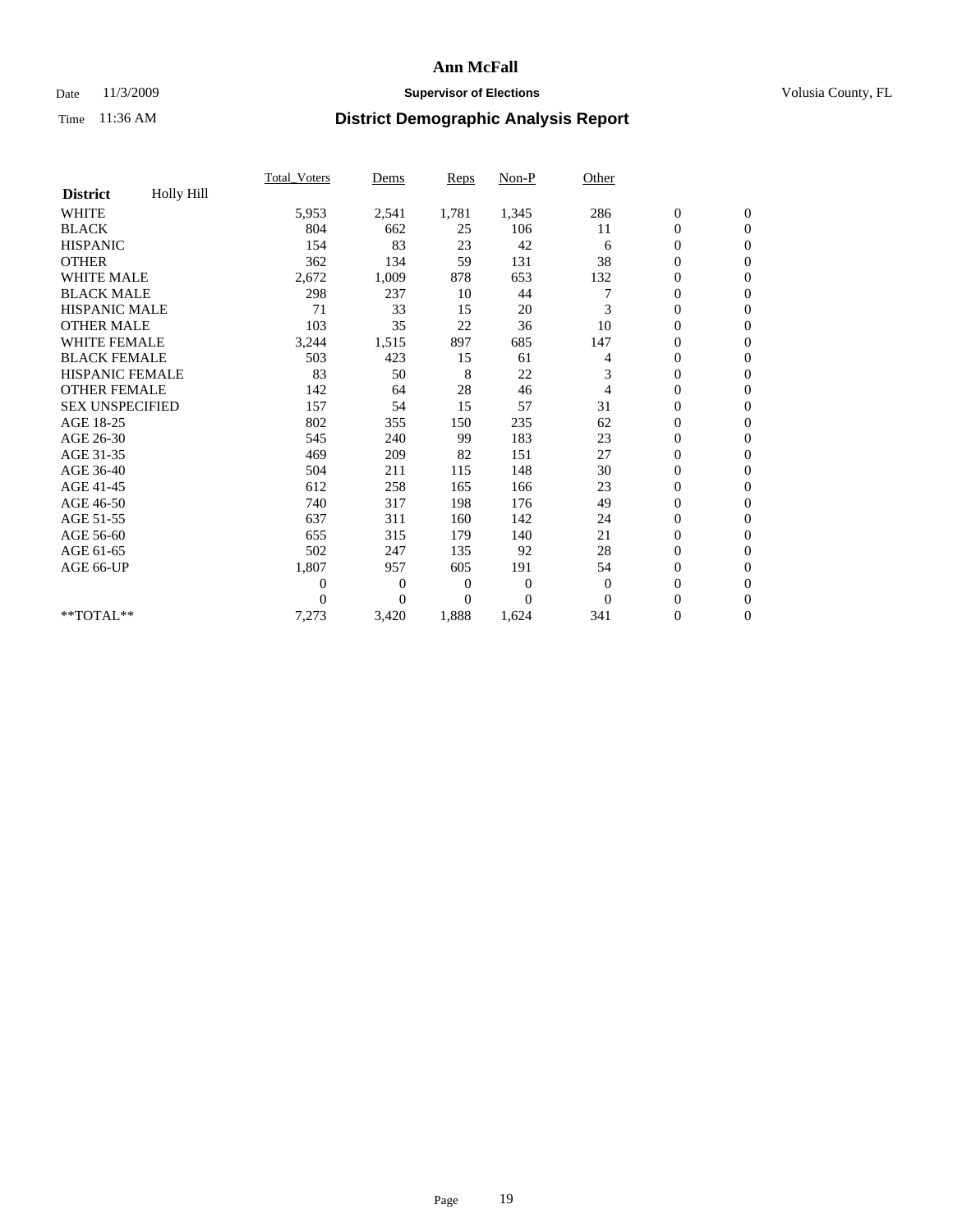## Date 11/3/2009 **Supervisor of Elections Supervisor of Elections** Volusia County, FL

|                        |            | Total Voters | Dems           | <b>Reps</b>    | $Non-P$        | Other          |                  |              |  |
|------------------------|------------|--------------|----------------|----------------|----------------|----------------|------------------|--------------|--|
| <b>District</b>        | Lake Helen |              |                |                |                |                |                  |              |  |
| <b>WHITE</b>           |            | 1,594        | 650            | 561            | 309            | 74             | $\boldsymbol{0}$ | $\mathbf{0}$ |  |
| <b>BLACK</b>           |            | 190          | 166            | 7              | 14             | 3              | $\overline{0}$   | $\Omega$     |  |
| <b>HISPANIC</b>        |            | 32           | 14             | 9              | 4              | 5              | 0                | $\Omega$     |  |
| <b>OTHER</b>           |            | 65           | 21             | 14             | 21             | 9              | 0                | $\Omega$     |  |
| <b>WHITE MALE</b>      |            | 717          | 266            | 276            | 138            | 37             | 0                | 0            |  |
| <b>BLACK MALE</b>      |            | 82           | 70             | 3              |                | 2              | $\overline{0}$   | $\Omega$     |  |
| HISPANIC MALE          |            | 9            | 2              | 5              | $\overline{0}$ | $\sqrt{2}$     | 0                | $\Omega$     |  |
| <b>OTHER MALE</b>      |            | 19           | 8              | $\overline{2}$ | 6              | 3              | 0                | 0            |  |
| <b>WHITE FEMALE</b>    |            | 866          | 381            | 280            | 168            | 37             | 0                | $\Omega$     |  |
| <b>BLACK FEMALE</b>    |            | 108          | 96             | 4              | 7              |                | 0                | $\Omega$     |  |
| <b>HISPANIC FEMALE</b> |            | 23           | 12             | 4              | 4              | 3              | 0                | 0            |  |
| <b>OTHER FEMALE</b>    |            | 26           | 12             | 4              | 9              |                | 0                | 0            |  |
| <b>SEX UNSPECIFIED</b> |            | 31           | 4              | 13             | 9              | 5              | 0                | $\Omega$     |  |
| AGE 18-25              |            | 183          | 65             | 47             | 58             | 13             | 0                | $\Omega$     |  |
| AGE 26-30              |            | 106          | 42             | 25             | 32             |                | 0                | 0            |  |
| AGE 31-35              |            | 92           | 31             | 30             | 23             | 8              | 0                | $\Omega$     |  |
| AGE 36-40              |            | 131          | 51             | 31             | 36             | 13             | 0                | 0            |  |
| AGE 41-45              |            | 140          | 62             | 47             | 20             | 11             | 0                | $\Omega$     |  |
| AGE 46-50              |            | 209          | 79             | 80             | 41             | 9              | 0                | $\Omega$     |  |
| AGE 51-55              |            | 211          | 101            | 66             | 35             | 9              | 0                | 0            |  |
| AGE 56-60              |            | 188          | 96             | 57             | 29             | 6              | 0                | $\Omega$     |  |
| AGE 61-65              |            | 165          | 87             | 53             | 23             | $\overline{2}$ | $\overline{0}$   | 0            |  |
| AGE 66-UP              |            | 456          | 237            | 155            | 51             | 13             | 0                | 0            |  |
|                        |            | $\theta$     | $\overline{0}$ | $\mathbf{0}$   | $\mathbf{0}$   | $\Omega$       | 0                | $\Omega$     |  |
|                        |            | $\theta$     | $\overline{0}$ | $\overline{0}$ | $\overline{0}$ | $\Omega$       | 0                | 0            |  |
| **TOTAL**              |            | 1,881        | 851            | 591            | 348            | 91             | 0                | 0            |  |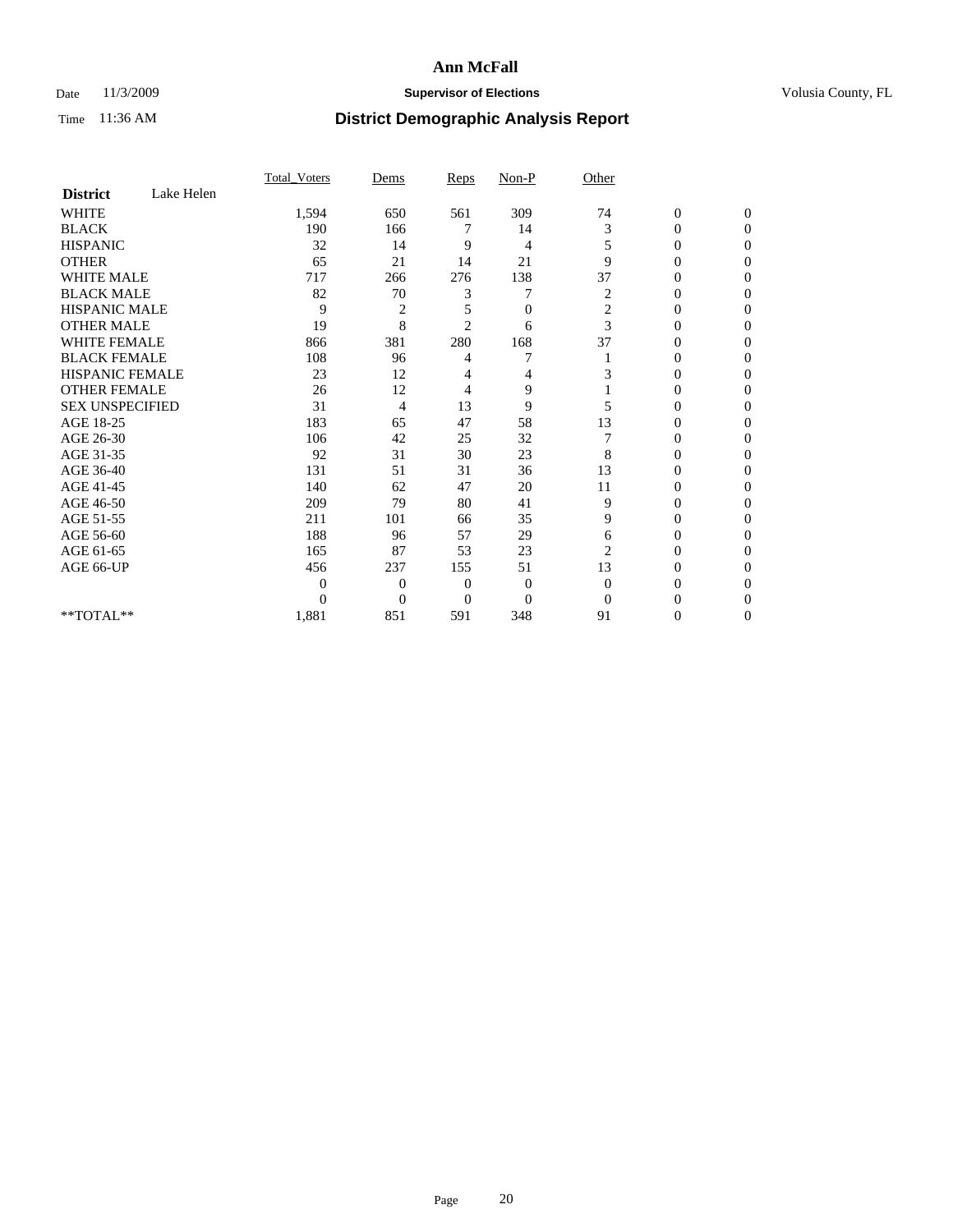## Date 11/3/2009 **Supervisor of Elections Supervisor of Elections** Volusia County, FL

|                        | Total Voters     | Dems     | <b>Reps</b> | Non-P    | Other    |                  |                  |  |
|------------------------|------------------|----------|-------------|----------|----------|------------------|------------------|--|
| <b>District</b>        | New Smyrna Beach |          |             |          |          |                  |                  |  |
| <b>WHITE</b>           | 15,565           | 5,496    | 6,209       | 3,233    | 627      | $\boldsymbol{0}$ | $\boldsymbol{0}$ |  |
| <b>BLACK</b>           | 785              | 660      | 27          | 86       | 12       | $\boldsymbol{0}$ | $\mathbf{0}$     |  |
| <b>HISPANIC</b>        | 191              | 65       | 46          | 69       | 11       | $\overline{0}$   | $\mathbf{0}$     |  |
| <b>OTHER</b>           | 606              | 149      | 119         | 219      | 119      | $\boldsymbol{0}$ | $\mathbf{0}$     |  |
| <b>WHITE MALE</b>      | 7,119            | 2,200    | 2,952       | 1,633    | 334      | $\boldsymbol{0}$ | $\mathbf{0}$     |  |
| <b>BLACK MALE</b>      | 335              | 261      | 12          | 54       | 8        | $\boldsymbol{0}$ | $\mathbf{0}$     |  |
| <b>HISPANIC MALE</b>   | 91               | 23       | 20          | 42       | 6        | $\boldsymbol{0}$ | $\overline{0}$   |  |
| <b>OTHER MALE</b>      | 172              | 47       | 47          | 68       | 10       | $\boldsymbol{0}$ | $\mathbf{0}$     |  |
| <b>WHITE FEMALE</b>    | 8,338            | 3,256    | 3,219       | 1,571    | 292      | $\overline{0}$   | $\mathbf{0}$     |  |
| <b>BLACK FEMALE</b>    | 445              | 394      | 15          | 32       | 4        | $\boldsymbol{0}$ | $\mathbf{0}$     |  |
| <b>HISPANIC FEMALE</b> | 100              | 42       | 26          | 27       | 5        | $\boldsymbol{0}$ | $\mathbf{0}$     |  |
| <b>OTHER FEMALE</b>    | 213              | 70       | 54          | 72       | 17       | $\mathbf{0}$     | $\mathbf{0}$     |  |
| <b>SEX UNSPECIFIED</b> | 334              | 77       | 56          | 108      | 93       | $\overline{0}$   | $\mathbf{0}$     |  |
| AGE 18-25              | 1,226            | 431      | 247         | 434      | 114      | $\overline{0}$   | $\mathbf{0}$     |  |
| AGE 26-30              | 893              | 317      | 235         | 290      | 51       | $\overline{0}$   | $\mathbf{0}$     |  |
| AGE 31-35              | 854              | 282      | 258         | 263      | 51       | $\boldsymbol{0}$ | $\mathbf{0}$     |  |
| AGE 36-40              | 911              | 327      | 281         | 248      | 55       | 0                | $\mathbf{0}$     |  |
| AGE 41-45              | 962              | 319      | 361         | 236      | 46       | $\overline{0}$   | $\mathbf{0}$     |  |
| AGE 46-50              | 1,315            | 464      | 507         | 293      | 51       | $\boldsymbol{0}$ | $\mathbf{0}$     |  |
| AGE 51-55              | 1,566            | 644      | 537         | 319      | 66       | $\boldsymbol{0}$ | $\mathbf{0}$     |  |
| AGE 56-60              | 1,667            | 659      | 599         | 333      | 76       | $\overline{0}$   | $\Omega$         |  |
| AGE 61-65              | 1,718            | 638      | 683         | 342      | 55       | $\mathbf{0}$     | $\mathbf{0}$     |  |
| AGE 66-UP              | 6,035            | 2,289    | 2,693       | 849      | 204      | $\boldsymbol{0}$ | $\mathbf{0}$     |  |
|                        | 0                | 0        | 0           | 0        | $\bf{0}$ | $\overline{0}$   | $\mathbf{0}$     |  |
|                        | $\theta$         | $\theta$ | $\Omega$    | $\Omega$ | $\Omega$ | $\boldsymbol{0}$ | $\mathbf{0}$     |  |
| **TOTAL**              | 17,147           | 6,370    | 6,401       | 3,607    | 769      | 0                | $\mathbf{0}$     |  |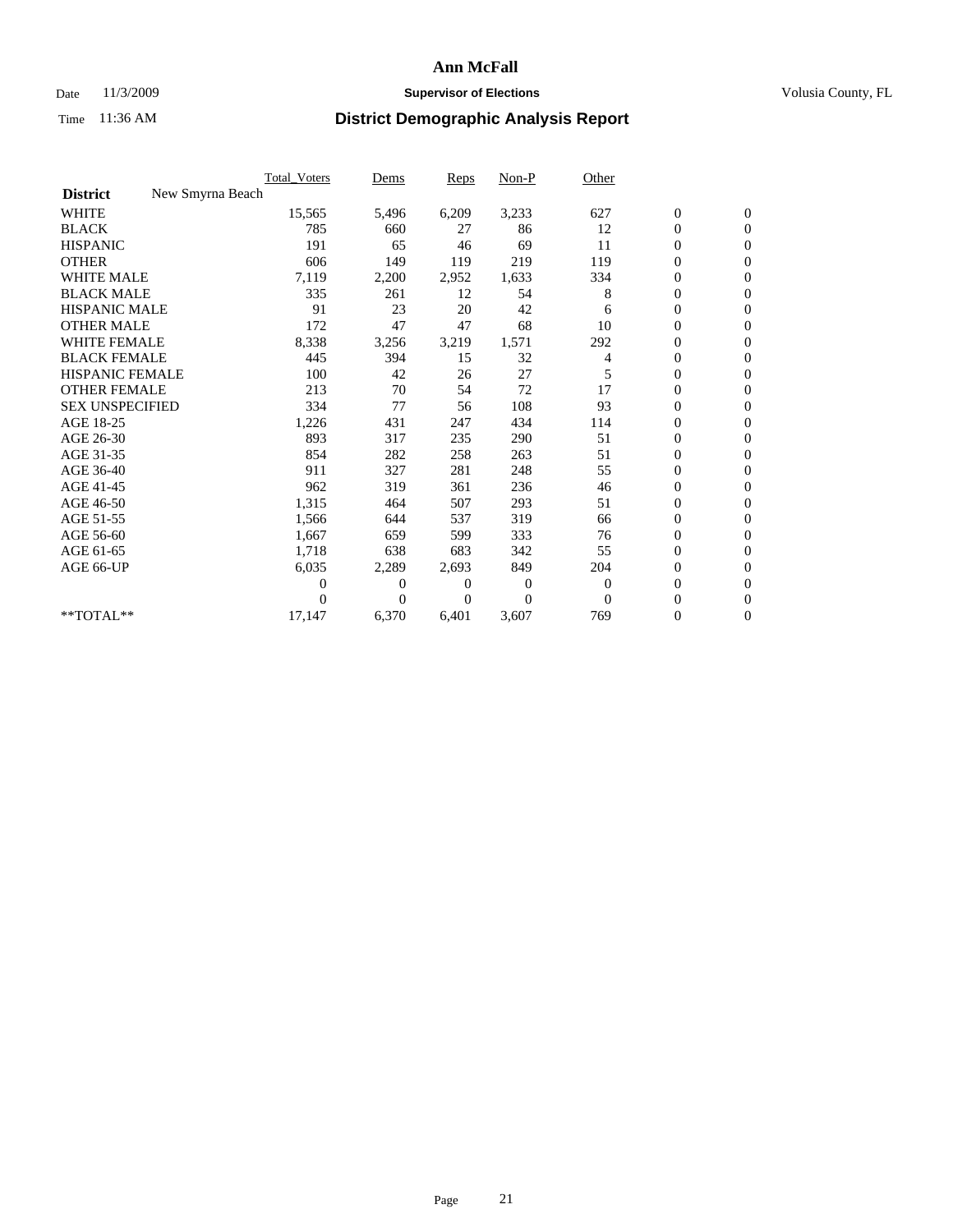## Date 11/3/2009 **Supervisor of Elections Supervisor of Elections** Volusia County, FL

|                        |          | <b>Total Voters</b> | Dems           | Reps           | Non-P          | Other          |                  |                  |
|------------------------|----------|---------------------|----------------|----------------|----------------|----------------|------------------|------------------|
| <b>District</b>        | Oak Hill |                     |                |                |                |                |                  |                  |
| <b>WHITE</b>           |          | 1,113               | 427            | 399            | 248            | 39             | $\boldsymbol{0}$ | $\boldsymbol{0}$ |
| <b>BLACK</b>           |          | 176                 | 155            | 5              | 15             |                | 0                | $\Omega$         |
| <b>HISPANIC</b>        |          | 3                   | $\overline{c}$ |                | $\mathbf{0}$   | $\Omega$       | $\Omega$         | $\Omega$         |
| <b>OTHER</b>           |          | 40                  | 11             | 6              | 14             | 9              | 0                | $\Omega$         |
| <b>WHITE MALE</b>      |          | 544                 | 184            | 208            | 127            | 25             | 0                | $\Omega$         |
| <b>BLACK MALE</b>      |          | 78                  | 67             | 3              | 7              |                | $\overline{0}$   | $\Omega$         |
| <b>HISPANIC MALE</b>   |          |                     | 0              |                | $\mathbf{0}$   | $\Omega$       | 0                | 0                |
| <b>OTHER MALE</b>      |          | 18                  | 4              | 4              | 9              |                | 0                | 0                |
| <b>WHITE FEMALE</b>    |          | 560                 | 242            | 185            | 119            | 14             | 0                | 0                |
| <b>BLACK FEMALE</b>    |          | 97                  | 88             |                | 8              | $\mathbf{0}$   | 0                | 0                |
| <b>HISPANIC FEMALE</b> |          | $\overline{2}$      | 2              | $\Omega$       | $\mathbf{0}$   | $\Omega$       | 0                | $\Omega$         |
| <b>OTHER FEMALE</b>    |          | 15                  | 6              | $\overline{c}$ | 4              | 3              | 0                | $\Omega$         |
| <b>SEX UNSPECIFIED</b> |          | 17                  | $\overline{2}$ | 7              | 3              | 5              | 0                | $\Omega$         |
| AGE 18-25              |          | 97                  | 44             | 17             | 27             | 9              | $\theta$         | $\Omega$         |
| AGE 26-30              |          | 70                  | 38             | 18             | 14             | $\overline{0}$ | 0                | 0                |
| AGE 31-35              |          | 57                  | 17             | 20             | 17             | 3              | 0                | 0                |
| AGE 36-40              |          | 69                  | 34             | 19             | 13             | 3              | 0                | 0                |
| AGE 41-45              |          | 108                 | 46             | 36             | 22             | 4              | 0                | 0                |
| AGE 46-50              |          | 112                 | 51             | 37             | 21             | 3              | $\overline{0}$   | $\Omega$         |
| AGE 51-55              |          | 154                 | 73             | 38             | 36             |                | 0                | $\Omega$         |
| AGE 56-60              |          | 120                 | 51             | 38             | 25             | 6              | 0                | 0                |
| AGE 61-65              |          | 159                 | 69             | 44             | 38             | 8              | 0                | $\Omega$         |
| AGE 66-UP              |          | 386                 | 172            | 144            | 64             | 6              | 0                | $\Omega$         |
|                        |          | $\overline{0}$      | $\overline{0}$ | 0              | $\mathbf{0}$   | $\Omega$       | 0                | 0                |
|                        |          | $\theta$            | $\theta$       | $\Omega$       | $\overline{0}$ | $\Omega$       |                  | $\Omega$         |
| **TOTAL**              |          | 1,332               | 595            | 411            | 277            | 49             | 0                | $\overline{0}$   |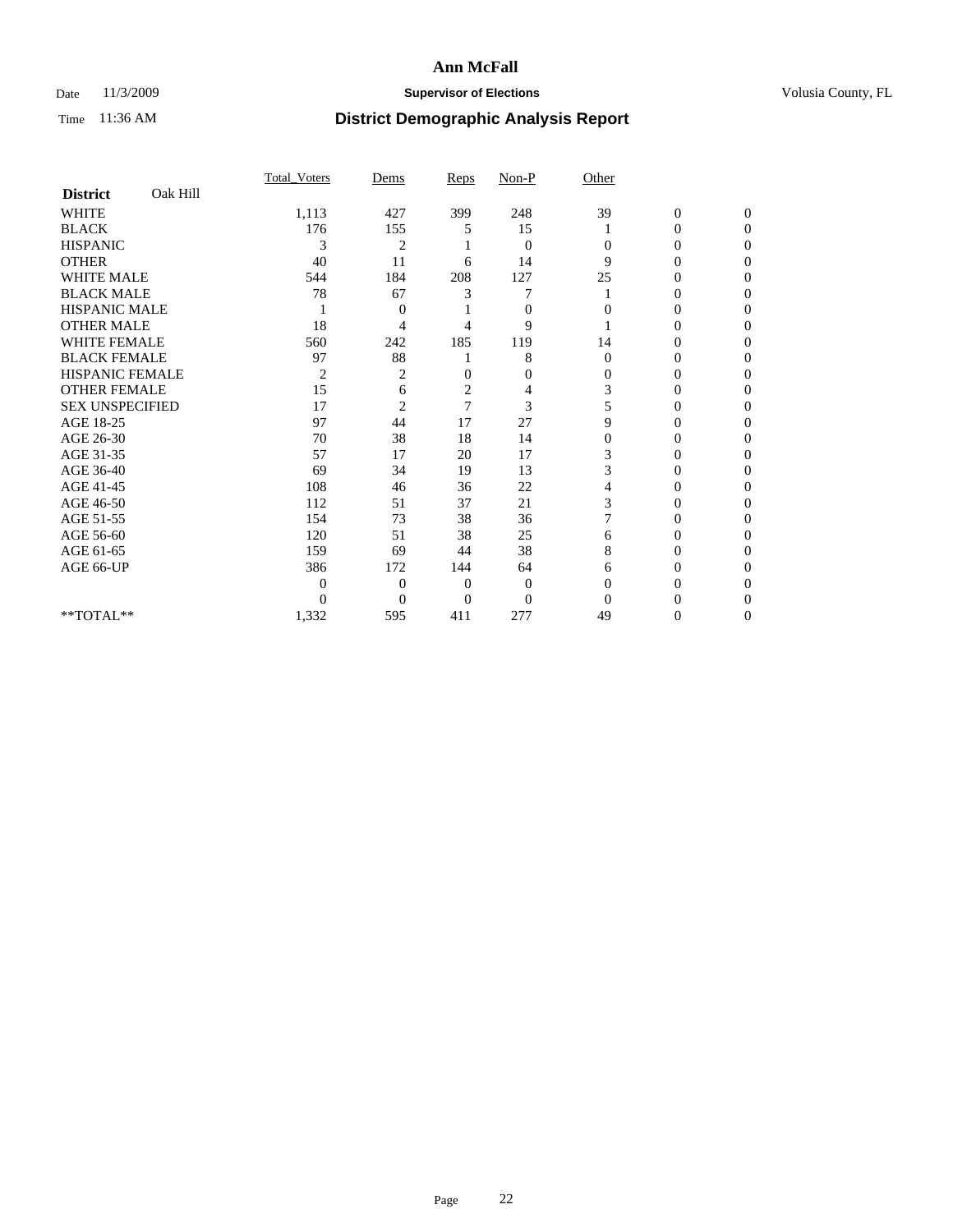## Date 11/3/2009 **Supervisor of Elections Supervisor of Elections** Volusia County, FL

|                        |             | Total Voters     | Dems           | <b>Reps</b> | $Non-P$      | Other    |                  |                  |  |
|------------------------|-------------|------------------|----------------|-------------|--------------|----------|------------------|------------------|--|
| <b>District</b>        | Orange City |                  |                |             |              |          |                  |                  |  |
| <b>WHITE</b>           |             | 4,823            | 1,713          | 1,979       | 892          | 239      | $\boldsymbol{0}$ | $\boldsymbol{0}$ |  |
| <b>BLACK</b>           |             | 300              | 238            | 12          | 41           | 9        | $\boldsymbol{0}$ | $\mathbf{0}$     |  |
| <b>HISPANIC</b>        |             | 570              | 275            | 89          | 188          | 18       | $\overline{0}$   | $\mathbf{0}$     |  |
| <b>OTHER</b>           |             | 266              | 98             | 63          | 82           | 23       | $\boldsymbol{0}$ | $\Omega$         |  |
| <b>WHITE MALE</b>      |             | 2,073            | 657            | 887         | 398          | 131      | $\boldsymbol{0}$ | $\mathbf{0}$     |  |
| <b>BLACK MALE</b>      |             | 111              | 77             | 7           | 22           | 5        | $\boldsymbol{0}$ | $\mathbf{0}$     |  |
| <b>HISPANIC MALE</b>   |             | 246              | 118            | 45          | 76           | 7        | $\overline{0}$   | $\overline{0}$   |  |
| <b>OTHER MALE</b>      |             | 89               | 35             | 25          | 26           | 3        | $\boldsymbol{0}$ | $\mathbf{0}$     |  |
| <b>WHITE FEMALE</b>    |             | 2,725            | 1,047          | 1,084       | 487          | 107      | $\overline{0}$   | $\mathbf{0}$     |  |
| <b>BLACK FEMALE</b>    |             | 187              | 159            | 5           | 19           | 4        | $\boldsymbol{0}$ | $\mathbf{0}$     |  |
| <b>HISPANIC FEMALE</b> |             | 323              | 157            | 43          | 112          | 11       | $\boldsymbol{0}$ | $\mathbf{0}$     |  |
| <b>OTHER FEMALE</b>    |             | 101              | 43             | 24          | 26           | 8        | $\mathbf{0}$     | $\mathbf{0}$     |  |
| <b>SEX UNSPECIFIED</b> |             | 104              | 31             | 23          | 37           | 13       | $\boldsymbol{0}$ | $\mathbf{0}$     |  |
| AGE 18-25              |             | 519              | 188            | 125         | 162          | 44       | $\overline{0}$   | $\mathbf{0}$     |  |
| AGE 26-30              |             | 435              | 139            | 136         | 128          | 32       | $\overline{0}$   | $\mathbf{0}$     |  |
| AGE 31-35              |             | 365              | 129            | 107         | 106          | 23       | $\boldsymbol{0}$ | $\mathbf{0}$     |  |
| AGE 36-40              |             | 354              | 136            | 102         | 101          | 15       | $\boldsymbol{0}$ | $\mathbf{0}$     |  |
| AGE 41-45              |             | 390              | 147            | 126         | 104          | 13       | $\overline{0}$   | $\mathbf{0}$     |  |
| AGE 46-50              |             | 427              | 160            | 148         | 95           | 24       | $\boldsymbol{0}$ | $\mathbf{0}$     |  |
| AGE 51-55              |             | 438              | 186            | 155         | 84           | 13       | $\boldsymbol{0}$ | $\mathbf{0}$     |  |
| AGE 56-60              |             | 434              | 184            | 139         | 87           | 24       | $\overline{0}$   | $\Omega$         |  |
| AGE 61-65              |             | 440              | 188            | 160         | 69           | 23       | $\mathbf{0}$     | $\mathbf{0}$     |  |
| AGE 66-UP              |             | 2,157            | 867            | 945         | 267          | 78       | $\boldsymbol{0}$ | $\mathbf{0}$     |  |
|                        |             | $\boldsymbol{0}$ | $\overline{0}$ | 0           | $\mathbf{0}$ | $\theta$ | $\overline{0}$   | $\mathbf{0}$     |  |
|                        |             | $\theta$         | $\theta$       | 0           | $\theta$     | $\Omega$ | $\boldsymbol{0}$ | $\mathbf{0}$     |  |
| **TOTAL**              |             | 5,959            | 2,324          | 2,143       | 1,203        | 289      | $\overline{0}$   | $\mathbf{0}$     |  |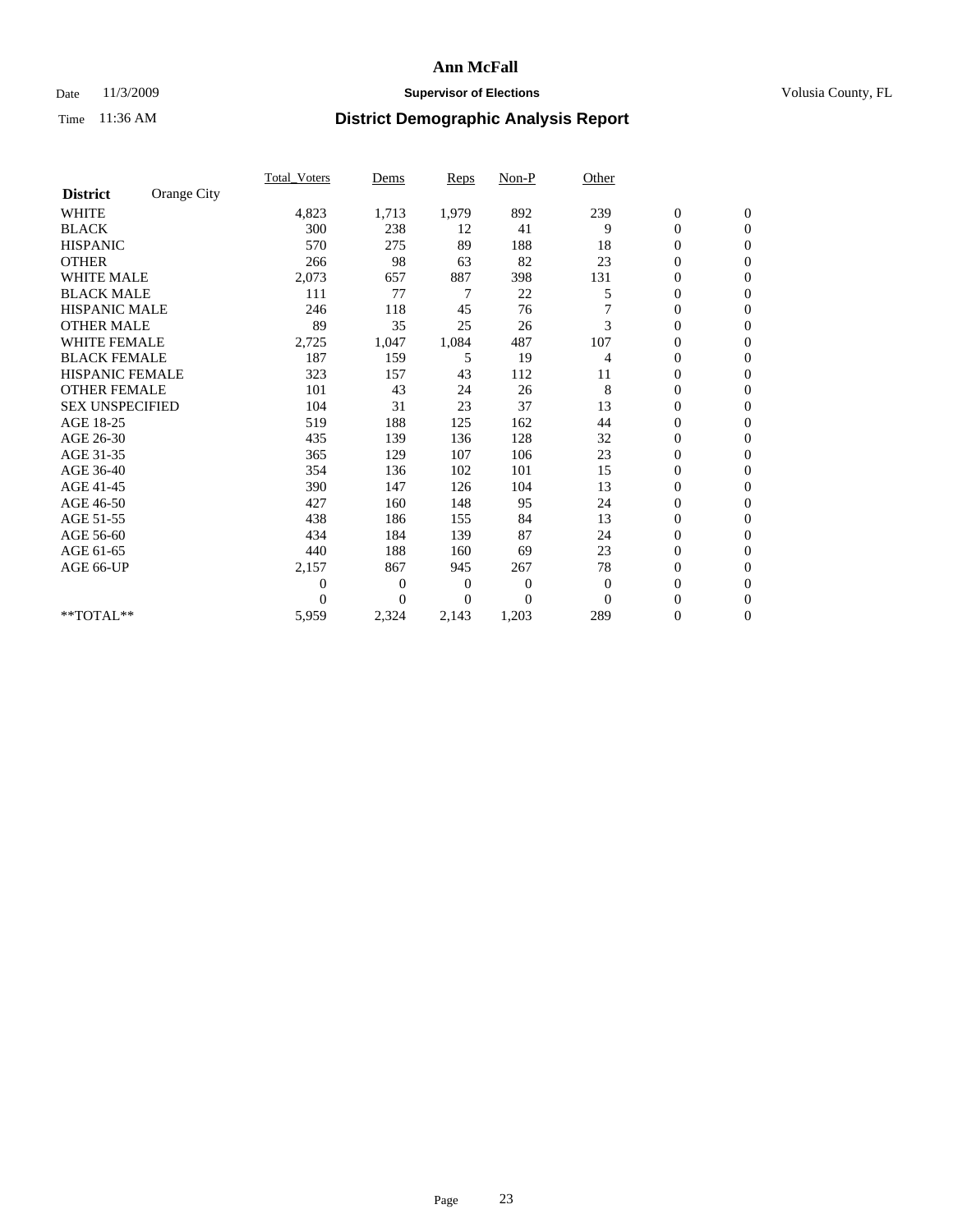## Date 11/3/2009 **Supervisor of Elections Supervisor of Elections** Volusia County, FL

|                        |              | <b>Total Voters</b> | Dems   | Reps   | Non-P    | Other    |                  |                  |  |
|------------------------|--------------|---------------------|--------|--------|----------|----------|------------------|------------------|--|
| <b>District</b>        | Ormond Beach |                     |        |        |          |          |                  |                  |  |
| <b>WHITE</b>           |              | 25,881              | 9,381  | 10,824 | 4,779    | 897      | $\boldsymbol{0}$ | $\boldsymbol{0}$ |  |
| <b>BLACK</b>           |              | 798                 | 603    | 56     | 112      | 27       | $\boldsymbol{0}$ | $\mathbf{0}$     |  |
| <b>HISPANIC</b>        |              | 455                 | 195    | 124    | 123      | 13       | $\overline{0}$   | $\mathbf{0}$     |  |
| <b>OTHER</b>           |              | 1,475               | 505    | 378    | 464      | 128      | 0                | $\mathbf{0}$     |  |
| <b>WHITE MALE</b>      |              | 11,658              | 3,790  | 5,095  | 2,303    | 470      | 0                | $\mathbf{0}$     |  |
| <b>BLACK MALE</b>      |              | 364                 | 265    | 28     | 56       | 15       | $\overline{0}$   | $\mathbf{0}$     |  |
| <b>HISPANIC MALE</b>   |              | 191                 | 65     | 62     | 56       | 8        | 0                | $\mathbf{0}$     |  |
| <b>OTHER MALE</b>      |              | 524                 | 167    | 151    | 186      | 20       | 0                | $\mathbf{0}$     |  |
| <b>WHITE FEMALE</b>    |              | 14,086              | 5,550  | 5,683  | 2,434    | 419      | 0                | $\mathbf{0}$     |  |
| <b>BLACK FEMALE</b>    |              | 428                 | 333    | 28     | 56       | 11       | 0                | $\mathbf{0}$     |  |
| <b>HISPANIC FEMALE</b> |              | 257                 | 127    | 58     | 67       | 5        | $\boldsymbol{0}$ | $\mathbf{0}$     |  |
| <b>OTHER FEMALE</b>    |              | 599                 | 244    | 171    | 161      | 23       | 0                | $\mathbf{0}$     |  |
| <b>SEX UNSPECIFIED</b> |              | 502                 | 143    | 106    | 159      | 94       | 0                | $\mathbf{0}$     |  |
| AGE 18-25              |              | 2,376               | 848    | 723    | 657      | 148      | 0                | $\mathbf{0}$     |  |
| AGE 26-30              |              | 1,355               | 475    | 422    | 389      | 69       | 0                | $\mathbf{0}$     |  |
| AGE 31-35              |              | 1,373               | 442    | 442    | 413      | 76       | 0                | $\mathbf{0}$     |  |
| AGE 36-40              |              | 1,727               | 533    | 702    | 414      | 78       | 0                | $\mathbf{0}$     |  |
| AGE 41-45              |              | 2,171               | 651    | 970    | 469      | 81       | 0                | $\mathbf{0}$     |  |
| AGE 46-50              |              | 2,533               | 868    | 1,098  | 493      | 74       | 0                | $\mathbf{0}$     |  |
| AGE 51-55              |              | 2,767               | 1,037  | 1,157  | 492      | 81       | 0                | $\mathbf{0}$     |  |
| AGE 56-60              |              | 2,738               | 1,107  | 1,035  | 512      | 84       | 0                | $\mathbf{0}$     |  |
| AGE 61-65              |              | 2,640               | 1,041  | 1,077  | 434      | 88       | 0                | $\mathbf{0}$     |  |
| AGE 66-UP              |              | 8,929               | 3,682  | 3,756  | 1,205    | 286      | 0                | $\mathbf{0}$     |  |
|                        |              | 0                   | 0      | 0      | $\theta$ | $\theta$ | 0                | $\mathbf{0}$     |  |
|                        |              | 0                   | 0      | 0      | $\Omega$ | $\Omega$ | 0                | $\mathbf{0}$     |  |
| **TOTAL**              |              | 28,609              | 10,684 | 11,382 | 5,478    | 1,065    | 0                | $\boldsymbol{0}$ |  |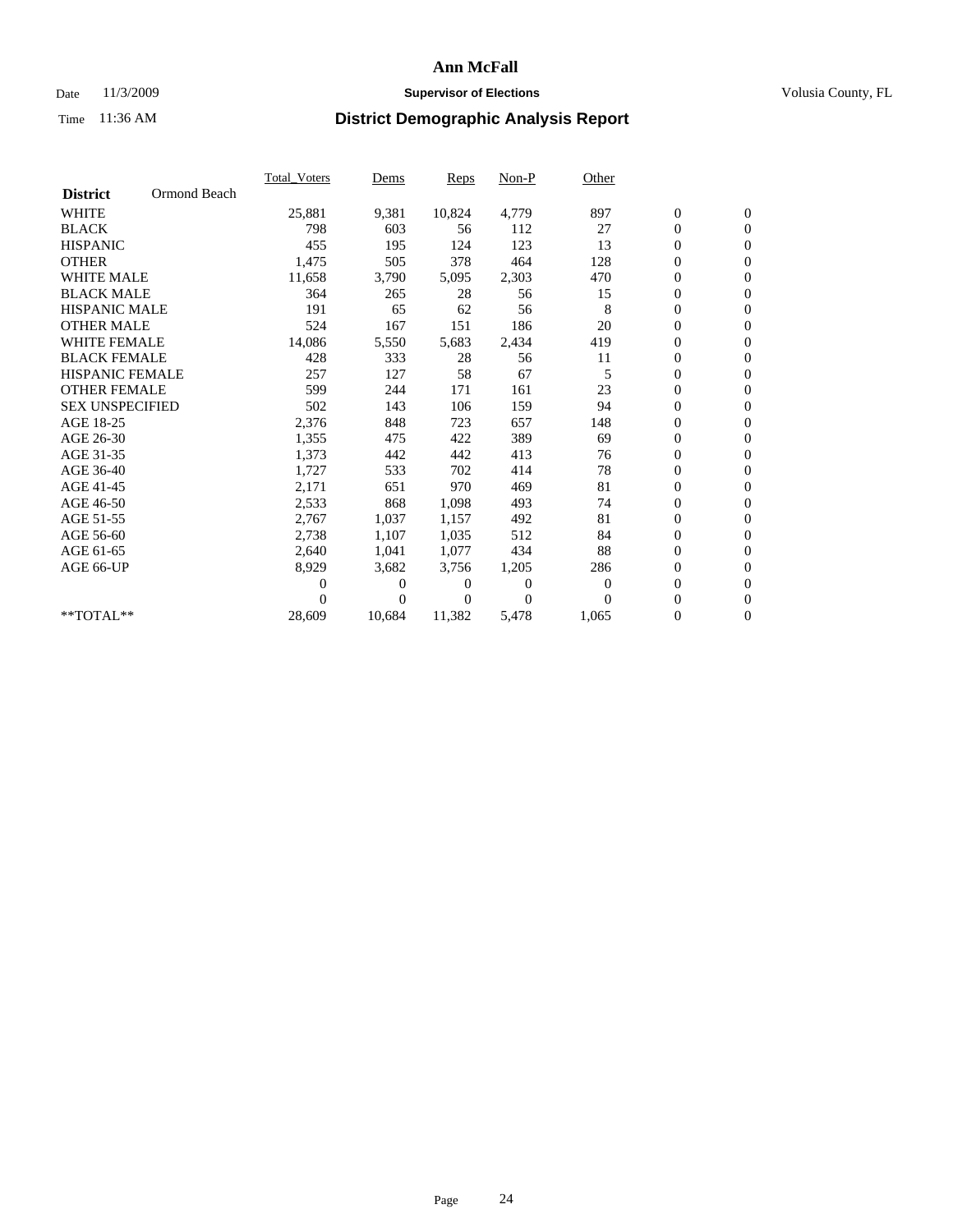## Date 11/3/2009 **Supervisor of Elections Supervisor of Elections** Volusia County, FL

|                        |         | Total Voters   | Dems           | Reps           | $Non-P$        | Other          |                  |              |  |
|------------------------|---------|----------------|----------------|----------------|----------------|----------------|------------------|--------------|--|
| <b>District</b>        | Pierson |                |                |                |                |                |                  |              |  |
| <b>WHITE</b>           |         | 554            | 231            | 222            | 83             | 18             | $\boldsymbol{0}$ | $\mathbf{0}$ |  |
| <b>BLACK</b>           |         | 58             | 50             | 4              | 3              |                | $\mathbf{0}$     | $\Omega$     |  |
| <b>HISPANIC</b>        |         | 87             | 36             | 6              | 42             | 3              | 0                | $\Omega$     |  |
| <b>OTHER</b>           |         | 26             | 5              | $\overline{2}$ | 18             |                | 0                | 0            |  |
| <b>WHITE MALE</b>      |         | 265            | 103            | 115            | 34             | 13             | $\theta$         | 0            |  |
| <b>BLACK MALE</b>      |         | 26             | 23             | $\overline{c}$ | 1              | $\Omega$       | 0                | $\Omega$     |  |
| HISPANIC MALE          |         | 42             | 22             | $\overline{c}$ | 17             |                | 0                | $\Omega$     |  |
| <b>OTHER MALE</b>      |         | 11             | $\overline{2}$ | $\overline{2}$ | 7              | 0              | 0                | 0            |  |
| <b>WHITE FEMALE</b>    |         | 287            | 128            | 106            | 48             | 5              | 0                | $\Omega$     |  |
| <b>BLACK FEMALE</b>    |         | 32             | 27             | $\overline{c}$ | $\overline{c}$ |                | $\overline{0}$   | 0            |  |
| <b>HISPANIC FEMALE</b> |         | 43             | 14             | 4              | 23             | 2              | 0                | 0            |  |
| <b>OTHER FEMALE</b>    |         | 5              | 3              | 0              | $\overline{c}$ | $\Omega$       | 0                | 0            |  |
| <b>SEX UNSPECIFIED</b> |         | 14             | $\overline{0}$ |                | 12             |                | 0                | 0            |  |
| AGE 18-25              |         | 92             | 25             | 23             | 40             | 4              | 0                | $\Omega$     |  |
| AGE 26-30              |         | 62             | 24             | 13             | 25             | $\Omega$       | 0                | 0            |  |
| AGE 31-35              |         | 55             | 18             | 19             | 14             | 4              | 0                | 0            |  |
| AGE 36-40              |         | 45             | 16             | 16             | 11             | $\overline{c}$ | 0                | 0            |  |
| AGE 41-45              |         | 47             | 19             | 14             | 12             | 2              | 0                | $\Omega$     |  |
| AGE 46-50              |         | 69             | 33             | 22             | 11             | 3              | 0                | $\Omega$     |  |
| AGE 51-55              |         | 82             | 37             | 33             | 9              | 3              | 0                | 0            |  |
| AGE 56-60              |         | 69             | 35             | 27             |                | $\Omega$       | 0                | 0            |  |
| AGE 61-65              |         | 53             | 31             | 15             | 6              |                | 0                | 0            |  |
| AGE 66-UP              |         | 151            | 84             | 52             | 11             |                | 0                | 0            |  |
|                        |         | $\theta$       | $\overline{0}$ | $\mathbf{0}$   | $\mathbf{0}$   | $\Omega$       | 0                | 0            |  |
|                        |         | $\overline{0}$ | $\overline{0}$ | $\overline{0}$ | $\theta$       | $\Omega$       |                  | 0            |  |
| **TOTAL**              |         | 725            | 322            | 234            | 146            | 23             | 0                | 0            |  |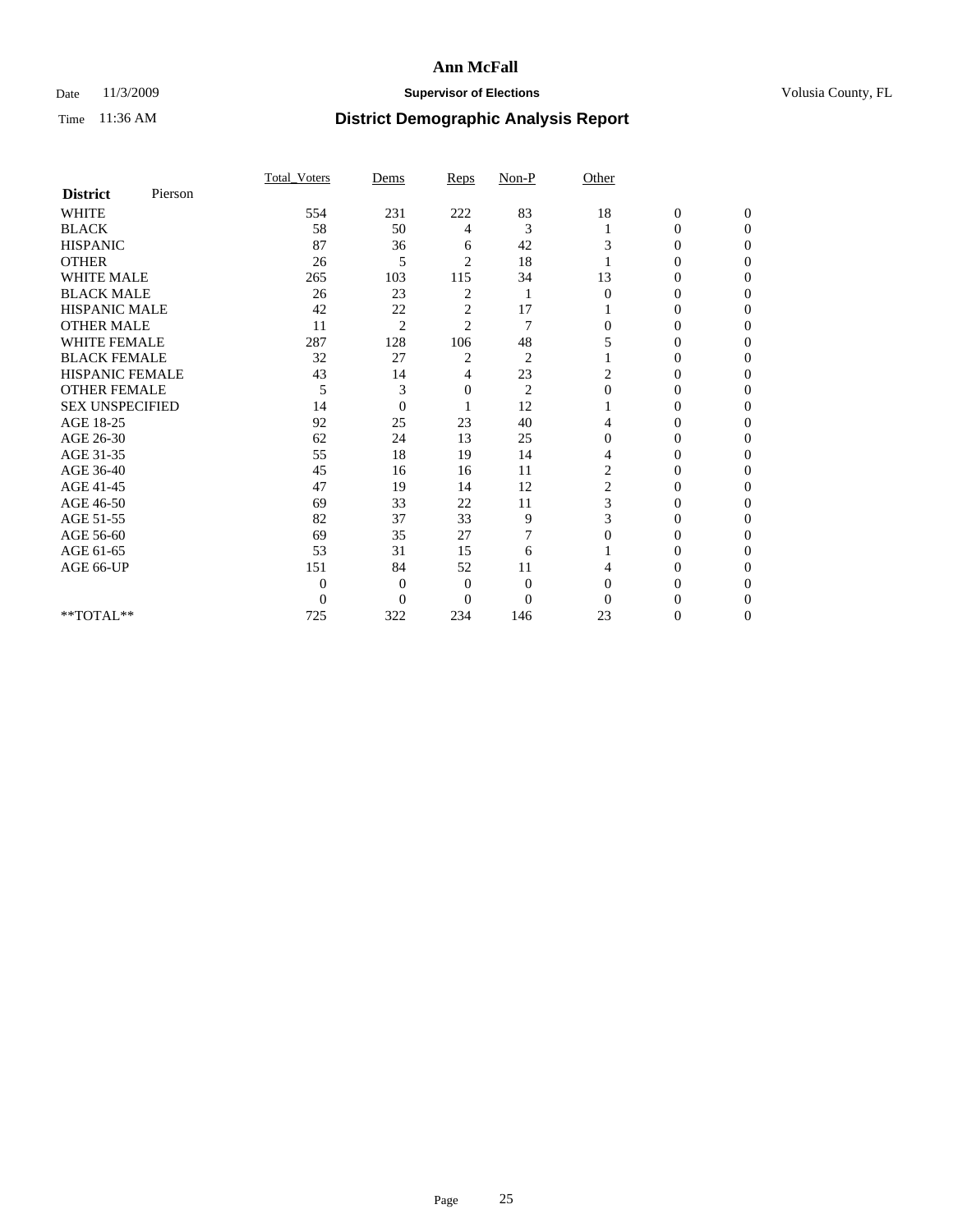## Date 11/3/2009 **Supervisor of Elections Supervisor of Elections** Volusia County, FL

|                        |             | Total Voters     | Dems           | Reps  | Non-P          | Other          |                  |                  |
|------------------------|-------------|------------------|----------------|-------|----------------|----------------|------------------|------------------|
| <b>District</b>        | Ponce Inlet |                  |                |       |                |                |                  |                  |
| <b>WHITE</b>           |             | 2,589            | 705            | 1,280 | 510            | 94             | $\boldsymbol{0}$ | $\boldsymbol{0}$ |
| <b>BLACK</b>           |             | 7                | 4              |       | $\overline{c}$ | $\mathbf{0}$   | 0                | $\Omega$         |
| <b>HISPANIC</b>        |             | 28               | 5              | 12    | 9              | 2              | $\mathbf{0}$     | $\Omega$         |
| <b>OTHER</b>           |             | 109              | 30             | 36    | 34             | 9              | 0                | $\Omega$         |
| <b>WHITE MALE</b>      |             | 1,235            | 297            | 632   | 257            | 49             | 0                | $\Omega$         |
| <b>BLACK MALE</b>      |             | 3                | $\overline{c}$ | 0     |                | $\mathbf{0}$   | $\overline{0}$   | $\Omega$         |
| <b>HISPANIC MALE</b>   |             | 13               | 3              | 4     | 4              | 2              | 0                | 0                |
| <b>OTHER MALE</b>      |             | 44               | 10             | 16    | 14             | 4              | 0                | 0                |
| <b>WHITE FEMALE</b>    |             | 1,337            | 404            | 641   | 248            | 44             | 0                | $\Omega$         |
| <b>BLACK FEMALE</b>    |             | 4                | $\overline{c}$ |       |                | $\mathbf{0}$   | 0                | 0                |
| <b>HISPANIC FEMALE</b> |             | 15               | $\overline{2}$ | 8     | 5              | $\Omega$       | 0                | $\Omega$         |
| <b>OTHER FEMALE</b>    |             | 37               | 13             | 13    | 9              | $\overline{c}$ | 0                | $\Omega$         |
| <b>SEX UNSPECIFIED</b> |             | 45               | 11             | 14    | 16             | 4              | 0                | $\Omega$         |
| AGE 18-25              |             | 133              | 39             | 56    | 30             | 8              | $\theta$         | $\Omega$         |
| AGE 26-30              |             | 91               | 24             | 25    | 39             | 3              | 0                | 0                |
| AGE 31-35              |             | 65               | 13             | 20    | 25             |                | 0                | 0                |
| AGE 36-40              |             | 100              | 23             | 42    | 28             |                | 0                | $\Omega$         |
| AGE 41-45              |             | 113              | 33             | 57    | 18             | 5              | 0                | 0                |
| AGE 46-50              |             | 195              | 47             | 101   | 42             | 5              | $\overline{0}$   | $\Omega$         |
| AGE 51-55              |             | 257              | 84             | 117   | 49             |                | 0                | $\Omega$         |
| AGE 56-60              |             | 347              | 93             | 153   | 84             | 17             | 0                | 0                |
| AGE 61-65              |             | 407              | 108            | 204   | 76             | 19             | 0                | $\Omega$         |
| AGE 66-UP              |             | 1,025            | 280            | 554   | 164            | 27             | 0                | $\Omega$         |
|                        |             | $\boldsymbol{0}$ | $\overline{0}$ | 0     | $\overline{0}$ | $\overline{0}$ | 0                | 0                |
|                        |             | $\Omega$         | $\overline{0}$ | 0     | $\Omega$       | $\Omega$       | 0                | $\Omega$         |
| **TOTAL**              |             | 2,733            | 744            | 1,329 | 555            | 105            | 0                | $\overline{0}$   |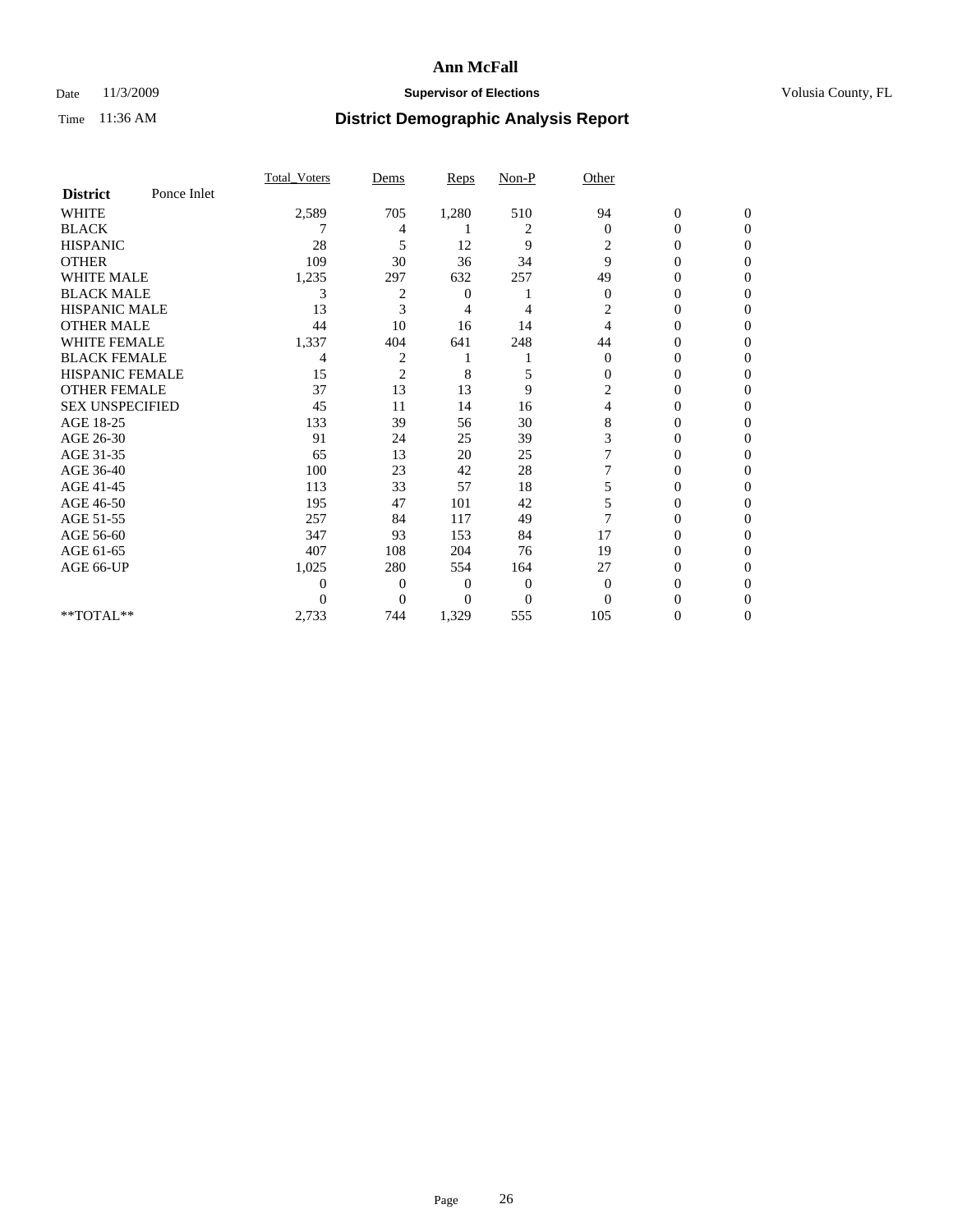## Date 11/3/2009 **Supervisor of Elections Supervisor of Elections** Volusia County, FL

|                        |             | Total Voters | Dems     | <b>Reps</b> | Non-P        | Other    |                  |                  |  |
|------------------------|-------------|--------------|----------|-------------|--------------|----------|------------------|------------------|--|
| <b>District</b>        | Port Orange |              |          |             |              |          |                  |                  |  |
| <b>WHITE</b>           |             | 34,650       | 12,597   | 13,139      | 7,525        | 1,389    | $\boldsymbol{0}$ | $\boldsymbol{0}$ |  |
| <b>BLACK</b>           |             | 927          | 758      | 47          | 103          | 19       | $\boldsymbol{0}$ | $\mathbf{0}$     |  |
| <b>HISPANIC</b>        |             | 840          | 352      | 173         | 283          | 32       | $\overline{0}$   | $\mathbf{0}$     |  |
| <b>OTHER</b>           |             | 1,807        | 589      | 392         | 646          | 180      | $\boldsymbol{0}$ | $\mathbf{0}$     |  |
| <b>WHITE MALE</b>      |             | 15,816       | 5,101    | 6,366       | 3,631        | 718      | $\boldsymbol{0}$ | $\mathbf{0}$     |  |
| <b>BLACK MALE</b>      |             | 425          | 327      | 30          | 58           | 10       | $\boldsymbol{0}$ | $\mathbf{0}$     |  |
| <b>HISPANIC MALE</b>   |             | 362          | 148      | 74          | 128          | 12       | $\boldsymbol{0}$ | $\mathbf{0}$     |  |
| <b>OTHER MALE</b>      |             | 627          | 196      | 147         | 246          | 38       | $\boldsymbol{0}$ | $\mathbf{0}$     |  |
| <b>WHITE FEMALE</b>    |             | 18,590       | 7,425    | 6,681       | 3,834        | 650      | $\mathbf{0}$     | $\mathbf{0}$     |  |
| <b>BLACK FEMALE</b>    |             | 498          | 428      | 16          | 45           | 9        | $\boldsymbol{0}$ | $\mathbf{0}$     |  |
| HISPANIC FEMALE        |             | 471          | 204      | 96          | 152          | 19       | $\boldsymbol{0}$ | $\mathbf{0}$     |  |
| <b>OTHER FEMALE</b>    |             | 711          | 284      | 156         | 228          | 43       | $\mathbf{0}$     | $\mathbf{0}$     |  |
| <b>SEX UNSPECIFIED</b> |             | 724          | 183      | 185         | 235          | 121      | $\boldsymbol{0}$ | $\mathbf{0}$     |  |
| AGE 18-25              |             | 3,745        | 1,350    | 1,016       | 1,115        | 264      | $\overline{0}$   | $\mathbf{0}$     |  |
| AGE 26-30              |             | 2,531        | 843      | 720         | 834          | 134      | $\overline{0}$   | $\mathbf{0}$     |  |
| AGE 31-35              |             | 2,227        | 743      | 687         | 694          | 103      | $\boldsymbol{0}$ | $\mathbf{0}$     |  |
| AGE 36-40              |             | 2,564        | 841      | 930         | 686          | 107      | 0                | $\mathbf{0}$     |  |
| AGE 41-45              |             | 2,898        | 947      | 1,096       | 737          | 118      | $\overline{0}$   | $\mathbf{0}$     |  |
| AGE 46-50              |             | 3,457        | 1,135    | 1,419       | 783          | 120      | $\boldsymbol{0}$ | $\mathbf{0}$     |  |
| AGE 51-55              |             | 3,519        | 1,335    | 1,410       | 646          | 128      | $\boldsymbol{0}$ | $\mathbf{0}$     |  |
| AGE 56-60              |             | 3,429        | 1,425    | 1,188       | 698          | 118      | $\boldsymbol{0}$ | $\mathbf{0}$     |  |
| AGE 61-65              |             | 3,408        | 1,341    | 1,247       | 668          | 152      | $\mathbf{0}$     | $\mathbf{0}$     |  |
| AGE 66-UP              |             | 10,446       | 4,336    | 4,038       | 1,696        | 376      | $\boldsymbol{0}$ | $\mathbf{0}$     |  |
|                        |             | 0            | 0        | 0           | $\mathbf{0}$ | $\bf{0}$ | $\overline{0}$   | $\mathbf{0}$     |  |
|                        |             | $\theta$     | $\Omega$ | 0           | $\Omega$     | $\Omega$ | $\boldsymbol{0}$ | $\mathbf{0}$     |  |
| $**TOTAL**$            |             | 38,224       | 14,296   | 13,751      | 8,557        | 1,620    | 0                | $\mathbf{0}$     |  |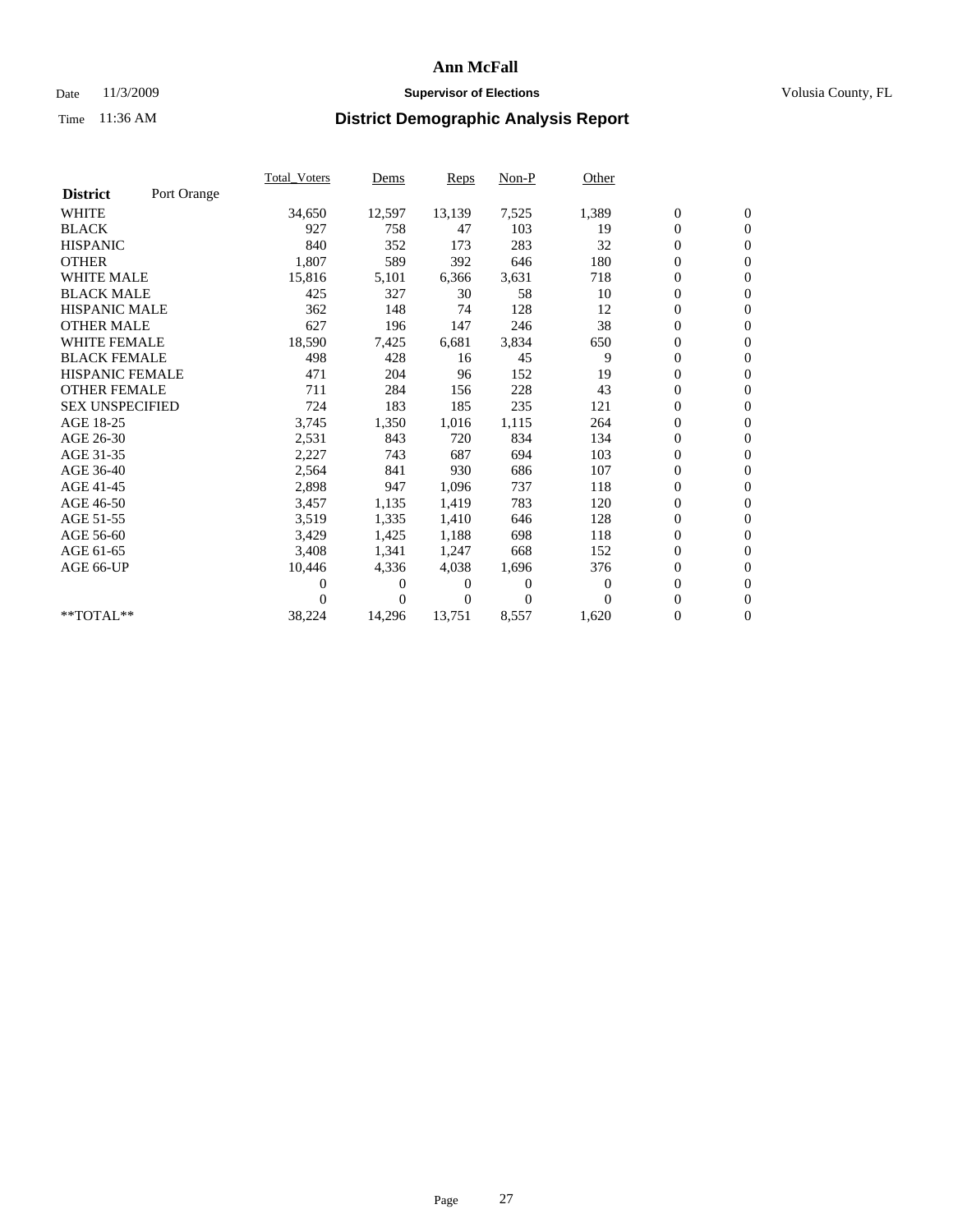### Date 11/3/2009 **Supervisor of Elections Supervisor of Elections** Volusia County, FL

|                        |               | Total Voters   | Dems           | Reps         | Non-P        | Other    |                  |                  |
|------------------------|---------------|----------------|----------------|--------------|--------------|----------|------------------|------------------|
| <b>District</b>        | South Daytona |                |                |              |              |          |                  |                  |
| <b>WHITE</b>           |               | 6,863          | 2,889          | 2,270        | 1,449        | 255      | $\boldsymbol{0}$ | $\boldsymbol{0}$ |
| <b>BLACK</b>           |               | 617            | 504            | 20           | 83           | 10       | $\boldsymbol{0}$ | $\Omega$         |
| <b>HISPANIC</b>        |               | 175            | 91             | 30           | 48           | 6        | $\overline{0}$   | $\mathbf{0}$     |
| <b>OTHER</b>           |               | 395            | 153            | 72           | 144          | 26       | $\boldsymbol{0}$ | $\mathbf{0}$     |
| <b>WHITE MALE</b>      |               | 3,151          | 1,164          | 1,140        | 699          | 148      | $\overline{0}$   | $\mathbf{0}$     |
| <b>BLACK MALE</b>      |               | 235            | 176            | 11           | 44           | 4        | $\boldsymbol{0}$ | $\mathbf{0}$     |
| <b>HISPANIC MALE</b>   |               | 91             | 46             | 15           | 28           | 2        | $\boldsymbol{0}$ | $\boldsymbol{0}$ |
| <b>OTHER MALE</b>      |               | 129            | 49             | 32           | 43           | 5        | $\mathbf{0}$     | $\Omega$         |
| WHITE FEMALE           |               | 3,670          | 1,702          | 1,117        | 745          | 106      | $\boldsymbol{0}$ | $\mathbf{0}$     |
| <b>BLACK FEMALE</b>    |               | 376            | 323            | 8            | 39           | 6        | $\boldsymbol{0}$ | $\mathbf{0}$     |
| <b>HISPANIC FEMALE</b> |               | 82             | 43             | 15           | 20           | 4        | $\boldsymbol{0}$ | $\mathbf{0}$     |
| <b>OTHER FEMALE</b>    |               | 163            | 79             | 29           | 52           | 3        | $\overline{0}$   | $\mathbf{0}$     |
| <b>SEX UNSPECIFIED</b> |               | 153            | 55             | 25           | 54           | 19       | $\boldsymbol{0}$ | $\mathbf{0}$     |
| AGE 18-25              |               | 880            | 398            | 172          | 263          | 47       | $\boldsymbol{0}$ | $\mathbf{0}$     |
| AGE 26-30              |               | 622            | 252            | 119          | 218          | 33       | $\boldsymbol{0}$ | $\mathbf{0}$     |
| AGE 31-35              |               | 502            | 193            | 138          | 147          | 24       | $\overline{0}$   | $\mathbf{0}$     |
| AGE 36-40              |               | 593            | 251            | 172          | 145          | 25       | $\boldsymbol{0}$ | $\mathbf{0}$     |
| AGE 41-45              |               | 710            | 262            | 240          | 171          | 37       | 0                | $\mathbf{0}$     |
| AGE 46-50              |               | 779            | 329            | 258          | 162          | 30       | $\boldsymbol{0}$ | $\mathbf{0}$     |
| AGE 51-55              |               | 733            | 353            | 221          | 139          | 20       | $\boldsymbol{0}$ | $\mathbf{0}$     |
| AGE 56-60              |               | 667            | 312            | 218          | 118          | 19       | 0                | $\mathbf{0}$     |
| AGE 61-65              |               | 651            | 272            | 232          | 119          | 28       | $\overline{0}$   | $\mathbf{0}$     |
| AGE 66-UP              |               | 1,913          | 1,015          | 622          | 242          | 34       | $\boldsymbol{0}$ | $\mathbf{0}$     |
|                        |               | $\overline{0}$ | $\overline{0}$ | $\mathbf{0}$ | $\mathbf{0}$ | $\theta$ | $\overline{0}$   | $\mathbf{0}$     |
|                        |               | $\theta$       | $\theta$       | $\Omega$     | $\theta$     | $\Omega$ | $\boldsymbol{0}$ | $\mathbf{0}$     |
| **TOTAL**              |               | 8,050          | 3,637          | 2,392        | 1,724        | 297      | 0                | $\mathbf{0}$     |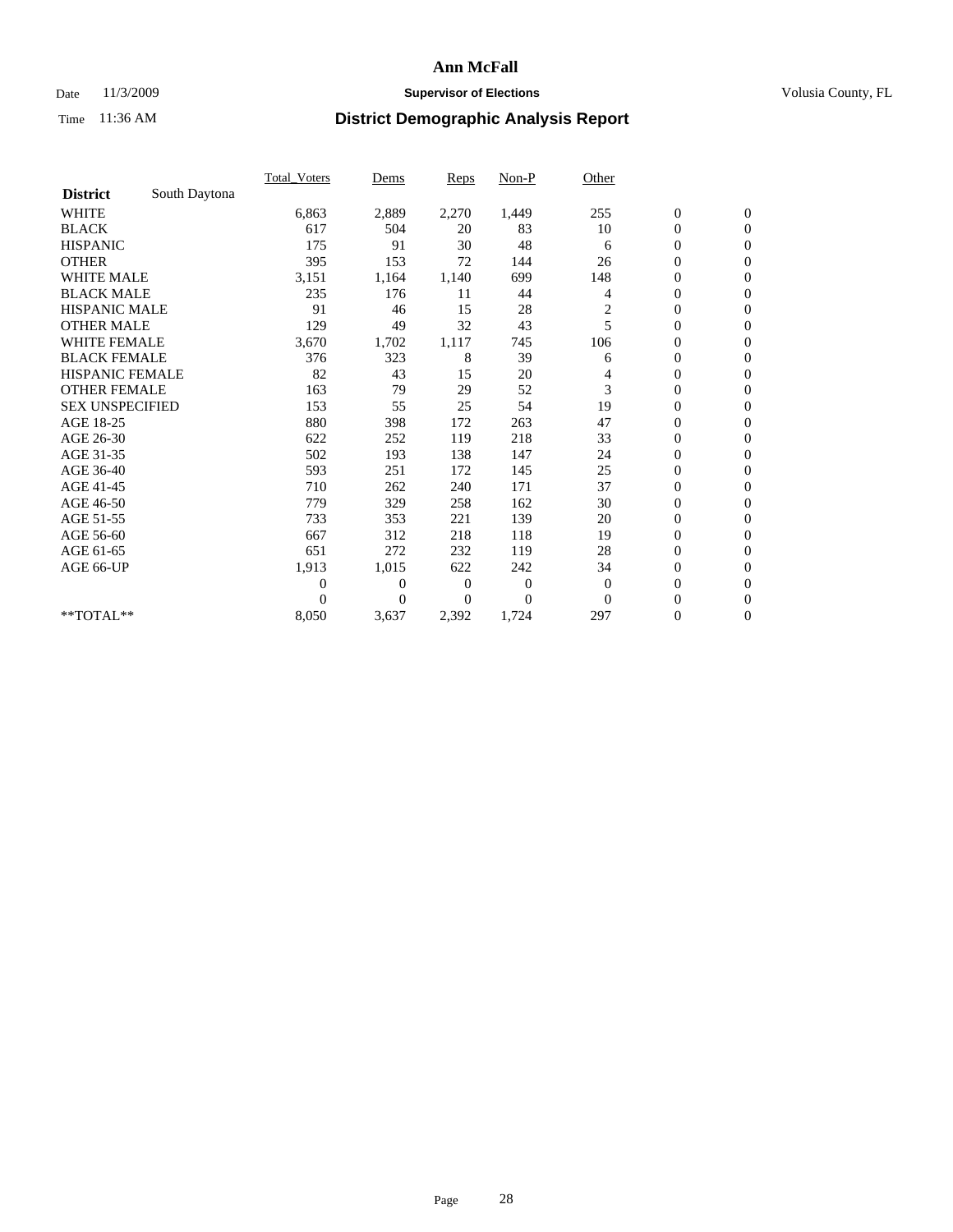## Date 11/3/2009 **Supervisor of Elections Supervisor of Elections** Volusia County, FL

|                        |               | Total Voters   | Dems              | Reps     | $Non-P$  | Other    |                |              |  |
|------------------------|---------------|----------------|-------------------|----------|----------|----------|----------------|--------------|--|
| <b>District</b>        | Flagler Beach |                |                   |          |          |          |                |              |  |
| <b>WHITE</b>           |               | 57             | 24                | 19       | 13       |          | $\overline{0}$ | $\mathbf{0}$ |  |
| <b>BLACK</b>           |               | 0              | $\Omega$          | $\Omega$ | $\Omega$ | $\Omega$ | 0              | 0            |  |
| <b>HISPANIC</b>        |               |                |                   |          |          |          |                |              |  |
| <b>OTHER</b>           |               |                |                   | 2        |          |          |                |              |  |
| WHITE MALE             |               | 27             | 11                | 11       |          |          |                |              |  |
| <b>BLACK MALE</b>      |               | 0              | 0                 | 0        |          |          |                |              |  |
| HISPANIC MALE          |               | 0              |                   |          |          |          |                |              |  |
| <b>OTHER MALE</b>      |               | $\overline{c}$ |                   |          | $\theta$ |          |                |              |  |
| WHITE FEMALE           |               | 30             | 13                | 8        | 8        |          |                |              |  |
| <b>BLACK FEMALE</b>    |               | 0              | 0                 | 0        |          |          |                |              |  |
| HISPANIC FEMALE        |               |                |                   |          |          |          |                |              |  |
| <b>OTHER FEMALE</b>    |               |                |                   |          |          |          |                |              |  |
| <b>SEX UNSPECIFIED</b> |               |                |                   |          |          |          |                |              |  |
| AGE 18-25              |               |                | $\mathbf{\Omega}$ |          | 0        |          |                |              |  |
| AGE 26-30              |               |                | $\mathbf{\Omega}$ | 0        | 0        |          |                |              |  |
| AGE 31-35              |               |                |                   |          |          |          |                |              |  |
| AGE 36-40              |               |                |                   |          | 2        |          |                |              |  |
| AGE 41-45              |               |                |                   |          |          |          |                |              |  |
| AGE 46-50              |               |                |                   |          |          |          |                |              |  |
| AGE 51-55              |               |                |                   | 0        |          |          |                |              |  |
| AGE 56-60              |               |                |                   | $\theta$ |          |          |                |              |  |
| AGE 61-65              |               | 8              |                   | 2        | 2        |          |                |              |  |
| AGE 66-UP              |               | 43             | 19                | 17       | 6        |          |                |              |  |
|                        |               |                | 0                 | 0        |          |          |                |              |  |
|                        |               |                | 0                 | 0        |          |          |                |              |  |
| **TOTAL**              |               | 61             | 25                | 21       | 14       |          |                |              |  |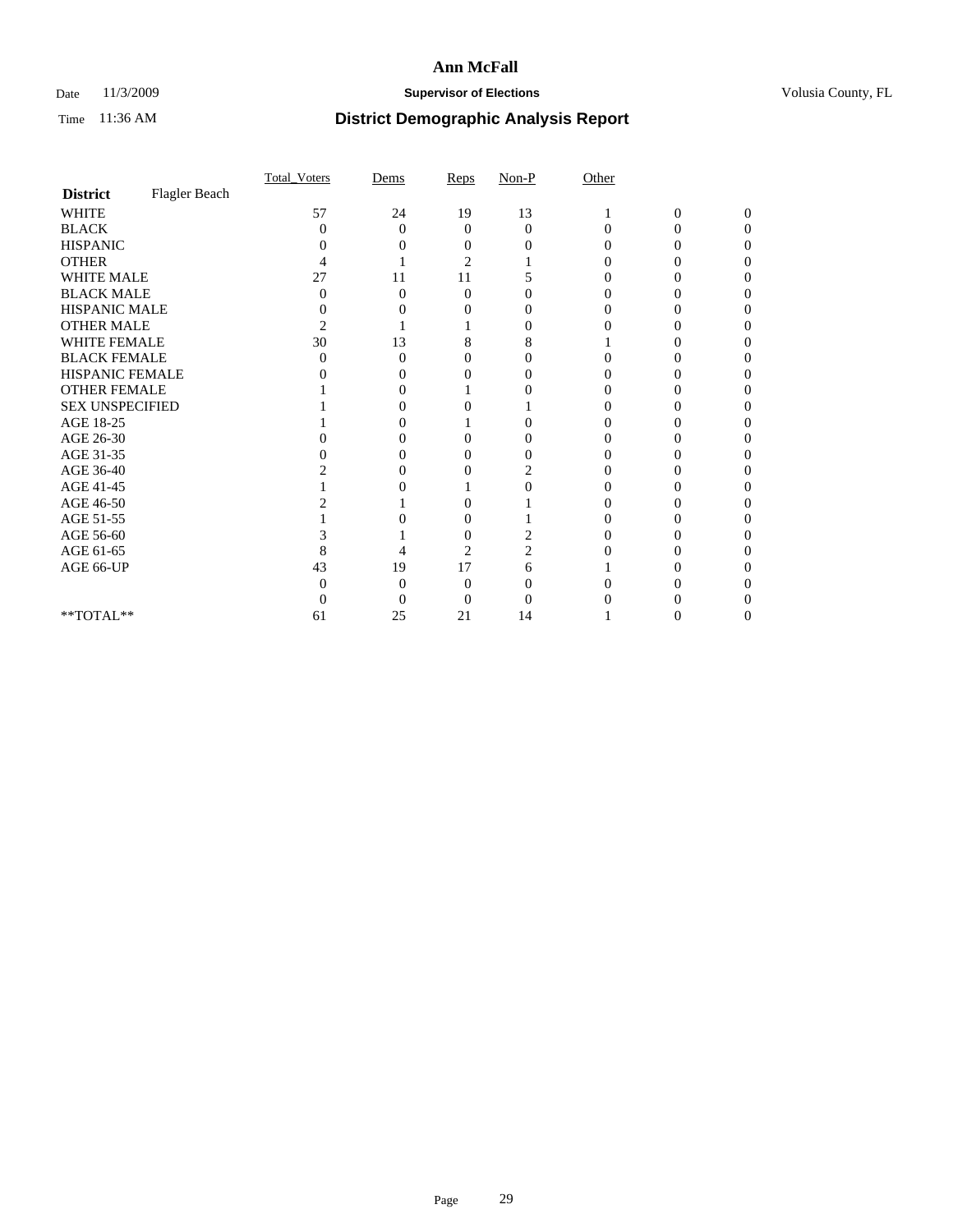## Date 11/3/2009 **Supervisor of Elections Supervisor of Elections** Volusia County, FL

|                        |                           | <b>Total Voters</b> | Dems           | <b>Reps</b> | $Non-P$  | Other        |                  |                  |  |
|------------------------|---------------------------|---------------------|----------------|-------------|----------|--------------|------------------|------------------|--|
| <b>District</b>        | <b>Hospital Authority</b> |                     |                |             |          |              |                  |                  |  |
| <b>WHITE</b>           |                           | 100,004             | 34,339         | 40,712      | 19,979   | 4,974        | $\boldsymbol{0}$ | $\boldsymbol{0}$ |  |
| <b>BLACK</b>           |                           | 9,772               | 7,764          | 452         | 1,282    | 274          | $\overline{0}$   | $\mathbf{0}$     |  |
| <b>HISPANIC</b>        |                           | 16,182              | 7,854          | 2,761       | 5,011    | 556          | $\boldsymbol{0}$ | $\mathbf{0}$     |  |
| <b>OTHER</b>           |                           | 6,891               | 2,207          | 1,479       | 2,415    | 790          | $\overline{0}$   | $\mathbf{0}$     |  |
| <b>WHITE MALE</b>      |                           | 46,306              | 14,093         | 19,930      | 9,645    | 2,638        | $\boldsymbol{0}$ | $\mathbf{0}$     |  |
| <b>BLACK MALE</b>      |                           | 4,221               | 3,188          | 239         | 628      | 166          | $\boldsymbol{0}$ | $\mathbf{0}$     |  |
| <b>HISPANIC MALE</b>   |                           | 7,563               | 3,542          | 1,380       | 2,358    | 283          | $\boldsymbol{0}$ | $\mathbf{0}$     |  |
| <b>OTHER MALE</b>      |                           | 2,248               | 776            | 578         | 750      | 144          | $\boldsymbol{0}$ | $\mathbf{0}$     |  |
| <b>WHITE FEMALE</b>    |                           | 53,160              | 20,072         | 20,572      | 10,208   | 2,308        | $\mathbf{0}$     | $\mathbf{0}$     |  |
| <b>BLACK FEMALE</b>    |                           | 5,467               | 4,506          | 212         | 642      | 107          | $\boldsymbol{0}$ | $\Omega$         |  |
| <b>HISPANIC FEMALE</b> |                           | 8,495               | 4,248          | 1,369       | 2,614    | 264          | $\boldsymbol{0}$ | $\mathbf{0}$     |  |
| <b>OTHER FEMALE</b>    |                           | 2,639               | 1,023          | 581         | 864      | 171          | $\mathbf{0}$     | $\mathbf{0}$     |  |
| <b>SEX UNSPECIFIED</b> |                           | 2,750               | 716            | 543         | 978      | 513          | $\boldsymbol{0}$ | $\mathbf{0}$     |  |
| AGE 18-25              |                           | 14,646              | 5,042          | 3,512       | 4,862    | 1,230        | $\boldsymbol{0}$ | $\mathbf{0}$     |  |
| AGE 26-30              |                           | 9,525               | 3,306          | 2,469       | 3,135    | 615          | $\boldsymbol{0}$ | $\mathbf{0}$     |  |
| AGE 31-35              |                           | 9,722               | 3,476          | 2,772       | 2,837    | 637          | $\boldsymbol{0}$ | $\mathbf{0}$     |  |
| AGE 36-40              |                           | 10,638              | 3,673          | 3,599       | 2,787    | 579          | $\boldsymbol{0}$ | $\mathbf{0}$     |  |
| AGE 41-45              |                           | 11,547              | 4,106          | 4,236       | 2,682    | 523          | $\boldsymbol{0}$ | $\mathbf{0}$     |  |
| AGE 46-50              |                           | 13,140              | 4,788          | 5,018       | 2,750    | 584          | $\boldsymbol{0}$ | $\Omega$         |  |
| AGE 51-55              |                           | 12,795              | 5,129          | 4,733       | 2,380    | 553          | $\boldsymbol{0}$ | $\boldsymbol{0}$ |  |
| AGE 56-60              |                           | 11,357              | 4.863          | 4.028       | 1,985    | 481          | $\mathbf{0}$     | $\mathbf{0}$     |  |
| AGE 61-65              |                           | 10,233              | 4,306          | 3,845       | 1,663    | 419          | $\boldsymbol{0}$ | $\mathbf{0}$     |  |
| AGE 66-UP              |                           | 29,244              | 13,474         | 11,192      | 3,605    | 973          | $\mathbf{0}$     | $\mathbf{0}$     |  |
|                        |                           | 0                   | 0              | 0           | 0        | $\mathbf{0}$ | $\overline{0}$   | $\mathbf{0}$     |  |
|                        |                           | 0                   | $\overline{0}$ | 0           | $\Omega$ | 0            | 0                | $\mathbf{0}$     |  |
| **TOTAL**              |                           | 132,849             | 52,164         | 45,404      | 28,687   | 6,594        | $\boldsymbol{0}$ | $\boldsymbol{0}$ |  |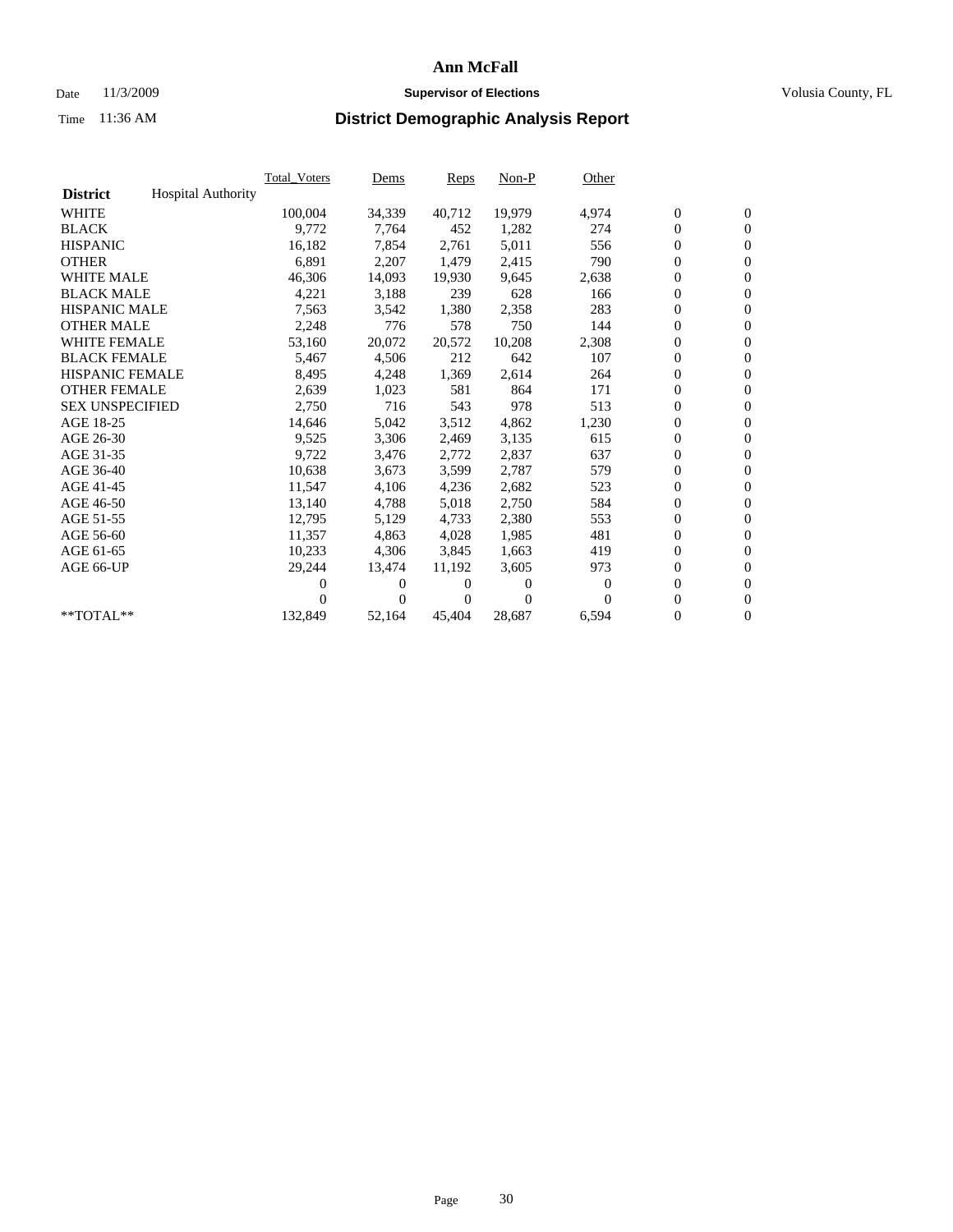### Date 11/3/2009 **Supervisor of Elections Supervisor of Elections** Volusia County, FL

|                        |                       | <b>Total_Voters</b> | Dems           | <b>Reps</b>  | $Non-P$        | Other          |                  |              |
|------------------------|-----------------------|---------------------|----------------|--------------|----------------|----------------|------------------|--------------|
| <b>District</b>        | Florida House Seat 21 |                     |                |              |                |                |                  |              |
| <b>WHITE</b>           |                       | 2,250               | 848            | 936          | 383            | 83             | $\boldsymbol{0}$ | $\mathbf{0}$ |
| <b>BLACK</b>           |                       | 177                 | 155            | 8            | 13             |                | $\boldsymbol{0}$ | $\mathbf{0}$ |
| <b>HISPANIC</b>        |                       | 179                 | 70             | 29           | 74             | 6              | $\overline{0}$   | $\Omega$     |
| <b>OTHER</b>           |                       | 111                 | 34             | 28           | 45             | 4              | 0                | $\Omega$     |
| <b>WHITE MALE</b>      |                       | 1,092               | 371            | 482          | 195            | 44             | 0                | $\Omega$     |
| <b>BLACK MALE</b>      |                       | 79                  | 70             | 4            | 5              | $\mathbf{0}$   | 0                | $\Omega$     |
| <b>HISPANIC MALE</b>   |                       | 95                  | 42             | 13           | 38             | 2              | $\boldsymbol{0}$ | $\Omega$     |
| <b>OTHER MALE</b>      |                       | 40                  | 15             | 11           | 14             | $\Omega$       | 0                | $\Omega$     |
| <b>WHITE FEMALE</b>    |                       | 1,148               | 472            | 450          | 187            | 39             | 0                | $\Omega$     |
| <b>BLACK FEMALE</b>    |                       | 98                  | 85             | 4            | 8              |                | $\overline{0}$   | $\mathbf{0}$ |
| <b>HISPANIC FEMALE</b> |                       | 80                  | 27             | 16           | 33             | 4              | 0                | $\Omega$     |
| <b>OTHER FEMALE</b>    |                       | 39                  | 15             | 10           | 14             | $\Omega$       | 0                | 0            |
| <b>SEX UNSPECIFIED</b> |                       | 46                  | 10             | 11           | 21             | 4              | $\overline{0}$   | $\mathbf{0}$ |
| AGE 18-25              |                       | 275                 | 78             | 84           | 100            | 13             | 0                | $\mathbf{0}$ |
| AGE 26-30              |                       | 169                 | 56             | 48           | 59             | 6              | 0                | $\Omega$     |
| AGE 31-35              |                       | 172                 | 45             | 71           | 48             | 8              | $\overline{0}$   | $\Omega$     |
| AGE 36-40              |                       | 151                 | 40             | 63           | 42             | 6              | 0                | $\mathbf{0}$ |
| AGE 41-45              |                       | 204                 | 63             | 91           | 40             | 10             | 0                | $\Omega$     |
| AGE 46-50              |                       | 265                 | 113            | 91           | 51             | 10             | $\overline{0}$   | $\mathbf{0}$ |
| AGE 51-55              |                       | 277                 | 109            | 121          | 41             | 6              | 0                | 0            |
| AGE 56-60              |                       | 271                 | 123            | 97           | 40             | 11             | $\overline{0}$   | $\Omega$     |
| AGE 61-65              |                       | 258                 | 119            | 94           | 38             | $\overline{7}$ | $\overline{0}$   | $\Omega$     |
| AGE 66-UP              |                       | 675                 | 361            | 241          | 56             | 17             | 0                | 0            |
|                        |                       | $\theta$            | $\overline{0}$ | $\mathbf{0}$ | $\mathbf{0}$   | $\Omega$       | 0                | $\Omega$     |
|                        |                       | $\theta$            | $\overline{0}$ | $\Omega$     | $\overline{0}$ | $\Omega$       | $\theta$         | $\Omega$     |
| **TOTAL**              |                       | 2,717               | 1,107          | 1,001        | 515            | 94             | 0                | $\mathbf{0}$ |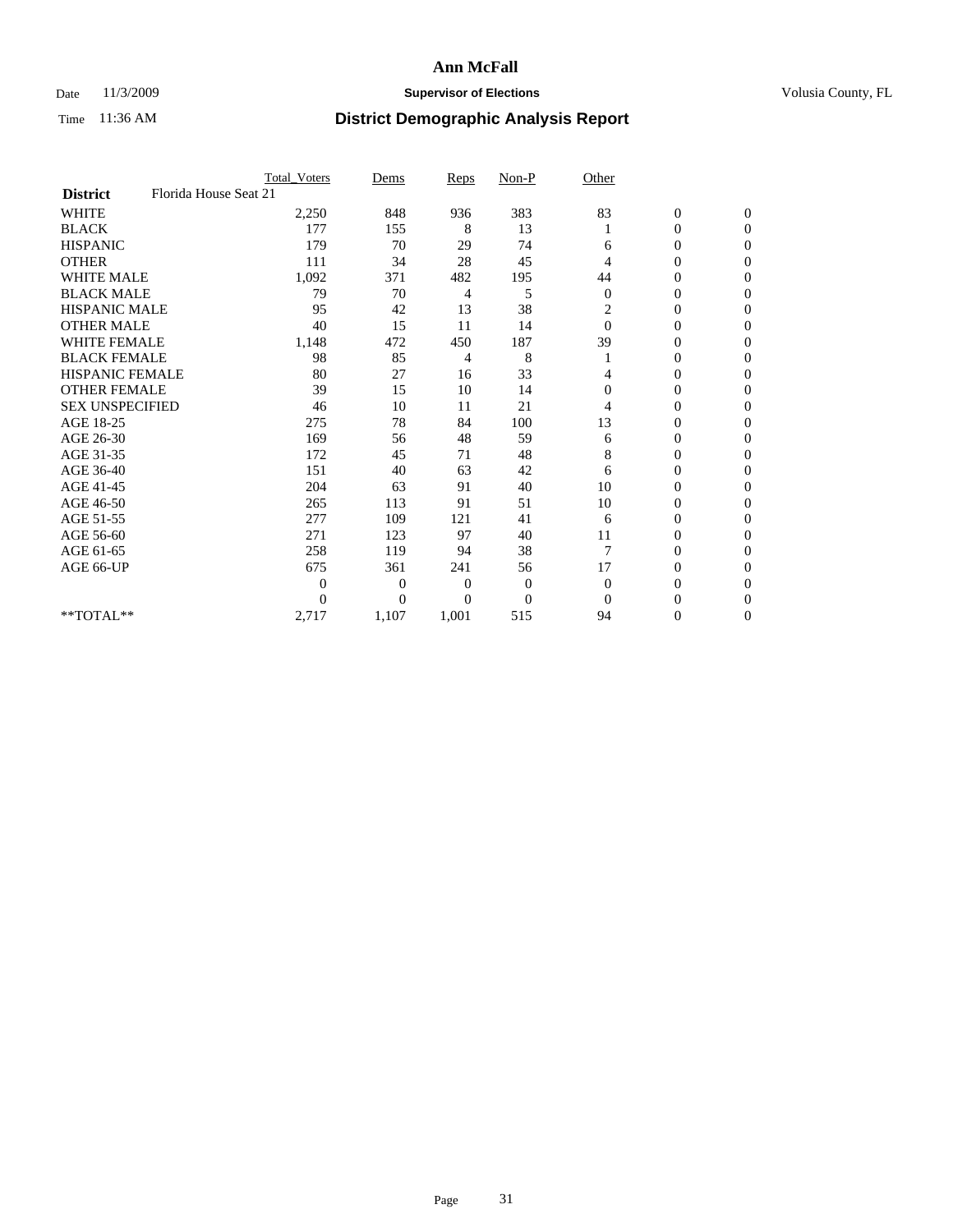## Date 11/3/2009 **Supervisor of Elections Supervisor of Elections** Volusia County, FL

|                        |                       | Total Voters   | Dems           | <b>Reps</b> | $Non-P$      | Other        |                  |                  |  |
|------------------------|-----------------------|----------------|----------------|-------------|--------------|--------------|------------------|------------------|--|
| <b>District</b>        | Florida House Seat 25 |                |                |             |              |              |                  |                  |  |
| <b>WHITE</b>           |                       | 16,283         | 5,624          | 6,347       | 3,491        | 821          | $\boldsymbol{0}$ | $\boldsymbol{0}$ |  |
| <b>BLACK</b>           |                       | 1,354          | 1,050          | 75          | 186          | 43           | $\boldsymbol{0}$ | $\mathbf{0}$     |  |
| <b>HISPANIC</b>        |                       | 4,239          | 2,113          | 711         | 1,281        | 134          | $\boldsymbol{0}$ | $\mathbf{0}$     |  |
| <b>OTHER</b>           |                       | 1,262          | 392            | 255         | 460          | 155          | $\boldsymbol{0}$ | $\mathbf{0}$     |  |
| <b>WHITE MALE</b>      |                       | 7,532          | 2,313          | 3,072       | 1,722        | 425          | $\boldsymbol{0}$ | $\mathbf{0}$     |  |
| <b>BLACK MALE</b>      |                       | 605            | 441            | 45          | 94           | 25           | $\overline{0}$   | $\mathbf{0}$     |  |
| <b>HISPANIC MALE</b>   |                       | 1,976          | 949            | 356         | 596          | 75           | $\boldsymbol{0}$ | $\mathbf{0}$     |  |
| <b>OTHER MALE</b>      |                       | 411            | 144            | 93          | 150          | 24           | $\boldsymbol{0}$ | $\mathbf{0}$     |  |
| <b>WHITE FEMALE</b>    |                       | 8,653          | 3,277          | 3,237       | 1,751        | 388          | $\boldsymbol{0}$ | $\mathbf{0}$     |  |
| <b>BLACK FEMALE</b>    |                       | 737            | 598            | 30          | 91           | 18           | $\boldsymbol{0}$ | $\mathbf{0}$     |  |
| <b>HISPANIC FEMALE</b> |                       | 2,233          | 1,145          | 352         | 678          | 58           | $\boldsymbol{0}$ | $\mathbf{0}$     |  |
| <b>OTHER FEMALE</b>    |                       | 502            | 180            | 109         | 177          | 36           | $\mathbf{0}$     | $\mathbf{0}$     |  |
| <b>SEX UNSPECIFIED</b> |                       | 489            | 132            | 94          | 159          | 104          | $\boldsymbol{0}$ | $\mathbf{0}$     |  |
| AGE 18-25              |                       | 2,511          | 867            | 523         | 896          | 225          | $\boldsymbol{0}$ | $\mathbf{0}$     |  |
| AGE 26-30              |                       | 1,802          | 641            | 423         | 609          | 129          | $\overline{0}$   | $\mathbf{0}$     |  |
| AGE 31-35              |                       | 1,919          | 708            | 511         | 589          | 111          | $\boldsymbol{0}$ | $\mathbf{0}$     |  |
| AGE 36-40              |                       | 2,025          | 686            | 682         | 544          | 113          | $\boldsymbol{0}$ | $\mathbf{0}$     |  |
| AGE 41-45              |                       | 2,086          | 797            | 686         | 509          | 94           | $\boldsymbol{0}$ | $\mathbf{0}$     |  |
| AGE 46-50              |                       | 2,272          | 818            | 839         | 512          | 103          | $\boldsymbol{0}$ | $\mathbf{0}$     |  |
| AGE 51-55              |                       | 2,166          | 863            | 748         | 452          | 103          | $\boldsymbol{0}$ | $\mathbf{0}$     |  |
| AGE 56-60              |                       | 1,938          | 837            | 670         | 371          | 60           | $\boldsymbol{0}$ | $\mathbf{0}$     |  |
| AGE 61-65              |                       | 1,698          | 692            | 631         | 312          | 63           | $\overline{0}$   | $\mathbf{0}$     |  |
| AGE 66-UP              |                       | 4,721          | 2,270          | 1,675       | 624          | 152          | $\boldsymbol{0}$ | $\mathbf{0}$     |  |
|                        |                       | $\overline{0}$ | $\overline{0}$ | 0           | $\mathbf{0}$ | $\mathbf{0}$ | $\mathbf{0}$     | $\mathbf{0}$     |  |
|                        |                       | 0              | $\overline{0}$ | 0           | $\Omega$     | $\Omega$     | $\boldsymbol{0}$ | $\mathbf{0}$     |  |
| **TOTAL**              |                       | 23,138         | 9,179          | 7,388       | 5,418        | 1,153        | 0                | $\boldsymbol{0}$ |  |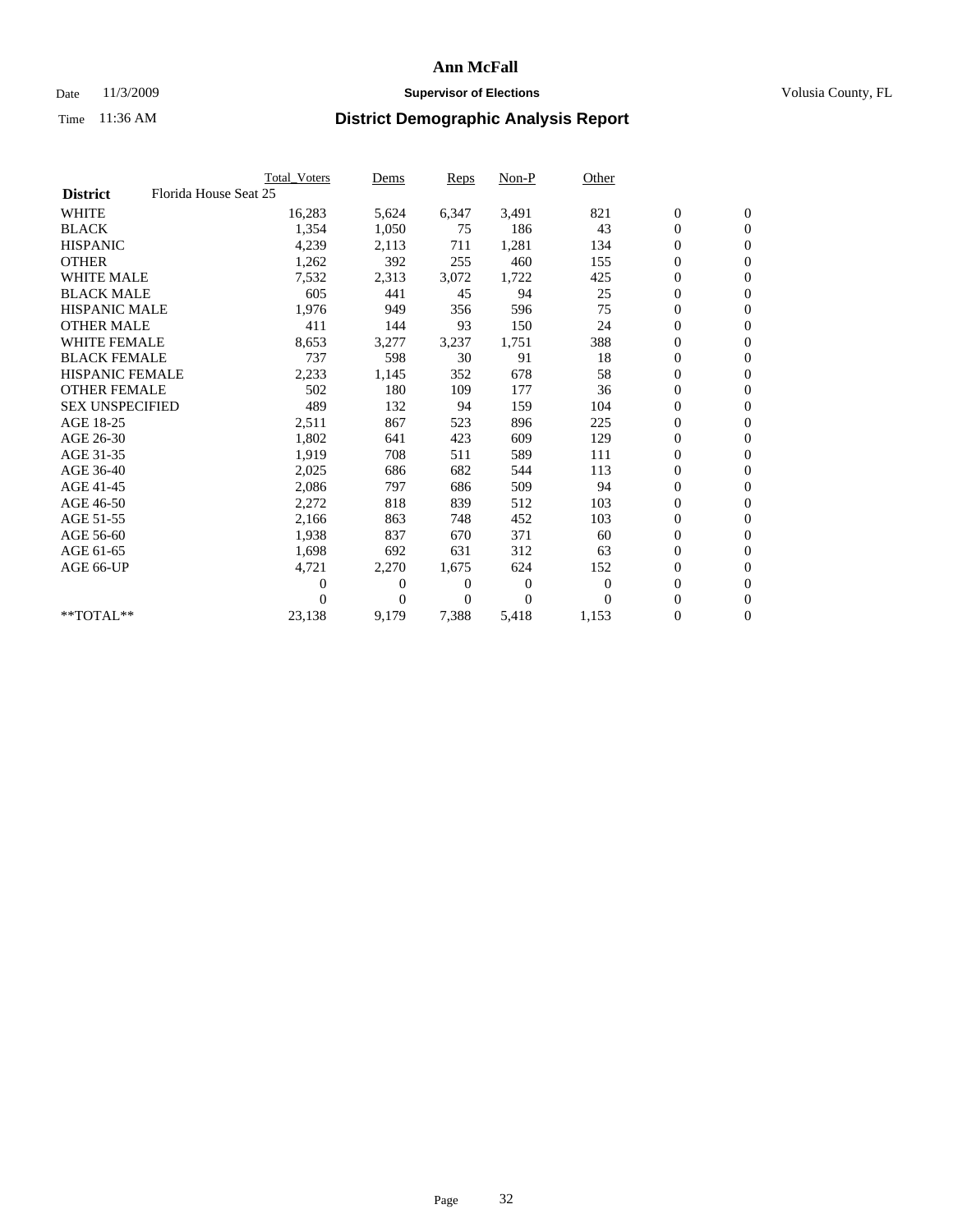## Date 11/3/2009 **Supervisor of Elections Supervisor of Elections** Volusia County, FL

|                        | <b>Total Voters</b>   | Dems                | Reps   | $Non-P$        | Other    |                  |                  |  |
|------------------------|-----------------------|---------------------|--------|----------------|----------|------------------|------------------|--|
| <b>District</b>        | Florida House Seat 26 |                     |        |                |          |                  |                  |  |
| <b>WHITE</b>           | 91,073                | 31,665              | 38,155 | 17,251         | 4,002    | $\boldsymbol{0}$ | $\boldsymbol{0}$ |  |
| <b>BLACK</b>           | 4,030                 | 3,095               | 231    | 570            | 134      | $\overline{0}$   | $\mathbf{0}$     |  |
| <b>HISPANIC</b>        | 7,145                 | 3,353               | 1,362  | 2,201          | 229      | $\overline{0}$   | $\mathbf{0}$     |  |
| <b>OTHER</b>           | 5,268                 | 1,639               | 1,301  | 1,757          | 571      | 0                | $\mathbf{0}$     |  |
| <b>WHITE MALE</b>      | 41,797                | 12,846              | 18,518 | 8,302          | 2,131    | 0                | $\mathbf{0}$     |  |
| <b>BLACK MALE</b>      | 1,754                 | 1,265               | 127    | 287            | 75       | $\boldsymbol{0}$ | $\mathbf{0}$     |  |
| <b>HISPANIC MALE</b>   | 3,319                 | 1,479               | 691    | 1,041          | 108      | 0                | $\mathbf{0}$     |  |
| <b>OTHER MALE</b>      | 1,796                 | 566                 | 526    | 600            | 104      | 0                | $\mathbf{0}$     |  |
| <b>WHITE FEMALE</b>    | 48,781                | 18,670              | 19,434 | 8,831          | 1,846    | 0                | $\mathbf{0}$     |  |
| <b>BLACK FEMALE</b>    | 2,246                 | 1,803               | 104    | 282            | 57       | 0                | $\Omega$         |  |
| HISPANIC FEMALE        | 3,772                 | 1,847               | 662    | 1,148          | 115      | $\boldsymbol{0}$ | $\mathbf{0}$     |  |
| <b>OTHER FEMALE</b>    | 2,022                 | 776                 | 514    | 603            | 129      | 0                | $\mathbf{0}$     |  |
| <b>SEX UNSPECIFIED</b> | 2,029                 | 500                 | 473    | 685            | 371      | 0                | $\mathbf{0}$     |  |
| AGE 18-25              | 10,177                | 3,371               | 2,797  | 3,196          | 813      | $\overline{0}$   | $\mathbf{0}$     |  |
| AGE 26-30              | 6,228                 | 2,038               | 1,870  | 1,935          | 385      | 0                | $\mathbf{0}$     |  |
| AGE 31-35              | 6,260                 | 2,037               | 2,018  | 1,803          | 402      | 0                | $\mathbf{0}$     |  |
| AGE 36-40              | 7,239                 | 2,305               | 2,674  | 1,865          | 395      | $\overline{0}$   | $\mathbf{0}$     |  |
| AGE 41-45              | 8,504                 | 2,708               | 3,485  | 1,973          | 338      | 0                | $\mathbf{0}$     |  |
| AGE 46-50              | 9,946                 | 3,335               | 4,154  | 2,032          | 425      | 0                | $\Omega$         |  |
| AGE 51-55              | 10,289                | 3,885               | 4,157  | 1,832          | 415      | $\boldsymbol{0}$ | $\mathbf{0}$     |  |
| AGE 56-60              | 10,050                | 4.062               | 3,808  | 1.768          | 412      | 0                | $\mathbf{0}$     |  |
| AGE 61-65              | 9,701                 | 3,763               | 3,940  | 1,601          | 397      | 0                | $\Omega$         |  |
| AGE 66-UP              | 29,120                | 12,247              | 12.146 | 3,773          | 954      | $\overline{0}$   | $\mathbf{0}$     |  |
|                        |                       | 0<br>0              | 0      | $\overline{0}$ | $\bf{0}$ | 0                | $\mathbf{0}$     |  |
|                        |                       | $\overline{0}$<br>0 | 0      | $\Omega$       | $\Omega$ | 0                | $\mathbf{0}$     |  |
| $*$ TOTAL $**$         | 107,516               | 39,752              | 41,049 | 21,779         | 4,936    | 0                | $\boldsymbol{0}$ |  |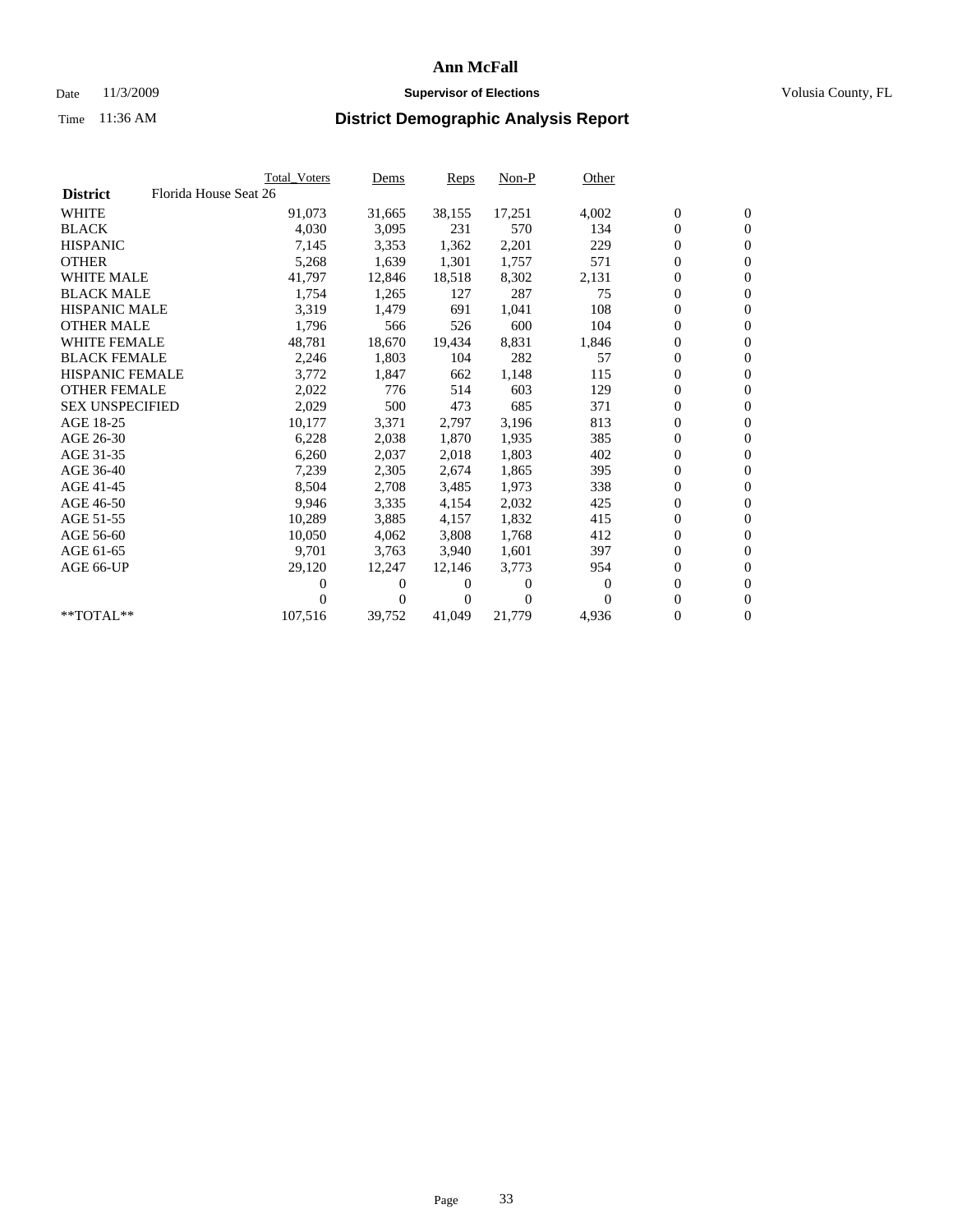## Date 11/3/2009 **Supervisor of Elections Supervisor of Elections** Volusia County, FL

|                        | Total Voters          | Dems           | <b>Reps</b> | $Non-P$      | Other    |                  |                  |  |
|------------------------|-----------------------|----------------|-------------|--------------|----------|------------------|------------------|--|
| <b>District</b>        | Florida House Seat 27 |                |             |              |          |                  |                  |  |
| <b>WHITE</b>           | 55,755                | 22,771         | 18,201      | 12,303       | 2,480    | $\boldsymbol{0}$ | $\mathbf{0}$     |  |
| <b>BLACK</b>           | 18,118                | 15,235         | 528         | 2,034        | 321      | $\overline{0}$   | $\mathbf{0}$     |  |
| <b>HISPANIC</b>        | 2,026                 | 982            | 338         | 618          | 88       | $\overline{0}$   | $\mathbf{0}$     |  |
| <b>OTHER</b>           | 4,754                 | 1,943          | 750         | 1,593        | 468      | 0                | $\mathbf{0}$     |  |
| <b>WHITE MALE</b>      | 25,676                | 9,252          | 9,046       | 6,008        | 1,370    | $\boldsymbol{0}$ | $\mathbf{0}$     |  |
| <b>BLACK MALE</b>      | 7,226                 | 5,858          | 275         | 921          | 172      | $\boldsymbol{0}$ | $\mathbf{0}$     |  |
| <b>HISPANIC MALE</b>   | 960                   | 450            | 168         | 293          | 49       | 0                | $\mathbf{0}$     |  |
| <b>OTHER MALE</b>      | 1,456                 | 615            | 286         | 468          | 87       | $\boldsymbol{0}$ | $\mathbf{0}$     |  |
| <b>WHITE FEMALE</b>    | 29,738                | 13,381         | 9,054       | 6,218        | 1,085    | $\mathbf{0}$     | $\mathbf{0}$     |  |
| <b>BLACK FEMALE</b>    | 10,725                | 9,241          | 249         | 1,087        | 148      | $\boldsymbol{0}$ | $\Omega$         |  |
| <b>HISPANIC FEMALE</b> | 1,049                 | 526            | 170         | 318          | 35       | $\boldsymbol{0}$ | $\mathbf{0}$     |  |
| <b>OTHER FEMALE</b>    | 1,732                 | 830            | 304         | 527          | 71       | $\overline{0}$   | $\mathbf{0}$     |  |
| <b>SEX UNSPECIFIED</b> | 2,091                 | 778            | 265         | 708          | 340      | 0                | $\mathbf{0}$     |  |
| AGE 18-25              | 11,646                | 6,380          | 1,623       | 2,966        | 677      | $\boldsymbol{0}$ | $\mathbf{0}$     |  |
| AGE 26-30              | 6,279                 | 2,920          | 1,107       | 1,980        | 272      | $\overline{0}$   | $\mathbf{0}$     |  |
| AGE 31-35              | 5,099                 | 2,358          | 972         | 1,493        | 276      | $\boldsymbol{0}$ | $\mathbf{0}$     |  |
| AGE 36-40              | 5,235                 | 2,388          | 1,300       | 1,314        | 233      | $\boldsymbol{0}$ | $\mathbf{0}$     |  |
| AGE 41-45              | 5,836                 | 2,752          | 1,474       | 1,337        | 273      | $\boldsymbol{0}$ | $\mathbf{0}$     |  |
| AGE 46-50              | 7,024                 | 3,403          | 1,892       | 1,426        | 303      | 0                | $\Omega$         |  |
| AGE 51-55              | 7,111                 | 3,724          | 1,858       | 1,264        | 265      | $\boldsymbol{0}$ | $\mathbf{0}$     |  |
| AGE 56-60              | 6,540                 | 3,372          | 1,725       | 1,206        | 237      | $\mathbf{0}$     | $\mathbf{0}$     |  |
| AGE 61-65              | 6,049                 | 3,034          | 1,736       | 1,049        | 230      | 0                | $\mathbf{0}$     |  |
| AGE 66-UP              | 19,834                | 10,600         | 6,130       | 2,513        | 591      | $\overline{0}$   | $\mathbf{0}$     |  |
|                        | 0                     | 0              | 0           | $\mathbf{0}$ | $\bf{0}$ | $\overline{0}$   | $\mathbf{0}$     |  |
|                        | 0                     | $\overline{0}$ | 0           | $\Omega$     | $\Omega$ | 0                | $\mathbf{0}$     |  |
| **TOTAL**              | 80,653                | 40,931         | 19,817      | 16,548       | 3,357    | 0                | $\boldsymbol{0}$ |  |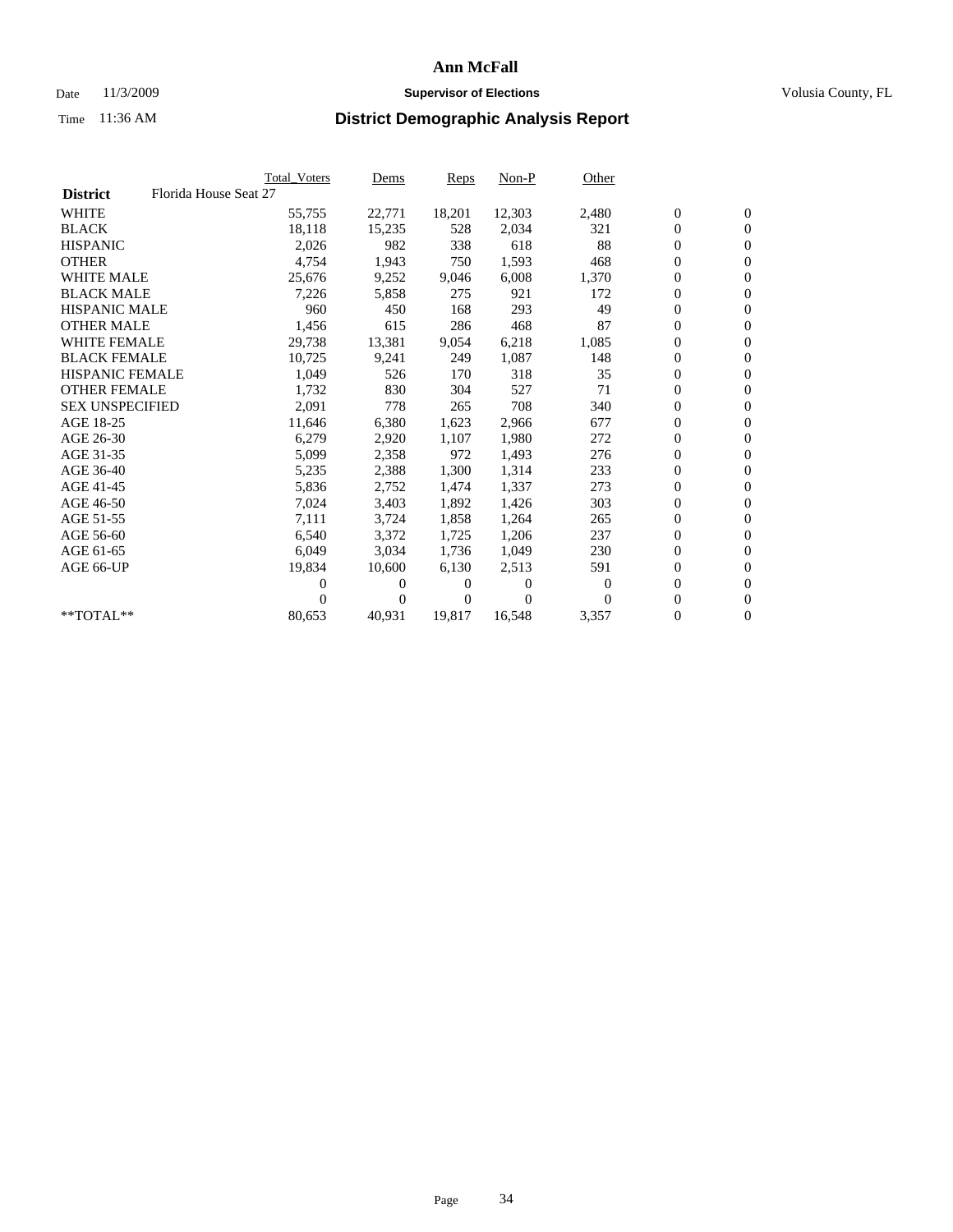## Date 11/3/2009 **Supervisor of Elections Supervisor of Elections** Volusia County, FL

|                        |                       | <b>Total Voters</b> | Dems   | Reps   | $Non-P$  | Other    |                  |                  |  |
|------------------------|-----------------------|---------------------|--------|--------|----------|----------|------------------|------------------|--|
| <b>District</b>        | Florida House Seat 28 |                     |        |        |          |          |                  |                  |  |
| <b>WHITE</b>           |                       | 95,538              | 33,464 | 37,586 | 20,562   | 3,926    | $\boldsymbol{0}$ | $\boldsymbol{0}$ |  |
| <b>BLACK</b>           |                       | 4,278               | 3,429  | 195    | 552      | 102      | 0                | $\mathbf{0}$     |  |
| <b>HISPANIC</b>        |                       | 5,082               | 2,395  | 943    | 1,556    | 188      | 0                | $\mathbf{0}$     |  |
| <b>OTHER</b>           |                       | 4,831               | 1,400  | 1,062  | 1,788    | 581      | 0                | $\mathbf{0}$     |  |
| <b>WHITE MALE</b>      |                       | 44,484              | 13,861 | 18,434 | 10,087   | 2,102    | 0                | $\mathbf{0}$     |  |
| <b>BLACK MALE</b>      |                       | 1,952               | 1,468  | 107    | 311      | 66       | 0                | $\mathbf{0}$     |  |
| <b>HISPANIC MALE</b>   |                       | 2,359               | 1,084  | 433    | 738      | 104      | 0                | $\mathbf{0}$     |  |
| <b>OTHER MALE</b>      |                       | 1,619               | 479    | 428    | 608      | 104      | 0                | $\mathbf{0}$     |  |
| <b>WHITE FEMALE</b>    |                       | 50,434              | 19,397 | 18,927 | 10,314   | 1,796    | $\boldsymbol{0}$ | $\mathbf{0}$     |  |
| <b>BLACK FEMALE</b>    |                       | 2,300               | 1,942  | 86     | 237      | 35       | 0                | $\mathbf{0}$     |  |
| <b>HISPANIC FEMALE</b> |                       | 2,685               | 1,293  | 502    | 806      | 84       | 0                | $\mathbf{0}$     |  |
| <b>OTHER FEMALE</b>    |                       | 1,850               | 678    | 432    | 621      | 119      | 0                | $\mathbf{0}$     |  |
| <b>SEX UNSPECIFIED</b> |                       | 2,046               | 486    | 437    | 736      | 387      | 0                | $\mathbf{0}$     |  |
| AGE 18-25              |                       | 10,087              | 3,426  | 2,558  | 3,305    | 798      | 0                | $\mathbf{0}$     |  |
| AGE 26-30              |                       | 6,633               | 2,212  | 1,765  | 2,280    | 376      | 0                | $\mathbf{0}$     |  |
| AGE 31-35              |                       | 6,371               | 2,168  | 1,874  | 1,992    | 337      | 0                | $\mathbf{0}$     |  |
| AGE 36-40              |                       | 7,301               | 2,450  | 2,443  | 2,054    | 354      | 0                | $\mathbf{0}$     |  |
| AGE 41-45              |                       | 8,022               | 2,688  | 3,036  | 1,940    | 358      | 0                | $\mathbf{0}$     |  |
| AGE 46-50              |                       | 9,888               | 3,417  | 3,960  | 2,183    | 328      | 0                | $\mathbf{0}$     |  |
| AGE 51-55              |                       | 10,448              | 4,024  | 3,927  | 2,128    | 369      | 0                | $\mathbf{0}$     |  |
| AGE 56-60              |                       | 10,138              | 4,055  | 3.621  | 2.049    | 413      | 0                | $\mathbf{0}$     |  |
| AGE 61-65              |                       | 10,019              | 3,824  | 3,834  | 1,929    | 432      | 0                | $\mathbf{0}$     |  |
| AGE 66-UP              |                       | 30,822              | 12,424 | 12,768 | 4,598    | 1,032    | 0                | $\mathbf{0}$     |  |
|                        |                       | 0                   | 0      | 0      | $\theta$ | $\Omega$ | $\overline{0}$   | $\mathbf{0}$     |  |
|                        |                       | 0                   | 0      | 0      | $\Omega$ | $\Omega$ | 0                | $\mathbf{0}$     |  |
| **TOTAL**              |                       | 109,729             | 40,688 | 39,786 | 24,458   | 4,797    | 0                | $\boldsymbol{0}$ |  |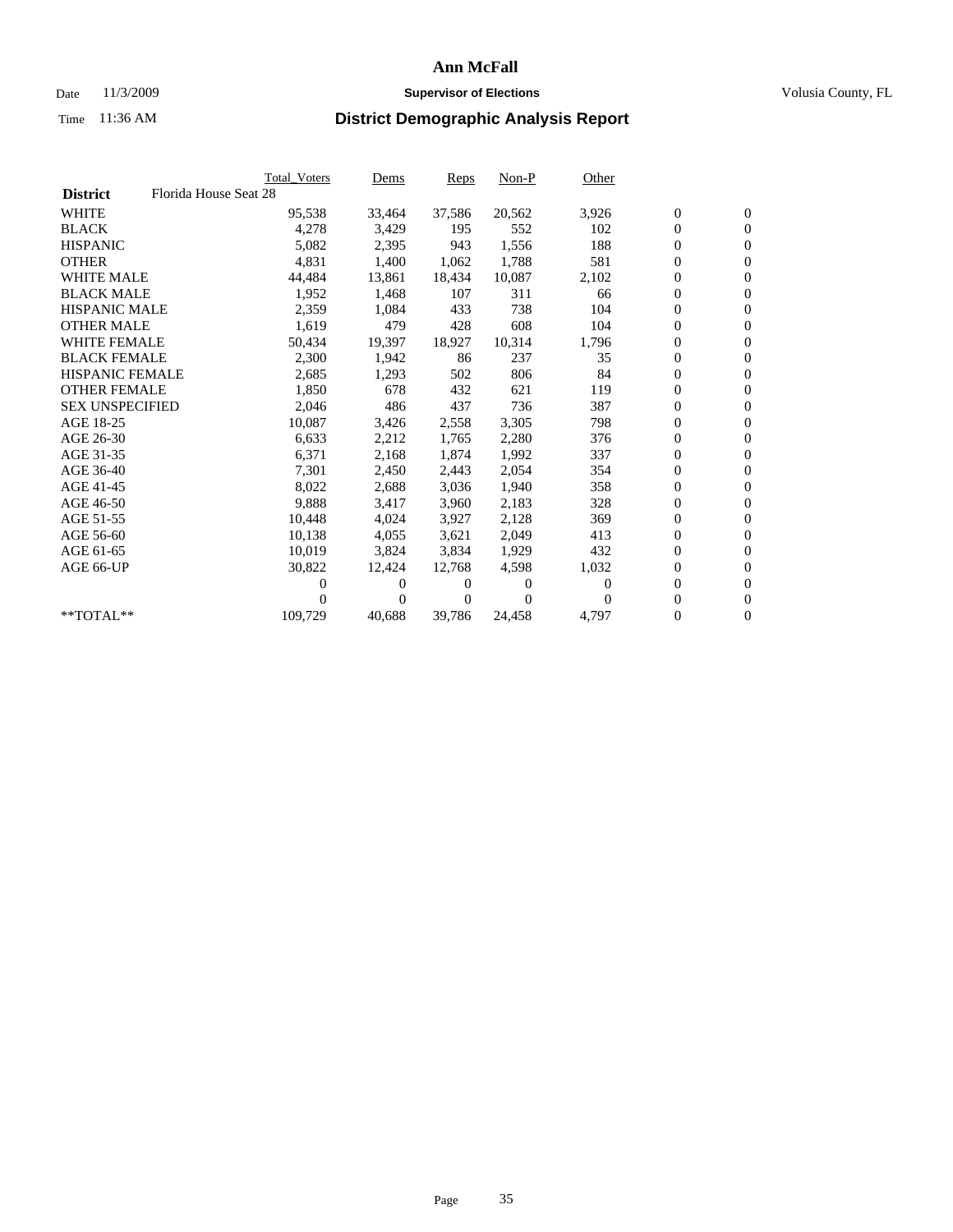### Date 11/3/2009 **Supervisor of Elections Supervisor of Elections** Volusia County, FL

|                        |                       | Total Voters   | Dems           | <b>Reps</b> | Non-P        | Other        |                  |                  |  |
|------------------------|-----------------------|----------------|----------------|-------------|--------------|--------------|------------------|------------------|--|
| <b>District</b>        | Florida House Seat 33 |                |                |             |              |              |                  |                  |  |
| <b>WHITE</b>           |                       | 5,233          | 1,628          | 2,272       | 1,080        | 253          | $\boldsymbol{0}$ | $\boldsymbol{0}$ |  |
| <b>BLACK</b>           |                       | 522            | 406            | 28          | 76           | 12           | $\boldsymbol{0}$ | $\mathbf{0}$     |  |
| <b>HISPANIC</b>        |                       | 1,080          | 502            | 179         | 357          | 42           | $\overline{0}$   | $\mathbf{0}$     |  |
| <b>OTHER</b>           |                       | 395            | 127            | 85          | 131          | 52           | $\boldsymbol{0}$ | $\mathbf{0}$     |  |
| <b>WHITE MALE</b>      |                       | 2,483          | 671            | 1,148       | 545          | 119          | $\boldsymbol{0}$ | $\mathbf{0}$     |  |
| <b>BLACK MALE</b>      |                       | 223            | 172            | 11          | 34           | 6            | $\boldsymbol{0}$ | $\mathbf{0}$     |  |
| <b>HISPANIC MALE</b>   |                       | 499            | 216            | 94          | 173          | 16           | $\boldsymbol{0}$ | $\mathbf{0}$     |  |
| <b>OTHER MALE</b>      |                       | 139            | 52             | 31          | 49           | 7            | $\boldsymbol{0}$ | $\mathbf{0}$     |  |
| <b>WHITE FEMALE</b>    |                       | 2,711          | 946            | 1,107       | 526          | 132          | $\overline{0}$   | $\mathbf{0}$     |  |
| <b>BLACK FEMALE</b>    |                       | 293            | 229            | 17          | 41           | 6            | $\boldsymbol{0}$ | $\mathbf{0}$     |  |
| <b>HISPANIC FEMALE</b> |                       | 570            | 281            | 84          | 179          | 26           | $\boldsymbol{0}$ | $\mathbf{0}$     |  |
| <b>OTHER FEMALE</b>    |                       | 144            | 51             | 33          | 49           | 11           | $\mathbf{0}$     | $\mathbf{0}$     |  |
| <b>SEX UNSPECIFIED</b> |                       | 168            | 45             | 39          | 48           | 36           | $\boldsymbol{0}$ | $\mathbf{0}$     |  |
| AGE 18-25              |                       | 840            | 277            | 203         | 295          | 65           | $\overline{0}$   | $\mathbf{0}$     |  |
| AGE 26-30              |                       | 501            | 173            | 121         | 168          | 39           | $\overline{0}$   | $\mathbf{0}$     |  |
| AGE 31-35              |                       | 552            | 190            | 169         | 156          | 37           | $\boldsymbol{0}$ | $\mathbf{0}$     |  |
| AGE 36-40              |                       | 625            | 212            | 212         | 166          | 35           | $\boldsymbol{0}$ | $\mathbf{0}$     |  |
| AGE 41-45              |                       | 638            | 231            | 236         | 136          | 35           | $\overline{0}$   | $\mathbf{0}$     |  |
| AGE 46-50              |                       | 851            | 275            | 340         | 195          | 41           | $\boldsymbol{0}$ | $\mathbf{0}$     |  |
| AGE 51-55              |                       | 775            | 284            | 316         | 141          | 34           | $\boldsymbol{0}$ | $\mathbf{0}$     |  |
| AGE 56-60              |                       | 653            | 251            | 260         | 128          | 14           | $\boldsymbol{0}$ | $\Omega$         |  |
| AGE 61-65              |                       | 561            | 244            | 203         | 93           | 21           | $\overline{0}$   | $\mathbf{0}$     |  |
| AGE 66-UP              |                       | 1,234          | 526            | 504         | 166          | 38           | $\boldsymbol{0}$ | $\mathbf{0}$     |  |
|                        |                       | $\overline{0}$ | $\overline{0}$ | 0           | $\mathbf{0}$ | $\theta$     | $\overline{0}$   | $\mathbf{0}$     |  |
|                        |                       | $\Omega$       | $\theta$       | $\Omega$    | $\Omega$     | $\mathbf{0}$ | $\boldsymbol{0}$ | $\mathbf{0}$     |  |
| **TOTAL**              |                       | 7,230          | 2,663          | 2,564       | 1,644        | 359          | 0                | $\mathbf{0}$     |  |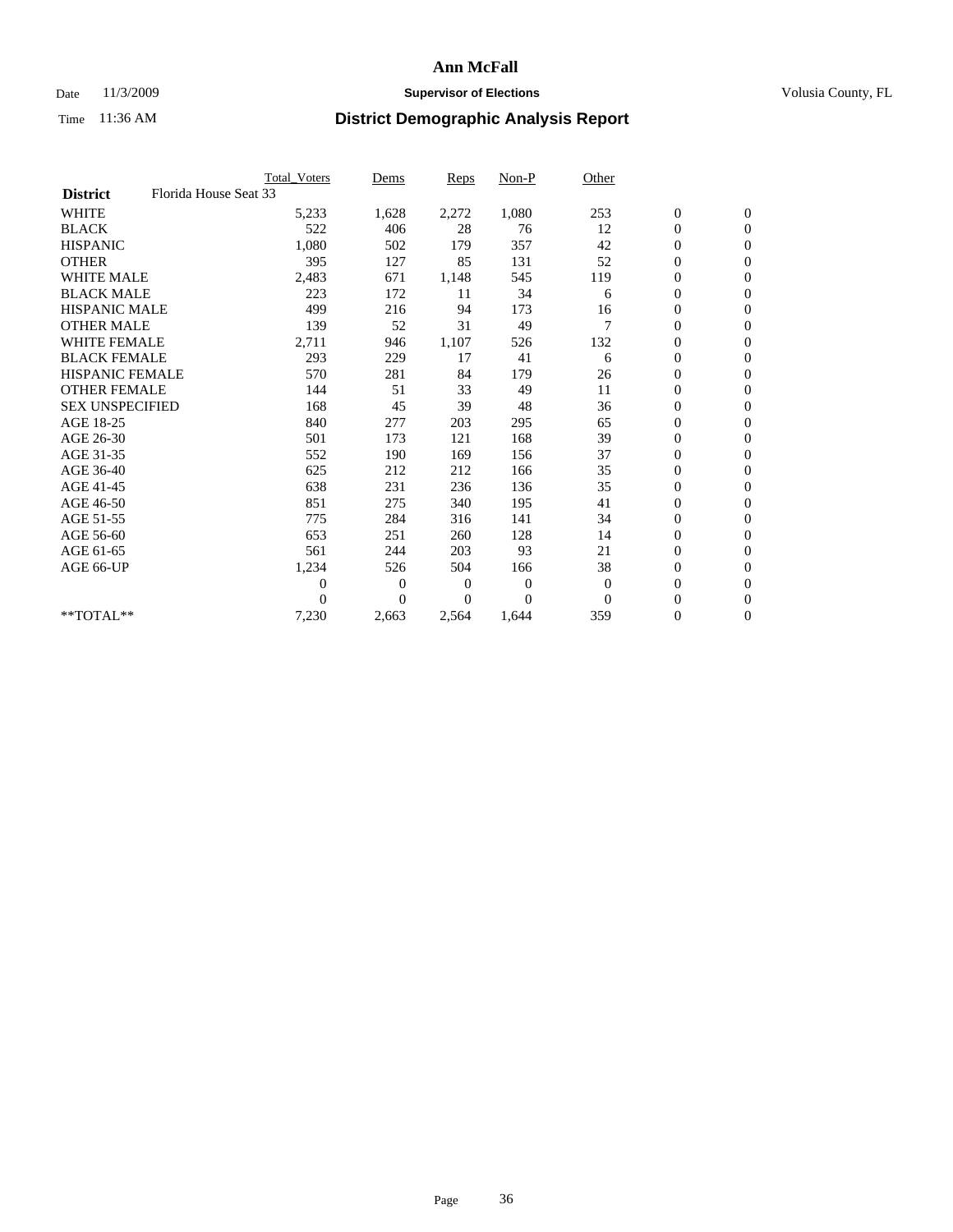## Date 11/3/2009 **Supervisor of Elections Supervisor of Elections** Volusia County, FL

|                                            | <b>Total Voters</b> | Dems           | <b>Reps</b> | $Non-P$      | Other        |                  |                  |  |
|--------------------------------------------|---------------------|----------------|-------------|--------------|--------------|------------------|------------------|--|
| School Board District 1<br><b>District</b> |                     |                |             |              |              |                  |                  |  |
| <b>WHITE</b>                               | 51,047              | 18,351         | 20,677      | 9,567        | 2,452        | $\boldsymbol{0}$ | $\boldsymbol{0}$ |  |
| <b>BLACK</b>                               | 4,503               | 3,696          | 167         | 535          | 105          | $\boldsymbol{0}$ | $\mathbf{0}$     |  |
| <b>HISPANIC</b>                            | 3,097               | 1,360          | 553         | 1,039        | 145          | $\overline{0}$   | $\mathbf{0}$     |  |
| <b>OTHER</b>                               | 2,921               | 955            | 697         | 960          | 309          | 0                | $\mathbf{0}$     |  |
| <b>WHITE MALE</b>                          | 23,393              | 7,441          | 10,045      | 4,592        | 1,315        | $\boldsymbol{0}$ | $\mathbf{0}$     |  |
| <b>BLACK MALE</b>                          | 1,842               | 1,457          | 77          | 244          | 64           | $\overline{0}$   | $\mathbf{0}$     |  |
| <b>HISPANIC MALE</b>                       | 1,423               | 623            | 272         | 457          | 71           | $\boldsymbol{0}$ | $\mathbf{0}$     |  |
| <b>OTHER MALE</b>                          | 932                 | 322            | 269         | 277          | 64           | $\overline{0}$   | $\mathbf{0}$     |  |
| <b>WHITE FEMALE</b>                        | 27,402              | 10,825         | 10,541      | 4,912        | 1,124        | $\boldsymbol{0}$ | $\mathbf{0}$     |  |
| <b>BLACK FEMALE</b>                        | 2,624               | 2,211          | 89          | 284          | 40           | $\boldsymbol{0}$ | $\mathbf{0}$     |  |
| <b>HISPANIC FEMALE</b>                     | 1,651               | 728            | 278         | 574          | 71           | $\boldsymbol{0}$ | $\mathbf{0}$     |  |
| <b>OTHER FEMALE</b>                        | 1,117               | 440            | 269         | 341          | 67           | $\mathbf{0}$     | $\mathbf{0}$     |  |
| <b>SEX UNSPECIFIED</b>                     | 1,184               | 315            | 254         | 420          | 195          | $\boldsymbol{0}$ | $\mathbf{0}$     |  |
| AGE 18-25                                  | 6,552               | 2,200          | 1,729       | 2,085        | 538          | $\boldsymbol{0}$ | $\mathbf{0}$     |  |
| AGE 26-30                                  | 4,129               | 1,442          | 1,152       | 1,273        | 262          | $\overline{0}$   | $\mathbf{0}$     |  |
| AGE 31-35                                  | 3,930               | 1,327          | 1,205       | 1,109        | 289          | $\boldsymbol{0}$ | $\mathbf{0}$     |  |
| AGE 36-40                                  | 4,428               | 1,519          | 1,564       | 1,108        | 237          | $\boldsymbol{0}$ | $\mathbf{0}$     |  |
| AGE 41-45                                  | 4,920               | 1,667          | 1,968       | 1,076        | 209          | $\boldsymbol{0}$ | $\mathbf{0}$     |  |
| AGE 46-50                                  | 5,781               | 2,118          | 2,280       | 1,122        | 261          | $\boldsymbol{0}$ | $\Omega$         |  |
| AGE 51-55                                  | 5,817               | 2,399          | 2,192       | 976          | 250          | $\boldsymbol{0}$ | $\mathbf{0}$     |  |
| AGE 56-60                                  | 5,489               | 2,402          | 1.988       | 847          | 252          | $\overline{0}$   | $\mathbf{0}$     |  |
| AGE 61-65                                  | 5,079               | 2,219          | 1,919       | 738          | 203          | $\overline{0}$   | $\mathbf{0}$     |  |
| AGE 66-UP                                  | 15,442              | 7,068          | 6.097       | 1,767        | 510          | $\boldsymbol{0}$ | $\mathbf{0}$     |  |
|                                            | 0                   | 0              | 0           | $\mathbf{0}$ | $\mathbf{0}$ | $\mathbf{0}$     | $\mathbf{0}$     |  |
|                                            | 0                   | $\overline{0}$ | 0           | $\mathbf{0}$ | $\Omega$     | 0                | $\mathbf{0}$     |  |
| **TOTAL**                                  | 61,568              | 24,362         | 22,094      | 12,101       | 3,011        | 0                | $\boldsymbol{0}$ |  |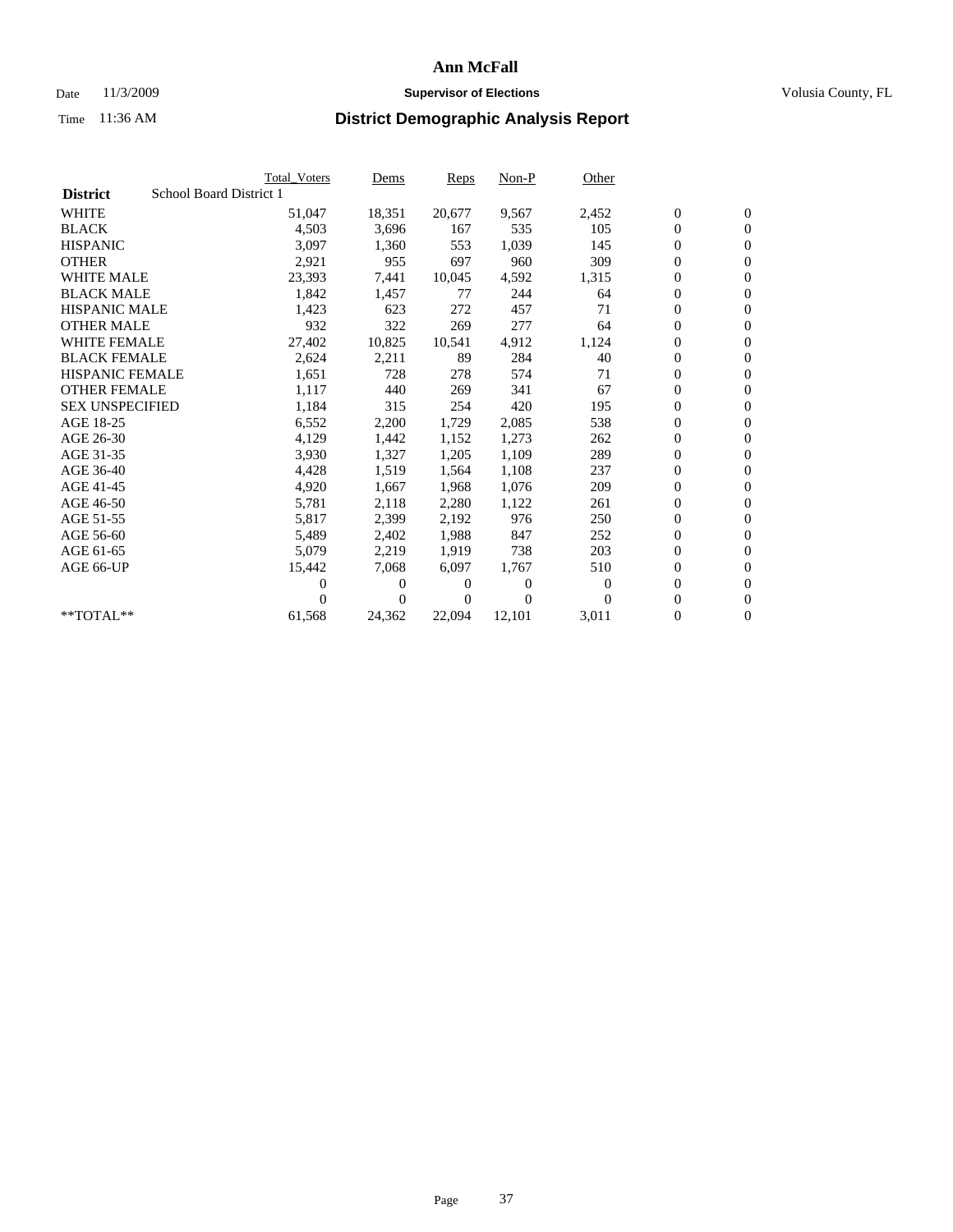## Date 11/3/2009 **Supervisor of Elections Supervisor of Elections** Volusia County, FL

|                        | <b>Total Voters</b>     | <u>Dems</u>    | <b>Reps</b> | $Non-P$      | Other    |                  |                  |  |
|------------------------|-------------------------|----------------|-------------|--------------|----------|------------------|------------------|--|
| <b>District</b>        | School Board District 2 |                |             |              |          |                  |                  |  |
| <b>WHITE</b>           | 43,432                  | 16,749         | 15,462      | 9,387        | 1,834    | $\boldsymbol{0}$ | $\boldsymbol{0}$ |  |
| <b>BLACK</b>           | 11,084                  | 9,352          | 328         | 1,213        | 191      | $\boldsymbol{0}$ | $\mathbf{0}$     |  |
| <b>HISPANIC</b>        | 1,310                   | 583            | 249         | 426          | 52       | $\overline{0}$   | $\mathbf{0}$     |  |
| <b>OTHER</b>           | 3,331                   | 1,320          | 563         | 1,117        | 331      | 0                | $\mathbf{0}$     |  |
| <b>WHITE MALE</b>      | 20,327                  | 6,952          | 7,700       | 4,649        | 1,026    | $\boldsymbol{0}$ | $\mathbf{0}$     |  |
| <b>BLACK MALE</b>      | 4,460                   | 3,630          | 173         | 565          | 92       | $\overline{0}$   | $\mathbf{0}$     |  |
| <b>HISPANIC MALE</b>   | 636                     | 275            | 118         | 216          | 27       | $\boldsymbol{0}$ | $\mathbf{0}$     |  |
| <b>OTHER MALE</b>      | 1,111                   | 443            | 233         | 376          | 59       | $\overline{0}$   | $\mathbf{0}$     |  |
| <b>WHITE FEMALE</b>    | 22,814                  | 9,689          | 7,664       | 4,675        | 786      | $\boldsymbol{0}$ | $\mathbf{0}$     |  |
| <b>BLACK FEMALE</b>    | 6,522                   | 5,639          | 152         | 633          | 98       | $\boldsymbol{0}$ | $\mathbf{0}$     |  |
| <b>HISPANIC FEMALE</b> | 663                     | 304            | 129         | 207          | 23       | 0                | $\mathbf{0}$     |  |
| <b>OTHER FEMALE</b>    | 1,232                   | 571            | 214         | 387          | 60       | $\mathbf{0}$     | $\mathbf{0}$     |  |
| <b>SEX UNSPECIFIED</b> | 1,392                   | 501            | 219         | 435          | 237      | $\boldsymbol{0}$ | $\mathbf{0}$     |  |
| AGE 18-25              | 8,052                   | 4,552          | 1,216       | 1,876        | 408      | $\boldsymbol{0}$ | $\mathbf{0}$     |  |
| AGE 26-30              | 4,239                   | 1,845          | 835         | 1,354        | 205      | $\overline{0}$   | $\mathbf{0}$     |  |
| AGE 31-35              | 3,258                   | 1,419          | 713         | 977          | 149      | $\boldsymbol{0}$ | $\mathbf{0}$     |  |
| AGE 36-40              | 3,490                   | 1,535          | 936         | 871          | 148      | $\boldsymbol{0}$ | $\mathbf{0}$     |  |
| AGE 41-45              | 3,954                   | 1,741          | 1,128       | 904          | 181      | 0                | $\mathbf{0}$     |  |
| AGE 46-50              | 4,779                   | 2,126          | 1,456       | 1,009        | 188      | 0                | $\Omega$         |  |
| AGE 51-55              | 5,069                   | 2,448          | 1,513       | 921          | 187      | $\boldsymbol{0}$ | $\mathbf{0}$     |  |
| AGE 56-60              | 5,036                   | 2,321          | 1,507       | 1,021        | 187      | $\overline{0}$   | $\mathbf{0}$     |  |
| AGE 61-65              | 4,973                   | 2,202          | 1,617       | 948          | 206      | 0                | $\mathbf{0}$     |  |
| AGE 66-UP              | 16,307                  | 7,815          | 5,681       | 2,262        | 549      | $\boldsymbol{0}$ | $\mathbf{0}$     |  |
|                        | 0                       | 0              | 0           | $\mathbf{0}$ | 0        | $\mathbf{0}$     | $\mathbf{0}$     |  |
|                        | 0                       | $\overline{0}$ | 0           | $\Omega$     | $\Omega$ | 0                | $\mathbf{0}$     |  |
| **TOTAL**              | 59,157                  | 28,004         | 16,602      | 12,143       | 2,408    | 0                | $\boldsymbol{0}$ |  |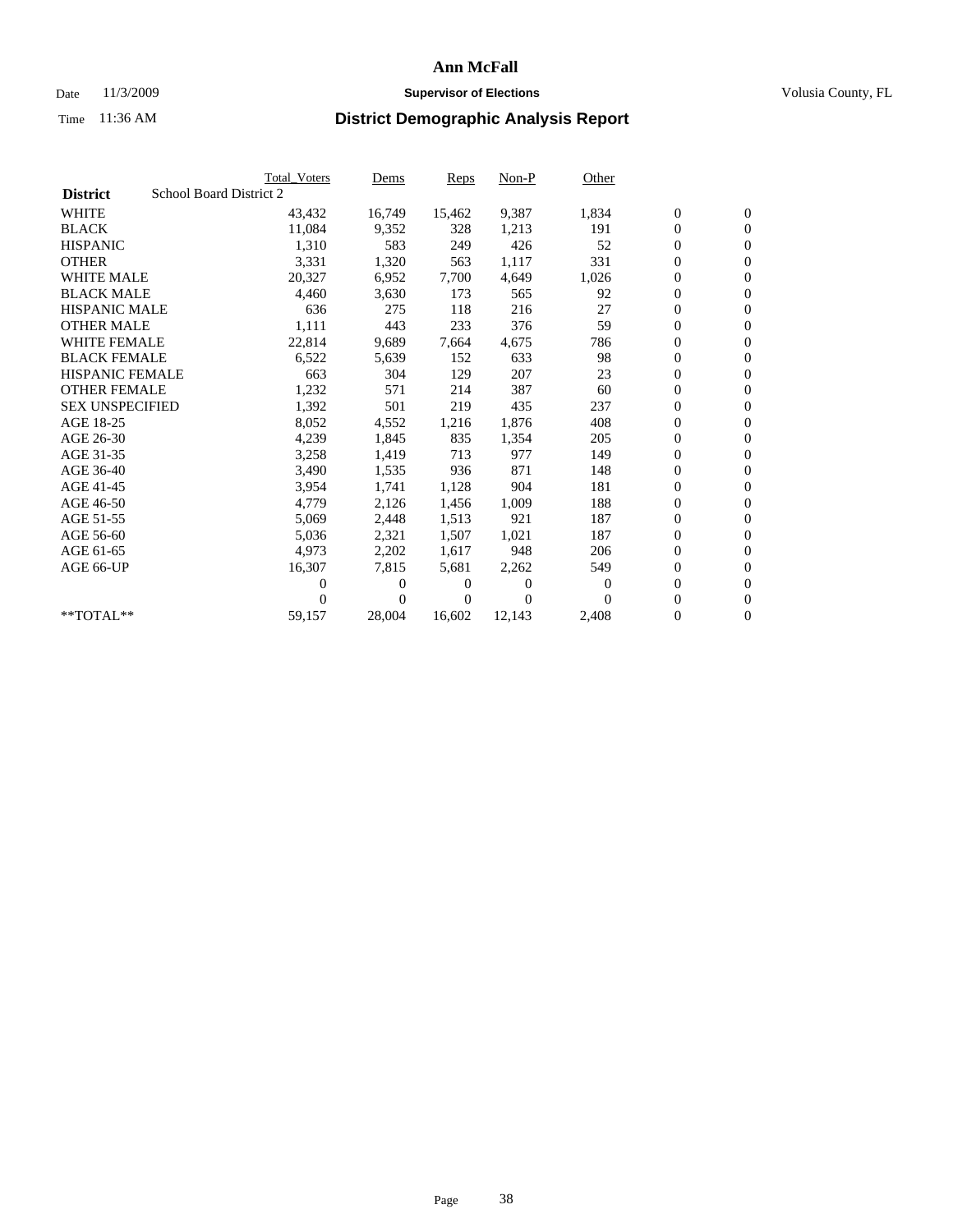### Date 11/3/2009 **Supervisor of Elections Supervisor of Elections** Volusia County, FL

|                        |                         | <b>Total Voters</b> | Dems           | Reps   | $Non-P$        | Other    |                  |                  |  |
|------------------------|-------------------------|---------------------|----------------|--------|----------------|----------|------------------|------------------|--|
| <b>District</b>        | School Board District 3 |                     |                |        |                |          |                  |                  |  |
| <b>WHITE</b>           |                         | 66,153              | 23,998         | 25,176 | 14,381         | 2,598    | $\boldsymbol{0}$ | $\mathbf{0}$     |  |
| <b>BLACK</b>           |                         | 1,988               | 1,646          | 80     | 230            | 32       | $\overline{0}$   | $\mathbf{0}$     |  |
| <b>HISPANIC</b>        |                         | 960                 | 388            | 225    | 304            | 43       | $\overline{0}$   | $\mathbf{0}$     |  |
| <b>OTHER</b>           |                         | 2,765               | 769            | 595    | 1,023          | 378      | 0                | $\mathbf{0}$     |  |
| <b>WHITE MALE</b>      |                         | 30,543              | 9,830          | 12,330 | 7,011          | 1,372    | 0                | $\mathbf{0}$     |  |
| <b>BLACK MALE</b>      |                         | 901                 | 703            | 43     | 136            | 19       | $\boldsymbol{0}$ | $\mathbf{0}$     |  |
| <b>HISPANIC MALE</b>   |                         | 428                 | 160            | 96     | 150            | 22       | 0                | $\mathbf{0}$     |  |
| <b>OTHER MALE</b>      |                         | 895                 | 257            | 238    | 343            | 57       | 0                | $\mathbf{0}$     |  |
| <b>WHITE FEMALE</b>    |                         | 35,164              | 14,015         | 12,684 | 7,256          | 1,209    | 0                | $\mathbf{0}$     |  |
| <b>BLACK FEMALE</b>    |                         | 1,070               | 930            | 35     | 93             | 12       | 0                | $\Omega$         |  |
| HISPANIC FEMALE        |                         | 522                 | 224            | 127    | 150            | 21       | $\boldsymbol{0}$ | $\mathbf{0}$     |  |
| <b>OTHER FEMALE</b>    |                         | 1,025               | 367            | 253    | 333            | 72       | 0                | $\mathbf{0}$     |  |
| <b>SEX UNSPECIFIED</b> |                         | 1,318               | 315            | 270    | 466            | 267      | 0                | $\Omega$         |  |
| AGE 18-25              |                         | 5,952               | 1,975          | 1,433  | 2,043          | 501      | $\overline{0}$   | $\mathbf{0}$     |  |
| AGE 26-30              |                         | 3,877               | 1,295          | 1,056  | 1,318          | 208      | 0                | $\mathbf{0}$     |  |
| AGE 31-35              |                         | 3,782               | 1,214          | 1,157  | 1,210          | 201      | 0                | $\mathbf{0}$     |  |
| AGE 36-40              |                         | 4,441               | 1,449          | 1,475  | 1,301          | 216      | 0                | $\mathbf{0}$     |  |
| AGE 41-45              |                         | 5,024               | 1,626          | 1,894  | 1,282          | 222      | 0                | $\mathbf{0}$     |  |
| AGE 46-50              |                         | 6,459               | 2,202          | 2,581  | 1,451          | 225      | 0                | $\Omega$         |  |
| AGE 51-55              |                         | 7,034               | 2,715          | 2,644  | 1,419          | 256      | $\boldsymbol{0}$ | $\mathbf{0}$     |  |
| AGE 56-60              |                         | 6.950               | 2,856          | 2.461  | 1,369          | 264      | 0                | $\mathbf{0}$     |  |
| AGE 61-65              |                         | 6,935               | 2,659          | 2,663  | 1,325          | 288      | 0                | $\Omega$         |  |
| AGE 66-UP              |                         | 21,412              | 8,810          | 8,712  | 3,220          | 670      | 0                | $\mathbf{0}$     |  |
|                        |                         | 0                   | 0              | 0      | $\overline{0}$ | $\Omega$ | 0                | $\mathbf{0}$     |  |
|                        |                         | 0                   | $\overline{0}$ | 0      | $\Omega$       | $\Omega$ | 0                | $\mathbf{0}$     |  |
| $*$ TOTAL $**$         |                         | 71,866              | 26,801         | 26,076 | 15,938         | 3,051    | 0                | $\boldsymbol{0}$ |  |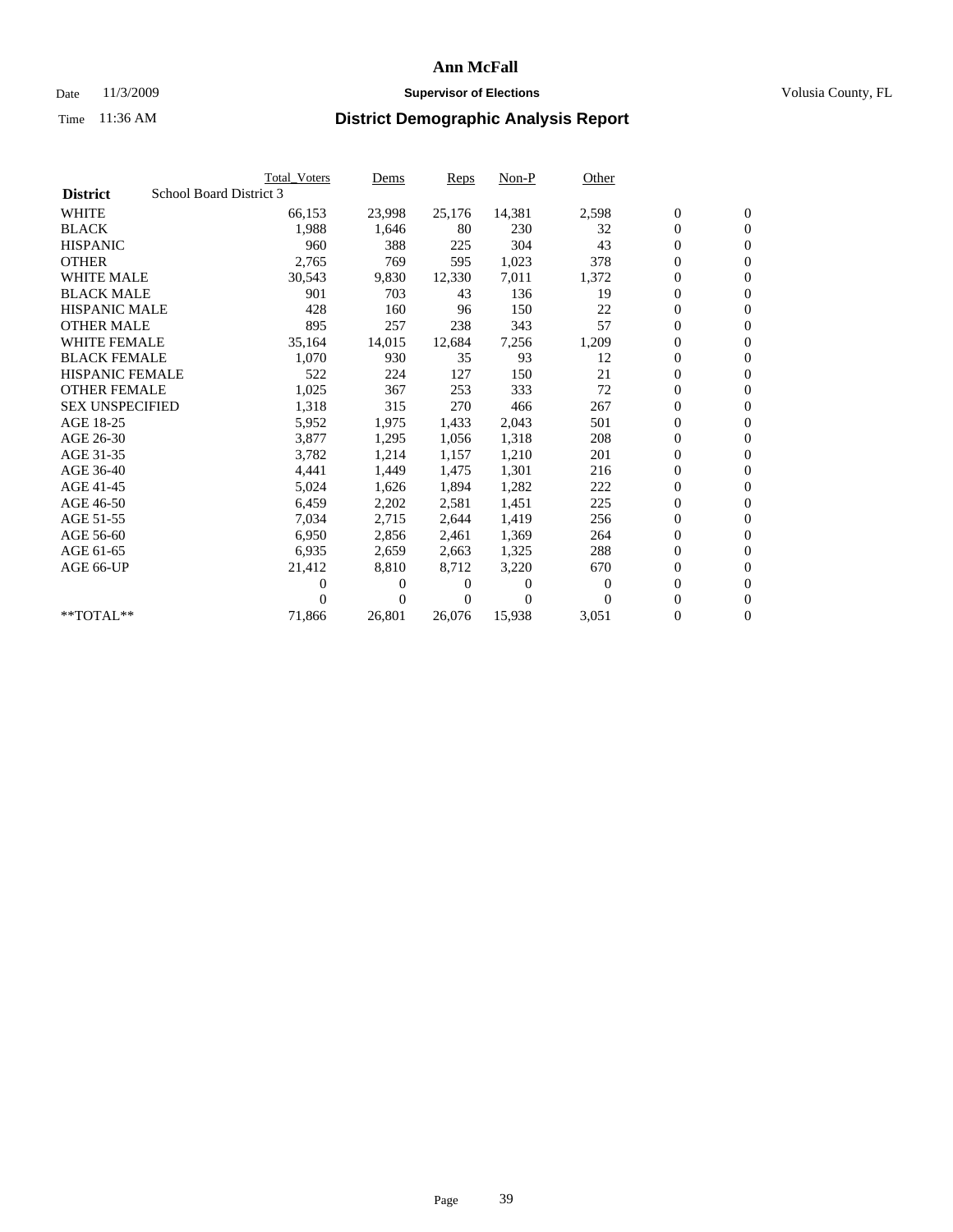## Date 11/3/2009 **Supervisor of Elections Supervisor of Elections** Volusia County, FL

|                        | <b>Total Voters</b>     | Dems           | <b>Reps</b> | $Non-P$      | Other |                  |                  |  |
|------------------------|-------------------------|----------------|-------------|--------------|-------|------------------|------------------|--|
| <b>District</b>        | School Board District 4 |                |             |              |       |                  |                  |  |
| <b>WHITE</b>           | 55,709                  | 20,497         | 21,937      | 11,140       | 2,135 | $\boldsymbol{0}$ | $\mathbf{0}$     |  |
| <b>BLACK</b>           | 5,629                   | 4,601          | 204         | 710          | 114   | $\overline{0}$   | $\mathbf{0}$     |  |
| <b>HISPANIC</b>        | 1,288                   | 585            | 325         | 339          | 39    | $\overline{0}$   | $\mathbf{0}$     |  |
| <b>OTHER</b>           | 3,611                   | 1,218          | 839         | 1,218        | 336   | 0                | $\mathbf{0}$     |  |
| <b>WHITE MALE</b>      | 25,496                  | 8,252          | 10,646      | 5,458        | 1,140 | $\boldsymbol{0}$ | $\mathbf{0}$     |  |
| <b>BLACK MALE</b>      | 2,254                   | 1,750          | 114         | 325          | 65    | $\boldsymbol{0}$ | $\mathbf{0}$     |  |
| <b>HISPANIC MALE</b>   | 580                     | 241            | 160         | 155          | 24    | 0                | $\mathbf{0}$     |  |
| <b>OTHER MALE</b>      | 1,201                   | 387            | 329         | 421          | 64    | $\boldsymbol{0}$ | $\mathbf{0}$     |  |
| <b>WHITE FEMALE</b>    | 29,888                  | 12,140         | 11,170      | 5,604        | 974   | $\mathbf{0}$     | $\mathbf{0}$     |  |
| <b>BLACK FEMALE</b>    | 3,338                   | 2,820          | 90          | 380          | 48    | $\boldsymbol{0}$ | $\Omega$         |  |
| HISPANIC FEMALE        | 698                     | 339            | 160         | 184          | 15    | $\boldsymbol{0}$ | $\mathbf{0}$     |  |
| <b>OTHER FEMALE</b>    | 1,383                   | 559            | 354         | 405          | 65    | $\overline{0}$   | $\mathbf{0}$     |  |
| <b>SEX UNSPECIFIED</b> | 1,399                   | 413            | 282         | 475          | 229   | $\boldsymbol{0}$ | $\mathbf{0}$     |  |
| AGE 18-25              | 6,786                   | 2,790          | 1,608       | 1,941        | 447   | $\boldsymbol{0}$ | $\mathbf{0}$     |  |
| AGE 26-30              | 3,922                   | 1,575          | 971         | 1,196        | 180   | $\boldsymbol{0}$ | $\mathbf{0}$     |  |
| AGE 31-35              | 3,550                   | 1,373          | 955         | 1,039        | 183   | $\boldsymbol{0}$ | $\mathbf{0}$     |  |
| AGE 36-40              | 3,931                   | 1,387          | 1,351       | 1,000        | 193   | $\boldsymbol{0}$ | $\mathbf{0}$     |  |
| AGE 41-45              | 4,734                   | 1,744          | 1,755       | 1,057        | 178   | $\boldsymbol{0}$ | $\mathbf{0}$     |  |
| AGE 46-50              | 5,788                   | 2,208          | 2,195       | 1,171        | 214   | 0                | $\Omega$         |  |
| AGE 51-55              | 6,073                   | 2,541          | 2,206       | 1,133        | 193   | $\boldsymbol{0}$ | $\mathbf{0}$     |  |
| AGE 56-60              | 6,108                   | 2,591          | 2,124       | 1.181        | 212   | $\mathbf{0}$     | $\mathbf{0}$     |  |
| AGE 61-65              | 6,070                   | 2,455          | 2,303       | 1,075        | 237   | $\boldsymbol{0}$ | $\mathbf{0}$     |  |
| AGE 66-UP              | 19,275                  | 8,237          | 7,837       | 2,614        | 587   | $\mathbf{0}$     | $\mathbf{0}$     |  |
|                        | 0                       | 0              | 0           | $\mathbf{0}$ | 0     | $\overline{0}$   | $\mathbf{0}$     |  |
|                        | 0                       | $\overline{0}$ | 0           | $\Omega$     | 0     | 0                | $\mathbf{0}$     |  |
| $*$ TOTAL $**$         | 66,237                  | 26,901         | 23,305      | 13,407       | 2,624 | 0                | $\boldsymbol{0}$ |  |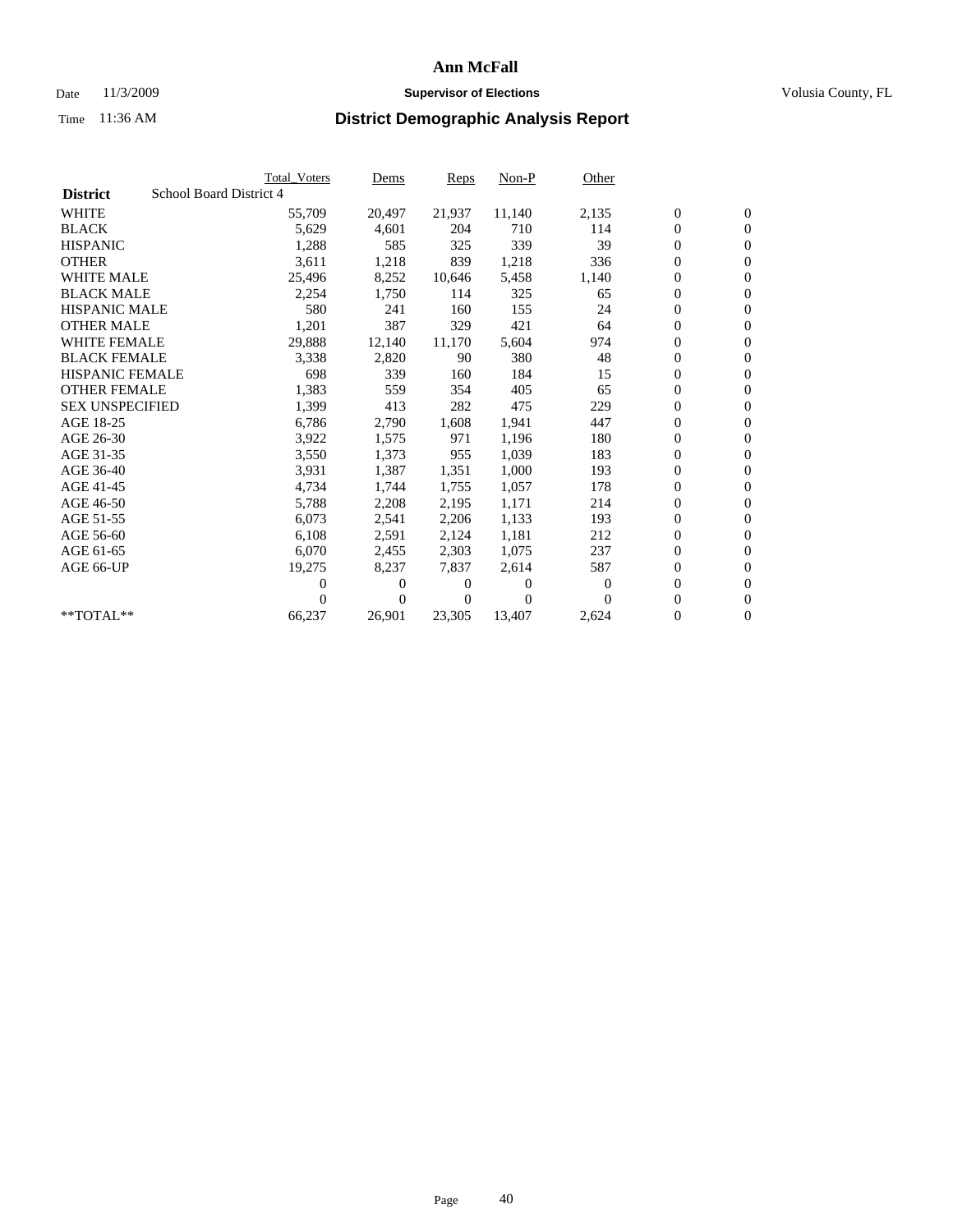### Date 11/3/2009 **Supervisor of Elections Supervisor of Elections** Volusia County, FL

|                        |                         | <b>Total Voters</b> | Dems           | Reps   | $Non-P$  | Other            |                  |                  |  |
|------------------------|-------------------------|---------------------|----------------|--------|----------|------------------|------------------|------------------|--|
| <b>District</b>        | School Board District 5 |                     |                |        |          |                  |                  |                  |  |
| <b>WHITE</b>           |                         | 49,791              | 16,405         | 20,245 | 10,595   | 2,546            | $\boldsymbol{0}$ | $\boldsymbol{0}$ |  |
| <b>BLACK</b>           |                         | 5,275               | 4,075          | 286    | 743      | 171              | $\boldsymbol{0}$ | $\mathbf{0}$     |  |
| <b>HISPANIC</b>        |                         | 13,096              | 6,499          | 2,210  | 3,979    | 408              | 0                | $\mathbf{0}$     |  |
| <b>OTHER</b>           |                         | 3,993               | 1,273          | 787    | 1,456    | 477              | 0                | $\mathbf{0}$     |  |
| <b>WHITE MALE</b>      |                         | 23,305              | 6,839          | 9,979  | 5,149    | 1,338            | 0                | $\mathbf{0}$     |  |
| <b>BLACK MALE</b>      |                         | 2,382               | 1,734          | 162    | 382      | 104              | 0                | $\mathbf{0}$     |  |
| <b>HISPANIC MALE</b>   |                         | 6,141               | 2,921          | 1,109  | 1,901    | 210              | 0                | $\mathbf{0}$     |  |
| <b>OTHER MALE</b>      |                         | 1,322               | 462            | 306    | 472      | 82               | 0                | $\mathbf{0}$     |  |
| <b>WHITE FEMALE</b>    |                         | 26,197              | 9,474          | 10,150 | 5,380    | 1,193            | $\boldsymbol{0}$ | $\mathbf{0}$     |  |
| <b>BLACK FEMALE</b>    |                         | 2,845               | 2,298          | 124    | 356      | 67               | 0                | $\mathbf{0}$     |  |
| <b>HISPANIC FEMALE</b> |                         | 6,855               | 3,524          | 1,092  | 2,047    | 192              | 0                | $\mathbf{0}$     |  |
| <b>OTHER FEMALE</b>    |                         | 1,532               | 593            | 312    | 525      | 102              | 0                | $\mathbf{0}$     |  |
| <b>SEX UNSPECIFIED</b> |                         | 1,576               | 407            | 294    | 561      | 314              | 0                | $\mathbf{0}$     |  |
| AGE 18-25              |                         | 8,194               | 2,882          | 1,802  | 2,813    | 697              | 0                | $\mathbf{0}$     |  |
| AGE 26-30              |                         | 5,445               | 1,883          | 1,320  | 1,890    | 352              | 0                | $\mathbf{0}$     |  |
| AGE 31-35              |                         | 5,853               | 2,173          | 1,585  | 1,746    | 349              | 0                | $\mathbf{0}$     |  |
| AGE 36-40              |                         | 6,286               | 2,191          | 2,048  | 1,705    | 342              | 0                | $\mathbf{0}$     |  |
| AGE 41-45              |                         | 6,658               | 2,461          | 2,263  | 1,616    | 318              | 0                | $\mathbf{0}$     |  |
| AGE 46-50              |                         | 7,439               | 2,707          | 2,764  | 1,646    | 322              | 0                | $\mathbf{0}$     |  |
| AGE 51-55              |                         | 7,073               | 2,786          | 2,572  | 1,409    | 306              | 0                | $\mathbf{0}$     |  |
| AGE 56-60              |                         | 6,007               | 2,530          | 2.101  | 1,144    | 232              | 0                | $\mathbf{0}$     |  |
| AGE 61-65              |                         | 5,229               | 2,141          | 1,936  | 936      | 216              | 0                | $\mathbf{0}$     |  |
| AGE 66-UP              |                         | 13,970              | 6,498          | 5,137  | 1,867    | 468              | 0                | $\mathbf{0}$     |  |
|                        |                         | 0                   | 0              | 0      | $\theta$ | $\boldsymbol{0}$ | 0                | $\mathbf{0}$     |  |
|                        |                         | 0                   | $\overline{0}$ | 0      | $\Omega$ | $\Omega$         | 0                | $\mathbf{0}$     |  |
| **TOTAL**              |                         | 72,155              | 28,252         | 23,528 | 16,773   | 3,602            | 0                | $\boldsymbol{0}$ |  |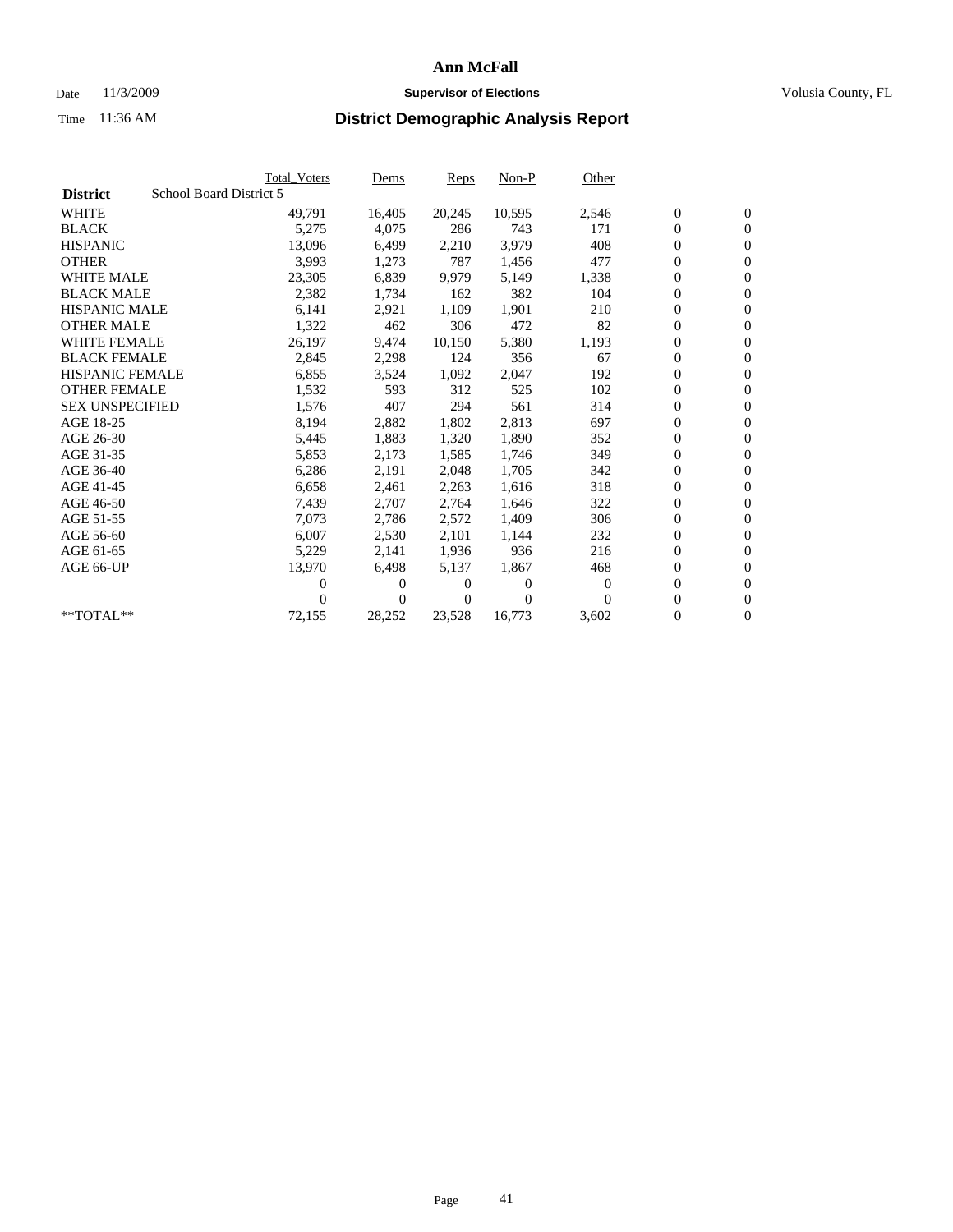## Date 11/3/2009 **Supervisor of Elections Supervisor of Elections** Volusia County, FL

|                        |                       | Total Voters | Dems     | <b>Reps</b> | $Non-P$      | Other        |                  |                  |  |
|------------------------|-----------------------|--------------|----------|-------------|--------------|--------------|------------------|------------------|--|
| <b>District</b>        | Florida Senate Seat 1 |              |          |             |              |              |                  |                  |  |
| <b>WHITE</b>           |                       | 6,544        | 2,492    | 2,209       | 1,537        | 306          | $\boldsymbol{0}$ | $\boldsymbol{0}$ |  |
| <b>BLACK</b>           |                       | 11,560       | 9,825    | 322         | 1,225        | 188          | $\boldsymbol{0}$ | $\mathbf{0}$     |  |
| <b>HISPANIC</b>        |                       | 476          | 228      | 79          | 152          | 17           | $\overline{0}$   | $\mathbf{0}$     |  |
| <b>OTHER</b>           |                       | 1,471        | 700      | 147         | 458          | 166          | $\boldsymbol{0}$ | $\mathbf{0}$     |  |
| <b>WHITE MALE</b>      |                       | 3,069        | 963      | 1,161       | 772          | 173          | $\boldsymbol{0}$ | $\mathbf{0}$     |  |
| <b>BLACK MALE</b>      |                       | 4,522        | 3,700    | 178         | 550          | 94           | $\boldsymbol{0}$ | $\mathbf{0}$     |  |
| <b>HISPANIC MALE</b>   |                       | 228          | 100      | 38          | 80           | 10           | $\boldsymbol{0}$ | $\mathbf{0}$     |  |
| <b>OTHER MALE</b>      |                       | 420          | 208      | 56          | 130          | 26           | $\boldsymbol{0}$ | $\mathbf{0}$     |  |
| <b>WHITE FEMALE</b>    |                       | 3,441        | 1,515    | 1,037       | 759          | 130          | $\overline{0}$   | $\mathbf{0}$     |  |
| <b>BLACK FEMALE</b>    |                       | 6,925        | 6,029    | 142         | 661          | 93           | $\boldsymbol{0}$ | $\mathbf{0}$     |  |
| HISPANIC FEMALE        |                       | 243          | 125      | 41          | 71           | 6            | $\boldsymbol{0}$ | $\mathbf{0}$     |  |
| <b>OTHER FEMALE</b>    |                       | 501          | 275      | 65          | 142          | 19           | $\mathbf{0}$     | $\mathbf{0}$     |  |
| <b>SEX UNSPECIFIED</b> |                       | 702          | 330      | 39          | 207          | 126          | $\boldsymbol{0}$ | $\mathbf{0}$     |  |
| AGE 18-25              |                       | 4,919        | 3,381    | 357         | 938          | 243          | $\boldsymbol{0}$ | $\mathbf{0}$     |  |
| AGE 26-30              |                       | 1,844        | 1,072    | 216         | 509          | 47           | $\overline{0}$   | $\mathbf{0}$     |  |
| AGE 31-35              |                       | 1,422        | 844      | 178         | 346          | 54           | $\boldsymbol{0}$ | $\mathbf{0}$     |  |
| AGE 36-40              |                       | 1,306        | 771      | 214         | 274          | 47           | $\boldsymbol{0}$ | $\mathbf{0}$     |  |
| AGE 41-45              |                       | 1,525        | 965      | 230         | 268          | 62           | $\overline{0}$   | $\mathbf{0}$     |  |
| AGE 46-50              |                       | 1,672        | 1,053    | 308         | 249          | 62           | $\boldsymbol{0}$ | $\mathbf{0}$     |  |
| AGE 51-55              |                       | 1,683        | 1,131    | 292         | 218          | 42           | $\boldsymbol{0}$ | $\mathbf{0}$     |  |
| AGE 56-60              |                       | 1,422        | 949      | 234         | 200          | 39           | $\boldsymbol{0}$ | $\mathbf{0}$     |  |
| AGE 61-65              |                       | 1,177        | 799      | 216         | 134          | 28           | $\mathbf{0}$     | $\mathbf{0}$     |  |
| AGE 66-UP              |                       | 3,081        | 2,280    | 512         | 236          | 53           | $\boldsymbol{0}$ | $\mathbf{0}$     |  |
|                        |                       | 0            | 0        | 0           | $\mathbf{0}$ | $\mathbf{0}$ | $\overline{0}$   | $\mathbf{0}$     |  |
|                        |                       | $\theta$     | $\Omega$ | $\Omega$    | $\theta$     | $\mathbf{0}$ | $\boldsymbol{0}$ | $\mathbf{0}$     |  |
| $*$ TOTAL $**$         |                       | 20,051       | 13,245   | 2,757       | 3,372        | 677          | 0                | $\mathbf{0}$     |  |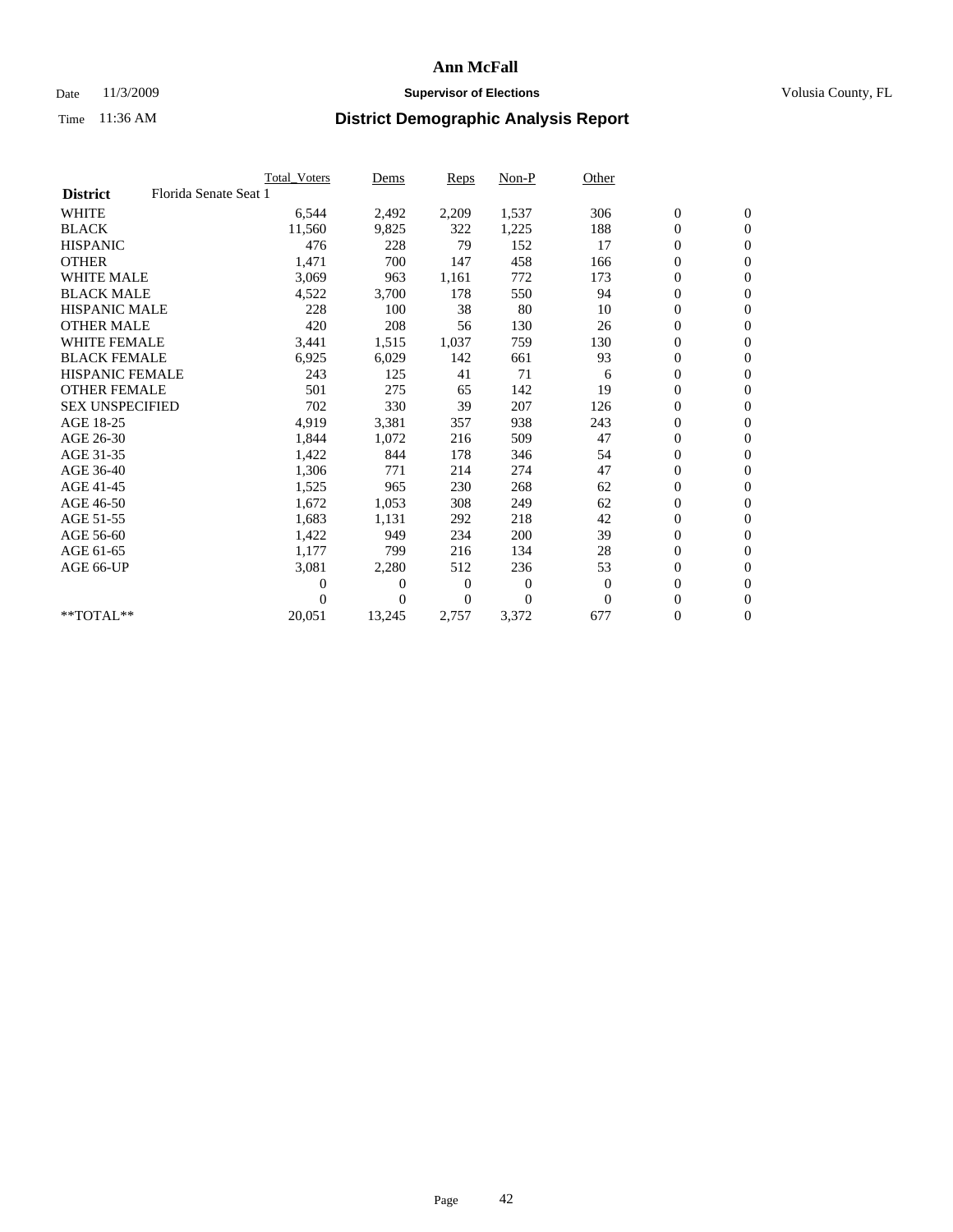## Date 11/3/2009 **Supervisor of Elections Supervisor of Elections** Volusia County, FL

|                        |                       | <b>Total Voters</b> | Dems   | Reps   | $Non-P$        | Other    |                  |                  |  |
|------------------------|-----------------------|---------------------|--------|--------|----------------|----------|------------------|------------------|--|
| <b>District</b>        | Florida Senate Seat 7 |                     |        |        |                |          |                  |                  |  |
| <b>WHITE</b>           |                       | 160,753             | 59,289 | 61,167 | 33,754         | 6,543    | $\boldsymbol{0}$ | $\boldsymbol{0}$ |  |
| <b>BLACK</b>           |                       | 7,742               | 6,243  | 335    | 1,014          | 150      | $\overline{0}$   | $\mathbf{0}$     |  |
| <b>HISPANIC</b>        |                       | 5,879               | 2,687  | 1,129  | 1,828          | 235      | 0                | $\mathbf{0}$     |  |
| <b>OTHER</b>           |                       | 8,402               | 2,630  | 1,882  | 2,967          | 923      | 0                | $\mathbf{0}$     |  |
| <b>WHITE MALE</b>      |                       | 74,540              | 24,401 | 30,063 | 16,549         | 3,527    | 0                | $\mathbf{0}$     |  |
| <b>BLACK MALE</b>      |                       | 3,385               | 2,595  | 176    | 531            | 83       | $\boldsymbol{0}$ | $\mathbf{0}$     |  |
| <b>HISPANIC MALE</b>   |                       | 2,736               | 1,207  | 541    | 865            | 123      | 0                | $\mathbf{0}$     |  |
| <b>OTHER MALE</b>      |                       | 2,845               | 881    | 765    | 1,036          | 163      | 0                | $\mathbf{0}$     |  |
| <b>WHITE FEMALE</b>    |                       | 85,186              | 34,528 | 30,742 | 16,951         | 2,965    | 0                | $\mathbf{0}$     |  |
| <b>BLACK FEMALE</b>    |                       | 4,308               | 3,610  | 156    | 477            | 65       | 0                | $\Omega$         |  |
| HISPANIC FEMALE        |                       | 3,092               | 1,458  | 578    | 946            | 110      | $\boldsymbol{0}$ | $\mathbf{0}$     |  |
| <b>OTHER FEMALE</b>    |                       | 3,198               | 1,242  | 763    | 1,016          | 177      | 0                | $\mathbf{0}$     |  |
| <b>SEX UNSPECIFIED</b> |                       | 3,486               | 927    | 729    | 1,192          | 638      | 0                | $\mathbf{0}$     |  |
| AGE 18-25              |                       | 16,829              | 6,127  | 4,127  | 5,368          | 1,207    | $\overline{0}$   | $\mathbf{0}$     |  |
| AGE 26-30              |                       | 10,948              | 3,809  | 2,825  | 3,698          | 616      | 0                | $\mathbf{0}$     |  |
| AGE 31-35              |                       | 10,028              | 3,439  | 2,915  | 3,132          | 542      | 0                | $\mathbf{0}$     |  |
| AGE 36-40              |                       | 11,596              | 3,986  | 3,847  | 3,176          | 587      | 0                | $\mathbf{0}$     |  |
| AGE 41-45              |                       | 13,281              | 4,544  | 4,918  | 3,223          | 596      | 0                | $\mathbf{0}$     |  |
| AGE 46-50              |                       | 16,571              | 5,876  | 6,413  | 3,655          | 627      | 0                | $\Omega$         |  |
| AGE 51-55              |                       | 17,387              | 6,927  | 6,413  | 3,381          | 666      | $\boldsymbol{0}$ | $\mathbf{0}$     |  |
| AGE 56-60              |                       | 17,218              | 7,103  | 6.045  | 3,414          | 656      | 0                | $\mathbf{0}$     |  |
| AGE 61-65              |                       | 16,660              | 6,610  | 6,208  | 3,132          | 710      | 0                | $\Omega$         |  |
| AGE 66-UP              |                       | 52,257              | 22,427 | 20,802 | 7,384          | 1,644    | 0                | $\mathbf{0}$     |  |
|                        |                       | 0                   | 0      | 0      | $\overline{0}$ | $\Omega$ | 0                | $\mathbf{0}$     |  |
|                        |                       | 0                   | 0      | 0      | $\Omega$       | $\Omega$ | 0                | $\mathbf{0}$     |  |
| $*$ TOTAL $**$         |                       | 182,776             | 70,849 | 64,513 | 39,563         | 7,851    | 0                | $\boldsymbol{0}$ |  |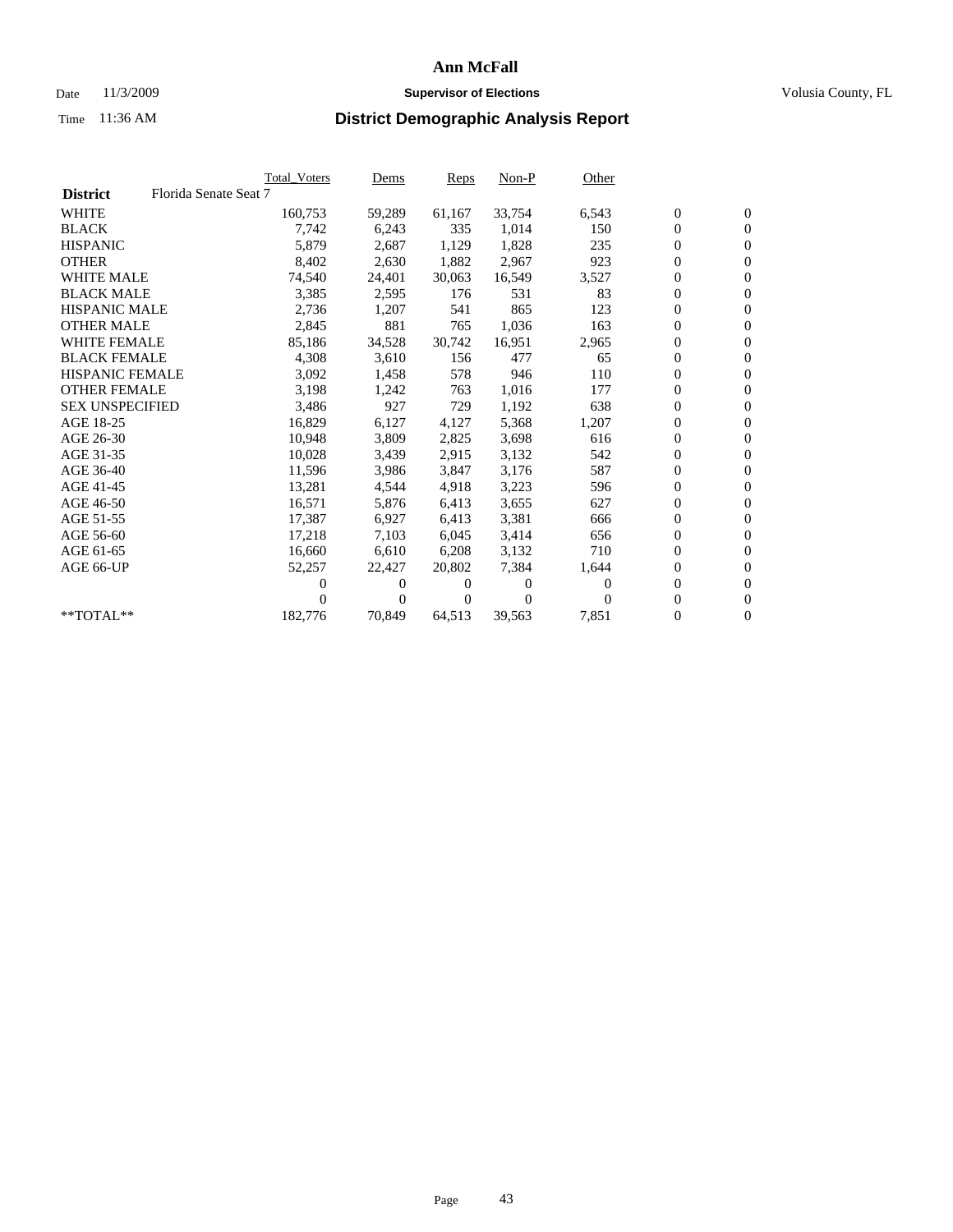### Date 11/3/2009 **Supervisor of Elections Supervisor of Elections** Volusia County, FL

|                        |                       | Total Voters   | Dems           | <b>Reps</b> | Non-P        | Other        |                  |                  |  |
|------------------------|-----------------------|----------------|----------------|-------------|--------------|--------------|------------------|------------------|--|
| <b>District</b>        | Florida Senate Seat 8 |                |                |             |              |              |                  |                  |  |
| <b>WHITE</b>           |                       | 24,115         | 8,308          | 10,110      | 4,799        | 898          | $\boldsymbol{0}$ | $\boldsymbol{0}$ |  |
| <b>BLACK</b>           |                       | 1,128          | 872            | 51          | 167          | 38           | $\boldsymbol{0}$ | $\mathbf{0}$     |  |
| <b>HISPANIC</b>        |                       | 531            | 215            | 152         | 145          | 19           | $\overline{0}$   | $\mathbf{0}$     |  |
| <b>OTHER</b>           |                       | 1,473          | 478            | 364         | 511          | 120          | 0                | $\mathbf{0}$     |  |
| <b>WHITE MALE</b>      |                       | 11,130         | 3,375          | 4,921       | 2,364        | 470          | $\boldsymbol{0}$ | $\mathbf{0}$     |  |
| <b>BLACK MALE</b>      |                       | 475            | 355            | 28          | 74           | 18           | $\overline{0}$   | $\mathbf{0}$     |  |
| <b>HISPANIC MALE</b>   |                       | 259            | 94             | 81          | 72           | 12           | $\boldsymbol{0}$ | $\Omega$         |  |
| <b>OTHER MALE</b>      |                       | 501            | 171            | 136         | 171          | 23           | $\overline{0}$   | $\mathbf{0}$     |  |
| <b>WHITE FEMALE</b>    |                       | 12,823         | 4,889          | 5,120       | 2,395        | 419          | $\boldsymbol{0}$ | $\mathbf{0}$     |  |
| <b>BLACK FEMALE</b>    |                       | 646            | 513            | 23          | 90           | 20           | $\boldsymbol{0}$ | $\mathbf{0}$     |  |
| <b>HISPANIC FEMALE</b> |                       | 271            | 121            | 70          | 73           |              | $\boldsymbol{0}$ | $\mathbf{0}$     |  |
| <b>OTHER FEMALE</b>    |                       | 557            | 214            | 144         | 171          | 28           | $\mathbf{0}$     | $\mathbf{0}$     |  |
| <b>SEX UNSPECIFIED</b> |                       | 585            | 141            | 154         | 212          | 78           | $\boldsymbol{0}$ | $\mathbf{0}$     |  |
| AGE 18-25              |                       | 2,725          | 948            | 791         | 810          | 176          | $\boldsymbol{0}$ | $\mathbf{0}$     |  |
| AGE 26-30              |                       | 1,435          | 518            | 409         | 438          | 70           | $\overline{0}$   | $\mathbf{0}$     |  |
| AGE 31-35              |                       | 1,349          | 450            | 422         | 400          | 77           | $\boldsymbol{0}$ | $\mathbf{0}$     |  |
| AGE 36-40              |                       | 1,520          | 438            | 623         | 389          | 70           | $\boldsymbol{0}$ | $\mathbf{0}$     |  |
| AGE 41-45              |                       | 1,830          | 577            | 797         | 389          | 67           | $\boldsymbol{0}$ | $\mathbf{0}$     |  |
| AGE 46-50              |                       | 2,274          | 772            | 967         | 463          | 72           | $\boldsymbol{0}$ | $\Omega$         |  |
| AGE 51-55              |                       | 2,485          | 932            | 1,020       | 472          | 61           | $\boldsymbol{0}$ | $\mathbf{0}$     |  |
| AGE 56-60              |                       | 2,504          | 946            | 989         | 475          | 94           | $\overline{0}$   | $\mathbf{0}$     |  |
| AGE 61-65              |                       | 2,766          | 1,032          | 1,133       | 501          | 100          | 0                | $\mathbf{0}$     |  |
| AGE 66-UP              |                       | 8,359          | 3,260          | 3,526       | 1,285        | 288          | $\boldsymbol{0}$ | $\mathbf{0}$     |  |
|                        |                       | $\overline{0}$ | 0              | 0           | $\mathbf{0}$ | $\mathbf{0}$ | $\mathbf{0}$     | $\mathbf{0}$     |  |
|                        |                       | 0              | $\overline{0}$ | 0           | $\Omega$     | $\Omega$     | 0                | $\mathbf{0}$     |  |
| **TOTAL**              |                       | 27,247         | 9,873          | 10,677      | 5,622        | 1,075        | 0                | $\boldsymbol{0}$ |  |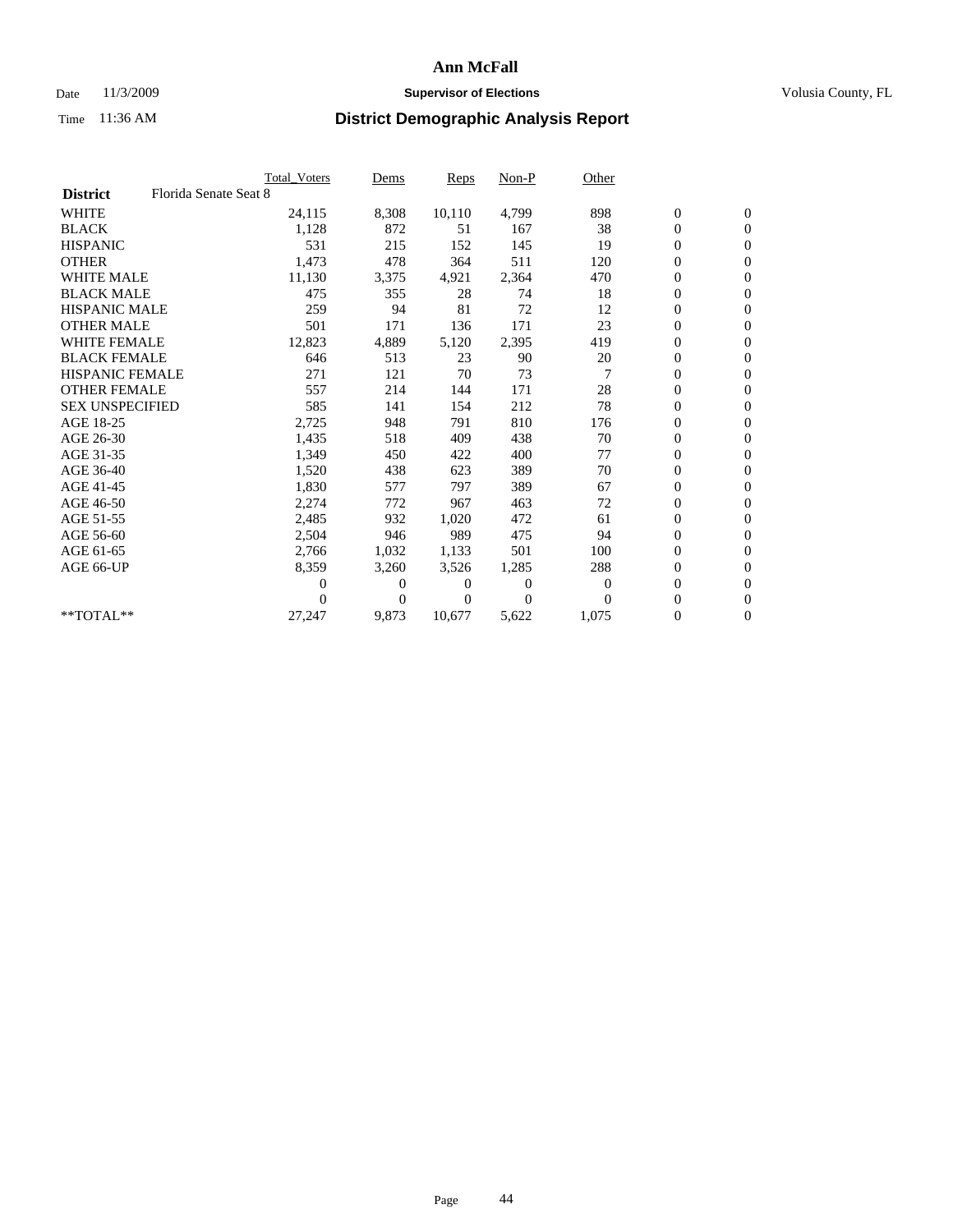## Date 11/3/2009 **Supervisor of Elections Supervisor of Elections** Volusia County, FL

|                        |                        | <b>Total Voters</b> | <u>Dems</u>    | <b>Reps</b> | $Non-P$      | Other        |                  |                  |  |
|------------------------|------------------------|---------------------|----------------|-------------|--------------|--------------|------------------|------------------|--|
| <b>District</b>        | Florida Senate Seat 20 |                     |                |             |              |              |                  |                  |  |
| <b>WHITE</b>           |                        | 74,720              | 25,911         | 30,011      | 14,980       | 3,818        | $\boldsymbol{0}$ | $\boldsymbol{0}$ |  |
| <b>BLACK</b>           |                        | 8,049               | 6,430          | 357         | 1,025        | 237          | $\boldsymbol{0}$ | $\mathbf{0}$     |  |
| <b>HISPANIC</b>        |                        | 12,865              | 6,285          | 2,202       | 3,962        | 416          | $\boldsymbol{0}$ | $\mathbf{0}$     |  |
| <b>OTHER</b>           |                        | 5,275               | 1,727          | 1,088       | 1,838        | 622          | 0                | $\mathbf{0}$     |  |
| <b>WHITE MALE</b>      |                        | 34,325              | 10,575         | 14,555      | 7,174        | 2,021        | $\boldsymbol{0}$ | $\mathbf{0}$     |  |
| <b>BLACK MALE</b>      |                        | 3,457               | 2,624          | 187         | 497          | 149          | $\overline{0}$   | $\mathbf{0}$     |  |
| <b>HISPANIC MALE</b>   |                        | 5,985               | 2,819          | 1,095       | 1,862        | 209          | 0                | $\mathbf{0}$     |  |
| <b>OTHER MALE</b>      |                        | 1,695               | 611            | 418         | 552          | 114          | $\overline{0}$   | $\mathbf{0}$     |  |
| <b>WHITE FEMALE</b>    |                        | 40,015              | 15,211         | 15,310      | 7,722        | 1,772        | $\boldsymbol{0}$ | $\mathbf{0}$     |  |
| <b>BLACK FEMALE</b>    |                        | 4,520               | 3,746          | 169         | 518          | 87           | $\boldsymbol{0}$ | $\mathbf{0}$     |  |
| <b>HISPANIC FEMALE</b> |                        | 6,783               | 3,415          | 1,097       | 2,072        | 199          | 0                | $\mathbf{0}$     |  |
| <b>OTHER FEMALE</b>    |                        | 2,033               | 799            | 430         | 662          | 142          | $\overline{0}$   | $\mathbf{0}$     |  |
| <b>SEX UNSPECIFIED</b> |                        | 2,096               | 553            | 397         | 746          | 400          | $\boldsymbol{0}$ | $\mathbf{0}$     |  |
| AGE 18-25              |                        | 11,063              | 3,943          | 2,513       | 3,642        | 965          | $\boldsymbol{0}$ | $\mathbf{0}$     |  |
| AGE 26-30              |                        | 7,385               | 2,641          | 1,884       | 2,386        | 474          | 0                | $\mathbf{0}$     |  |
| AGE 31-35              |                        | 7,574               | 2,773          | 2,100       | 2,203        | 498          | $\boldsymbol{0}$ | $\mathbf{0}$     |  |
| AGE 36-40              |                        | 8,154               | 2,886          | 2,690       | 2,146        | 432          | $\boldsymbol{0}$ | $\mathbf{0}$     |  |
| AGE 41-45              |                        | 8,654               | 3,153          | 3,063       | 2,055        | 383          | 0                | $\mathbf{0}$     |  |
| AGE 46-50              |                        | 9,729               | 3,660          | 3,588       | 2,032        | 449          | $\boldsymbol{0}$ | $\mathbf{0}$     |  |
| AGE 51-55              |                        | 9,511               | 3,899          | 3,402       | 1,787        | 423          | $\boldsymbol{0}$ | $\mathbf{0}$     |  |
| AGE 56-60              |                        | 8,446               | 3,702          | 2.913       | 1,473        | 358          | $\overline{0}$   | $\mathbf{0}$     |  |
| AGE 61-65              |                        | 7,683               | 3,235          | 2,881       | 1,255        | 312          | $\overline{0}$   | $\mathbf{0}$     |  |
| AGE 66-UP              |                        | 22,709              | 10,461         | 8,624       | 2,825        | 799          | $\boldsymbol{0}$ | $\mathbf{0}$     |  |
|                        |                        | 0                   | 0              | 0           | $\mathbf{0}$ | $\mathbf{0}$ | $\mathbf{0}$     | $\mathbf{0}$     |  |
|                        |                        | 0                   | $\overline{0}$ | 0           | $\Omega$     | 0            | 0                | $\mathbf{0}$     |  |
| **TOTAL**              |                        | 100,909             | 40,353         | 33,658      | 21,805       | 5,093        | 0                | $\boldsymbol{0}$ |  |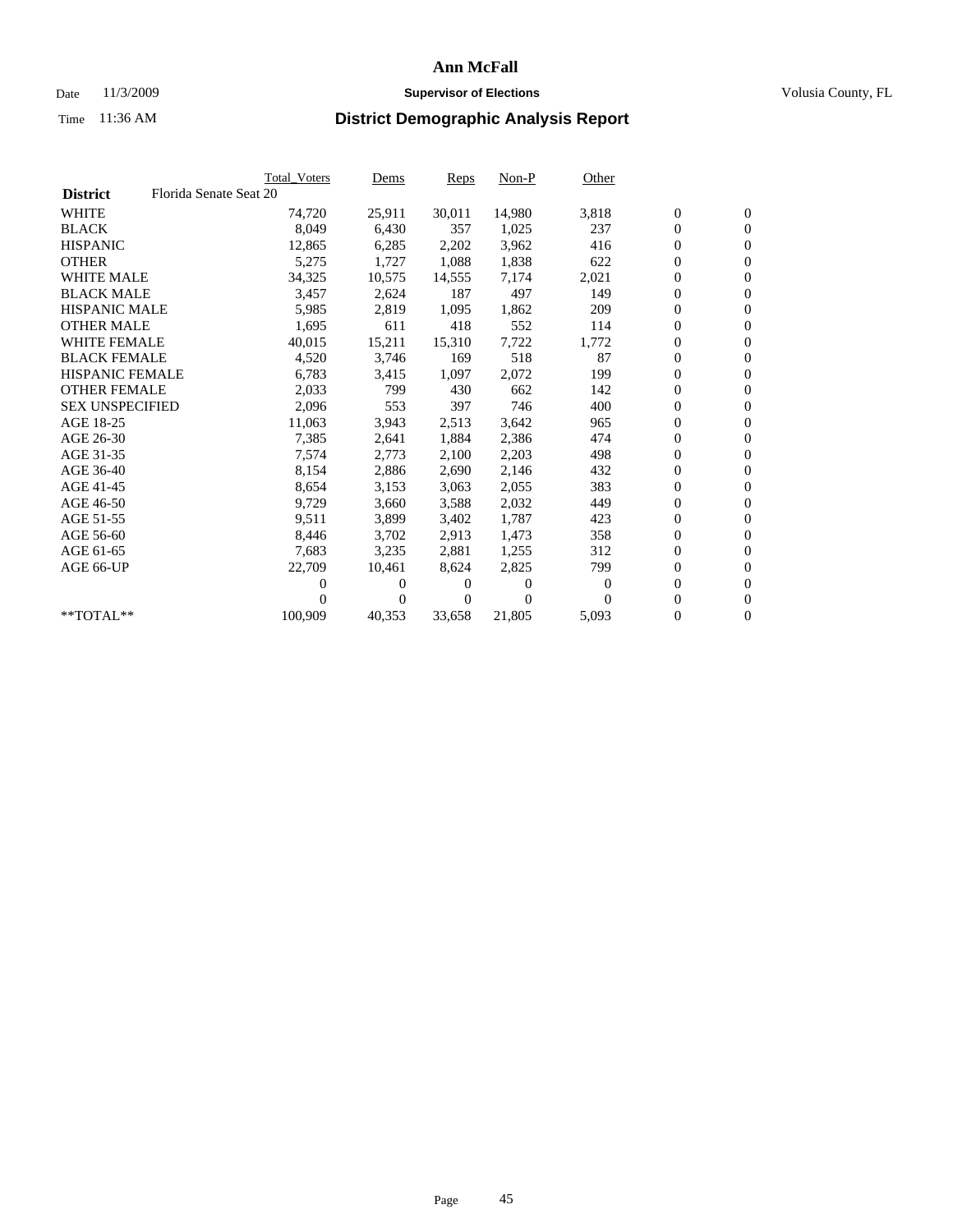## Date 11/3/2009 **Supervisor of Elections Supervisor of Elections** Volusia County, FL

|                                       | <b>Total Voters</b> | Dems           | <b>Reps</b>  | Non-P        | Other          |                  |                  |  |
|---------------------------------------|---------------------|----------------|--------------|--------------|----------------|------------------|------------------|--|
| Daytona Bch Zone 1<br><b>District</b> |                     |                |              |              |                |                  |                  |  |
| <b>WHITE</b>                          | 4,804               | 1,966          | 1,593        | 1,048        | 197            | $\boldsymbol{0}$ | $\boldsymbol{0}$ |  |
| <b>BLACK</b>                          | 1,019               | 840            | 31           | 125          | 23             | $\boldsymbol{0}$ | $\mathbf{0}$     |  |
| <b>HISPANIC</b>                       | 150                 | 72             | 29           | 43           | 6              | $\overline{0}$   | $\mathbf{0}$     |  |
| <b>OTHER</b>                          | 396                 | 147            | 90           | 116          | 43             | $\boldsymbol{0}$ | $\mathbf{0}$     |  |
| <b>WHITE MALE</b>                     | 2,255               | 803            | 812          | 525          | 115            | $\boldsymbol{0}$ | $\mathbf{0}$     |  |
| <b>BLACK MALE</b>                     | 452                 | 363            | 14           | 62           | 13             | $\boldsymbol{0}$ | $\mathbf{0}$     |  |
| <b>HISPANIC MALE</b>                  | 74                  | 28             | 18           | 24           | 4              | $\boldsymbol{0}$ | $\mathbf{0}$     |  |
| <b>OTHER MALE</b>                     | 157                 | 59             | 38           | 51           | 9              | $\boldsymbol{0}$ | $\mathbf{0}$     |  |
| <b>WHITE FEMALE</b>                   | 2,521               | 1,153          | 776          | 512          | 80             | $\overline{0}$   | $\mathbf{0}$     |  |
| <b>BLACK FEMALE</b>                   | 561                 | 473            | 17           | 61           | 10             | $\boldsymbol{0}$ | $\mathbf{0}$     |  |
| <b>HISPANIC FEMALE</b>                | 76                  | 44             | 11           | 19           | $\overline{c}$ | $\boldsymbol{0}$ | $\mathbf{0}$     |  |
| <b>OTHER FEMALE</b>                   | 147                 | 64             | 36           | 39           | 8              | $\mathbf{0}$     | $\mathbf{0}$     |  |
| <b>SEX UNSPECIFIED</b>                | 126                 | 38             | 21           | 39           | 28             | $\boldsymbol{0}$ | $\mathbf{0}$     |  |
| AGE 18-25                             | 828                 | 427            | 138          | 219          | 44             | $\boldsymbol{0}$ | $\mathbf{0}$     |  |
| AGE 26-30                             | 504                 | 244            | 89           | 142          | 29             | $\overline{0}$   | $\mathbf{0}$     |  |
| AGE 31-35                             | 354                 | 151            | 75           | 114          | 14             | $\boldsymbol{0}$ | $\mathbf{0}$     |  |
| AGE 36-40                             | 348                 | 123            | 101          | 99           | 25             | $\boldsymbol{0}$ | $\mathbf{0}$     |  |
| AGE 41-45                             | 409                 | 175            | 124          | 95           | 15             | $\overline{0}$   | $\mathbf{0}$     |  |
| AGE 46-50                             | 506                 | 231            | 155          | 97           | 23             | $\boldsymbol{0}$ | $\mathbf{0}$     |  |
| AGE 51-55                             | 574                 | 276            | 164          | 106          | 28             | $\boldsymbol{0}$ | $\mathbf{0}$     |  |
| AGE 56-60                             | 564                 | 253            | 157          | 135          | 19             | $\boldsymbol{0}$ | $\Omega$         |  |
| AGE 61-65                             | 533                 | 255            | 154          | 103          | 21             | $\overline{0}$   | $\mathbf{0}$     |  |
| AGE 66-UP                             | 1,749               | 890            | 586          | 222          | 51             | $\boldsymbol{0}$ | $\mathbf{0}$     |  |
|                                       | $\overline{0}$      | $\overline{0}$ | 0            | $\mathbf{0}$ | $\overline{0}$ | $\overline{0}$   | $\mathbf{0}$     |  |
|                                       | $\theta$            | $\overline{0}$ | $\mathbf{0}$ | $\theta$     | $\Omega$       | $\boldsymbol{0}$ | $\mathbf{0}$     |  |
| **TOTAL**                             | 6,369               | 3,025          | 1,743        | 1,332        | 269            | 0                | $\mathbf{0}$     |  |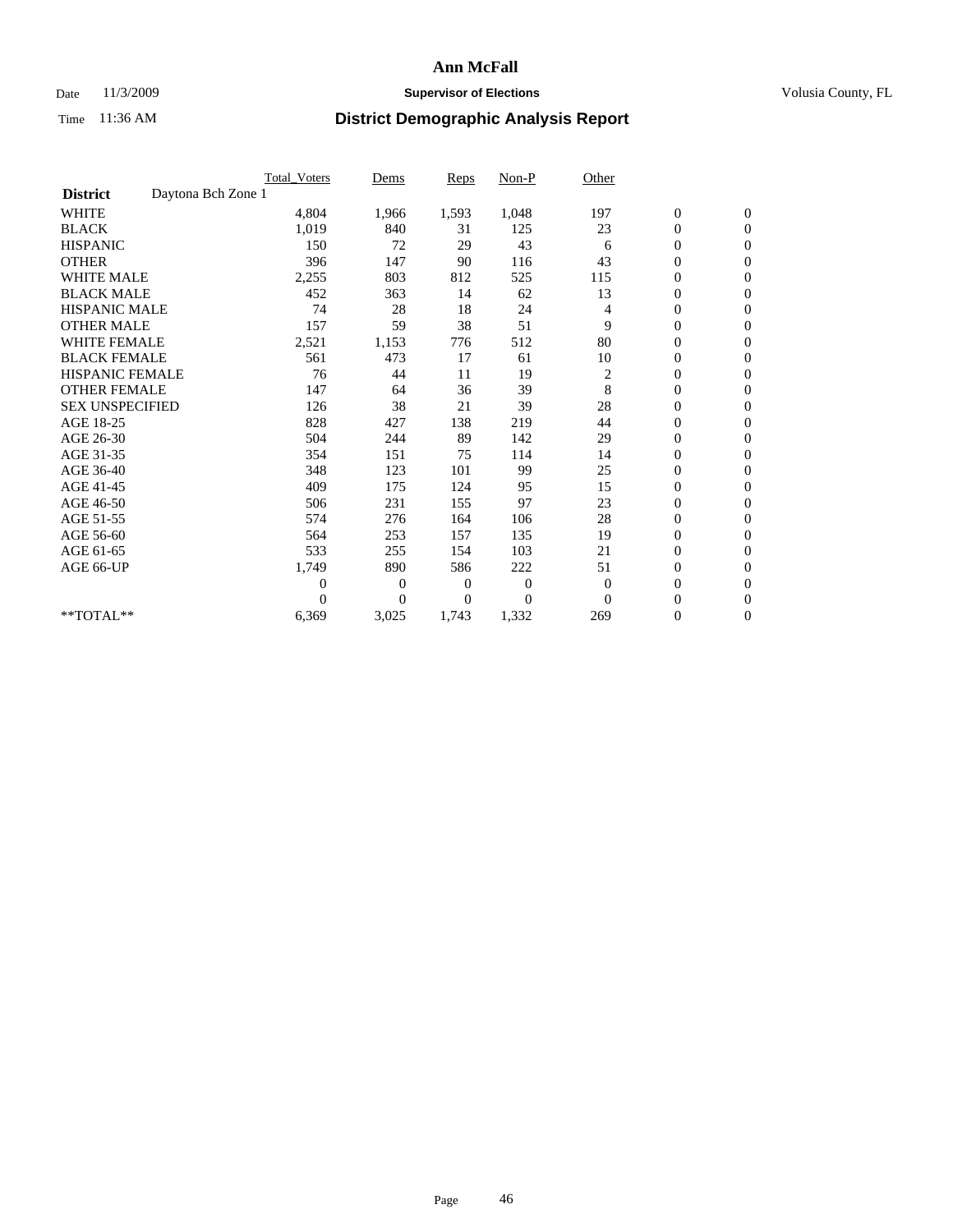## Date 11/3/2009 **Supervisor of Elections Supervisor of Elections** Volusia County, FL

|                        |                    | <b>Total Voters</b> | Dems           | <b>Reps</b> | $Non-P$      | Other          |                  |                  |  |
|------------------------|--------------------|---------------------|----------------|-------------|--------------|----------------|------------------|------------------|--|
| <b>District</b>        | Daytona Bch Zone 2 |                     |                |             |              |                |                  |                  |  |
| <b>WHITE</b>           |                    | 4,178               | 1,746          | 1,392       | 866          | 174            | $\boldsymbol{0}$ | $\boldsymbol{0}$ |  |
| <b>BLACK</b>           |                    | 1,330               | 1,113          | 47          | 144          | 26             | $\boldsymbol{0}$ | $\mathbf{0}$     |  |
| <b>HISPANIC</b>        |                    | 146                 | 67             | 30          | 41           | 8              | $\overline{0}$   | $\mathbf{0}$     |  |
| <b>OTHER</b>           |                    | 354                 | 142            | 52          | 132          | 28             | $\boldsymbol{0}$ | $\Omega$         |  |
| <b>WHITE MALE</b>      |                    | 2,025               | 774            | 722         | 429          | 100            | $\overline{0}$   | $\mathbf{0}$     |  |
| <b>BLACK MALE</b>      |                    | 548                 | 435            | 25          | 72           | 16             | $\boldsymbol{0}$ | $\mathbf{0}$     |  |
| <b>HISPANIC MALE</b>   |                    | 73                  | 34             | 14          | 19           | 6              | $\boldsymbol{0}$ | $\mathbf{0}$     |  |
| <b>OTHER MALE</b>      |                    | 115                 | 49             | 20          | 39           | 7              | $\boldsymbol{0}$ | $\mathbf{0}$     |  |
| <b>WHITE FEMALE</b>    |                    | 2,126               | 960            | 659         | 434          | 73             | $\overline{0}$   | $\mathbf{0}$     |  |
| <b>BLACK FEMALE</b>    |                    | 775                 | 672            | 22          | 71           | 10             | $\boldsymbol{0}$ | $\mathbf{0}$     |  |
| <b>HISPANIC FEMALE</b> |                    | 73                  | 33             | 16          | 22           | 2              | $\boldsymbol{0}$ | $\mathbf{0}$     |  |
| <b>OTHER FEMALE</b>    |                    | 139                 | 64             | 25          | 46           | $\overline{4}$ | $\mathbf{0}$     | $\mathbf{0}$     |  |
| <b>SEX UNSPECIFIED</b> |                    | 134                 | 47             | 18          | 51           | 18             | $\boldsymbol{0}$ | $\mathbf{0}$     |  |
| AGE 18-25              |                    | 620                 | 306            | 110         | 167          | 37             | $\overline{0}$   | $\mathbf{0}$     |  |
| AGE 26-30              |                    | 402                 | 203            | 62          | 119          | 18             | $\boldsymbol{0}$ | $\mathbf{0}$     |  |
| AGE 31-35              |                    | 334                 | 151            | 59          | 109          | 15             | $\boldsymbol{0}$ | $\mathbf{0}$     |  |
| AGE 36-40              |                    | 369                 | 173            | 88          | 94           | 14             | $\boldsymbol{0}$ | $\mathbf{0}$     |  |
| AGE 41-45              |                    | 429                 | 195            | 111         | 100          | 23             | $\overline{0}$   | $\mathbf{0}$     |  |
| AGE 46-50              |                    | 554                 | 257            | 154         | 122          | 21             | $\boldsymbol{0}$ | $\mathbf{0}$     |  |
| AGE 51-55              |                    | 577                 | 306            | 155         | 99           | 17             | $\boldsymbol{0}$ | $\mathbf{0}$     |  |
| AGE 56-60              |                    | 559                 | 295            | 142         | 104          | 18             | $\boldsymbol{0}$ | $\Omega$         |  |
| AGE 61-65              |                    | 471                 | 228            | 139         | 84           | 20             | $\mathbf{0}$     | $\mathbf{0}$     |  |
| AGE 66-UP              |                    | 1,693               | 954            | 501         | 185          | 53             | $\boldsymbol{0}$ | $\mathbf{0}$     |  |
|                        |                    | $\overline{0}$      | $\overline{0}$ | 0           | $\mathbf{0}$ | $\theta$       | $\overline{0}$   | $\mathbf{0}$     |  |
|                        |                    | $\Omega$            | $\overline{0}$ | $\Omega$    | $\theta$     | $\Omega$       | $\boldsymbol{0}$ | $\mathbf{0}$     |  |
| **TOTAL**              |                    | 6,008               | 3,068          | 1,521       | 1,183        | 236            | 0                | $\mathbf{0}$     |  |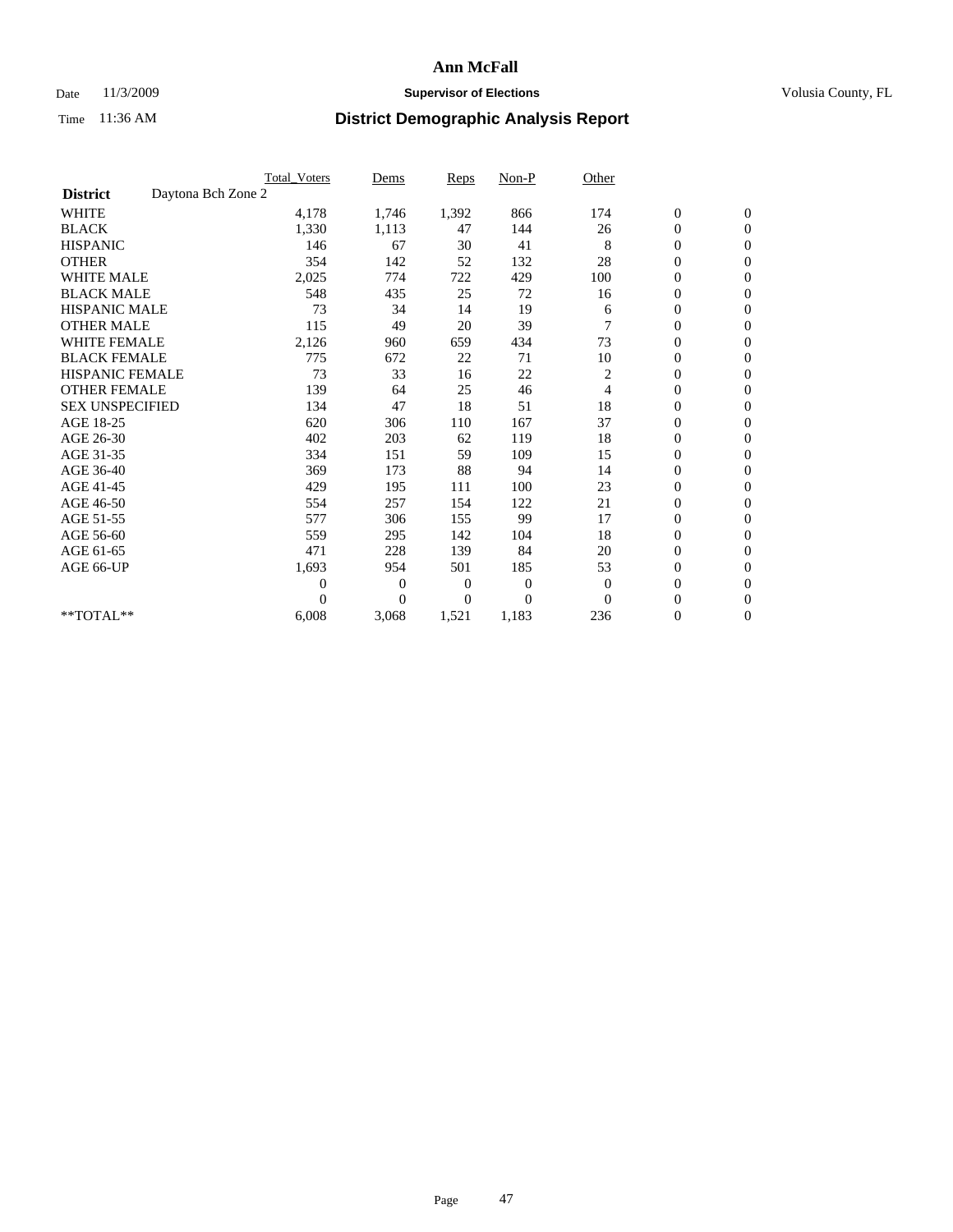## Date 11/3/2009 **Supervisor of Elections Supervisor of Elections** Volusia County, FL

|                        |                    | <b>Total Voters</b> | Dems           | <b>Reps</b>    | $Non-P$        | Other          |                  |                  |  |
|------------------------|--------------------|---------------------|----------------|----------------|----------------|----------------|------------------|------------------|--|
| <b>District</b>        | Daytona Bch Zone 3 |                     |                |                |                |                |                  |                  |  |
| <b>WHITE</b>           |                    | 3,819               | 1,656          | 1,057          | 892            | 214            | $\boldsymbol{0}$ | $\boldsymbol{0}$ |  |
| <b>BLACK</b>           |                    | 2,201               | 1,894          | 49             | 220            | 38             | $\boldsymbol{0}$ | $\mathbf{0}$     |  |
| <b>HISPANIC</b>        |                    | 127                 | 58             | 19             | 46             | 4              | $\overline{0}$   | $\mathbf{0}$     |  |
| <b>OTHER</b>           |                    | 489                 | 219            | 45             | 159            | 66             | $\boldsymbol{0}$ | $\Omega$         |  |
| <b>WHITE MALE</b>      |                    | 1,944               | 742            | 598            | 470            | 134            | $\overline{0}$   | $\mathbf{0}$     |  |
| <b>BLACK MALE</b>      |                    | 706                 | 599            | 24             | 67             | 16             | $\boldsymbol{0}$ | $\mathbf{0}$     |  |
| <b>HISPANIC MALE</b>   |                    | 63                  | 30             | $\overline{7}$ | 24             | $\overline{c}$ | $\boldsymbol{0}$ | $\mathbf{0}$     |  |
| <b>OTHER MALE</b>      |                    | 118                 | 57             | 20             | 35             | 6              | $\boldsymbol{0}$ | $\mathbf{0}$     |  |
| <b>WHITE FEMALE</b>    |                    | 1,849               | 905            | 453            | 413            | 78             | $\overline{0}$   | $\mathbf{0}$     |  |
| <b>BLACK FEMALE</b>    |                    | 1,478               | 1,284          | 25             | 147            | 22             | $\boldsymbol{0}$ | $\mathbf{0}$     |  |
| <b>HISPANIC FEMALE</b> |                    | 63                  | 27             | 12             | 22             | $\overline{c}$ | $\boldsymbol{0}$ | $\mathbf{0}$     |  |
| <b>OTHER FEMALE</b>    |                    | 164                 | 86             | 9              | 58             | 11             | $\mathbf{0}$     | $\mathbf{0}$     |  |
| <b>SEX UNSPECIFIED</b> |                    | 251                 | 97             | 22             | 81             | 51             | $\boldsymbol{0}$ | $\mathbf{0}$     |  |
| AGE 18-25              |                    | 2,075               | 1,583          | 103            | 304            | 85             | $\overline{0}$   | $\mathbf{0}$     |  |
| AGE 26-30              |                    | 472                 | 198            | 79             | 165            | 30             | $\overline{0}$   | $\mathbf{0}$     |  |
| AGE 31-35              |                    | 298                 | 141            | 39             | 93             | 25             | $\boldsymbol{0}$ | $\mathbf{0}$     |  |
| AGE 36-40              |                    | 327                 | 154            | 72             | 90             | 11             | $\boldsymbol{0}$ | $\mathbf{0}$     |  |
| AGE 41-45              |                    | 324                 | 153            | 77             | 78             | 16             | $\overline{0}$   | $\mathbf{0}$     |  |
| AGE 46-50              |                    | 446                 | 211            | 92             | 117            | 26             | $\boldsymbol{0}$ | $\mathbf{0}$     |  |
| AGE 51-55              |                    | 526                 | 280            | 120            | 96             | 30             | $\boldsymbol{0}$ | $\mathbf{0}$     |  |
| AGE 56-60              |                    | 506                 | 253            | 127            | 105            | 21             | $\overline{0}$   | $\Omega$         |  |
| AGE 61-65              |                    | 449                 | 206            | 127            | 95             | 21             | $\overline{0}$   | $\mathbf{0}$     |  |
| AGE 66-UP              |                    | 1,213               | 648            | 334            | 174            | 57             | $\boldsymbol{0}$ | $\mathbf{0}$     |  |
|                        |                    | $\overline{0}$      | $\overline{0}$ | 0              | $\overline{0}$ | $\theta$       | $\overline{0}$   | $\mathbf{0}$     |  |
|                        |                    | $\theta$            | $\overline{0}$ | $\Omega$       | $\Omega$       | $\Omega$       | $\boldsymbol{0}$ | $\mathbf{0}$     |  |
| **TOTAL**              |                    | 6,636               | 3,827          | 1,170          | 1,317          | 322            | 0                | $\mathbf{0}$     |  |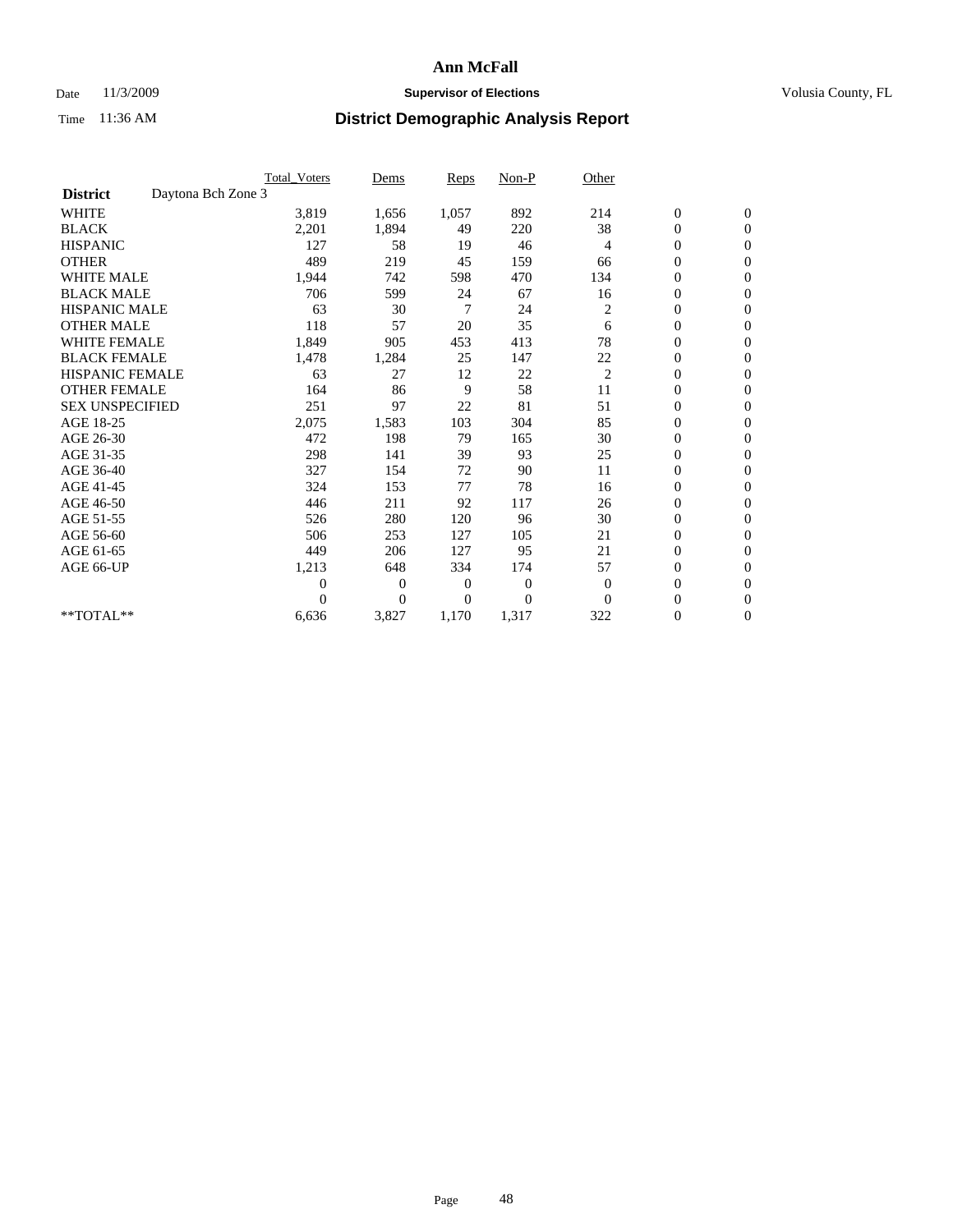## Date 11/3/2009 **Supervisor of Elections Supervisor of Elections** Volusia County, FL

|                        |                    | <b>Total Voters</b> | Dems           | <b>Reps</b> | Non-P          | Other          |                  |                  |  |
|------------------------|--------------------|---------------------|----------------|-------------|----------------|----------------|------------------|------------------|--|
| <b>District</b>        | Daytona Bch Zone 4 |                     |                |             |                |                |                  |                  |  |
| <b>WHITE</b>           |                    | 6,240               | 2,024          | 2,725       | 1,224          | 267            | $\boldsymbol{0}$ | $\boldsymbol{0}$ |  |
| <b>BLACK</b>           |                    | 855                 | 675            | 26          | 128            | 26             | $\boldsymbol{0}$ | $\mathbf{0}$     |  |
| <b>HISPANIC</b>        |                    | 229                 | 97             | 59          | 67             | 6              | $\overline{0}$   | $\mathbf{0}$     |  |
| <b>OTHER</b>           |                    | 582                 | 163            | 155         | 215            | 49             | $\boldsymbol{0}$ | $\Omega$         |  |
| <b>WHITE MALE</b>      |                    | 3,028               | 853            | 1,363       | 654            | 158            | $\overline{0}$   | $\mathbf{0}$     |  |
| <b>BLACK MALE</b>      |                    | 350                 | 255            | 16          | 68             | 11             | $\boldsymbol{0}$ | $\mathbf{0}$     |  |
| <b>HISPANIC MALE</b>   |                    | 106                 | 45             | 28          | 30             | 3              | $\boldsymbol{0}$ | $\mathbf{0}$     |  |
| <b>OTHER MALE</b>      |                    | 196                 | 49             | 54          | 78             | 15             | $\boldsymbol{0}$ | $\mathbf{0}$     |  |
| <b>WHITE FEMALE</b>    |                    | 3,182               | 1,157          | 1,353       | 565            | 107            | $\overline{0}$   | $\mathbf{0}$     |  |
| <b>BLACK FEMALE</b>    |                    | 502                 | 418            | 10          | 59             | 15             | $\boldsymbol{0}$ | $\mathbf{0}$     |  |
| <b>HISPANIC FEMALE</b> |                    | 121                 | 51             | 30          | 37             | 3              | $\boldsymbol{0}$ | $\mathbf{0}$     |  |
| <b>OTHER FEMALE</b>    |                    | 183                 | 67             | 47          | 61             | 8              | $\mathbf{0}$     | $\mathbf{0}$     |  |
| <b>SEX UNSPECIFIED</b> |                    | 238                 | 64             | 64          | 82             | 28             | $\overline{0}$   | $\mathbf{0}$     |  |
| AGE 18-25              |                    | 1,385               | 552            | 353         | 396            | 84             | $\overline{0}$   | $\mathbf{0}$     |  |
| AGE 26-30              |                    | 731                 | 270            | 197         | 225            | 39             | $\overline{0}$   | $\mathbf{0}$     |  |
| AGE 31-35              |                    | 436                 | 165            | 142         | 112            | 17             | $\boldsymbol{0}$ | $\mathbf{0}$     |  |
| AGE 36-40              |                    | 439                 | 146            | 169         | 99             | 25             | $\boldsymbol{0}$ | $\mathbf{0}$     |  |
| AGE 41-45              |                    | 385                 | 151            | 141         | 86             | $\overline{7}$ | $\overline{0}$   | $\mathbf{0}$     |  |
| AGE 46-50              |                    | 479                 | 165            | 207         | 86             | 21             | $\boldsymbol{0}$ | $\mathbf{0}$     |  |
| AGE 51-55              |                    | 532                 | 209            | 217         | 90             | 16             | $\boldsymbol{0}$ | $\mathbf{0}$     |  |
| AGE 56-60              |                    | 596                 | 223            | 226         | 118            | 29             | $\overline{0}$   | $\Omega$         |  |
| AGE 61-65              |                    | 633                 | 227            | 259         | 114            | 33             | $\overline{0}$   | $\mathbf{0}$     |  |
| AGE 66-UP              |                    | 2,290               | 851            | 1,054       | 308            | 77             | $\boldsymbol{0}$ | $\mathbf{0}$     |  |
|                        |                    | 0                   | $\overline{0}$ | 0           | $\overline{0}$ | $\mathbf{0}$   | $\overline{0}$   | $\mathbf{0}$     |  |
|                        |                    | $\theta$            | $\overline{0}$ | 0           | $\theta$       | $\Omega$       | $\boldsymbol{0}$ | $\mathbf{0}$     |  |
| **TOTAL**              |                    | 7,906               | 2,959          | 2,965       | 1,634          | 348            | 0                | $\mathbf{0}$     |  |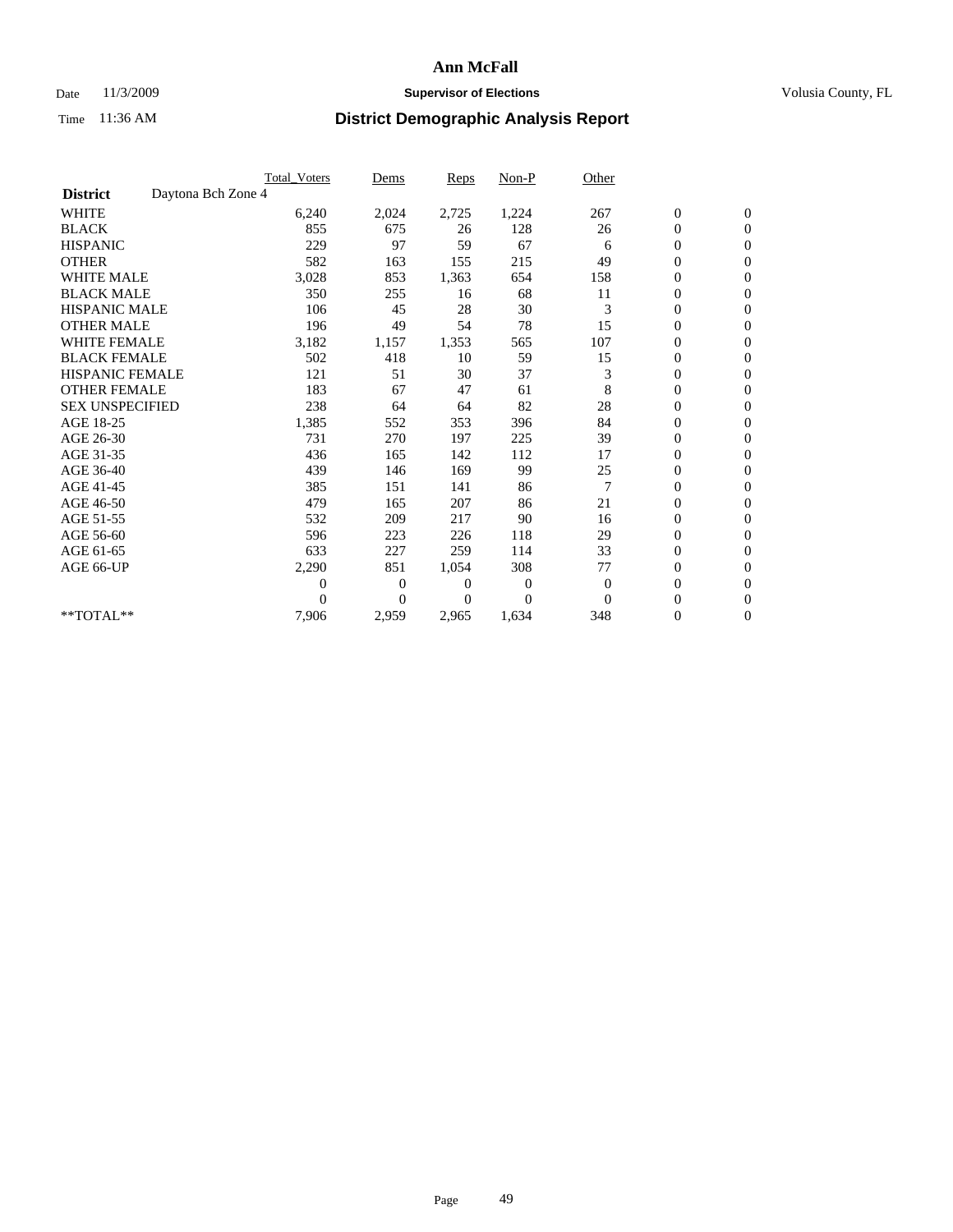## Date 11/3/2009 **Supervisor of Elections Supervisor of Elections** Volusia County, FL

|                        |                    | <b>Total Voters</b> | Dems           | <b>Reps</b>    | $Non-P$          | Other          |                  |                |  |
|------------------------|--------------------|---------------------|----------------|----------------|------------------|----------------|------------------|----------------|--|
| <b>District</b>        | Daytona Bch Zone 5 |                     |                |                |                  |                |                  |                |  |
| <b>WHITE</b>           |                    | 2,104               | 890            | 612            | 508              | 94             | $\boldsymbol{0}$ | $\mathbf{0}$   |  |
| <b>BLACK</b>           |                    | 3,762               | 3,206          | 99             | 397              | 60             | $\boldsymbol{0}$ | $\mathbf{0}$   |  |
| <b>HISPANIC</b>        |                    | 169                 | 94             | 31             | 40               | $\overline{4}$ | $\overline{0}$   | $\mathbf{0}$   |  |
| <b>OTHER</b>           |                    | 447                 | 216            | 49             | 132              | 50             | $\overline{0}$   | $\mathbf{0}$   |  |
| <b>WHITE MALE</b>      |                    | 964                 | 344            | 332            | 237              | 51             | $\boldsymbol{0}$ | $\mathbf{0}$   |  |
| <b>BLACK MALE</b>      |                    | 1,471               | 1,206          | 59             | 173              | 33             | $\boldsymbol{0}$ | $\mathbf{0}$   |  |
| <b>HISPANIC MALE</b>   |                    | 84                  | 48             | 17             | 17               | 2              | $\boldsymbol{0}$ | $\mathbf{0}$   |  |
| <b>OTHER MALE</b>      |                    | 114                 | 59             | 17             | 29               | 9              | 0                | $\mathbf{0}$   |  |
| <b>WHITE FEMALE</b>    |                    | 1,129               | 544            | 275            | 269              | 41             | $\overline{0}$   | $\mathbf{0}$   |  |
| <b>BLACK FEMALE</b>    |                    | 2,257               | 1,968          | 40             | 222              | 27             | $\boldsymbol{0}$ | $\mathbf{0}$   |  |
| <b>HISPANIC FEMALE</b> |                    | 84                  | 45             | 14             | 23               | 2              | $\boldsymbol{0}$ | $\mathbf{0}$   |  |
| <b>OTHER FEMALE</b>    |                    | 170                 | 90             | 22             | 50               | 8              | $\overline{0}$   | $\Omega$       |  |
| <b>SEX UNSPECIFIED</b> |                    | 209                 | 102            | 15             | 57               | 35             | $\overline{0}$   | $\mathbf{0}$   |  |
| AGE 18-25              |                    | 1,237               | 796            | 109            | 272              | 60             | $\overline{0}$   | $\mathbf{0}$   |  |
| AGE 26-30              |                    | 613                 | 373            | 68             | 157              | 15             | $\overline{0}$   | $\mathbf{0}$   |  |
| AGE 31-35              |                    | 522                 | 325            | 53             | 122              | 22             | $\boldsymbol{0}$ | $\mathbf{0}$   |  |
| AGE 36-40              |                    | 469                 | 306            | 62             | 92               | 9              | $\boldsymbol{0}$ | $\mathbf{0}$   |  |
| AGE 41-45              |                    | 536                 | 375            | 59             | 85               | 17             | $\overline{0}$   | $\mathbf{0}$   |  |
| AGE 46-50              |                    | 582                 | 404            | 77             | 84               | 17             | $\mathbf{0}$     | $\mathbf{0}$   |  |
| AGE 51-55              |                    | 548                 | 403            | 74             | 59               | 12             | $\boldsymbol{0}$ | $\mathbf{0}$   |  |
| AGE 56-60              |                    | 485                 | 357            | 51             | 57               | 20             | $\boldsymbol{0}$ | $\Omega$       |  |
| AGE 61-65              |                    | 410                 | 293            | 62             | 48               | $\overline{7}$ | $\boldsymbol{0}$ | $\overline{0}$ |  |
| AGE 66-UP              |                    | 1,080               | 774            | 176            | 101              | 29             | $\overline{0}$   | $\mathbf{0}$   |  |
|                        |                    | $\theta$            | 0              | $\mathbf{0}$   | $\boldsymbol{0}$ | $\mathbf{0}$   | $\overline{0}$   | $\Omega$       |  |
|                        |                    | $\theta$            | $\overline{0}$ | $\overline{0}$ | $\overline{0}$   | $\Omega$       | $\overline{0}$   | $\overline{0}$ |  |
| **TOTAL**              |                    | 6,482               | 4,406          | 791            | 1,077            | 208            | 0                | $\mathbf{0}$   |  |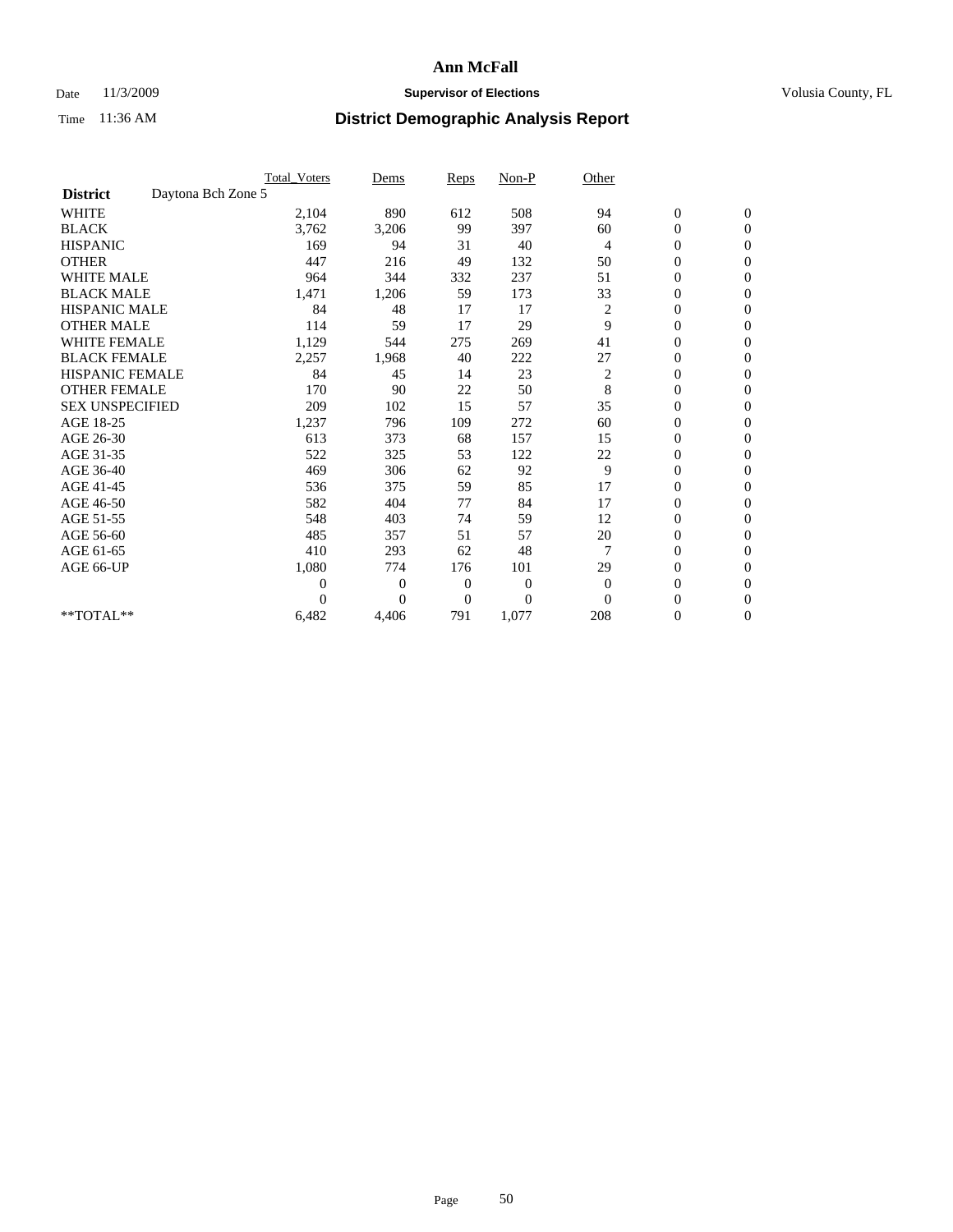## Date 11/3/2009 **Supervisor of Elections Supervisor of Elections** Volusia County, FL

|                        |                    | <b>Total_Voters</b> | Dems           | <b>Reps</b>    | $Non-P$          | Other    |                  |                |  |
|------------------------|--------------------|---------------------|----------------|----------------|------------------|----------|------------------|----------------|--|
| <b>District</b>        | Daytona Bch Zone 6 |                     |                |                |                  |          |                  |                |  |
| <b>WHITE</b>           |                    | 1,372               | 585            | 382            | 338              | 67       | $\boldsymbol{0}$ | $\mathbf{0}$   |  |
| <b>BLACK</b>           |                    | 4,164               | 3,538          | 115            | 453              | 58       | $\boldsymbol{0}$ | $\mathbf{0}$   |  |
| <b>HISPANIC</b>        |                    | 143                 | 65             | 13             | 58               |          | $\mathbf{0}$     | $\mathbf{0}$   |  |
| <b>OTHER</b>           |                    | 441                 | 218            | 28             | 147              | 48       | $\overline{0}$   | $\mathbf{0}$   |  |
| <b>WHITE MALE</b>      |                    | 654                 | 233            | 203            | 173              | 45       | $\boldsymbol{0}$ | $\mathbf{0}$   |  |
| <b>BLACK MALE</b>      |                    | 1,781               | 1,462          | 62             | 231              | 26       | $\boldsymbol{0}$ | $\mathbf{0}$   |  |
| <b>HISPANIC MALE</b>   |                    | 71                  | 29             | 6              | 32               | 4        | $\boldsymbol{0}$ | $\Omega$       |  |
| <b>OTHER MALE</b>      |                    | 140                 | 77             | 13             | 42               | 8        | 0                | $\mathbf{0}$   |  |
| <b>WHITE FEMALE</b>    |                    | 712                 | 346            | 179            | 165              | 22       | $\overline{0}$   | $\mathbf{0}$   |  |
| <b>BLACK FEMALE</b>    |                    | 2,333               | 2,034          | 51             | 217              | 31       | $\boldsymbol{0}$ | $\mathbf{0}$   |  |
| <b>HISPANIC FEMALE</b> |                    | 69                  | 35             | 7              | 25               | 2        | $\boldsymbol{0}$ | $\mathbf{0}$   |  |
| <b>OTHER FEMALE</b>    |                    | 126                 | 76             | 11             | 34               | 5        | $\overline{0}$   | $\Omega$       |  |
| <b>SEX UNSPECIFIED</b> |                    | 234                 | 114            | 6              | 77               | 37       | $\overline{0}$   | $\mathbf{0}$   |  |
| AGE 18-25              |                    | 1,269               | 859            | 77             | 275              | 58       | $\overline{0}$   | $\mathbf{0}$   |  |
| AGE 26-30              |                    | 607                 | 364            | 45             | 179              | 19       | $\overline{0}$   | $\mathbf{0}$   |  |
| AGE 31-35              |                    | 462                 | 301            | 37             | 109              | 15       | $\boldsymbol{0}$ | $\mathbf{0}$   |  |
| AGE 36-40              |                    | 382                 | 270            | 34             | 65               | 13       | $\boldsymbol{0}$ | $\mathbf{0}$   |  |
| AGE 41-45              |                    | 510                 | 364            | 35             | 89               | 22       | $\overline{0}$   | $\mathbf{0}$   |  |
| AGE 46-50              |                    | 509                 | 361            | 59             | 70               | 19       | $\overline{0}$   | $\mathbf{0}$   |  |
| AGE 51-55              |                    | 541                 | 393            | 63             | 73               | 12       | $\boldsymbol{0}$ | $\mathbf{0}$   |  |
| AGE 56-60              |                    | 442                 | 328            | 51             | 55               | 8        | $\overline{0}$   | $\Omega$       |  |
| AGE 61-65              |                    | 365                 | 289            | 39             | 32               | 5        | $\boldsymbol{0}$ | $\mathbf{0}$   |  |
| AGE 66-UP              |                    | 1,033               | 877            | 98             | 49               | 9        | $\overline{0}$   | $\mathbf{0}$   |  |
|                        |                    | $\theta$            | $\overline{0}$ | $\mathbf{0}$   | $\boldsymbol{0}$ | $\theta$ | 0                | $\Omega$       |  |
|                        |                    | $\theta$            | $\overline{0}$ | $\overline{0}$ | $\overline{0}$   | $\Omega$ | $\overline{0}$   | $\overline{0}$ |  |
| **TOTAL**              |                    | 6,120               | 4,406          | 538            | 996              | 180      | 0                | $\mathbf{0}$   |  |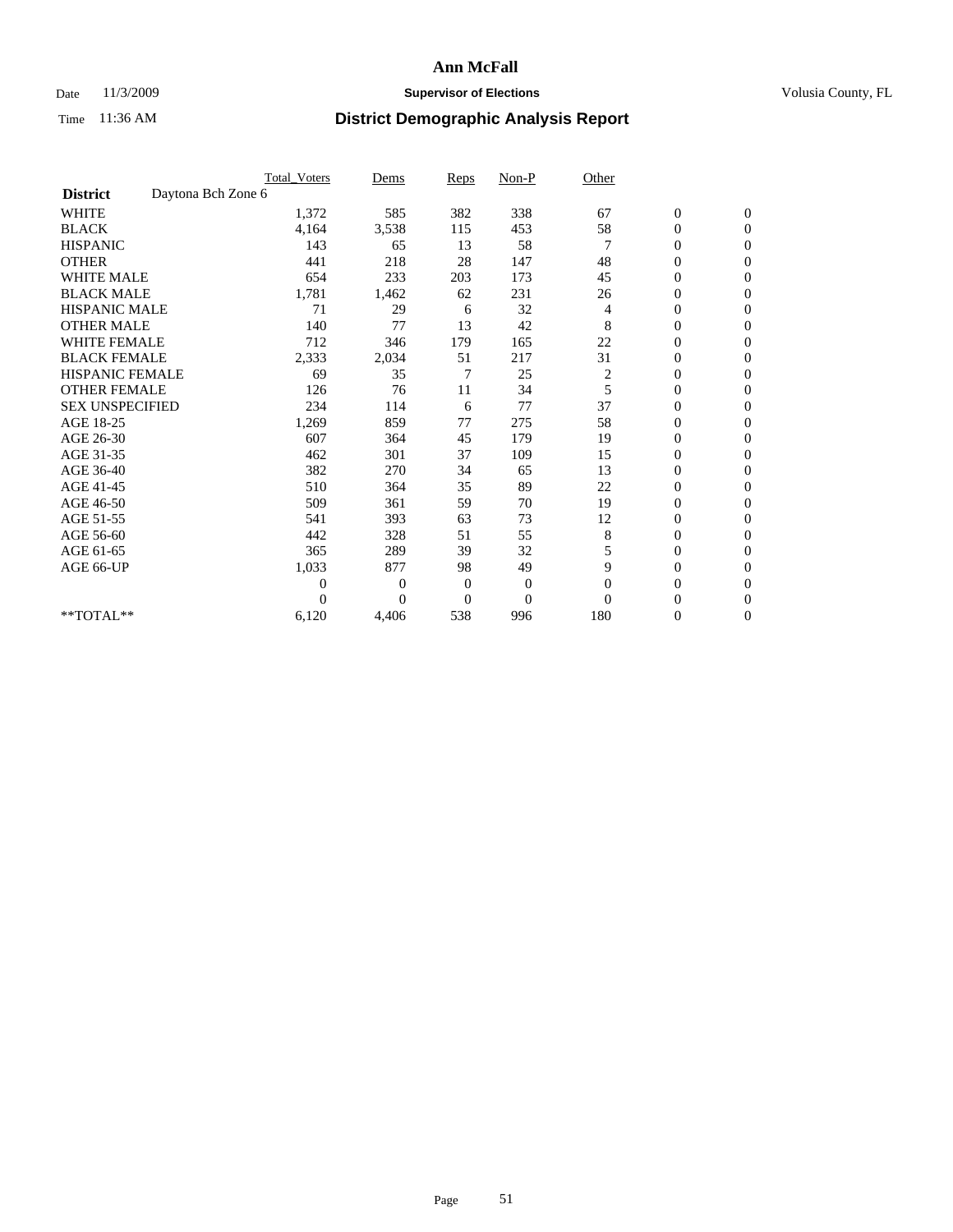### Date 11/3/2009 **Supervisor of Elections Supervisor of Elections** Volusia County, FL

|                        |                    | Total Voters   | Dems           | <b>Reps</b> | Non-P        | Other        |                  |                  |  |
|------------------------|--------------------|----------------|----------------|-------------|--------------|--------------|------------------|------------------|--|
| <b>District</b>        | Deltona District 1 |                |                |             |              |              |                  |                  |  |
| <b>WHITE</b>           |                    | 5,419          | 1,945          | 1,927       | 1,286        | 261          | $\boldsymbol{0}$ | $\boldsymbol{0}$ |  |
| <b>BLACK</b>           |                    | 948            | 731            | 49          | 134          | 34           | $\boldsymbol{0}$ | $\mathbf{0}$     |  |
| <b>HISPANIC</b>        |                    | 2,045          | 1,007          | 311         | 669          | 58           | $\overline{0}$   | $\mathbf{0}$     |  |
| <b>OTHER</b>           |                    | 561            | 182            | 87          | 236          | 56           | $\boldsymbol{0}$ | $\mathbf{0}$     |  |
| <b>WHITE MALE</b>      |                    | 2,561          | 842            | 962         | 609          | 148          | $\boldsymbol{0}$ | $\mathbf{0}$     |  |
| <b>BLACK MALE</b>      |                    | 445            | 319            | 32          | 69           | 25           | $\boldsymbol{0}$ | $\mathbf{0}$     |  |
| <b>HISPANIC MALE</b>   |                    | 961            | 458            | 156         | 320          | 27           | $\boldsymbol{0}$ | $\mathbf{0}$     |  |
| <b>OTHER MALE</b>      |                    | 165            | 57             | 33          | 59           | 16           | $\boldsymbol{0}$ | $\mathbf{0}$     |  |
| <b>WHITE FEMALE</b>    |                    | 2,828          | 1,091          | 958         | 667          | 112          | $\mathbf{0}$     | $\mathbf{0}$     |  |
| <b>BLACK FEMALE</b>    |                    | 499            | 410            | 17          | 63           | 9            | $\boldsymbol{0}$ | $\mathbf{0}$     |  |
| <b>HISPANIC FEMALE</b> |                    | 1,068          | 542            | 153         | 342          | 31           | $\boldsymbol{0}$ | $\mathbf{0}$     |  |
| <b>OTHER FEMALE</b>    |                    | 220            | 87             | 41          | 79           | 13           | $\mathbf{0}$     | $\mathbf{0}$     |  |
| <b>SEX UNSPECIFIED</b> |                    | 226            | 59             | 22          | 117          | 28           | $\boldsymbol{0}$ | $\mathbf{0}$     |  |
| AGE 18-25              |                    | 1,254          | 483            | 235         | 443          | 93           | $\boldsymbol{0}$ | $\mathbf{0}$     |  |
| AGE 26-30              |                    | 846            | 318            | 182         | 297          | 49           | $\overline{0}$   | $\mathbf{0}$     |  |
| AGE 31-35              |                    | 913            | 379            | 190         | 298          | 46           | $\boldsymbol{0}$ | $\mathbf{0}$     |  |
| AGE 36-40              |                    | 958            | 375            | 281         | 255          | 47           | $\boldsymbol{0}$ | $\mathbf{0}$     |  |
| AGE 41-45              |                    | 891            | 356            | 274         | 222          | 39           | $\overline{0}$   | $\mathbf{0}$     |  |
| AGE 46-50              |                    | 1,007          | 413            | 329         | 234          | 31           | $\boldsymbol{0}$ | $\mathbf{0}$     |  |
| AGE 51-55              |                    | 859            | 362            | 276         | 193          | 28           | $\boldsymbol{0}$ | $\mathbf{0}$     |  |
| AGE 56-60              |                    | 622            | 291            | 174         | 124          | 33           | $\boldsymbol{0}$ | $\Omega$         |  |
| AGE 61-65              |                    | 514            | 256            | 135         | 103          | 20           | $\mathbf{0}$     | $\mathbf{0}$     |  |
| AGE 66-UP              |                    | 1,109          | 632            | 298         | 156          | 23           | $\boldsymbol{0}$ | $\mathbf{0}$     |  |
|                        |                    | $\overline{0}$ | $\overline{0}$ | 0           | $\mathbf{0}$ | $\theta$     | $\overline{0}$   | $\mathbf{0}$     |  |
|                        |                    | $\Omega$       | $\theta$       | $\Omega$    | $\theta$     | $\mathbf{0}$ | $\boldsymbol{0}$ | $\boldsymbol{0}$ |  |
| $*$ TOTAL $**$         |                    | 8,973          | 3,865          | 2,374       | 2,325        | 409          | 0                | $\mathbf{0}$     |  |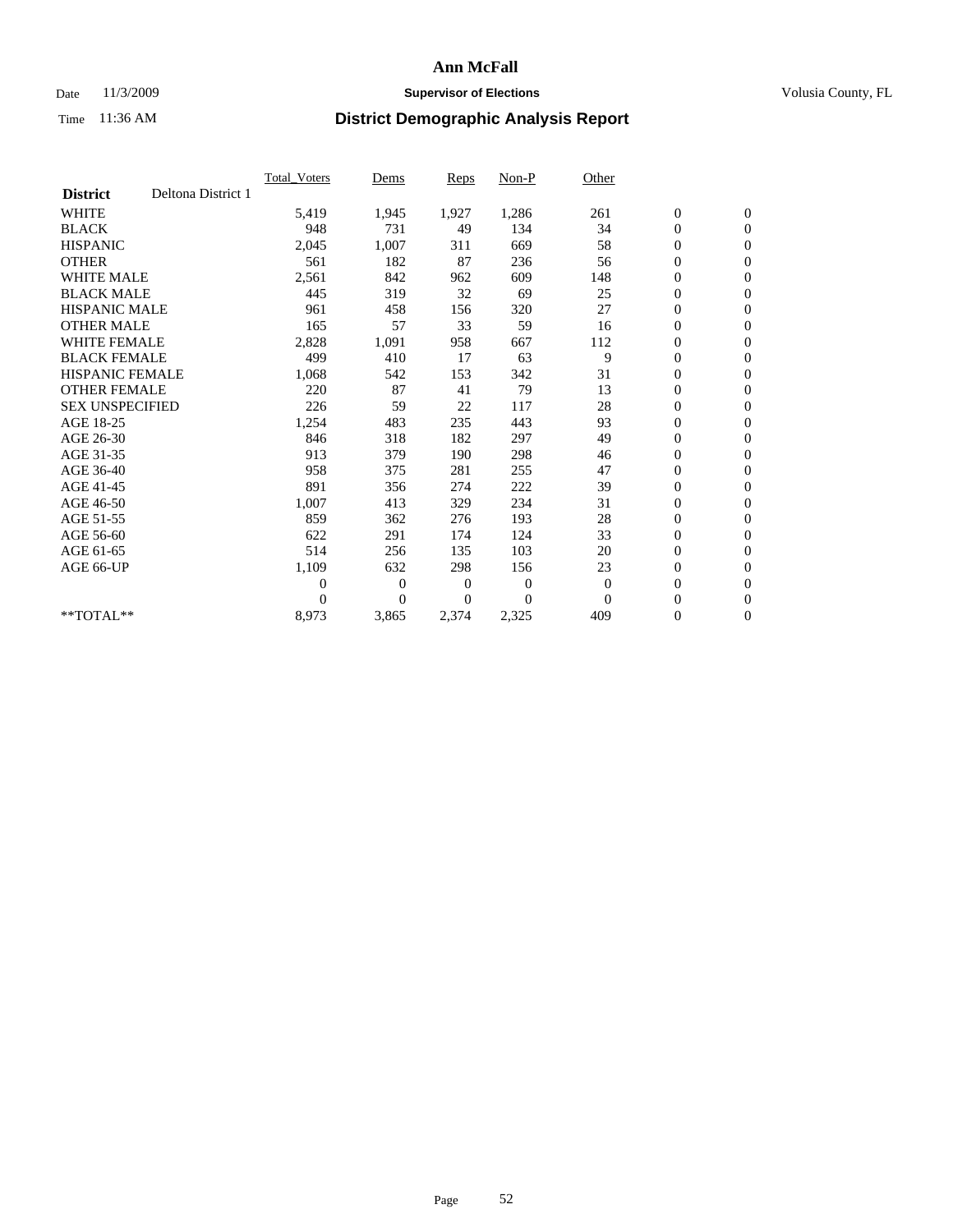### Date 11/3/2009 **Supervisor of Elections Supervisor of Elections** Volusia County, FL

|                        |                    | <b>Total Voters</b> | Dems           | <b>Reps</b> | Non-P        | Other    |                  |                  |  |
|------------------------|--------------------|---------------------|----------------|-------------|--------------|----------|------------------|------------------|--|
| <b>District</b>        | Deltona District 2 |                     |                |             |              |          |                  |                  |  |
| <b>WHITE</b>           |                    | 6,527               | 2,148          | 2,655       | 1,389        | 335      | $\boldsymbol{0}$ | $\boldsymbol{0}$ |  |
| <b>BLACK</b>           |                    | 725                 | 566            | 40          | 90           | 29       | $\boldsymbol{0}$ | $\mathbf{0}$     |  |
| <b>HISPANIC</b>        |                    | 2,004               | 997            | 349         | 607          | 51       | $\overline{0}$   | $\mathbf{0}$     |  |
| <b>OTHER</b>           |                    | 541                 | 186            | 97          | 187          | 71       | $\boldsymbol{0}$ | $\mathbf{0}$     |  |
| <b>WHITE MALE</b>      |                    | 3,048               | 915            | 1,281       | 680          | 172      | $\boldsymbol{0}$ | $\mathbf{0}$     |  |
| <b>BLACK MALE</b>      |                    | 328                 | 229            | 30          | 49           | 20       | $\boldsymbol{0}$ | $\mathbf{0}$     |  |
| <b>HISPANIC MALE</b>   |                    | 956                 | 461            | 172         | 296          | 27       | $\boldsymbol{0}$ | $\mathbf{0}$     |  |
| <b>OTHER MALE</b>      |                    | 201                 | 82             | 38          | 68           | 13       | $\boldsymbol{0}$ | $\mathbf{0}$     |  |
| <b>WHITE FEMALE</b>    |                    | 3,450               | 1,223          | 1,364       | 700          | 163      | $\overline{0}$   | $\mathbf{0}$     |  |
| <b>BLACK FEMALE</b>    |                    | 388                 | 328            | 10          | 41           | 9        | $\boldsymbol{0}$ | $\mathbf{0}$     |  |
| <b>HISPANIC FEMALE</b> |                    | 1,033               | 528            | 176         | 308          | 21       | $\boldsymbol{0}$ | $\mathbf{0}$     |  |
| <b>OTHER FEMALE</b>    |                    | 189                 | 82             | 35          | 57           | 15       | $\mathbf{0}$     | $\mathbf{0}$     |  |
| <b>SEX UNSPECIFIED</b> |                    | 204                 | 49             | 35          | 74           | 46       | $\boldsymbol{0}$ | $\mathbf{0}$     |  |
| AGE 18-25              |                    | 1,063               | 402            | 211         | 359          | 91       | $\boldsymbol{0}$ | $\mathbf{0}$     |  |
| AGE 26-30              |                    | 708                 | 239            | 194         | 231          | 44       | $\overline{0}$   | $\mathbf{0}$     |  |
| AGE 31-35              |                    | 751                 | 259            | 218         | 220          | 54       | $\boldsymbol{0}$ | $\mathbf{0}$     |  |
| AGE 36-40              |                    | 800                 | 287            | 231         | 234          | 48       | $\boldsymbol{0}$ | $\mathbf{0}$     |  |
| AGE 41-45              |                    | 886                 | 310            | 289         | 246          | 41       | $\overline{0}$   | $\mathbf{0}$     |  |
| AGE 46-50              |                    | 1,011               | 393            | 344         | 231          | 43       | $\boldsymbol{0}$ | $\mathbf{0}$     |  |
| AGE 51-55              |                    | 995                 | 399            | 375         | 180          | 41       | $\boldsymbol{0}$ | $\mathbf{0}$     |  |
| AGE 56-60              |                    | 831                 | 346            | 284         | 167          | 34       | $\boldsymbol{0}$ | $\mathbf{0}$     |  |
| AGE 61-65              |                    | 692                 | 291            | 252         | 117          | 32       | $\boldsymbol{0}$ | $\mathbf{0}$     |  |
| AGE 66-UP              |                    | 2,059               | 971            | 743         | 287          | 58       | $\boldsymbol{0}$ | $\boldsymbol{0}$ |  |
|                        |                    | $\boldsymbol{0}$    | $\overline{0}$ | 0           | $\mathbf{0}$ | $\theta$ | $\overline{0}$   | $\mathbf{0}$     |  |
|                        |                    | $\theta$            | $\overline{0}$ | $\Omega$    | $\Omega$     | $\Omega$ | $\boldsymbol{0}$ | $\boldsymbol{0}$ |  |
| **TOTAL**              |                    | 9,797               | 3,897          | 3,141       | 2,273        | 486      | 0                | $\mathbf{0}$     |  |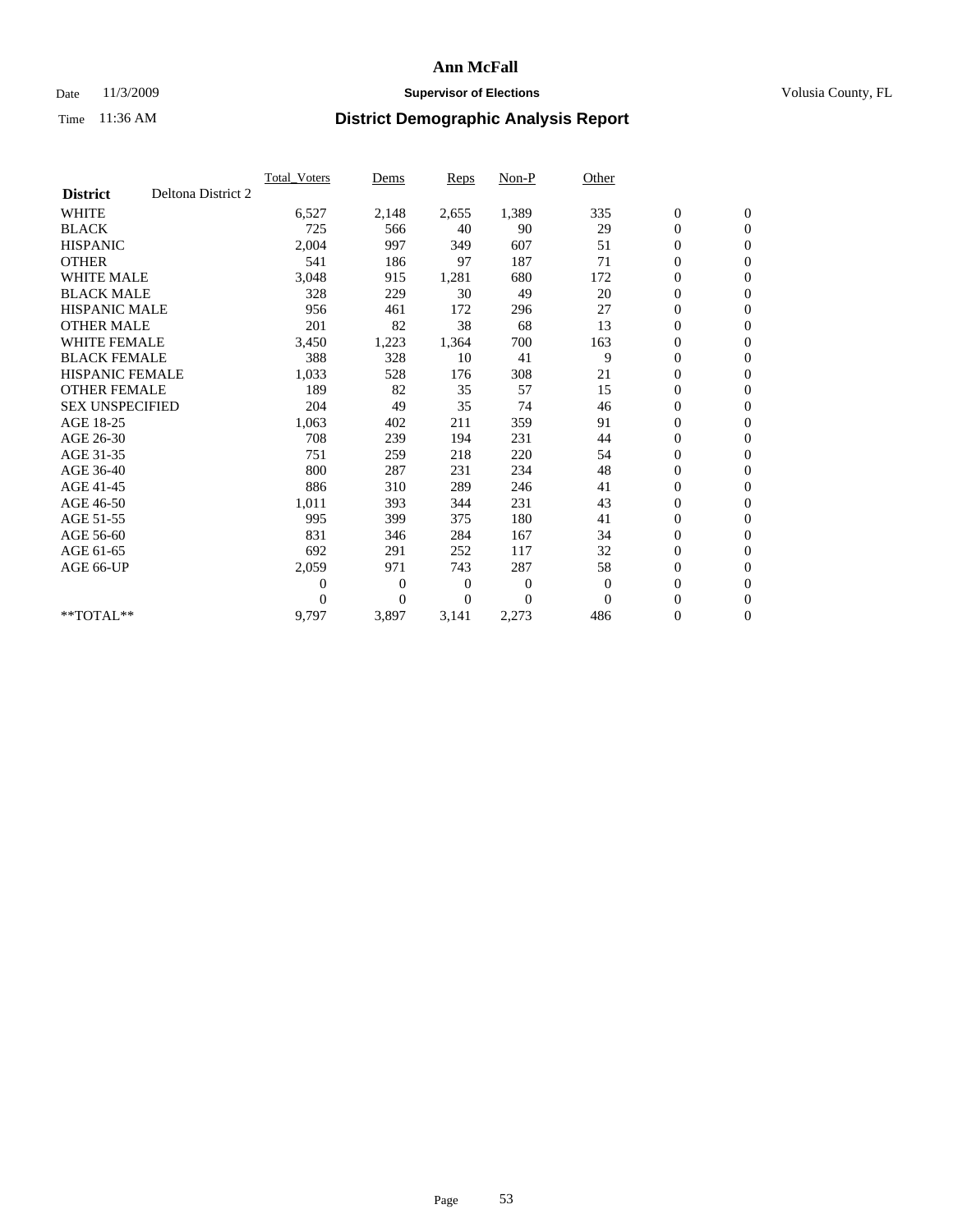### Date 11/3/2009 **Supervisor of Elections Supervisor of Elections** Volusia County, FL

|                        |                    | Total Voters   | Dems           | <b>Reps</b> | Non-P        | Other        |                  |                  |  |
|------------------------|--------------------|----------------|----------------|-------------|--------------|--------------|------------------|------------------|--|
| <b>District</b>        | Deltona District 3 |                |                |             |              |              |                  |                  |  |
| <b>WHITE</b>           |                    | 5,359          | 1,885          | 1,965       | 1,252        | 257          | $\boldsymbol{0}$ | $\boldsymbol{0}$ |  |
| <b>BLACK</b>           |                    | 622            | 490            | 35          | 75           | 22           | $\boldsymbol{0}$ | $\mathbf{0}$     |  |
| <b>HISPANIC</b>        |                    | 2,111          | 1,061          | 340         | 651          | 59           | $\overline{0}$   | $\mathbf{0}$     |  |
| <b>OTHER</b>           |                    | 500            | 153            | 90          | 193          | 64           | $\boldsymbol{0}$ | $\mathbf{0}$     |  |
| <b>WHITE MALE</b>      |                    | 2,406          | 761            | 923         | 598          | 124          | $\boldsymbol{0}$ | $\mathbf{0}$     |  |
| <b>BLACK MALE</b>      |                    | 273            | 204            | 20          | 34           | 15           | $\boldsymbol{0}$ | $\mathbf{0}$     |  |
| <b>HISPANIC MALE</b>   |                    | 992            | 488            | 167         | 300          | 37           | $\boldsymbol{0}$ | $\mathbf{0}$     |  |
| <b>OTHER MALE</b>      |                    | 175            | 63             | 34          | 68           | 10           | $\boldsymbol{0}$ | $\mathbf{0}$     |  |
| <b>WHITE FEMALE</b>    |                    | 2,928          | 1,113          | 1,035       | 650          | 130          | $\overline{0}$   | $\mathbf{0}$     |  |
| <b>BLACK FEMALE</b>    |                    | 345            | 282            | 15          | 41           | 7            | $\boldsymbol{0}$ | $\mathbf{0}$     |  |
| <b>HISPANIC FEMALE</b> |                    | 1,101          | 561            | 170         | 349          | 21           | $\boldsymbol{0}$ | $\mathbf{0}$     |  |
| <b>OTHER FEMALE</b>    |                    | 197            | 70             | 39          | 77           | 11           | $\mathbf{0}$     | $\mathbf{0}$     |  |
| <b>SEX UNSPECIFIED</b> |                    | 175            | 47             | 27          | 54           | 47           | $\boldsymbol{0}$ | $\mathbf{0}$     |  |
| AGE 18-25              |                    | 1,000          | 377            | 169         | 372          | 82           | $\overline{0}$   | $\mathbf{0}$     |  |
| AGE 26-30              |                    | 757            | 273            | 152         | 278          | 54           | $\overline{0}$   | $\mathbf{0}$     |  |
| AGE 31-35              |                    | 769            | 289            | 185         | 258          | 37           | $\boldsymbol{0}$ | $\mathbf{0}$     |  |
| AGE 36-40              |                    | 759            | 290            | 240         | 185          | 44           | $\boldsymbol{0}$ | $\mathbf{0}$     |  |
| AGE 41-45              |                    | 780            | 337            | 220         | 195          | 28           | $\overline{0}$   | $\mathbf{0}$     |  |
| AGE 46-50              |                    | 811            | 300            | 291         | 197          | 23           | $\boldsymbol{0}$ | $\mathbf{0}$     |  |
| AGE 51-55              |                    | 732            | 314            | 190         | 186          | 42           | $\boldsymbol{0}$ | $\mathbf{0}$     |  |
| AGE 56-60              |                    | 652            | 289            | 209         | 127          | 27           | $\boldsymbol{0}$ | $\Omega$         |  |
| AGE 61-65              |                    | 574            | 248            | 186         | 122          | 18           | $\mathbf{0}$     | $\mathbf{0}$     |  |
| AGE 66-UP              |                    | 1,758          | 872            | 588         | 251          | 47           | $\boldsymbol{0}$ | $\mathbf{0}$     |  |
|                        |                    | $\overline{0}$ | $\overline{0}$ | 0           | $\mathbf{0}$ | $\mathbf{0}$ | $\overline{0}$   | $\mathbf{0}$     |  |
|                        |                    | $\Omega$       | $\overline{0}$ | $\Omega$    | $\theta$     | $\Omega$     | $\boldsymbol{0}$ | $\mathbf{0}$     |  |
| **TOTAL**              |                    | 8,592          | 3,589          | 2,430       | 2,171        | 402          | 0                | $\mathbf{0}$     |  |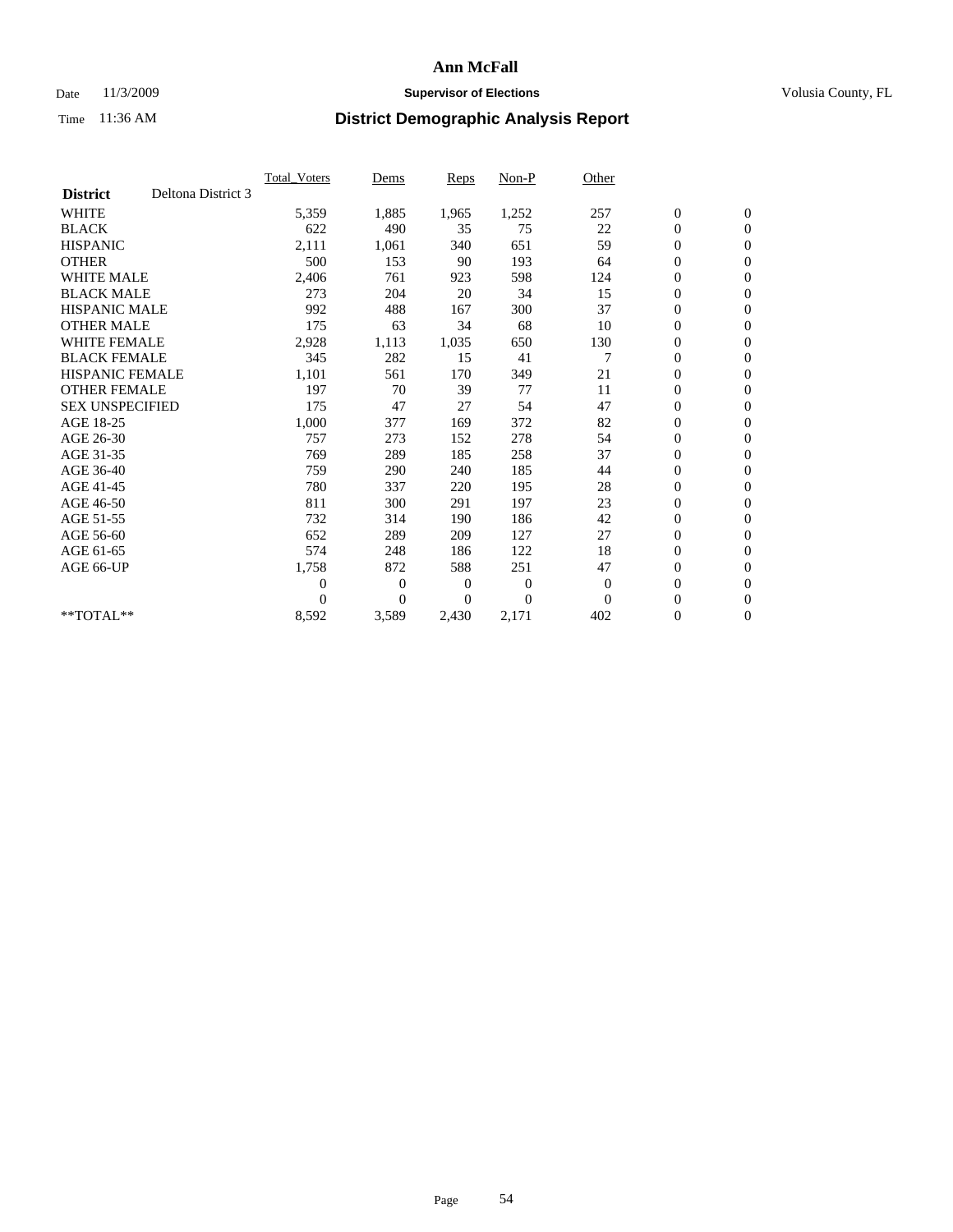### Date 11/3/2009 **Supervisor of Elections Supervisor of Elections** Volusia County, FL

|                        |                    | Total Voters | Dems           | <b>Reps</b>    | Non-P          | Other        |                  |              |  |
|------------------------|--------------------|--------------|----------------|----------------|----------------|--------------|------------------|--------------|--|
| <b>District</b>        | Deltona District 4 |              |                |                |                |              |                  |              |  |
| <b>WHITE</b>           |                    | 5,132        | 1,903          | 1,882          | 1,033          | 314          | $\boldsymbol{0}$ | $\mathbf{0}$ |  |
| <b>BLACK</b>           |                    | 616          | 482            | 24             | 91             | 19           | $\boldsymbol{0}$ | $\mathbf{0}$ |  |
| <b>HISPANIC</b>        |                    | 2,043        | 1,081          | 325            | 573            | 64           | $\overline{0}$   | $\mathbf{0}$ |  |
| <b>OTHER</b>           |                    | 475          | 179            | 75             | 164            | 57           | $\overline{0}$   | $\mathbf{0}$ |  |
| <b>WHITE MALE</b>      |                    | 2,320        | 785            | 887            | 488            | 160          | $\boldsymbol{0}$ | $\mathbf{0}$ |  |
| <b>BLACK MALE</b>      |                    | 274          | 201            | 17             | 46             | 10           | $\boldsymbol{0}$ | $\mathbf{0}$ |  |
| <b>HISPANIC MALE</b>   |                    | 915          | 464            | 168            | 254            | 29           | $\boldsymbol{0}$ | $\mathbf{0}$ |  |
| <b>OTHER MALE</b>      |                    | 143          | 58             | 28             | 48             | 9            | 0                | $\mathbf{0}$ |  |
| <b>WHITE FEMALE</b>    |                    | 2,778        | 1,104          | 981            | 541            | 152          | $\mathbf{0}$     | $\mathbf{0}$ |  |
| <b>BLACK FEMALE</b>    |                    | 335          | 275            | 7              | 44             | 9            | $\boldsymbol{0}$ | $\mathbf{0}$ |  |
| <b>HISPANIC FEMALE</b> |                    | 1,116        | 610            | 157            | 314            | 35           | $\boldsymbol{0}$ | $\mathbf{0}$ |  |
| <b>OTHER FEMALE</b>    |                    | 185          | 88             | 31             | 53             | 13           | $\overline{0}$   | $\mathbf{0}$ |  |
| <b>SEX UNSPECIFIED</b> |                    | 200          | 60             | 30             | 73             | 37           | $\mathbf{0}$     | $\mathbf{0}$ |  |
| AGE 18-25              |                    | 950          | 365            | 179            | 321            | 85           | $\boldsymbol{0}$ | $\mathbf{0}$ |  |
| AGE 26-30              |                    | 651          | 257            | 131            | 214            | 49           | $\overline{0}$   | $\mathbf{0}$ |  |
| AGE 31-35              |                    | 709          | 290            | 180            | 187            | 52           | $\boldsymbol{0}$ | $\mathbf{0}$ |  |
| AGE 36-40              |                    | 663          | 242            | 197            | 186            | 38           | $\boldsymbol{0}$ | $\mathbf{0}$ |  |
| AGE 41-45              |                    | 735          | 313            | 208            | 185            | 29           | $\overline{0}$   | $\mathbf{0}$ |  |
| AGE 46-50              |                    | 766          | 342            | 223            | 160            | 41           | $\mathbf{0}$     | $\mathbf{0}$ |  |
| AGE 51-55              |                    | 738          | 310            | 234            | 143            | 51           | $\boldsymbol{0}$ | $\mathbf{0}$ |  |
| AGE 56-60              |                    | 678          | 320            | 200            | 137            | 21           | $\boldsymbol{0}$ | $\mathbf{0}$ |  |
| AGE 61-65              |                    | 572          | 262            | 185            | 102            | 23           | $\boldsymbol{0}$ | $\mathbf{0}$ |  |
| AGE 66-UP              |                    | 1,804        | 944            | 569            | 226            | 65           | $\boldsymbol{0}$ | $\mathbf{0}$ |  |
|                        |                    | $\theta$     | $\overline{0}$ | $\overline{0}$ | $\mathbf{0}$   | $\mathbf{0}$ | $\boldsymbol{0}$ | $\mathbf{0}$ |  |
|                        |                    | $\Omega$     | $\theta$       | $\Omega$       | $\overline{0}$ | $\Omega$     | $\overline{0}$   | $\mathbf{0}$ |  |
| **TOTAL**              |                    | 8,266        | 3,645          | 2,306          | 1,861          | 454          | 0                | $\mathbf{0}$ |  |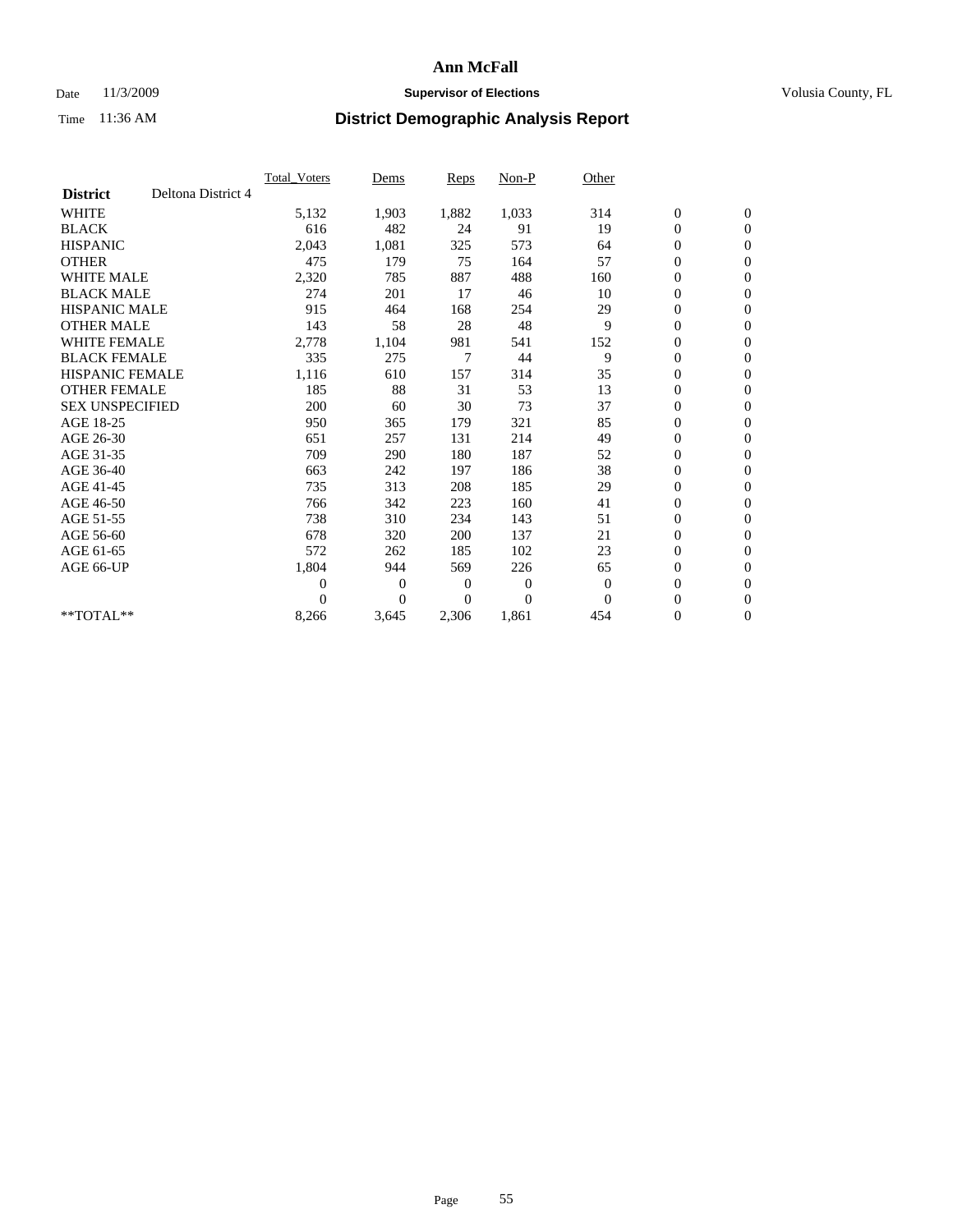### Date 11/3/2009 **Supervisor of Elections Supervisor of Elections** Volusia County, FL

|                        |                    | <b>Total Voters</b> | Dems           | <b>Reps</b>    | Non-P            | Other        |                  |                  |  |
|------------------------|--------------------|---------------------|----------------|----------------|------------------|--------------|------------------|------------------|--|
| <b>District</b>        | Deltona District 5 |                     |                |                |                  |              |                  |                  |  |
| <b>WHITE</b>           |                    | 6,219               | 2,144          | 2,378          | 1,329            | 368          | $\boldsymbol{0}$ | $\mathbf{0}$     |  |
| <b>BLACK</b>           |                    | 985                 | 749            | 58             | 151              | 27           | $\boldsymbol{0}$ | $\mathbf{0}$     |  |
| <b>HISPANIC</b>        |                    | 2,158               | 1,092          | 357            | 637              | 72           | $\overline{0}$   | $\mathbf{0}$     |  |
| <b>OTHER</b>           |                    | 559                 | 177            | 105            | 208              | 69           | $\boldsymbol{0}$ | $\mathbf{0}$     |  |
| <b>WHITE MALE</b>      |                    | 2,968               | 918            | 1,200          | 643              | 207          | $\boldsymbol{0}$ | $\mathbf{0}$     |  |
| <b>BLACK MALE</b>      |                    | 442                 | 325            | 29             | 73               | 15           | $\boldsymbol{0}$ | $\mathbf{0}$     |  |
| <b>HISPANIC MALE</b>   |                    | 1,026               | 497            | 172            | 315              | 42           | $\boldsymbol{0}$ | $\mathbf{0}$     |  |
| <b>OTHER MALE</b>      |                    | 179                 | 58             | 49             | 61               | 11           | $\boldsymbol{0}$ | $\mathbf{0}$     |  |
| <b>WHITE FEMALE</b>    |                    | 3,219               | 1,216          | 1,164          | 678              | 161          | $\mathbf{0}$     | $\mathbf{0}$     |  |
| <b>BLACK FEMALE</b>    |                    | 533                 | 414            | 29             | 78               | 12           | $\boldsymbol{0}$ | $\mathbf{0}$     |  |
| <b>HISPANIC FEMALE</b> |                    | 1,117               | 589            | 183            | 317              | 28           | $\boldsymbol{0}$ | $\mathbf{0}$     |  |
| <b>OTHER FEMALE</b>    |                    | 213                 | 87             | 31             | 79               | 16           | $\boldsymbol{0}$ | $\mathbf{0}$     |  |
| <b>SEX UNSPECIFIED</b> |                    | 224                 | 58             | 41             | 81               | 44           | $\mathbf{0}$     | $\mathbf{0}$     |  |
| AGE 18-25              |                    | 1,233               | 440            | 261            | 418              | 114          | $\boldsymbol{0}$ | $\mathbf{0}$     |  |
| AGE 26-30              |                    | 772                 | 278            | 177            | 271              | 46           | $\overline{0}$   | $\mathbf{0}$     |  |
| AGE 31-35              |                    | 896                 | 359            | 224            | 250              | 63           | $\boldsymbol{0}$ | $\mathbf{0}$     |  |
| AGE 36-40              |                    | 897                 | 341            | 271            | 241              | 44           | $\boldsymbol{0}$ | $\boldsymbol{0}$ |  |
| AGE 41-45              |                    | 980                 | 387            | 306            | 233              | 54           | $\overline{0}$   | $\mathbf{0}$     |  |
| AGE 46-50              |                    | 1,022               | 392            | 352            | 238              | 40           | $\mathbf{0}$     | $\mathbf{0}$     |  |
| AGE 51-55              |                    | 1,013               | 447            | 310            | 213              | 43           | $\boldsymbol{0}$ | $\mathbf{0}$     |  |
| AGE 56-60              |                    | 792                 | 356            | 240            | 155              | 41           | $\boldsymbol{0}$ | $\mathbf{0}$     |  |
| AGE 61-65              |                    | 647                 | 293            | 211            | 111              | 32           | $\boldsymbol{0}$ | $\mathbf{0}$     |  |
| AGE 66-UP              |                    | 1,669               | 869            | 546            | 195              | 59           | $\boldsymbol{0}$ | $\mathbf{0}$     |  |
|                        |                    | $\Omega$            | $\overline{0}$ | 0              | $\boldsymbol{0}$ | $\mathbf{0}$ | $\boldsymbol{0}$ | $\mathbf{0}$     |  |
|                        |                    | $\theta$            | $\theta$       | $\overline{0}$ | $\theta$         | $\Omega$     | $\overline{0}$   | $\mathbf{0}$     |  |
| **TOTAL**              |                    | 9,921               | 4,162          | 2,898          | 2,325            | 536          | $\boldsymbol{0}$ | $\mathbf{0}$     |  |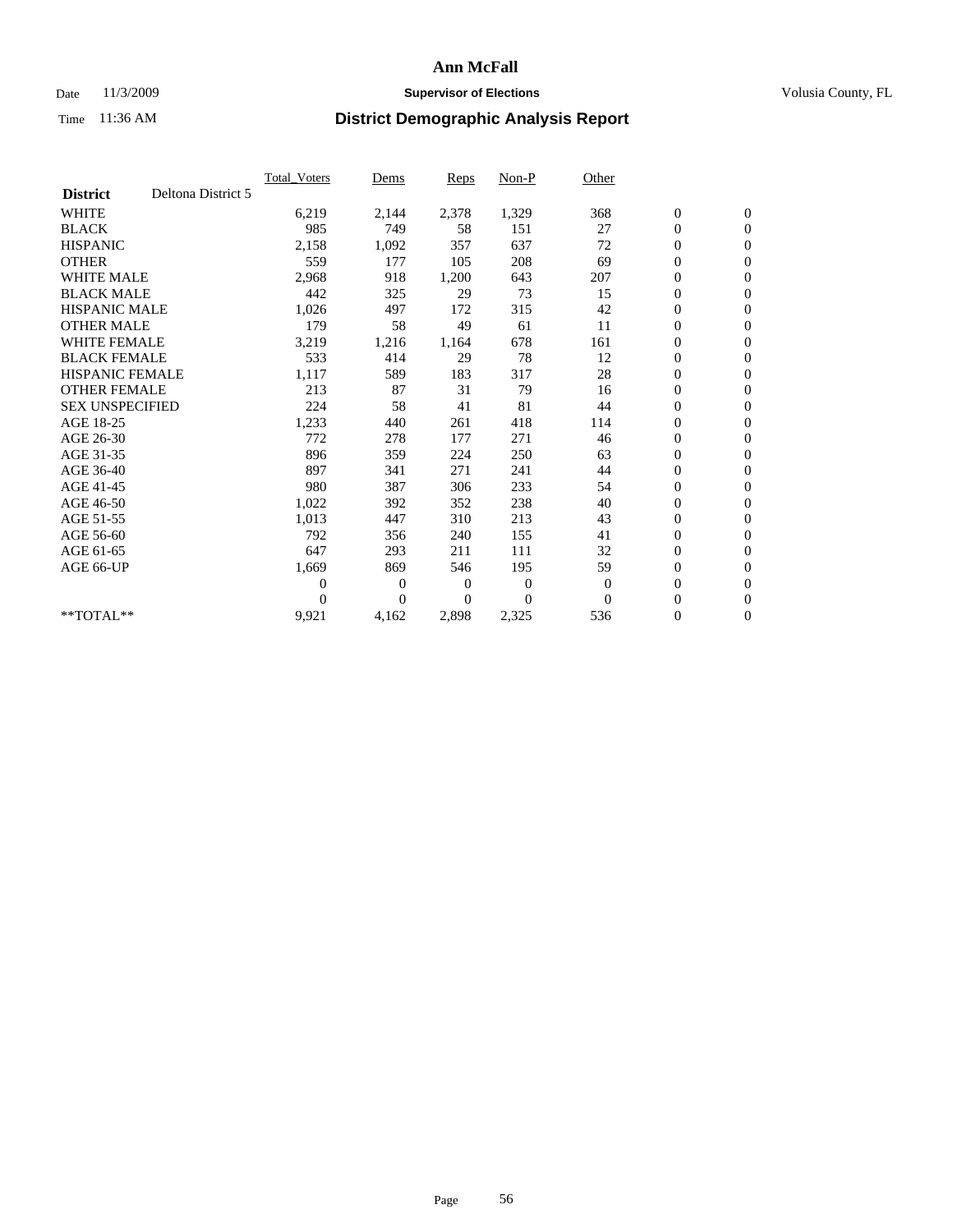### Date 11/3/2009 **Supervisor of Elections Supervisor of Elections** Volusia County, FL

|                        |                    | Total Voters   | Dems           | <b>Reps</b> | Non-P          | Other        |                  |                  |  |
|------------------------|--------------------|----------------|----------------|-------------|----------------|--------------|------------------|------------------|--|
| <b>District</b>        | Deltona District 6 |                |                |             |                |              |                  |                  |  |
| <b>WHITE</b>           |                    | 5,966          | 1,897          | 2,418       | 1,339          | 312          | $\boldsymbol{0}$ | $\boldsymbol{0}$ |  |
| <b>BLACK</b>           |                    | 799            | 610            | 38          | 127            | 24           | $\boldsymbol{0}$ | $\mathbf{0}$     |  |
| <b>HISPANIC</b>        |                    | 1,721          | 836            | 275         | 546            | 64           | $\overline{0}$   | $\mathbf{0}$     |  |
| <b>OTHER</b>           |                    | 496            | 153            | 94          | 183            | 66           | $\boldsymbol{0}$ | $\mathbf{0}$     |  |
| <b>WHITE MALE</b>      |                    | 2,816          | 791            | 1,214       | 663            | 148          | $\boldsymbol{0}$ | $\mathbf{0}$     |  |
| <b>BLACK MALE</b>      |                    | 351            | 261            | 16          | 62             | 12           | $\boldsymbol{0}$ | $\mathbf{0}$     |  |
| <b>HISPANIC MALE</b>   |                    | 795            | 362            | 140         | 266            | 27           | $\boldsymbol{0}$ | $\mathbf{0}$     |  |
| <b>OTHER MALE</b>      |                    | 172            | 60             | 39          | 66             | 7            | $\boldsymbol{0}$ | $\mathbf{0}$     |  |
| <b>WHITE FEMALE</b>    |                    | 3,111          | 1,096          | 1,186       | 666            | 163          | $\boldsymbol{0}$ | $\mathbf{0}$     |  |
| <b>BLACK FEMALE</b>    |                    | 440            | 343            | 22          | 63             | 12           | $\boldsymbol{0}$ | $\mathbf{0}$     |  |
| <b>HISPANIC FEMALE</b> |                    | 910            | 465            | 134         | 274            | 37           | $\boldsymbol{0}$ | $\mathbf{0}$     |  |
| <b>OTHER FEMALE</b>    |                    | 181            | 68             | 33          | 69             | 11           | $\mathbf{0}$     | $\mathbf{0}$     |  |
| <b>SEX UNSPECIFIED</b> |                    | 206            | 50             | 41          | 66             | 49           | $\boldsymbol{0}$ | $\mathbf{0}$     |  |
| AGE 18-25              |                    | 1,195          | 420            | 266         | 407            | 102          | 0                | $\mathbf{0}$     |  |
| AGE 26-30              |                    | 762            | 274            | 162         | 276            | 50           | $\boldsymbol{0}$ | $\mathbf{0}$     |  |
| AGE 31-35              |                    | 812            | 290            | 232         | 245            | 45           | $\boldsymbol{0}$ | $\boldsymbol{0}$ |  |
| AGE 36-40              |                    | 868            | 303            | 278         | 239            | 48           | $\boldsymbol{0}$ | $\mathbf{0}$     |  |
| AGE 41-45              |                    | 899            | 352            | 305         | 191            | 51           | $\overline{0}$   | $\mathbf{0}$     |  |
| AGE 46-50              |                    | 1,062          | 383            | 396         | 232            | 51           | $\boldsymbol{0}$ | $\mathbf{0}$     |  |
| AGE 51-55              |                    | 923            | 359            | 344         | 178            | 42           | $\boldsymbol{0}$ | $\mathbf{0}$     |  |
| AGE 56-60              |                    | 706            | 316            | 238         | 134            | 18           | $\boldsymbol{0}$ | $\mathbf{0}$     |  |
| AGE 61-65              |                    | 604            | 258            | 200         | 120            | 26           | $\boldsymbol{0}$ | $\mathbf{0}$     |  |
| AGE 66-UP              |                    | 1,151          | 541            | 404         | 173            | 33           | $\boldsymbol{0}$ | $\mathbf{0}$     |  |
|                        |                    | $\overline{0}$ | $\overline{0}$ | 0           | $\overline{0}$ | $\mathbf{0}$ | $\overline{0}$   | $\mathbf{0}$     |  |
|                        |                    | $\Omega$       | $\theta$       | $\Omega$    | $\Omega$       | $\Omega$     | $\boldsymbol{0}$ | $\mathbf{0}$     |  |
| $*$ TOTAL $**$         |                    | 8,982          | 3,496          | 2,825       | 2,195          | 466          | 0                | $\mathbf{0}$     |  |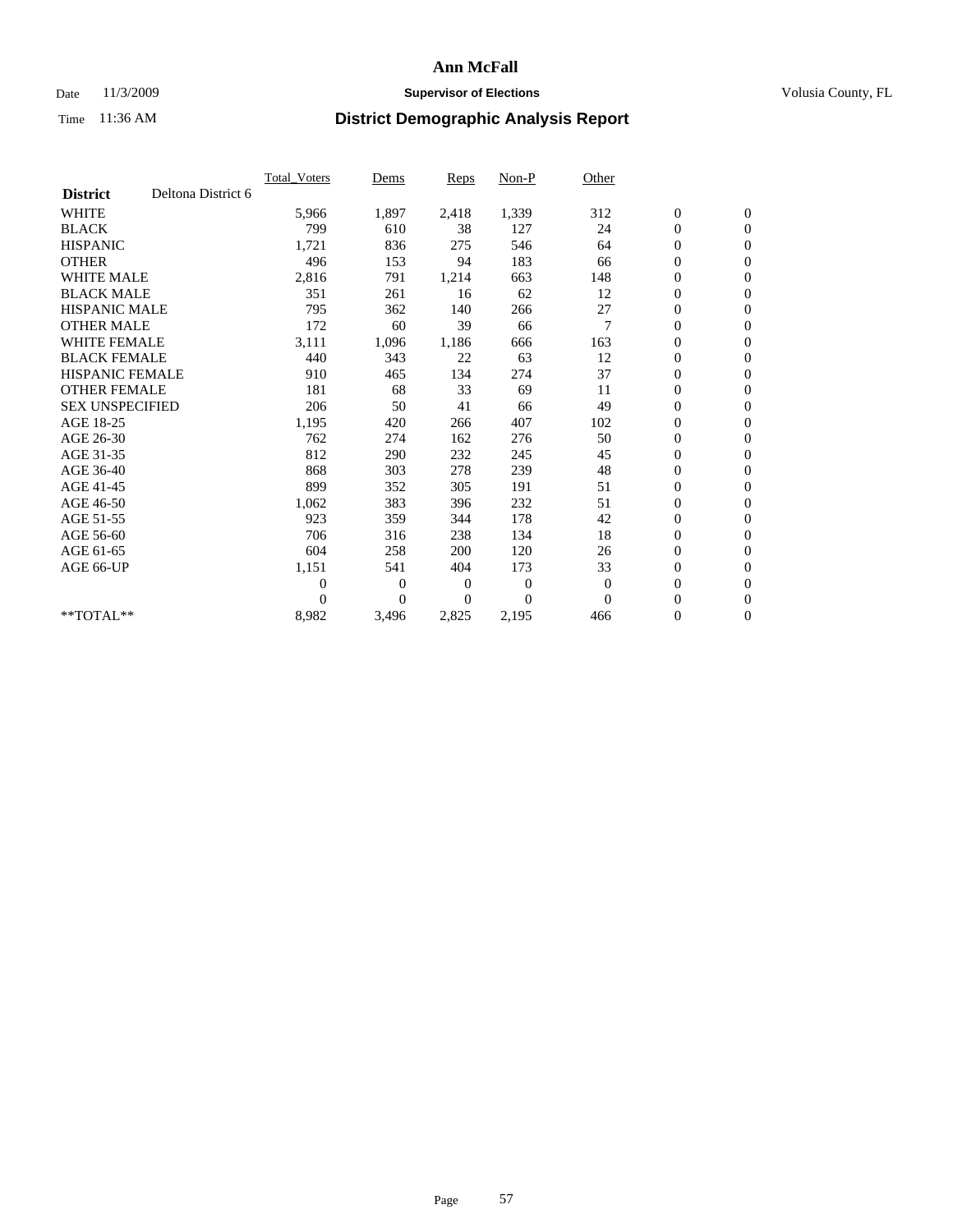## Date 11/3/2009 **Supervisor of Elections Supervisor of Elections** Volusia County, FL

|                        |                  | Total Voters | Dems           | Reps           | $Non-P$        | Other        |                  |                  |  |
|------------------------|------------------|--------------|----------------|----------------|----------------|--------------|------------------|------------------|--|
| <b>District</b>        | Edgewater Ward 1 |              |                |                |                |              |                  |                  |  |
| <b>WHITE</b>           |                  | 2,870        | 1,154          | 945            | 672            | 99           | $\boldsymbol{0}$ | $\boldsymbol{0}$ |  |
| <b>BLACK</b>           |                  | 54           | 34             | 3              | 12             | 5            | $\overline{0}$   | $\Omega$         |  |
| <b>HISPANIC</b>        |                  | 37           | 18             | 8              | 10             |              | 0                | $\Omega$         |  |
| <b>OTHER</b>           |                  | 103          | 33             | 14             | 43             | 13           | 0                | $\Omega$         |  |
| <b>WHITE MALE</b>      |                  | 1,260        | 448            | 451            | 305            | 56           | $\overline{0}$   | $\mathbf{0}$     |  |
| <b>BLACK MALE</b>      |                  | 30           | 16             | 2              | 9              | 3            | $\overline{0}$   | $\Omega$         |  |
| <b>HISPANIC MALE</b>   |                  | 13           | 8              |                | 4              | $\mathbf{0}$ | 0                | $\Omega$         |  |
| <b>OTHER MALE</b>      |                  | 27           | 9              | 6              | 11             |              | 0                | 0                |  |
| <b>WHITE FEMALE</b>    |                  | 1,592        | 694            | 489            | 366            | 43           | 0                | $\mathbf{0}$     |  |
| <b>BLACK FEMALE</b>    |                  | 22           | 17             |                | 2              | 2            | $\boldsymbol{0}$ | $\Omega$         |  |
| HISPANIC FEMALE        |                  | 24           | 10             |                | 6              |              | 0                | $\mathbf{0}$     |  |
| <b>OTHER FEMALE</b>    |                  | 40           | 18             | 5              | 16             |              | 0                | $\Omega$         |  |
| <b>SEX UNSPECIFIED</b> |                  | 56           | 19             | 8              | 18             | 11           | 0                | $\mathbf{0}$     |  |
| AGE 18-25              |                  | 291          | 79             | 71             | 123            | 18           | 0                | $\Omega$         |  |
| AGE 26-30              |                  | 191          | 73             | 37             | 73             | 8            | 0                | $\Omega$         |  |
| AGE 31-35              |                  | 170          | 63             | 48             | 48             | 11           | $\boldsymbol{0}$ | $\Omega$         |  |
| AGE 36-40              |                  | 191          | 62             | 49             | 70             | 10           | 0                | 0                |  |
| AGE 41-45              |                  | 205          | 71             | 70             | 53             | 11           | 0                | $\Omega$         |  |
| AGE 46-50              |                  | 282          | 102            | 107            | 63             | 10           | $\boldsymbol{0}$ | $\Omega$         |  |
| AGE 51-55              |                  | 315          | 121            | 95             | 89             | 10           | 0                | $\mathbf{0}$     |  |
| AGE 56-60              |                  | 296          | 134            | 93             | 57             | 12           | 0                | $\Omega$         |  |
| AGE 61-65              |                  | 276          | 118            | 93             | 55             | 10           | $\overline{0}$   | $\Omega$         |  |
| AGE 66-UP              |                  | 847          | 416            | 307            | 106            | 18           | 0                | $\Omega$         |  |
|                        |                  | 0            | $\overline{0}$ | 0              | $\mathbf{0}$   | $\mathbf{0}$ | 0                | $\Omega$         |  |
|                        |                  | $\theta$     | $\overline{0}$ | $\overline{0}$ | $\overline{0}$ | $\Omega$     | 0                | $\Omega$         |  |
| **TOTAL**              |                  | 3,064        | 1,239          | 970            | 737            | 118          | 0                | $\mathbf{0}$     |  |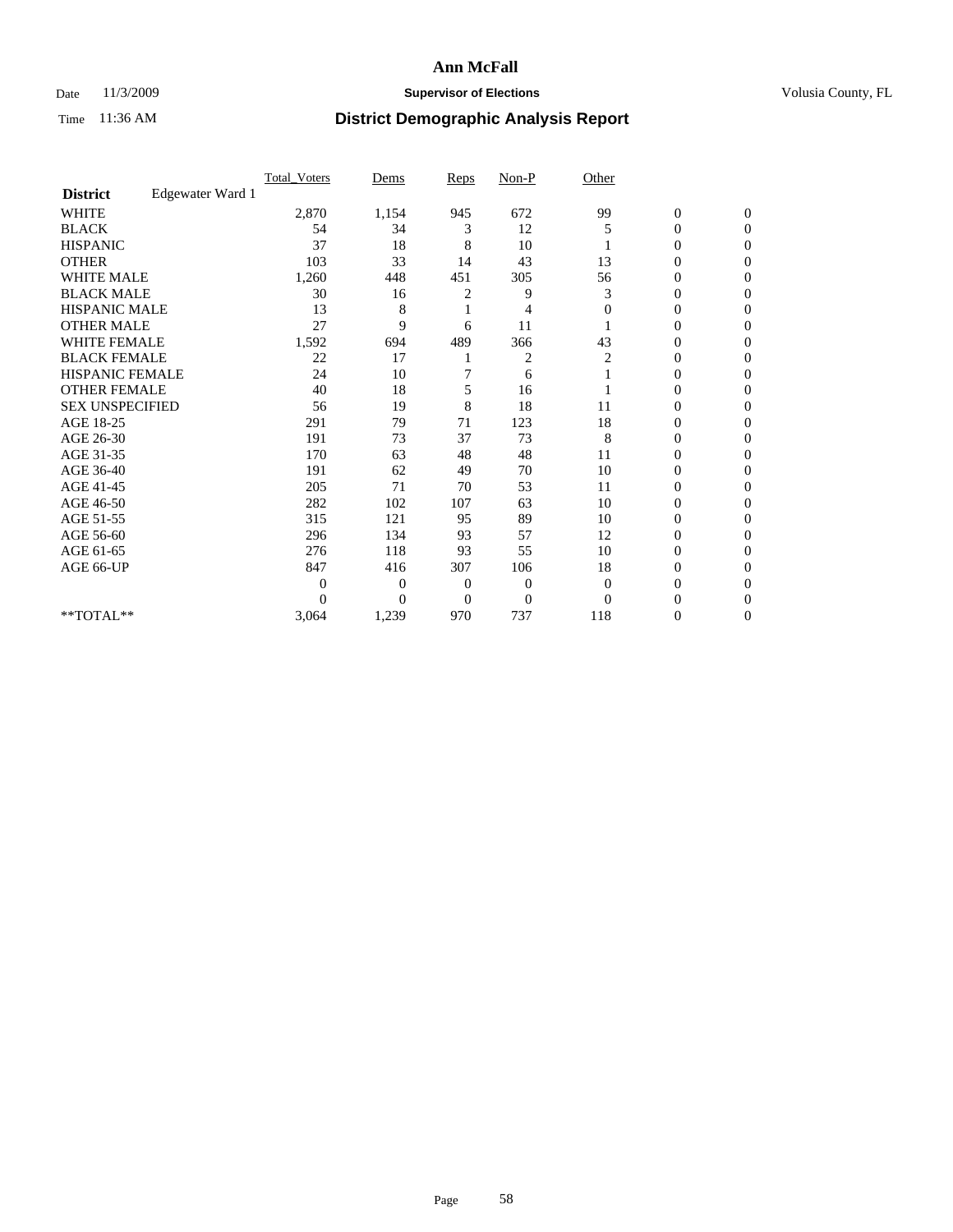### Date 11/3/2009 **Supervisor of Elections Supervisor of Elections** Volusia County, FL

|                        |                  | <b>Total_Voters</b> | Dems           | <b>Reps</b>    | $Non-P$        | Other        |                  |                |  |
|------------------------|------------------|---------------------|----------------|----------------|----------------|--------------|------------------|----------------|--|
| <b>District</b>        | Edgewater Ward 2 |                     |                |                |                |              |                  |                |  |
| <b>WHITE</b>           |                  | 3,593               | 1,367          | 1,190          | 908            | 128          | $\boldsymbol{0}$ | $\mathbf{0}$   |  |
| <b>BLACK</b>           |                  | 71                  | 61             |                | 9              | $\Omega$     | $\boldsymbol{0}$ | $\mathbf{0}$   |  |
| <b>HISPANIC</b>        |                  | 57                  | 23             | 11             | 22             |              | $\mathbf{0}$     | $\mathbf{0}$   |  |
| <b>OTHER</b>           |                  | 123                 | 34             | 30             | 38             | 21           | 0                | $\Omega$       |  |
| <b>WHITE MALE</b>      |                  | 1,669               | 582            | 593            | 427            | 67           | 0                | $\Omega$       |  |
| <b>BLACK MALE</b>      |                  | 35                  | 30             | 0              | 5              | $\Omega$     | $\boldsymbol{0}$ | $\Omega$       |  |
| HISPANIC MALE          |                  | 27                  | 10             | 6              | 10             |              | $\boldsymbol{0}$ | $\Omega$       |  |
| <b>OTHER MALE</b>      |                  | 43                  | 14             | 14             | 12             | 3            | 0                | $\mathbf{0}$   |  |
| <b>WHITE FEMALE</b>    |                  | 1,904               | 779            | 588            | 477            | 60           | 0                | $\Omega$       |  |
| <b>BLACK FEMALE</b>    |                  | 36                  | 31             |                | 4              | $\mathbf{0}$ | $\overline{0}$   | $\mathbf{0}$   |  |
| <b>HISPANIC FEMALE</b> |                  | 28                  | 13             | 5              | 10             | $\mathbf{0}$ | 0                | $\mathbf{0}$   |  |
| <b>OTHER FEMALE</b>    |                  | 40                  | 13             | 12             | 12             | 3            | $\theta$         | $\Omega$       |  |
| <b>SEX UNSPECIFIED</b> |                  | 62                  | 13             | 13             | 20             | 16           | $\overline{0}$   | $\mathbf{0}$   |  |
| AGE 18-25              |                  | 382                 | 128            | 82             | 138            | 34           | 0                | $\mathbf{0}$   |  |
| AGE 26-30              |                  | 242                 | 85             | 65             | 82             | 10           | $\overline{0}$   | $\mathbf{0}$   |  |
| AGE 31-35              |                  | 274                 | 89             | 81             | 93             | 11           | 0                | $\Omega$       |  |
| AGE 36-40              |                  | 288                 | 99             | 79             | 100            | 10           | 0                | $\mathbf{0}$   |  |
| AGE 41-45              |                  | 285                 | 106            | 91             | 76             | 12           | $\overline{0}$   | $\Omega$       |  |
| AGE 46-50              |                  | 363                 | 128            | 126            | 93             | 16           | $\overline{0}$   | $\mathbf{0}$   |  |
| AGE 51-55              |                  | 397                 | 144            | 151            | 95             | 7            | $\overline{0}$   | $\mathbf{0}$   |  |
| AGE 56-60              |                  | 370                 | 151            | 115            | 93             | 11           | $\overline{0}$   | $\Omega$       |  |
| AGE 61-65              |                  | 342                 | 134            | 121            | 74             | 13           | $\overline{0}$   | $\Omega$       |  |
| AGE 66-UP              |                  | 901                 | 421            | 321            | 133            | 26           | 0                | $\mathbf{0}$   |  |
|                        |                  | $\theta$            | $\overline{0}$ | $\mathbf{0}$   | 0              | $\mathbf{0}$ | 0                | $\Omega$       |  |
|                        |                  | $\theta$            | $\overline{0}$ | $\overline{0}$ | $\overline{0}$ | $\Omega$     | $\overline{0}$   | $\overline{0}$ |  |
| **TOTAL**              |                  | 3,844               | 1,485          | 1,232          | 977            | 150          | 0                | $\overline{0}$ |  |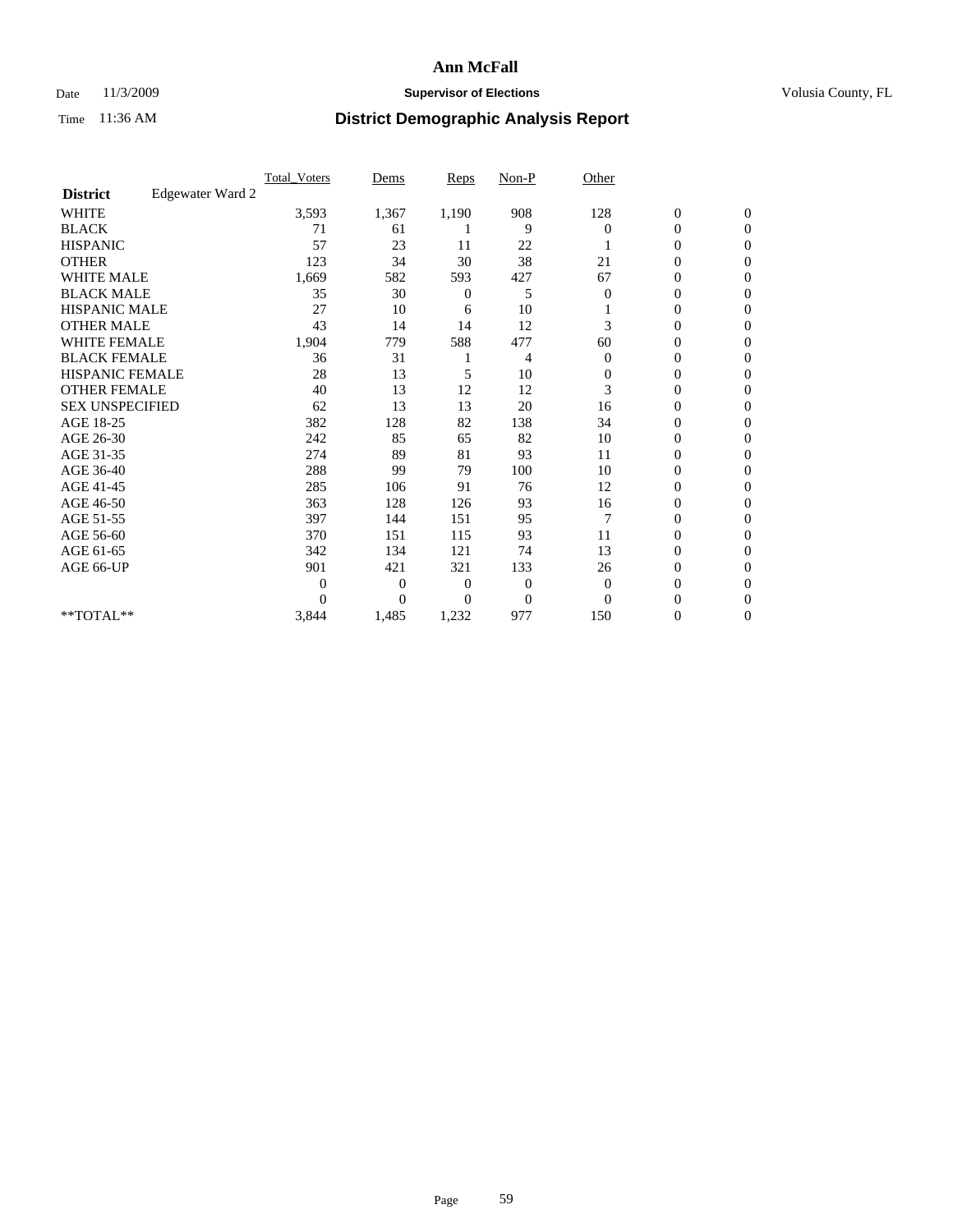## Date 11/3/2009 **Supervisor of Elections Supervisor of Elections** Volusia County, FL

|                        |                  | <b>Total Voters</b> | Dems           | <b>Reps</b>    | $Non-P$        | Other          |                  |                |  |
|------------------------|------------------|---------------------|----------------|----------------|----------------|----------------|------------------|----------------|--|
| <b>District</b>        | Edgewater Ward 3 |                     |                |                |                |                |                  |                |  |
| <b>WHITE</b>           |                  | 3,507               | 1,352          | 1,164          | 853            | 138            | $\boldsymbol{0}$ | $\mathbf{0}$   |  |
| <b>BLACK</b>           |                  | 81                  | 64             |                | 14             | 2              | $\boldsymbol{0}$ | $\mathbf{0}$   |  |
| <b>HISPANIC</b>        |                  | 45                  | 17             | 9              | 14             | 5              | $\mathbf{0}$     | $\Omega$       |  |
| <b>OTHER</b>           |                  | 146                 | 43             | 30             | 54             | 19             | 0                | $\Omega$       |  |
| <b>WHITE MALE</b>      |                  | 1,575               | 536            | 572            | 395            | 72             | 0                | $\Omega$       |  |
| <b>BLACK MALE</b>      |                  | 42                  | 33             |                |                |                | 0                | $\Omega$       |  |
| HISPANIC MALE          |                  | 19                  | 5              | 4              | $\overline{7}$ | 3              | $\boldsymbol{0}$ | $\Omega$       |  |
| <b>OTHER MALE</b>      |                  | 45                  | 18             | 11             | 15             |                | 0                | $\mathbf{0}$   |  |
| <b>WHITE FEMALE</b>    |                  | 1,913               | 810            | 585            | 453            | 65             | 0                | $\Omega$       |  |
| <b>BLACK FEMALE</b>    |                  | 37                  | 30             | $\mathbf{0}$   | 7              | $\mathbf{0}$   | $\overline{0}$   | $\mathbf{0}$   |  |
| <b>HISPANIC FEMALE</b> |                  | 25                  | 11             | 5              | $\overline{7}$ | 2              | 0                | $\mathbf{0}$   |  |
| <b>OTHER FEMALE</b>    |                  | 58                  | 18             | 15             | 21             | $\overline{4}$ | $\theta$         | $\Omega$       |  |
| <b>SEX UNSPECIFIED</b> |                  | 65                  | 15             | 11             | 23             | 16             | $\overline{0}$   | $\mathbf{0}$   |  |
| AGE 18-25              |                  | 344                 | 115            | 76             | 127            | 26             | 0                | $\mathbf{0}$   |  |
| AGE 26-30              |                  | 241                 | 67             | 61             | 97             | 16             | $\overline{0}$   | $\Omega$       |  |
| AGE 31-35              |                  | 259                 | 76             | 74             | 98             | 11             | 0                | $\Omega$       |  |
| AGE 36-40              |                  | 293                 | 89             | 95             | 94             | 15             | 0                | $\mathbf{0}$   |  |
| AGE 41-45              |                  | 262                 | 88             | 98             | 64             | 12             | $\mathbf{0}$     | $\Omega$       |  |
| AGE 46-50              |                  | 346                 | 142            | 100            | 88             | 16             | $\overline{0}$   | $\mathbf{0}$   |  |
| AGE 51-55              |                  | 364                 | 145            | 135            | 73             | 11             | $\overline{0}$   | $\mathbf{0}$   |  |
| AGE 56-60              |                  | 351                 | 143            | 123            | 72             | 13             | $\overline{0}$   | $\Omega$       |  |
| AGE 61-65              |                  | 338                 | 137            | 116            | 72             | 13             | $\overline{0}$   | $\Omega$       |  |
| AGE 66-UP              |                  | 981                 | 474            | 326            | 150            | 31             | 0                | $\overline{0}$ |  |
|                        |                  | $\boldsymbol{0}$    | $\overline{0}$ | $\overline{0}$ | 0              | $\overline{0}$ | 0                | $\Omega$       |  |
|                        |                  | $\theta$            | $\overline{0}$ | $\overline{0}$ | $\overline{0}$ | $\Omega$       | $\overline{0}$   | $\Omega$       |  |
| **TOTAL**              |                  | 3,779               | 1,476          | 1,204          | 935            | 164            | 0                | $\overline{0}$ |  |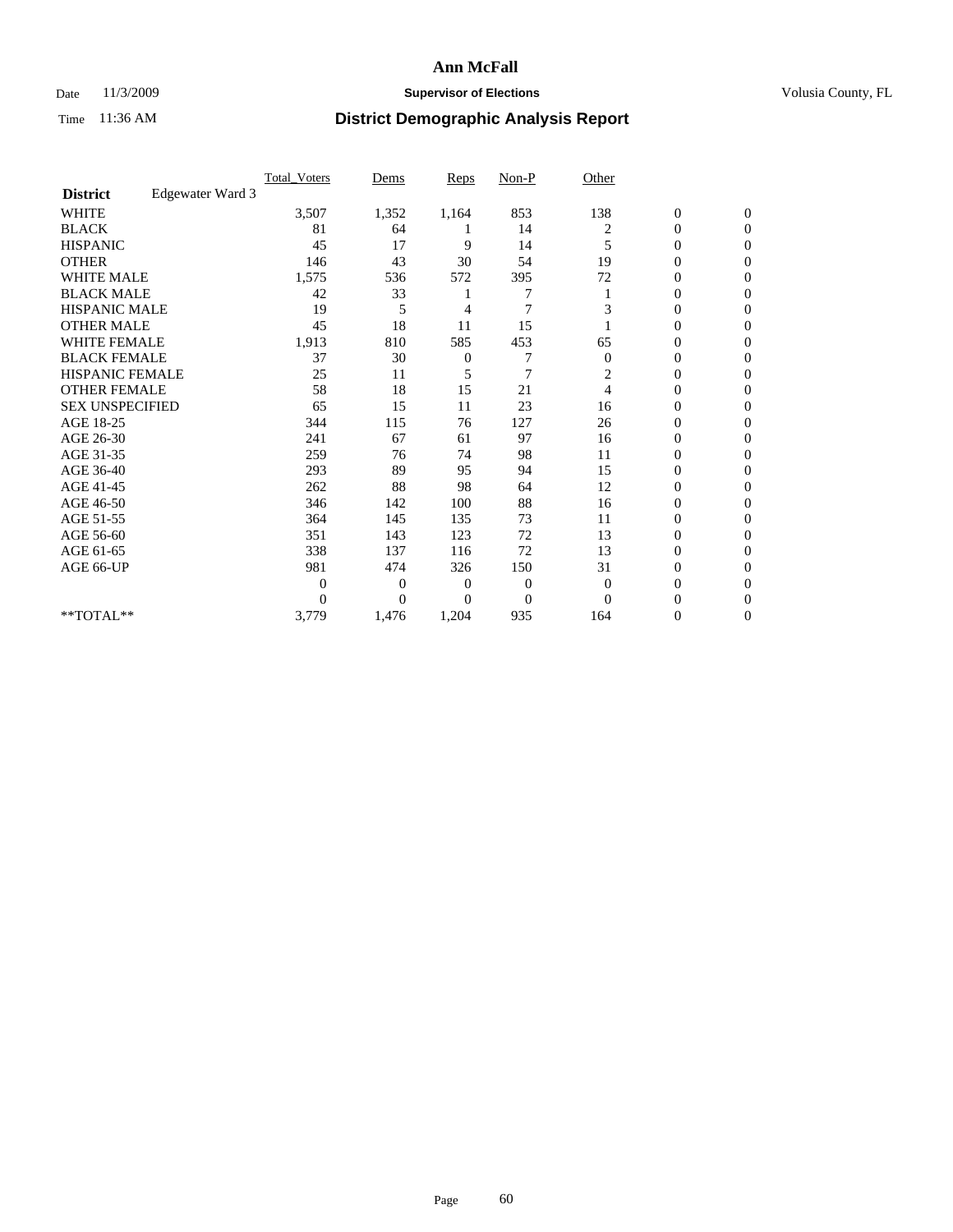### Date 11/3/2009 **Supervisor of Elections Supervisor of Elections** Volusia County, FL

|                        |                  | Total Voters   | Dems           | <b>Reps</b>    | $Non-P$        | Other          |                  |                  |  |
|------------------------|------------------|----------------|----------------|----------------|----------------|----------------|------------------|------------------|--|
| <b>District</b>        | Edgewater Ward 4 |                |                |                |                |                |                  |                  |  |
| <b>WHITE</b>           |                  | 3,637          | 1,376          | 1,228          | 868            | 165            | $\boldsymbol{0}$ | $\boldsymbol{0}$ |  |
| <b>BLACK</b>           |                  | 63             | 44             | 5              | 13             |                | $\boldsymbol{0}$ | $\mathbf{0}$     |  |
| <b>HISPANIC</b>        |                  | 35             | 19             | 5              | 10             |                | $\overline{0}$   | $\Omega$         |  |
| <b>OTHER</b>           |                  | 118            | 33             | 18             | 51             | 16             | 0                | $\Omega$         |  |
| <b>WHITE MALE</b>      |                  | 1,665          | 562            | 602            | 424            | 77             | $\overline{0}$   | $\mathbf{0}$     |  |
| <b>BLACK MALE</b>      |                  | 27             | 19             | $\overline{c}$ | 6              | 0              | $\overline{0}$   | $\Omega$         |  |
| <b>HISPANIC MALE</b>   |                  | 18             | 10             | 3              | 4              |                | 0                | $\Omega$         |  |
| <b>OTHER MALE</b>      |                  | 36             | 12             | 8              | 13             | 3              | 0                | 0                |  |
| <b>WHITE FEMALE</b>    |                  | 1,945          | 807            | 614            | 436            | 88             | 0                | $\mathbf{0}$     |  |
| <b>BLACK FEMALE</b>    |                  | 35             | 24             | 3              | 7              |                | 0                | $\Omega$         |  |
| <b>HISPANIC FEMALE</b> |                  | 17             | 9              | $\overline{2}$ | 6              | $\theta$       | 0                | $\overline{0}$   |  |
| <b>OTHER FEMALE</b>    |                  | 38             | 15             | 6              | 16             |                | 0                | $\Omega$         |  |
| <b>SEX UNSPECIFIED</b> |                  | 72             | 14             | 16             | 30             | 12             | $\overline{0}$   | $\overline{0}$   |  |
| AGE 18-25              |                  | 318            | 104            | 61             | 128            | 25             | 0                | $\overline{0}$   |  |
| AGE 26-30              |                  | 233            | 71             | 70             | 83             | 9              | $\overline{0}$   | $\Omega$         |  |
| AGE 31-35              |                  | 257            | 78             | 67             | 96             | 16             | $\boldsymbol{0}$ | $\Omega$         |  |
| AGE 36-40              |                  | 278            | 88             | 82             | 97             | 11             | 0                | 0                |  |
| AGE 41-45              |                  | 286            | 108            | 85             | 83             | 10             | 0                | $\Omega$         |  |
| AGE 46-50              |                  | 364            | 135            | 135            | 80             | 14             | 0                | $\Omega$         |  |
| AGE 51-55              |                  | 336            | 137            | 114            | 71             | 14             | 0                | $\mathbf{0}$     |  |
| AGE 56-60              |                  | 312            | 138            | 94             | 70             | 10             | $\overline{0}$   | $\Omega$         |  |
| AGE 61-65              |                  | 308            | 141            | 88             | 56             | 23             | $\overline{0}$   | $\overline{0}$   |  |
| AGE 66-UP              |                  | 1,161          | 472            | 460            | 178            | 51             | $\boldsymbol{0}$ | $\Omega$         |  |
|                        |                  | $\overline{0}$ | $\overline{0}$ | 0              | $\overline{0}$ | $\overline{0}$ | 0                | $\Omega$         |  |
|                        |                  | $\theta$       | $\overline{0}$ | $\Omega$       | $\Omega$       | $\Omega$       | 0                | $\Omega$         |  |
| **TOTAL**              |                  | 3,853          | 1,472          | 1,256          | 942            | 183            | 0                | $\mathbf{0}$     |  |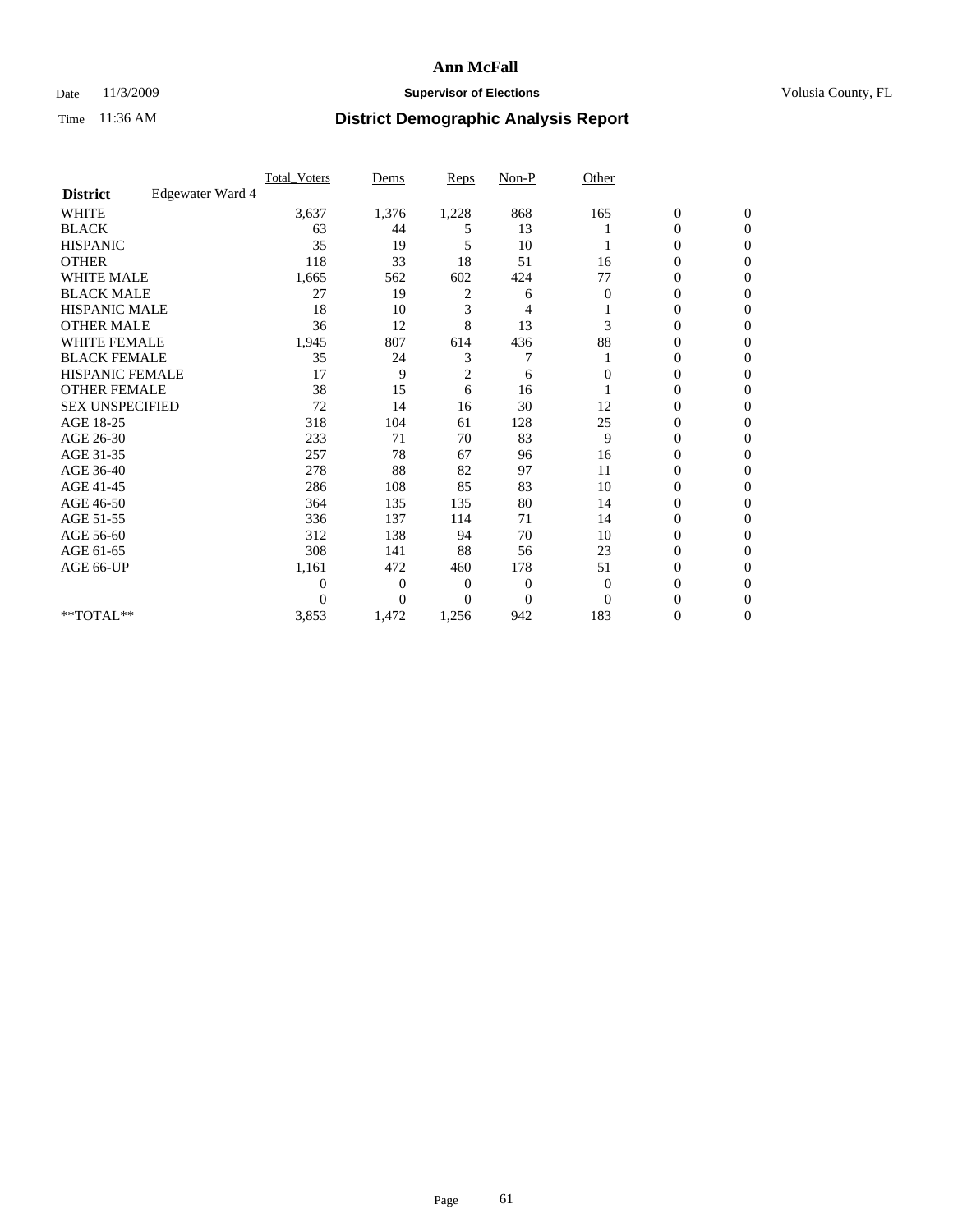## Date 11/3/2009 **Supervisor of Elections Supervisor of Elections** Volusia County, FL

|                        |                   | Total Voters     | Dems           | Reps           | $Non-P$          | Other        |                  |                |  |
|------------------------|-------------------|------------------|----------------|----------------|------------------|--------------|------------------|----------------|--|
| <b>District</b>        | Holly Hill Zone 1 |                  |                |                |                  |              |                  |                |  |
| <b>WHITE</b>           |                   | 1,299            | 555            | 352            | 331              | 61           | $\boldsymbol{0}$ | $\mathbf{0}$   |  |
| <b>BLACK</b>           |                   | 116              | 92             | 6              | 16               | 2            | $\overline{0}$   | $\mathbf{0}$   |  |
| <b>HISPANIC</b>        |                   | 42               | 23             | 3              | 13               | 3            | $\mathbf{0}$     | $\Omega$       |  |
| <b>OTHER</b>           |                   | 68               | 24             | 18             | 20               | 6            | 0                | $\Omega$       |  |
| <b>WHITE MALE</b>      |                   | 626              | 240            | 189            | 171              | 26           | 0                | 0              |  |
| <b>BLACK MALE</b>      |                   | 44               | 33             | 2              | 7                | 2            | $\mathbf{0}$     | $\Omega$       |  |
| HISPANIC MALE          |                   | 19               | 8              | $\overline{c}$ | 8                |              | $\overline{0}$   | $\Omega$       |  |
| <b>OTHER MALE</b>      |                   | 19               | 4              | 6              | 6                | 3            | 0                | 0              |  |
| <b>WHITE FEMALE</b>    |                   | 664              | 312            | 161            | 159              | 32           | 0                | $\Omega$       |  |
| <b>BLACK FEMALE</b>    |                   | 72               | 59             | 4              | 9                | $\mathbf{0}$ | $\overline{0}$   | $\overline{0}$ |  |
| <b>HISPANIC FEMALE</b> |                   | 23               | 15             |                | 5                | 2            | 0                | $\Omega$       |  |
| <b>OTHER FEMALE</b>    |                   | 29               | 11             | 11             | 6                |              | 0                | 0              |  |
| <b>SEX UNSPECIFIED</b> |                   | 29               | 12             | $\mathfrak{Z}$ | 9                | 5            | $\overline{0}$   | $\Omega$       |  |
| AGE 18-25              |                   | 133              | 59             | 29             | 35               | 10           | 0                | $\overline{0}$ |  |
| AGE 26-30              |                   | 122              | 57             | 14             | 45               | 6            | 0                | $\Omega$       |  |
| AGE 31-35              |                   | 105              | 34             | 19             | 42               | 10           | 0                | $\Omega$       |  |
| AGE 36-40              |                   | 101              | 39             | 30             | 28               | 4            | 0                | 0              |  |
| AGE 41-45              |                   | 153              | 67             | 38             | 43               | 5            | 0                | $\Omega$       |  |
| AGE 46-50              |                   | 165              | 68             | 44             | 40               | 13           | $\overline{0}$   | $\Omega$       |  |
| AGE 51-55              |                   | 158              | 70             | 36             | 44               | 8            | 0                | 0              |  |
| AGE 56-60              |                   | 174              | 84             | 49             | 38               | 3            | 0                | $\Omega$       |  |
| AGE 61-65              |                   | 130              | 52             | 43             | 28               | 7            | 0                | $\Omega$       |  |
| AGE 66-UP              |                   | 284              | 164            | 77             | 37               | 6            | 0                | 0              |  |
|                        |                   | $\boldsymbol{0}$ | $\overline{0}$ | $\overline{0}$ | $\boldsymbol{0}$ | $\Omega$     | 0                | $\Omega$       |  |
|                        |                   | $\theta$         | $\overline{0}$ | $\overline{0}$ | $\overline{0}$   | $\Omega$     | 0                | $\Omega$       |  |
| **TOTAL**              |                   | 1,525            | 694            | 379            | 380              | 72           | 0                | 0              |  |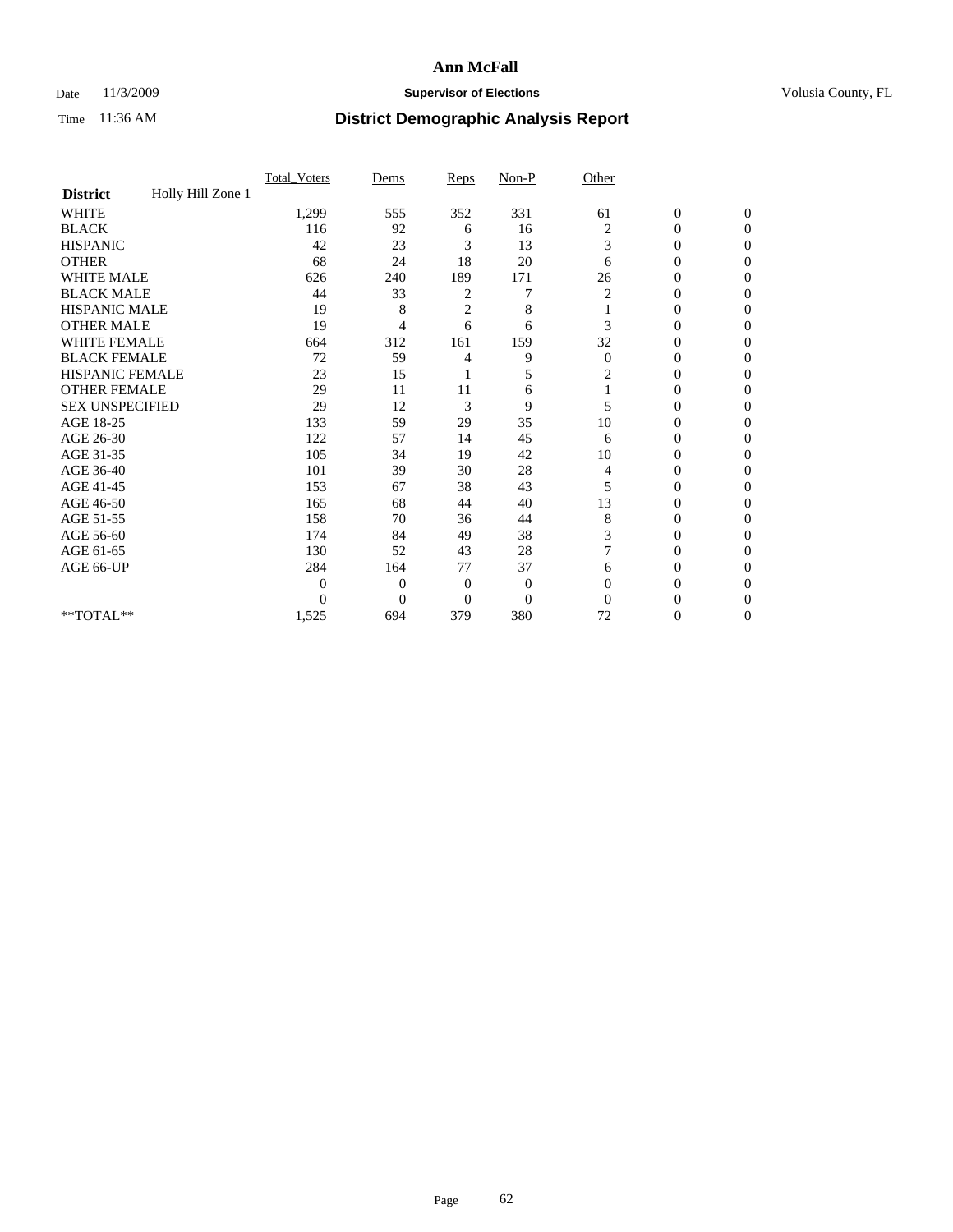## Date 11/3/2009 **Supervisor of Elections Supervisor of Elections** Volusia County, FL

|                        |                   | Total Voters | Dems           | Reps           | $Non-P$        | Other        |                  |              |  |
|------------------------|-------------------|--------------|----------------|----------------|----------------|--------------|------------------|--------------|--|
| <b>District</b>        | Holly Hill Zone 2 |              |                |                |                |              |                  |              |  |
| <b>WHITE</b>           |                   | 1,580        | 702            | 417            | 381            | 80           | $\boldsymbol{0}$ | $\mathbf{0}$ |  |
| <b>BLACK</b>           |                   | 205          | 171            | 6              | 24             | 4            | $\overline{0}$   | $\mathbf{0}$ |  |
| <b>HISPANIC</b>        |                   | 37           | 17             | 10             | 9              |              | 0                | $\Omega$     |  |
| <b>OTHER</b>           |                   | 106          | 40             | 16             | 38             | 12           | 0                | $\Omega$     |  |
| <b>WHITE MALE</b>      |                   | 732          | 289            | 220            | 187            | 36           | 0                | $\Omega$     |  |
| <b>BLACK MALE</b>      |                   | 94           | 78             | 2              | 11             | 3            | $\mathbf{0}$     | $\Omega$     |  |
| HISPANIC MALE          |                   | 17           | 4              | 9              | 4              | $\mathbf{0}$ | $\overline{0}$   | $\Omega$     |  |
| <b>OTHER MALE</b>      |                   | 27           | 9              | 6              | 8              | 4            | 0                | 0            |  |
| <b>WHITE FEMALE</b>    |                   | 836          | 408            | 196            | 191            | 41           | 0                | $\Omega$     |  |
| <b>BLACK FEMALE</b>    |                   | 111          | 93             | 4              | 13             |              | $\overline{0}$   | $\mathbf{0}$ |  |
| <b>HISPANIC FEMALE</b> |                   | 20           | 13             |                | 5              |              | 0                | $\Omega$     |  |
| <b>OTHER FEMALE</b>    |                   | 40           | 20             | 9              | 11             | $\Omega$     | 0                | 0            |  |
| <b>SEX UNSPECIFIED</b> |                   | 51           | 16             | $\overline{2}$ | 22             | 11           | 0                | $\Omega$     |  |
| AGE 18-25              |                   | 208          | 87             | 41             | 61             | 19           | 0                | $\mathbf{0}$ |  |
| AGE 26-30              |                   | 156          | 73             | 28             | 48             |              | 0                | $\Omega$     |  |
| AGE 31-35              |                   | 143          | 61             | 22             | 51             | 9            | 0                | $\Omega$     |  |
| AGE 36-40              |                   | 171          | 77             | 32             | 52             | 10           | 0                | 0            |  |
| AGE 41-45              |                   | 185          | 77             | 53             | 45             | 10           | 0                | $\Omega$     |  |
| AGE 46-50              |                   | 259          | 126            | 56             | 62             | 15           | $\overline{0}$   | $\Omega$     |  |
| AGE 51-55              |                   | 191          | 96             | 43             | 47             | 5            | 0                | 0            |  |
| AGE 56-60              |                   | 174          | 78             | 47             | 41             | 8            | 0                | $\Omega$     |  |
| AGE 61-65              |                   | 123          | 66             | 33             | 18             | 6            | 0                | $\Omega$     |  |
| AGE 66-UP              |                   | 318          | 189            | 94             | 27             | 8            | 0                | 0            |  |
|                        |                   | $\theta$     | $\overline{0}$ | $\mathbf{0}$   | $\mathbf{0}$   | $\Omega$     | 0                | $\Omega$     |  |
|                        |                   | $\theta$     | $\overline{0}$ | $\overline{0}$ | $\overline{0}$ | $\Omega$     | 0                | $\Omega$     |  |
| **TOTAL**              |                   | 1,928        | 930            | 449            | 452            | 97           | 0                | $\mathbf{0}$ |  |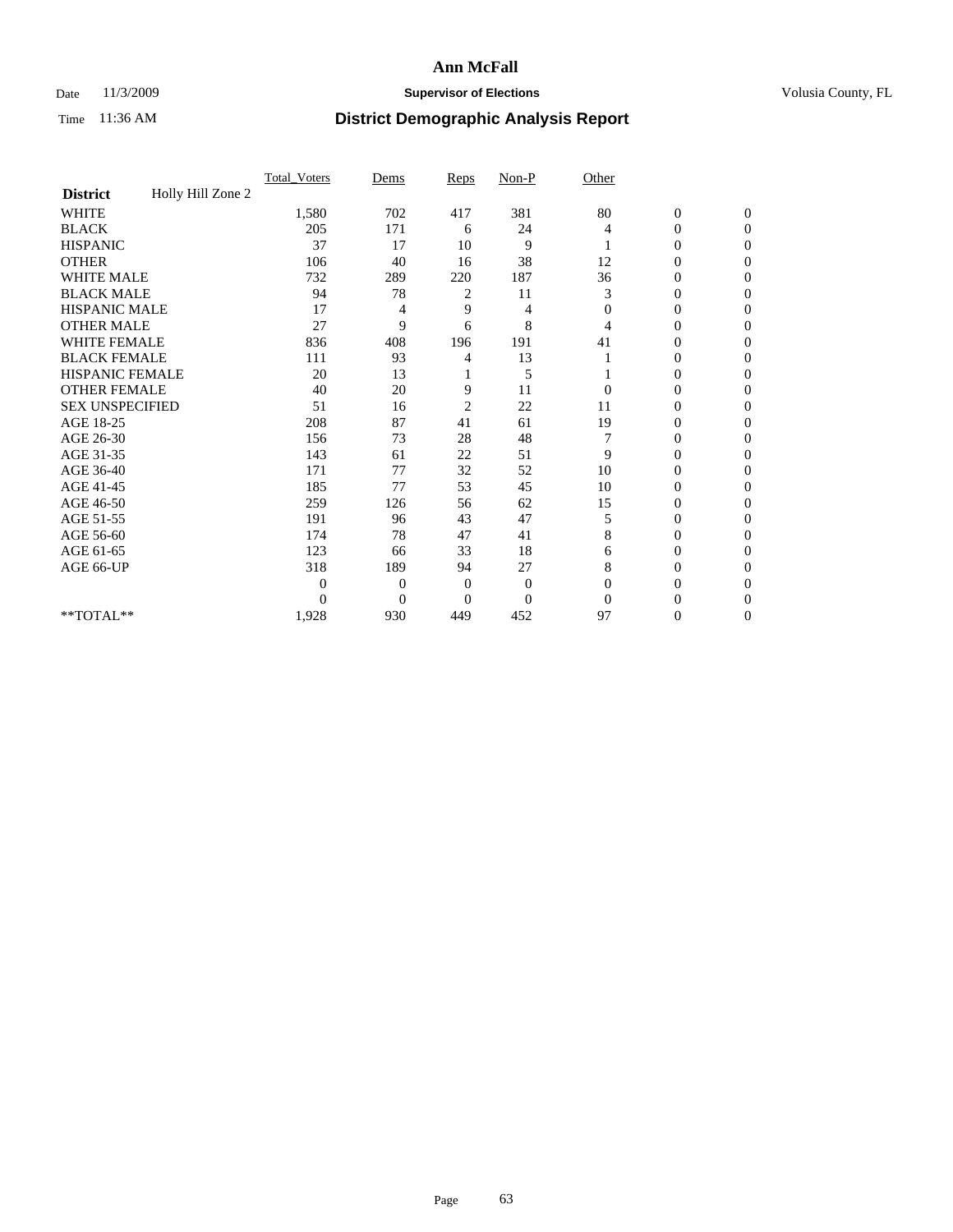## Date 11/3/2009 **Supervisor of Elections Supervisor of Elections** Volusia County, FL

|                        | Total Voters      | Dems           | Reps           | $Non-P$      | Other        |                  |                  |  |
|------------------------|-------------------|----------------|----------------|--------------|--------------|------------------|------------------|--|
| <b>District</b>        | Holly Hill Zone 3 |                |                |              |              |                  |                  |  |
| <b>WHITE</b>           | 1,605             | 659            | 548            | 321          | 77           | $\boldsymbol{0}$ | $\boldsymbol{0}$ |  |
| <b>BLACK</b>           | 149               | 125            | 4              | 19           |              | $\overline{0}$   | $\Omega$         |  |
| <b>HISPANIC</b>        | 26                | 12             | 4              | 9            |              | 0                | $\Omega$         |  |
| <b>OTHER</b>           | 96                | 37             | 14             | 36           | 9            | 0                | $\Omega$         |  |
| <b>WHITE MALE</b>      | 667               | 253            | 240            | 140          | 34           | 0                | $\Omega$         |  |
| <b>BLACK MALE</b>      | 62                | 48             | 2              | 11           |              | 0                | 0                |  |
| <b>HISPANIC MALE</b>   | 12                | 5              | $\overline{2}$ | 4            |              | 0                | 0                |  |
| <b>OTHER MALE</b>      | 28                | 12             | 4              | 11           |              | 0                | 0                |  |
| WHITE FEMALE           | 931               | 402            | 307            | 180          | 42           | 0                | $\Omega$         |  |
| <b>BLACK FEMALE</b>    | 87                | 77             | 2              | 8            | $\mathbf{0}$ | 0                | $\Omega$         |  |
| HISPANIC FEMALE        | 14                | 7              | $\overline{c}$ | 5            | 0            | 0                | 0                |  |
| <b>OTHER FEMALE</b>    | 39                | 15             | 8              | 15           |              | 0                | $\Omega$         |  |
| <b>SEX UNSPECIFIED</b> | 36                | 14             | 3              | 11           | 8            | 0                | 0                |  |
| AGE 18-25              | 139               | 52             | 29             | 44           | 14           | 0                | 0                |  |
| AGE 26-30              | 96                | 32             | 17             | 43           | 4            | 0                | $\Omega$         |  |
| AGE 31-35              | 81                | 41             | 16             | 22           | 2            | 0                | $\Omega$         |  |
| AGE 36-40              | 101               | 37             | 23             | 35           | 6            | 0                | 0                |  |
| AGE 41-45              | 117               | 38             | 39             | 37           | 3            | 0                | 0                |  |
| AGE 46-50              | 138               | 57             | 40             | 34           | 7            | $\overline{0}$   | $\Omega$         |  |
| AGE 51-55              | 118               | 55             | 35             | 20           | 8            | 0                | $\Omega$         |  |
| AGE 56-60              | 154               | 77             | 43             | 29           | 5            | 0                | 0                |  |
| AGE 61-65              | 149               | 78             | 33             | 29           | 9            | $\overline{0}$   | 0                |  |
| AGE 66-UP              | 783               | 366            | 295            | 92           | 30           | 0                | 0                |  |
|                        | $\overline{0}$    | $\overline{0}$ | 0              | $\mathbf{0}$ | $\mathbf{0}$ | 0                | 0                |  |
|                        | $\Omega$          | $\overline{0}$ | $\Omega$       | $\Omega$     | $\Omega$     | 0                | $\Omega$         |  |
| **TOTAL**              | 1,876             | 833            | 570            | 385          | 88           | 0                | $\overline{0}$   |  |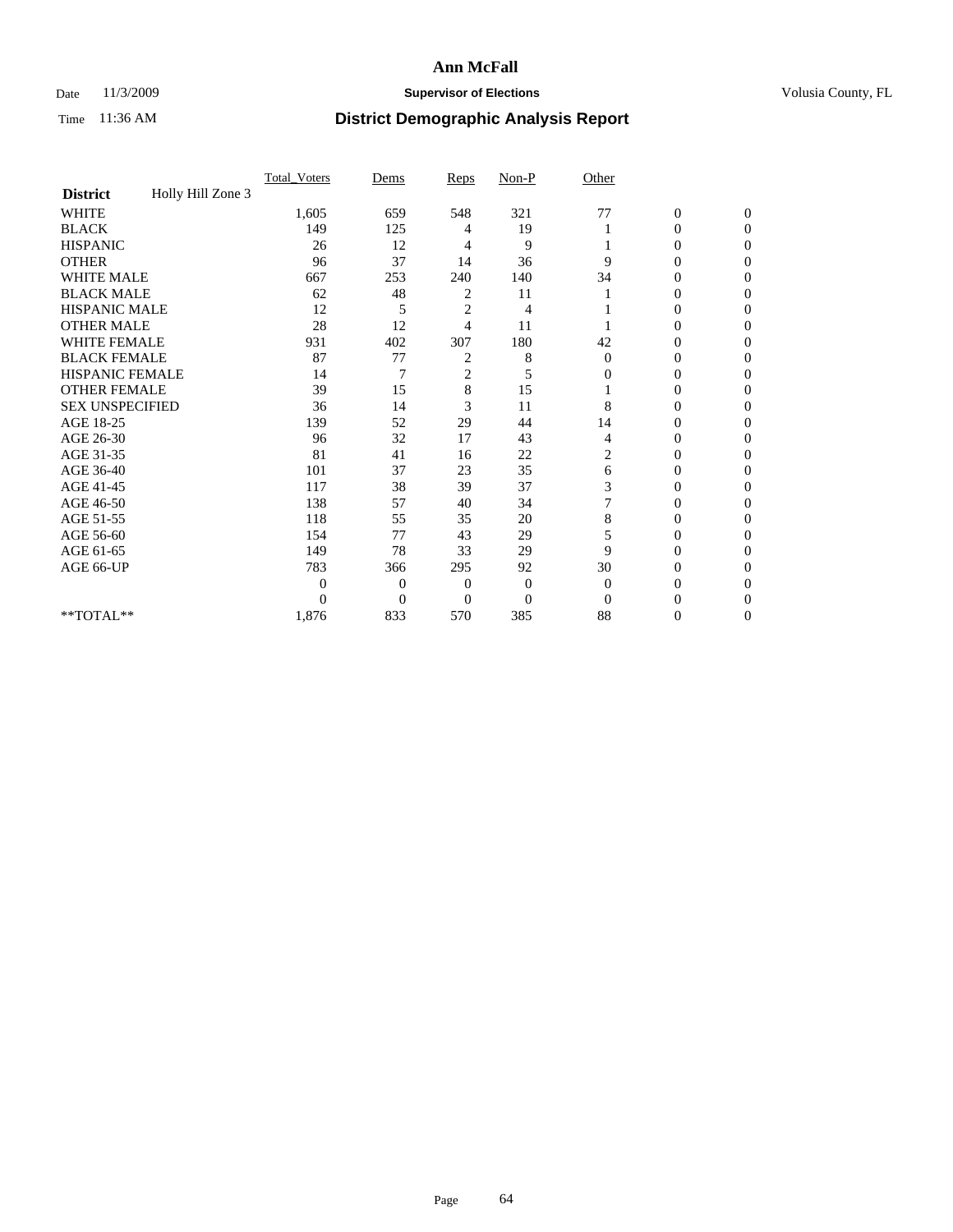## Date 11/3/2009 **Supervisor of Elections Supervisor of Elections** Volusia County, FL

|                        |                   | Total Voters   | Dems           | Reps           | $Non-P$        | Other          |                  |              |  |
|------------------------|-------------------|----------------|----------------|----------------|----------------|----------------|------------------|--------------|--|
| <b>District</b>        | Holly Hill Zone 4 |                |                |                |                |                |                  |              |  |
| <b>WHITE</b>           |                   | 1,469          | 625            | 464            | 312            | 68             | $\boldsymbol{0}$ | $\mathbf{0}$ |  |
| <b>BLACK</b>           |                   | 334            | 274            | 9              | 47             | 4              | $\overline{0}$   | $\mathbf{0}$ |  |
| <b>HISPANIC</b>        |                   | 49             | 31             | 6              | 11             |                | $\overline{0}$   | $\Omega$     |  |
| <b>OTHER</b>           |                   | 92             | 33             | 11             | 37             | 11             | 0                | $\Omega$     |  |
| <b>WHITE MALE</b>      |                   | 647            | 227            | 229            | 155            | 36             | 0                | $\Omega$     |  |
| <b>BLACK MALE</b>      |                   | 98             | 78             | 4              | 15             |                | $\mathbf{0}$     | $\Omega$     |  |
| HISPANIC MALE          |                   | 23             | 16             | $\overline{c}$ | 4              |                | $\boldsymbol{0}$ | $\Omega$     |  |
| <b>OTHER MALE</b>      |                   | 29             | 10             | 6              | 11             | 2              | 0                | 0            |  |
| <b>WHITE FEMALE</b>    |                   | 813            | 393            | 233            | 155            | 32             | 0                | $\Omega$     |  |
| <b>BLACK FEMALE</b>    |                   | 233            | 194            | 5              | 31             | 3              | $\overline{0}$   | $\mathbf{0}$ |  |
| <b>HISPANIC FEMALE</b> |                   | 26             | 15             | 4              | 7              | $\Omega$       | 0                | $\Omega$     |  |
| <b>OTHER FEMALE</b>    |                   | 34             | 18             | $\mathbf{0}$   | 14             | 2              | 0                | 0            |  |
| <b>SEX UNSPECIFIED</b> |                   | 41             | 12             | 7              | 15             | $\overline{7}$ | 0                | $\Omega$     |  |
| AGE 18-25              |                   | 322            | 157            | 51             | 95             | 19             | 0                | $\mathbf{0}$ |  |
| AGE 26-30              |                   | 171            | 78             | 40             | 47             | 6              | 0                | $\Omega$     |  |
| AGE 31-35              |                   | 140            | 73             | 25             | 36             | 6              | 0                | $\Omega$     |  |
| AGE 36-40              |                   | 131            | 58             | 30             | 33             | 10             | 0                | $\Omega$     |  |
| AGE 41-45              |                   | 157            | 76             | 35             | 41             | 5              | $\mathbf{0}$     | $\Omega$     |  |
| AGE 46-50              |                   | 178            | 66             | 58             | 40             | 14             | $\overline{0}$   | $\Omega$     |  |
| AGE 51-55              |                   | 170            | 90             | 46             | 31             | 3              | 0                | 0            |  |
| AGE 56-60              |                   | 153            | 76             | 40             | 32             | 5              | 0                | $\Omega$     |  |
| AGE 61-65              |                   | 100            | 51             | 26             | 17             | 6              | $\overline{0}$   | $\Omega$     |  |
| AGE 66-UP              |                   | 422            | 238            | 139            | 35             | 10             | 0                | 0            |  |
|                        |                   | $\overline{0}$ | $\overline{0}$ | $\mathbf{0}$   | $\mathbf{0}$   | $\Omega$       | 0                | $\Omega$     |  |
|                        |                   | $\theta$       | $\overline{0}$ | $\mathbf{0}$   | $\overline{0}$ | $\Omega$       | $\theta$         | $\Omega$     |  |
| **TOTAL**              |                   | 1,944          | 963            | 490            | 407            | 84             | 0                | $\mathbf{0}$ |  |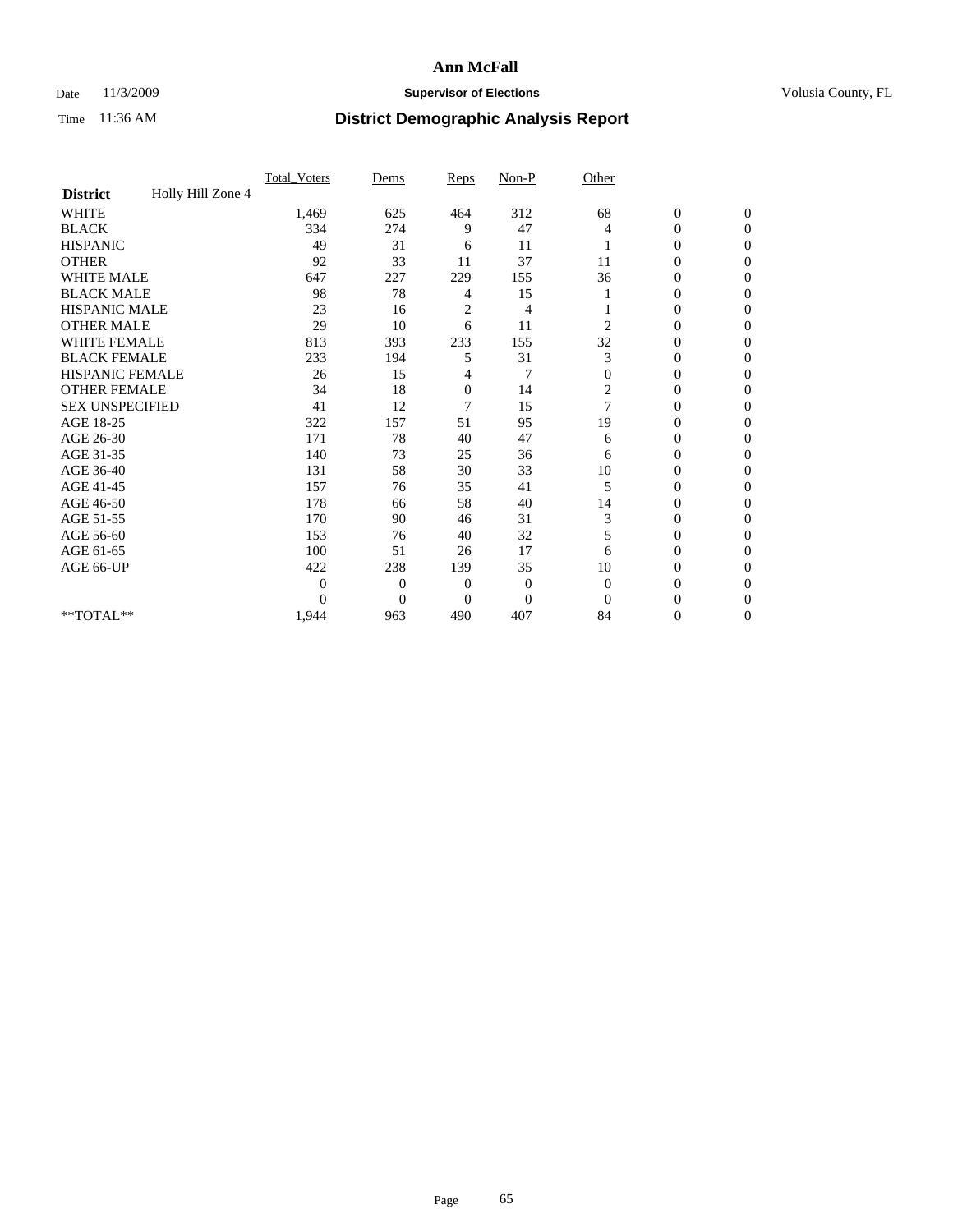## Date 11/3/2009 **Supervisor of Elections Supervisor of Elections** Volusia County, FL

|                                      | <b>Total_Voters</b> | Dems           | <b>Reps</b>    | $Non-P$        | Other          |                  |                |  |
|--------------------------------------|---------------------|----------------|----------------|----------------|----------------|------------------|----------------|--|
| New Smyrna Zone 1<br><b>District</b> |                     |                |                |                |                |                  |                |  |
| <b>WHITE</b>                         | 3,826               | 1,295          | 1,656          | 736            | 139            | $\boldsymbol{0}$ | $\mathbf{0}$   |  |
| <b>BLACK</b>                         |                     | 2              | 2              | 3              | $\Omega$       | $\boldsymbol{0}$ | $\mathbf{0}$   |  |
| <b>HISPANIC</b>                      | 39                  | 13             | 9              | 15             | 2              | 0                | $\Omega$       |  |
| <b>OTHER</b>                         | 123                 | 28             | 37             | 38             | 20             | 0                | $\Omega$       |  |
| <b>WHITE MALE</b>                    | 1,791               | 500            | 821            | 390            | 80             | 0                | 0              |  |
| <b>BLACK MALE</b>                    | 2                   | 0              | 0              | 2              | $\Omega$       | $\overline{0}$   | $\Omega$       |  |
| HISPANIC MALE                        | 15                  | 3              |                | 11             | 0              | 0                | $\Omega$       |  |
| <b>OTHER MALE</b>                    | 34                  | 6              | 17             | 10             |                | 0                | 0              |  |
| <b>WHITE FEMALE</b>                  | 2,006               | 785            | 825            | 338            | 58             | 0                | $\Omega$       |  |
| <b>BLACK FEMALE</b>                  | 5                   | $\overline{2}$ | 2              |                | $\mathbf{0}$   | $\overline{0}$   | $\overline{0}$ |  |
| <b>HISPANIC FEMALE</b>               | 24                  | 10             | 8              | 4              | 2              | 0                | 0              |  |
| <b>OTHER FEMALE</b>                  | 45                  | 14             | 16             | 11             | $\overline{4}$ | 0                | 0              |  |
| <b>SEX UNSPECIFIED</b>               | 73                  | 18             | 14             | 25             | 16             | 0                | $\Omega$       |  |
| AGE 18-25                            | 239                 | 73             | 49             | 97             | 20             | 0                | $\mathbf{0}$   |  |
| AGE 26-30                            | 175                 | 67             | 49             | 50             | 9              | 0                | $\Omega$       |  |
| AGE 31-35                            | 153                 | 36             | 50             | 56             | 11             | 0                | $\Omega$       |  |
| AGE 36-40                            | 170                 | 47             | 58             | 56             | 9              | 0                | 0              |  |
| AGE 41-45                            | 216                 | 66             | 95             | 44             | 11             | 0                | $\Omega$       |  |
| AGE 46-50                            | 285                 | 97             | 124            | 52             | 12             | $\overline{0}$   | $\Omega$       |  |
| AGE 51-55                            | 385                 | 142            | 146            | 81             | 16             | 0                | 0              |  |
| AGE 56-60                            | 457                 | 169            | 198            | 72             | 18             | 0                | $\Omega$       |  |
| AGE 61-65                            | 482                 | 157            | 218            | 91             | 16             | 0                | $\Omega$       |  |
| AGE 66-UP                            | 1,433               | 484            | 717            | 193            | 39             | 0                | 0              |  |
|                                      | 0                   | $\overline{0}$ | $\mathbf{0}$   | $\mathbf{0}$   | $\overline{0}$ | 0                | $\Omega$       |  |
|                                      | $\theta$            | $\overline{0}$ | $\overline{0}$ | $\overline{0}$ | $\Omega$       | 0                | $\Omega$       |  |
| **TOTAL**                            | 3,995               | 1,338          | 1,704          | 792            | 161            | 0                | 0              |  |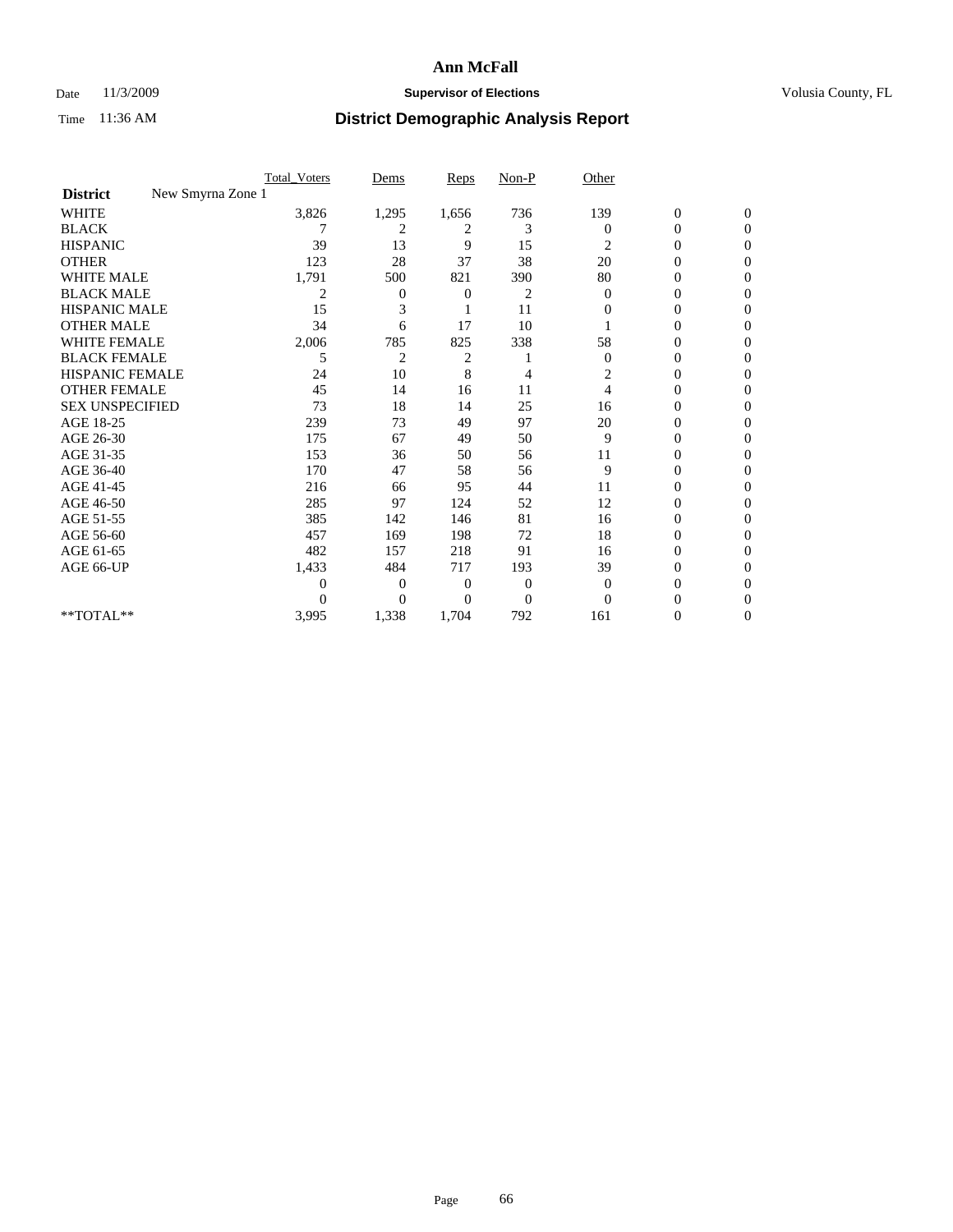## Date 11/3/2009 **Supervisor of Elections Supervisor of Elections** Volusia County, FL

|                        | <b>Total_Voters</b> | Dems           | <b>Reps</b> | $Non-P$        | Other          |                  |                  |  |
|------------------------|---------------------|----------------|-------------|----------------|----------------|------------------|------------------|--|
| <b>District</b>        | New Smyrna Zone 2   |                |             |                |                |                  |                  |  |
| <b>WHITE</b>           | 3,353               | 1,279          | 1,254       | 674            | 146            | $\boldsymbol{0}$ | $\boldsymbol{0}$ |  |
| <b>BLACK</b>           | 21                  | 15             |             | 5              | $\Omega$       | $\boldsymbol{0}$ | $\Omega$         |  |
| <b>HISPANIC</b>        | 43                  | 9              | 13          | 19             | 2              | 0                | $\Omega$         |  |
| <b>OTHER</b>           | 108                 | 26             | 23          | 39             | 20             | 0                | $\Omega$         |  |
| <b>WHITE MALE</b>      | 1,519               | 512            | 573         | 352            | 82             | $\mathbf{0}$     | $\mathbf{0}$     |  |
| <b>BLACK MALE</b>      | 11                  | 8              |             | 2              | $\bf{0}$       | 0                | $\Omega$         |  |
| <b>HISPANIC MALE</b>   | 22                  |                | 6           | 12             | 0              | 0                | 0                |  |
| <b>OTHER MALE</b>      | 33                  | 7              | 8           | 15             | 3              | 0                | 0                |  |
| WHITE FEMALE           | 1,803               | 756            | 666         | 317            | 64             | 0                | $\Omega$         |  |
| <b>BLACK FEMALE</b>    | 10                  |                | 0           | 3              | $\mathbf{0}$   | 0                | $\Omega$         |  |
| <b>HISPANIC FEMALE</b> | 21                  | 5              | 7           | 7              | $\overline{c}$ | 0                | $\Omega$         |  |
| <b>OTHER FEMALE</b>    | 38                  | 13             | 11          | 13             |                | 0                | $\Omega$         |  |
| <b>SEX UNSPECIFIED</b> | 68                  | 17             | 19          | 16             | 16             | 0                | $\Omega$         |  |
| AGE 18-25              | 203                 | 74             | 51          | 63             | 15             | 0                | 0                |  |
| AGE 26-30              | 186                 | 64             | 45          | 64             | 13             | 0                | $\Omega$         |  |
| AGE 31-35              | 150                 | 48             | 47          | 46             | 9              | $\boldsymbol{0}$ | $\Omega$         |  |
| AGE 36-40              | 185                 | 58             | 56          | 61             | 10             | 0                | 0                |  |
| AGE 41-45              | 172                 | 47             | 74          | 41             | 10             | 0                | $\Omega$         |  |
| AGE 46-50              | 284                 | 87             | 110         | 74             | 13             | 0                | $\Omega$         |  |
| AGE 51-55              | 306                 | 127            | 101         | 59             | 19             | 0                | $\mathbf{0}$     |  |
| AGE 56-60              | 337                 | 126            | 119         | 77             | 15             | 0                | 0                |  |
| AGE 61-65              | 353                 | 121            | 155         | 65             | 12             | 0                | $\Omega$         |  |
| AGE 66-UP              | 1,349               | 577            | 533         | 187            | 52             | 0                | 0                |  |
|                        | 0                   | 0              | 0           | 0              | $\mathbf{0}$   | 0                | $\Omega$         |  |
|                        | $\theta$            | $\overline{0}$ | $\Omega$    | $\overline{0}$ | $\Omega$       | 0                | $\Omega$         |  |
| **TOTAL**              | 3,525               | 1,329          | 1,291       | 737            | 168            | 0                | $\mathbf{0}$     |  |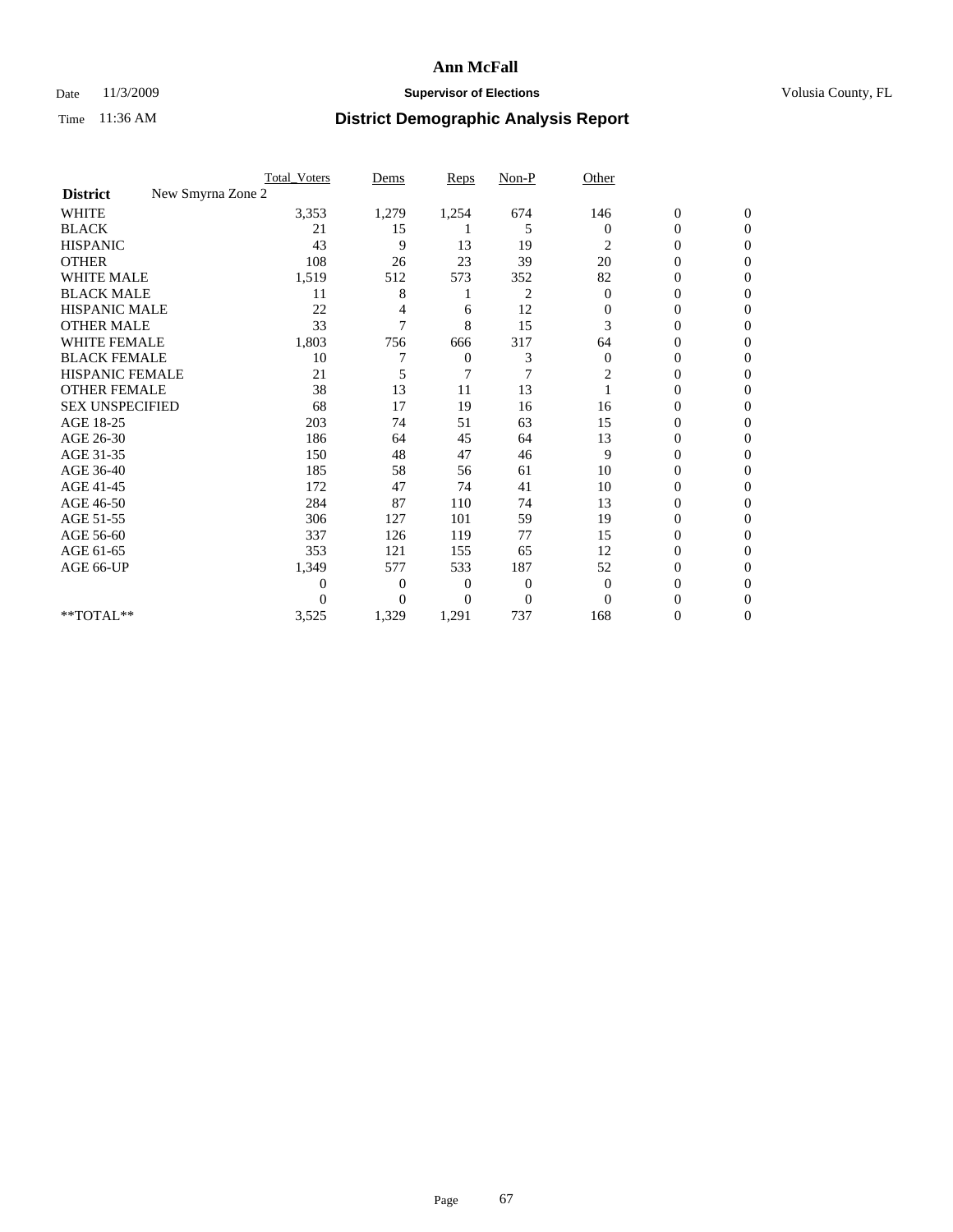## Date 11/3/2009 **Supervisor of Elections Supervisor of Elections** Volusia County, FL

|                                      | <b>Total_Voters</b> | Dems           | <b>Reps</b> | $Non-P$        | Other          |                  |                  |  |
|--------------------------------------|---------------------|----------------|-------------|----------------|----------------|------------------|------------------|--|
| New Smyrna Zone 3<br><b>District</b> |                     |                |             |                |                |                  |                  |  |
| <b>WHITE</b>                         | 4,186               | 1,404          | 1,677       | 931            | 174            | $\boldsymbol{0}$ | $\boldsymbol{0}$ |  |
| <b>BLACK</b>                         | 38                  | 24             | 4           | 9              |                | $\boldsymbol{0}$ | $\Omega$         |  |
| <b>HISPANIC</b>                      | 42                  | 17             | 10          | 12             | 3              | $\overline{0}$   | $\Omega$         |  |
| <b>OTHER</b>                         | 166                 | 41             | 28          | 65             | 32             | 0                | $\Omega$         |  |
| <b>WHITE MALE</b>                    | 1,940               | 571            | 811         | 466            | 92             | $\mathbf{0}$     | $\mathbf{0}$     |  |
| <b>BLACK MALE</b>                    | 21                  | 11             | 3           | 6              |                | $\mathbf{0}$     | $\Omega$         |  |
| <b>HISPANIC MALE</b>                 | 18                  | 6              | 3           | $\overline{7}$ | $\overline{c}$ | 0                | $\Omega$         |  |
| <b>OTHER MALE</b>                    | 53                  | 20             | 10          | 21             | $\overline{2}$ | 0                | 0                |  |
| WHITE FEMALE                         | 2,222               | 824            | 858         | 458            | 82             | 0                | $\mathbf{0}$     |  |
| <b>BLACK FEMALE</b>                  | 17                  | 13             |             | 3              | $\mathbf{0}$   | $\boldsymbol{0}$ | $\Omega$         |  |
| <b>HISPANIC FEMALE</b>               | 24                  | 11             | 7           | 5              |                | 0                | $\mathbf{0}$     |  |
| <b>OTHER FEMALE</b>                  | 46                  | 14             | 12          | 14             | 6              | 0                | $\Omega$         |  |
| <b>SEX UNSPECIFIED</b>               | 91                  | 16             | 14          | 37             | 24             | $\overline{0}$   | $\mathbf{0}$     |  |
| AGE 18-25                            | 309                 | 82             | 68          | 122            | 37             | 0                | $\Omega$         |  |
| AGE 26-30                            | 253                 | 72             | 76          | 92             | 13             | $\overline{0}$   | $\Omega$         |  |
| AGE 31-35                            | 224                 | 85             | 49          | 73             | 17             | $\boldsymbol{0}$ | $\Omega$         |  |
| AGE 36-40                            | 226                 | 76             | 66          | 76             | 8              | 0                | 0                |  |
| AGE 41-45                            | 265                 | 90             | 91          | 75             | 9              | 0                | $\Omega$         |  |
| AGE 46-50                            | 361                 | 115            | 140         | 92             | 14             | 0                | $\Omega$         |  |
| AGE 51-55                            | 423                 | 177            | 147         | 83             | 16             | 0                | $\mathbf{0}$     |  |
| AGE 56-60                            | 402                 | 160            | 145         | 78             | 19             | $\mathbf{0}$     | 0                |  |
| AGE 61-65                            | 436                 | 159            | 170         | 91             | 16             | 0                | $\mathbf{0}$     |  |
| AGE 66-UP                            | 1,533               | 470            | 767         | 235            | 61             | 0                | 0                |  |
|                                      | 0                   | 0              | 0           | 0              | $\overline{0}$ | 0                | $\Omega$         |  |
|                                      | $\theta$            | $\overline{0}$ | $\Omega$    | $\Omega$       | $\Omega$       | 0                | $\Omega$         |  |
| **TOTAL**                            | 4,432               | 1,486          | 1,719       | 1,017          | 210            | 0                | $\mathbf{0}$     |  |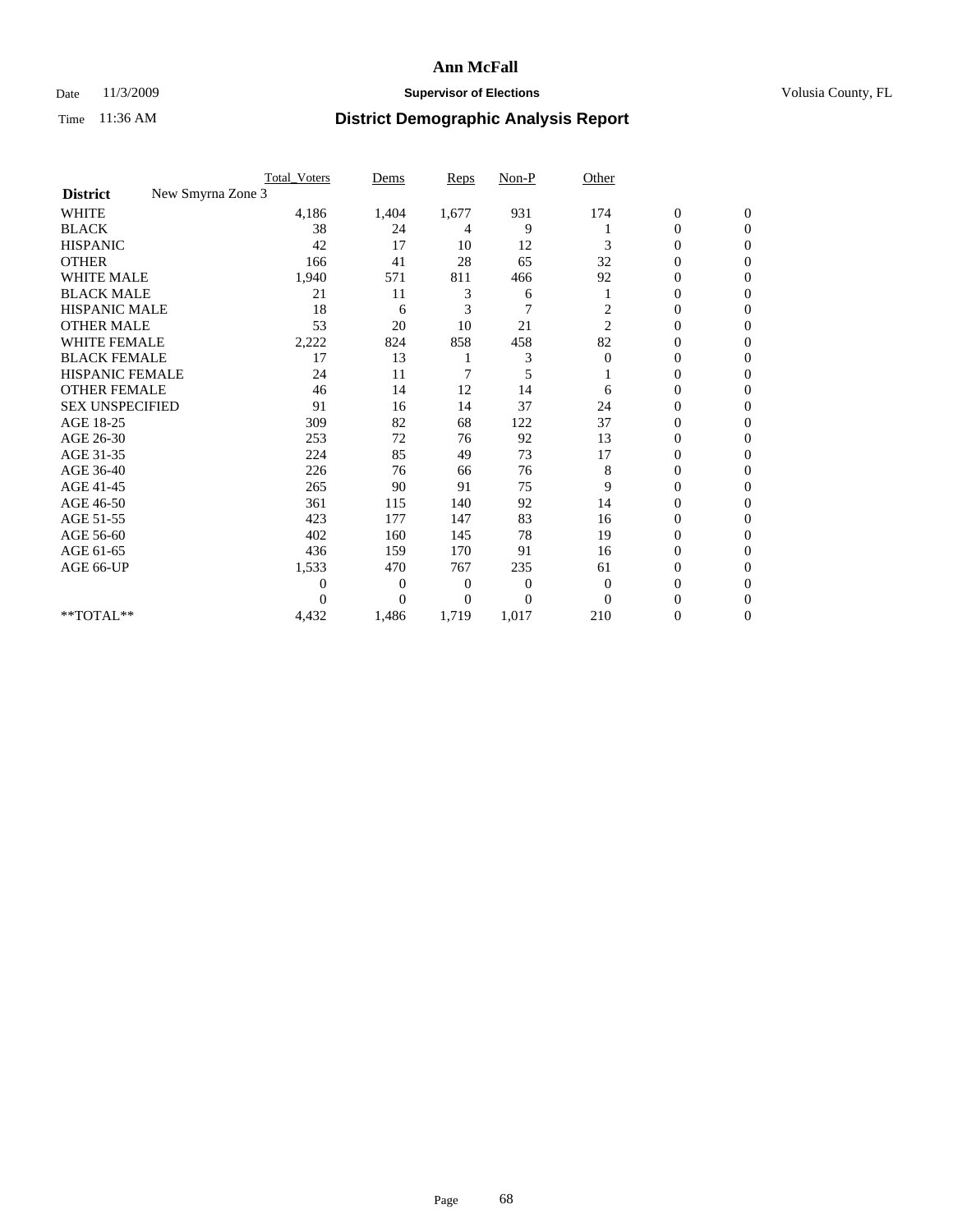## Date 11/3/2009 **Supervisor of Elections Supervisor of Elections** Volusia County, FL

|                                      | <b>Total_Voters</b> | Dems           | <b>Reps</b> | $Non-P$      | Other          |                  |                  |  |
|--------------------------------------|---------------------|----------------|-------------|--------------|----------------|------------------|------------------|--|
| New Smyrna Zone 4<br><b>District</b> |                     |                |             |              |                |                  |                  |  |
| <b>WHITE</b>                         | 4,200               | 1,518          | 1,622       | 892          | 168            | $\boldsymbol{0}$ | $\boldsymbol{0}$ |  |
| <b>BLACK</b>                         | 719                 | 619            | 20          | 69           | 11             | $\boldsymbol{0}$ | $\mathbf{0}$     |  |
| <b>HISPANIC</b>                      | 67                  | 26             | 14          | 23           | $\overline{4}$ | $\overline{0}$   | $\mathbf{0}$     |  |
| <b>OTHER</b>                         | 209                 | 54             | 31          | 77           | 47             | $\boldsymbol{0}$ | $\Omega$         |  |
| <b>WHITE MALE</b>                    | 1,869               | 617            | 747         | 425          | 80             | $\boldsymbol{0}$ | $\mathbf{0}$     |  |
| <b>BLACK MALE</b>                    | 301                 | 242            | 8           | 44           |                | $\overline{0}$   | $\mathbf{0}$     |  |
| <b>HISPANIC MALE</b>                 | 36                  | 10             | 10          | 12           | 4              | $\boldsymbol{0}$ | $\mathbf{0}$     |  |
| <b>OTHER MALE</b>                    | 52                  | 14             | 12          | 22           | 4              | 0                | $\mathbf{0}$     |  |
| WHITE FEMALE                         | 2,307               | 891            | 870         | 458          | 88             | $\overline{0}$   | $\mathbf{0}$     |  |
| <b>BLACK FEMALE</b>                  | 413                 | 372            | 12          | 25           | 4              | $\boldsymbol{0}$ | $\mathbf{0}$     |  |
| <b>HISPANIC FEMALE</b>               | 31                  | 16             | 4           | 11           | $\mathbf{0}$   | $\overline{0}$   | $\mathbf{0}$     |  |
| <b>OTHER FEMALE</b>                  | 84                  | 29             | 15          | 34           | 6              | $\mathbf{0}$     | $\Omega$         |  |
| <b>SEX UNSPECIFIED</b>               | 102                 | 26             | 9           | 30           | 37             | $\overline{0}$   | $\mathbf{0}$     |  |
| AGE 18-25                            | 475                 | 202            | 79          | 152          | 42             | $\mathbf{0}$     | $\mathbf{0}$     |  |
| AGE 26-30                            | 279                 | 114            | 65          | 84           | 16             | $\overline{0}$   | $\mathbf{0}$     |  |
| AGE 31-35                            | 327                 | 113            | 112         | 88           | 14             | $\boldsymbol{0}$ | $\mathbf{0}$     |  |
| AGE 36-40                            | 330                 | 146            | 101         | 55           | 28             | 0                | $\mathbf{0}$     |  |
| AGE 41-45                            | 309                 | 116            | 101         | 76           | 16             | $\overline{0}$   | $\mathbf{0}$     |  |
| AGE 46-50                            | 385                 | 165            | 133         | 75           | 12             | $\boldsymbol{0}$ | $\mathbf{0}$     |  |
| AGE 51-55                            | 452                 | 198            | 143         | 96           | 15             | $\boldsymbol{0}$ | $\mathbf{0}$     |  |
| AGE 56-60                            | 471                 | 204            | 137         | 106          | 24             | $\overline{0}$   | $\Omega$         |  |
| AGE 61-65                            | 447                 | 201            | 140         | 95           | 11             | $\overline{0}$   | $\mathbf{0}$     |  |
| AGE 66-UP                            | 1,720               | 758            | 676         | 234          | 52             | $\boldsymbol{0}$ | $\mathbf{0}$     |  |
|                                      | $\overline{0}$      | $\overline{0}$ | 0           | $\mathbf{0}$ | $\theta$       | $\overline{0}$   | $\mathbf{0}$     |  |
|                                      | $\theta$            | $\Omega$       | $\Omega$    | $\theta$     | $\Omega$       | $\boldsymbol{0}$ | $\mathbf{0}$     |  |
| **TOTAL**                            | 5,195               | 2,217          | 1,687       | 1,061        | 230            | 0                | $\mathbf{0}$     |  |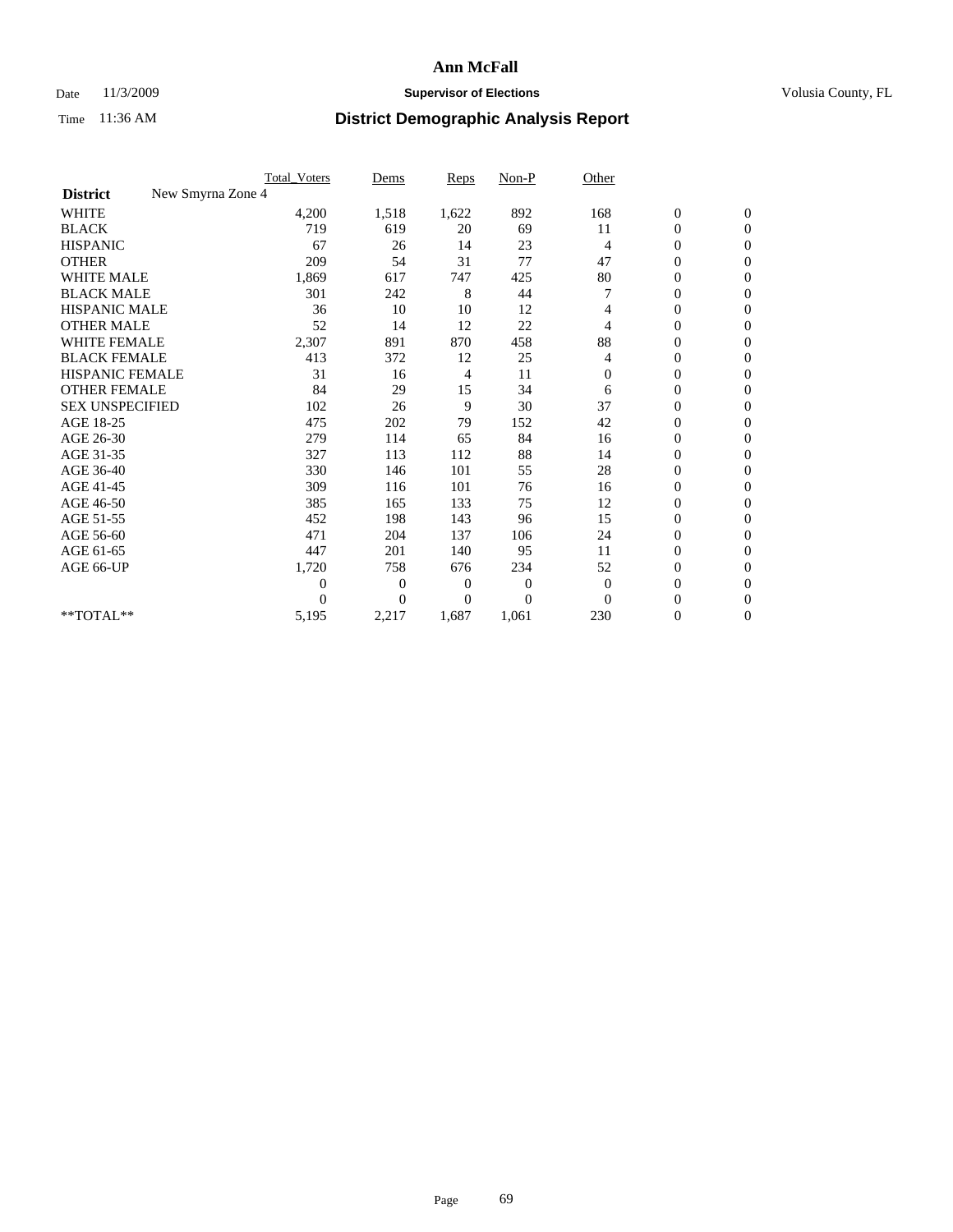## Date 11/3/2009 **Supervisor of Elections Supervisor of Elections** Volusia County, FL

|                        |                    | <b>Total_Voters</b> | Dems           | Reps           | $Non-P$        | Other    |                  |              |  |
|------------------------|--------------------|---------------------|----------------|----------------|----------------|----------|------------------|--------------|--|
| <b>District</b>        | Orange City Zone 1 |                     |                |                |                |          |                  |              |  |
| <b>WHITE</b>           |                    | 443                 | 150            | 179            | 94             | 20       | $\boldsymbol{0}$ | $\mathbf{0}$ |  |
| <b>BLACK</b>           |                    | 91                  | 73             | 3              | 11             | 4        | $\overline{0}$   | $\Omega$     |  |
| <b>HISPANIC</b>        |                    | 227                 | 102            | 27             | 88             | 10       | 0                | $\Omega$     |  |
| <b>OTHER</b>           |                    | 46                  | 17             | 13             | 11             | 5        | 0                | $\Omega$     |  |
| <b>WHITE MALE</b>      |                    | 190                 | 65             | 78             | 37             | 10       | 0                | 0            |  |
| <b>BLACK MALE</b>      |                    | 28                  | 21             | $\mathbf{0}$   | 4              | 3        | 0                | $\Omega$     |  |
| HISPANIC MALE          |                    | 90                  | 38             | 14             | 35             | 3        | 0                | $\Omega$     |  |
| <b>OTHER MALE</b>      |                    | 17                  | 8              | 6              | $\overline{2}$ |          | 0                | 0            |  |
| <b>WHITE FEMALE</b>    |                    | 252                 | 85             | 100            | 57             | 10       | 0                | $\Omega$     |  |
| <b>BLACK FEMALE</b>    |                    | 63                  | 52             | 3              | $\overline{7}$ |          | 0                | 0            |  |
| <b>HISPANIC FEMALE</b> |                    | 136                 | 64             | 12             | 53             |          | 0                | 0            |  |
| <b>OTHER FEMALE</b>    |                    | 18                  | 5              | 4              | 6              | 3        | 0                | 0            |  |
| <b>SEX UNSPECIFIED</b> |                    | 13                  | 4              | 5              | 3              |          | 0                | $\Omega$     |  |
| AGE 18-25              |                    | 126                 | 49             | 24             | 45             | 8        | 0                | $\Omega$     |  |
| AGE 26-30              |                    | 110                 | 31             | 35             | 38             | 6        | 0                | 0            |  |
| AGE 31-35              |                    | 86                  | 33             | 23             | 24             | 6        | 0                | $\Omega$     |  |
| AGE 36-40              |                    | 70                  | 33             | 17             | 18             | 2        | 0                | 0            |  |
| AGE 41-45              |                    | 70                  | 28             | 16             | 24             | 2        | 0                | $\Omega$     |  |
| AGE 46-50              |                    | 48                  | 18             | 12             | 15             | 3        | 0                | $\Omega$     |  |
| AGE 51-55              |                    | 44                  | 22             | 9              | 13             | $\theta$ | 0                | 0            |  |
| AGE 56-60              |                    | 48                  | 28             | 12             | 6              | 2        | 0                | 0            |  |
| AGE 61-65              |                    | 48                  | 24             | 15             | 6              | 3        | $\overline{0}$   | 0            |  |
| AGE 66-UP              |                    | 157                 | 76             | 59             | 15             |          | 0                | 0            |  |
|                        |                    | $\theta$            | $\overline{0}$ | $\mathbf{0}$   | $\mathbf{0}$   | $\Omega$ | 0                | 0            |  |
|                        |                    | $\boldsymbol{0}$    | $\overline{0}$ | $\overline{0}$ | $\overline{0}$ | $\Omega$ |                  | 0            |  |
| **TOTAL**              |                    | 807                 | 342            | 222            | 204            | 39       | 0                | 0            |  |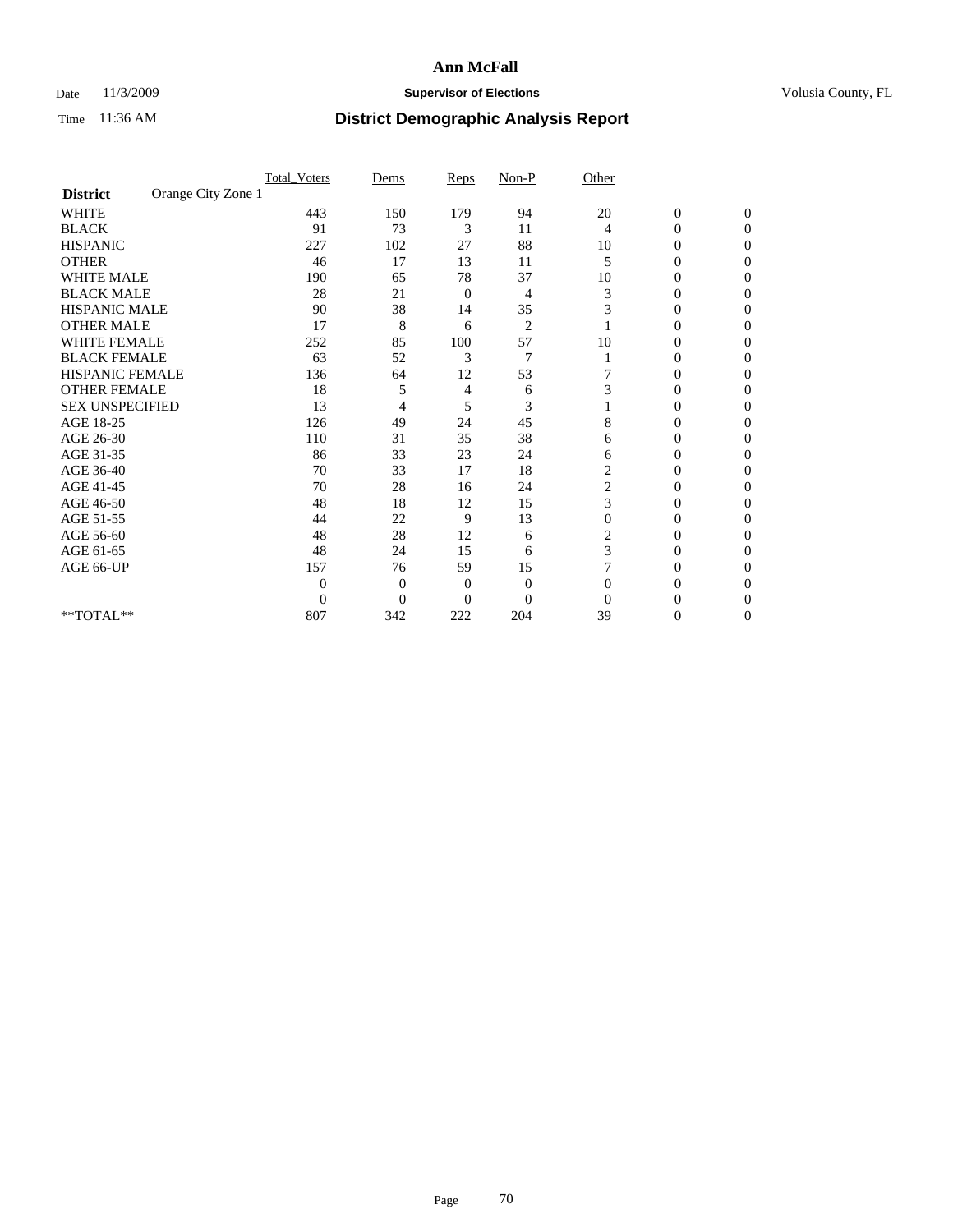## Date 11/3/2009 **Supervisor of Elections Supervisor of Elections** Volusia County, FL

|                        |                    | <b>Total_Voters</b> | Dems           | Reps           | $Non-P$        | Other          |                  |              |  |
|------------------------|--------------------|---------------------|----------------|----------------|----------------|----------------|------------------|--------------|--|
| <b>District</b>        | Orange City Zone 2 |                     |                |                |                |                |                  |              |  |
| <b>WHITE</b>           |                    | 742                 | 258            | 288            | 148            | 48             | $\boldsymbol{0}$ | $\mathbf{0}$ |  |
| <b>BLACK</b>           |                    | 39                  | 30             | 4              | 5              | $\mathbf{0}$   | $\overline{0}$   | $\Omega$     |  |
| <b>HISPANIC</b>        |                    | 116                 | 63             | 17             | 33             | 3              | 0                | $\Omega$     |  |
| <b>OTHER</b>           |                    | 47                  | 12             | 13             | 20             | $\overline{c}$ | 0                | $\Omega$     |  |
| <b>WHITE MALE</b>      |                    | 331                 | 106            | 133            | 67             | 25             | 0                | 0            |  |
| <b>BLACK MALE</b>      |                    | 14                  | 8              | 3              | 3              | $\Omega$       | 0                | $\Omega$     |  |
| HISPANIC MALE          |                    | 53                  | 27             | 10             | 15             |                | 0                | $\Omega$     |  |
| <b>OTHER MALE</b>      |                    | 17                  | 4              | 6              | 6              |                | 0                | 0            |  |
| <b>WHITE FEMALE</b>    |                    | 411                 | 152            | 155            | 81             | 23             | 0                | $\Omega$     |  |
| <b>BLACK FEMALE</b>    |                    | 24                  | 21             |                | $\overline{c}$ | $\mathbf{0}$   | $\overline{0}$   | 0            |  |
| <b>HISPANIC FEMALE</b> |                    | 63                  | 36             | 7              | 18             | 2              | 0                | 0            |  |
| <b>OTHER FEMALE</b>    |                    | 13                  | 5              | 3              | 4              |                | 0                | 0            |  |
| <b>SEX UNSPECIFIED</b> |                    | 18                  | 4              | 4              | 10             | $\overline{0}$ | 0                | $\Omega$     |  |
| AGE 18-25              |                    | 102                 | 40             | 20             | 33             | 9              | 0                | $\Omega$     |  |
| AGE 26-30              |                    | 92                  | 28             | 29             | 27             | 8              | 0                | 0            |  |
| AGE 31-35              |                    | 72                  | 26             | 22             | 17             |                | 0                | $\Omega$     |  |
| AGE 36-40              |                    | 77                  | 29             | 22             | 22             | 4              | 0                | 0            |  |
| AGE 41-45              |                    | 93                  | 39             | 34             | 18             | 2              | 0                | $\Omega$     |  |
| AGE 46-50              |                    | 80                  | 31             | 27             | 17             | 5              | 0                | $\Omega$     |  |
| AGE 51-55              |                    | 90                  | 30             | 37             | 22             |                | 0                | 0            |  |
| AGE 56-60              |                    | 91                  | 31             | 36             | 21             | 3              | 0                | 0            |  |
| AGE 61-65              |                    | 67                  | 31             | 21             | 10             | 5              | $\overline{0}$   | 0            |  |
| AGE 66-UP              |                    | 180                 | 78             | 74             | 19             | 9              | 0                | 0            |  |
|                        |                    | $\theta$            | $\overline{0}$ | $\overline{0}$ | $\overline{0}$ | $\Omega$       | 0                | 0            |  |
|                        |                    | $\theta$            | $\overline{0}$ | $\overline{0}$ | $\overline{0}$ | $\Omega$       |                  | 0            |  |
| **TOTAL**              |                    | 944                 | 363            | 322            | 206            | 53             | 0                | 0            |  |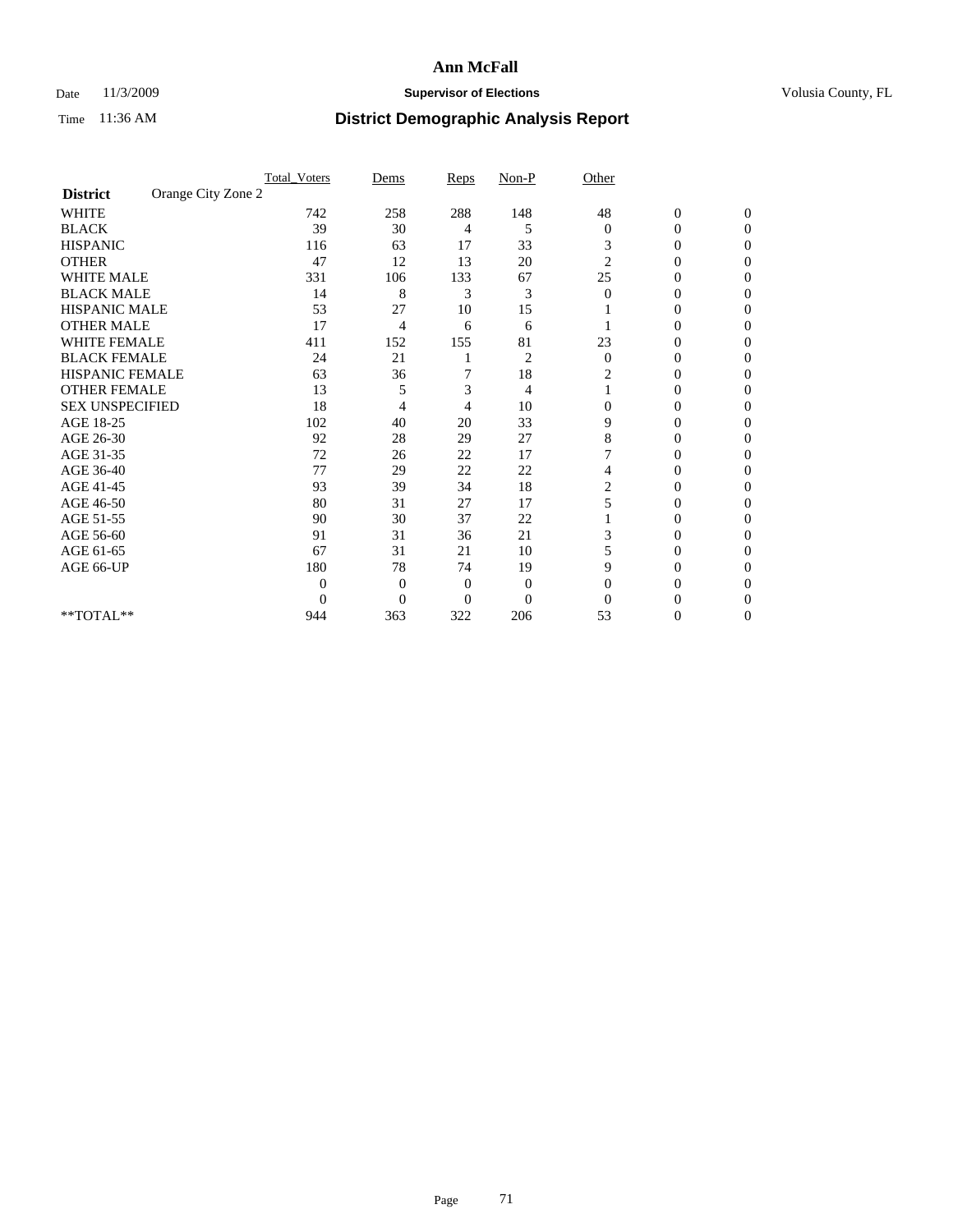## Date 11/3/2009 **Supervisor of Elections Supervisor of Elections** Volusia County, FL

|                        |                    | <b>Total_Voters</b> | Dems           | Reps           | $Non-P$        | Other    |                  |              |  |
|------------------------|--------------------|---------------------|----------------|----------------|----------------|----------|------------------|--------------|--|
| <b>District</b>        | Orange City Zone 3 |                     |                |                |                |          |                  |              |  |
| <b>WHITE</b>           |                    | 953                 | 356            | 358            | 181            | 58       | $\boldsymbol{0}$ | $\mathbf{0}$ |  |
| <b>BLACK</b>           |                    | 41                  | 30             |                | 8              | 2        | $\overline{0}$   | $\Omega$     |  |
| <b>HISPANIC</b>        |                    | 101                 | 49             | 23             | 27             | 2        | 0                | $\Omega$     |  |
| <b>OTHER</b>           |                    | 54                  | 19             | 8              | 22             | 5        | 0                | 0            |  |
| <b>WHITE MALE</b>      |                    | 419                 | 134            | 176            | 76             | 33       | $\theta$         | 0            |  |
| <b>BLACK MALE</b>      |                    | 16                  | 12             | 0              | 3              |          | 0                | $\Omega$     |  |
| HISPANIC MALE          |                    | 43                  | 23             | 9              | 10             |          | 0                | $\Omega$     |  |
| <b>OTHER MALE</b>      |                    | 21                  | 7              | 3              | 10             |          | 0                | 0            |  |
| <b>WHITE FEMALE</b>    |                    | 527                 | 218            | 181            | 103            | 25       | 0                | $\Omega$     |  |
| <b>BLACK FEMALE</b>    |                    | 25                  | 18             |                | 5              |          | 0                | 0            |  |
| <b>HISPANIC FEMALE</b> |                    | 58                  | 26             | 14             | 17             |          | 0                | 0            |  |
| <b>OTHER FEMALE</b>    |                    | 17                  |                | 3              | 6              |          | 0                | 0            |  |
| <b>SEX UNSPECIFIED</b> |                    | 23                  | 9              | 3              | 8              | 3        | 0                | 0            |  |
| AGE 18-25              |                    | 67                  | 22             | 19             | 22             | 4        | 0                | $\Omega$     |  |
| AGE 26-30              |                    | 58                  | 22             | 8              | 20             | 8        | 0                | 0            |  |
| AGE 31-35              |                    | 49                  | 14             | 15             | 16             | 4        | 0                | 0            |  |
| AGE 36-40              |                    | 58                  | 16             | 20             | 17             | 5        | 0                | 0            |  |
| AGE 41-45              |                    | 62                  | 20             | 23             | 18             |          | 0                | $\Omega$     |  |
| AGE 46-50              |                    | 82                  | 28             | 31             | 17             | 6        | 0                | $\Omega$     |  |
| AGE 51-55              |                    | 65                  | 28             | 20             | 13             | 4        | 0                | 0            |  |
| AGE 56-60              |                    | 97                  | 37             | 27             | 26             |          | 0                | 0            |  |
| AGE 61-65              |                    | 104                 | 41             | 43             | 15             | 5        | $\overline{0}$   | 0            |  |
| AGE 66-UP              |                    | 507                 | 226            | 184            | 74             | 23       | 0                | 0            |  |
|                        |                    | $\theta$            | $\overline{0}$ | $\overline{0}$ | $\mathbf{0}$   | $\Omega$ | 0                | 0            |  |
|                        |                    | 0                   | $\overline{0}$ | $\overline{0}$ | $\overline{0}$ | $\Omega$ |                  | 0            |  |
| **TOTAL**              |                    | 1,149               | 454            | 390            | 238            | 67       | 0                | 0            |  |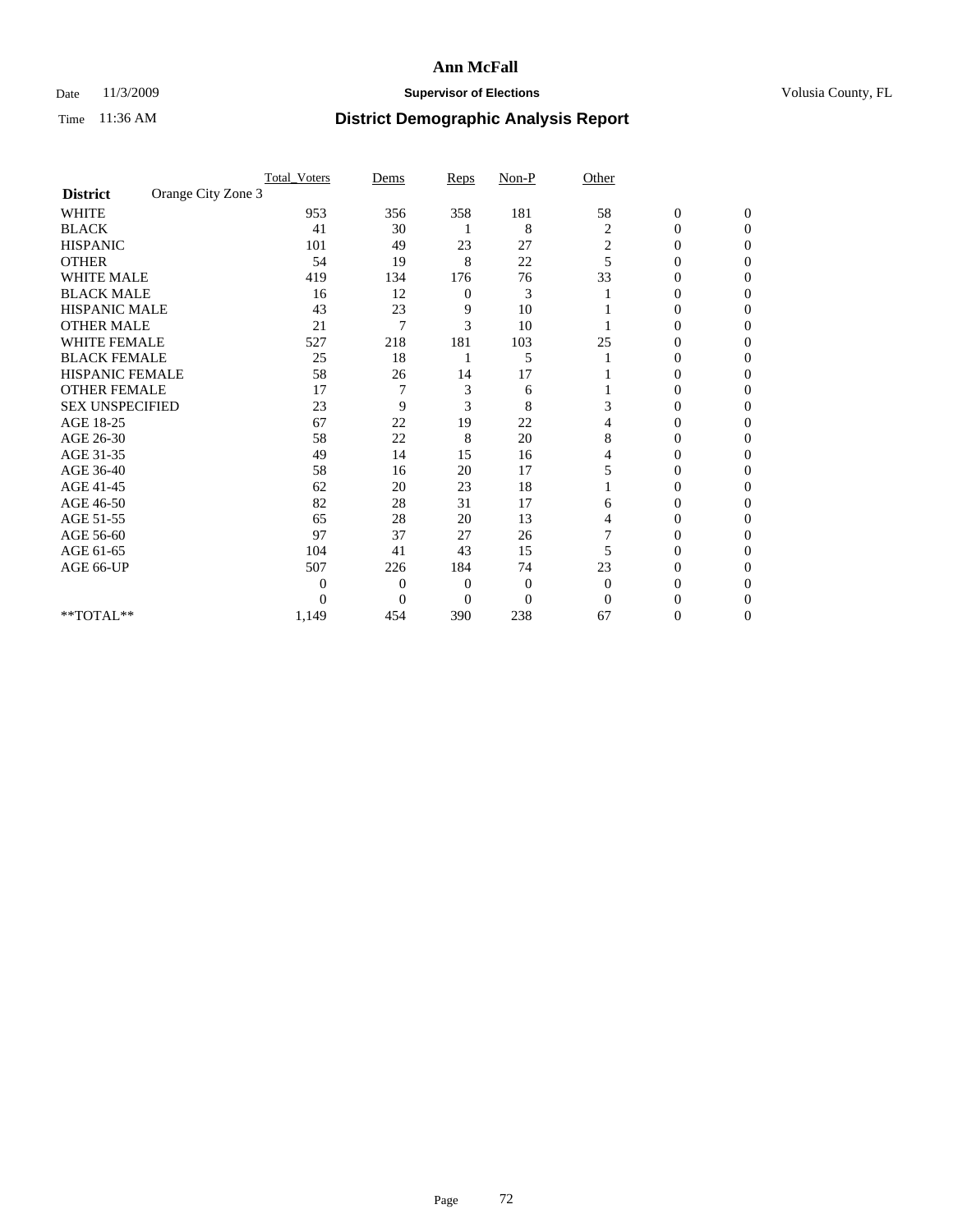### Date 11/3/2009 **Supervisor of Elections Supervisor of Elections** Volusia County, FL

|                        |                    | <b>Total_Voters</b> | Dems           | Reps           | $Non-P$        | Other          |                  |              |  |
|------------------------|--------------------|---------------------|----------------|----------------|----------------|----------------|------------------|--------------|--|
| <b>District</b>        | Orange City Zone 4 |                     |                |                |                |                |                  |              |  |
| <b>WHITE</b>           |                    | 1,337               | 491            | 527            | 257            | 62             | $\boldsymbol{0}$ | $\mathbf{0}$ |  |
| <b>BLACK</b>           |                    | 17                  | 10             | 2              | 3              | 2              | $\overline{0}$   | $\Omega$     |  |
| <b>HISPANIC</b>        |                    | 53                  | 24             | 9              | 18             | 2              | 0                | $\Omega$     |  |
| <b>OTHER</b>           |                    | 39                  | 13             | 12             | 10             | 4              | 0                | 0            |  |
| <b>WHITE MALE</b>      |                    | 597                 | 188            | 247            | 126            | 36             | 0                | 0            |  |
| <b>BLACK MALE</b>      |                    | 8                   | 4              | 2              | 2              | $\Omega$       | 0                | $\Omega$     |  |
| HISPANIC MALE          |                    | 28                  | 14             | 5              | 8              |                | 0                | $\Omega$     |  |
| <b>OTHER MALE</b>      |                    | 9                   | $\overline{2}$ | 3              | 4              | 0              | 0                | 0            |  |
| <b>WHITE FEMALE</b>    |                    | 732                 | 300            | 277            | 129            | 26             | 0                | $\Omega$     |  |
| <b>BLACK FEMALE</b>    |                    | 9                   | 6              | $\mathbf{0}$   |                | $\overline{c}$ | 0                | 0            |  |
| <b>HISPANIC FEMALE</b> |                    | 25                  | 10             | 4              | 10             |                | 0                | 0            |  |
| <b>OTHER FEMALE</b>    |                    | 18                  | 9              | 6              | $\overline{c}$ |                | 0                | 0            |  |
| <b>SEX UNSPECIFIED</b> |                    | 20                  | 5              | 6              | 6              | 3              | 0                | 0            |  |
| AGE 18-25              |                    | 174                 | 51             | 52             | 51             | 20             | 0                | $\Omega$     |  |
| AGE 26-30              |                    | 114                 | 34             | 45             | 28             |                | 0                | 0            |  |
| AGE 31-35              |                    | 97                  | 27             | 32             | 33             | 5              | 0                | 0            |  |
| AGE 36-40              |                    | 94                  | 33             | 27             | 31             | 3              | 0                | 0            |  |
| AGE 41-45              |                    | 124                 | 44             | 39             | 33             | 8              | 0                | $\Omega$     |  |
| AGE 46-50              |                    | 147                 | 46             | 65             | 28             | 8              | 0                | $\Omega$     |  |
| AGE 51-55              |                    | 164                 | 66             | 71             | 23             | 4              | 0                | 0            |  |
| AGE 56-60              |                    | 124                 | 53             | 44             | 21             | 6              | 0                | 0            |  |
| AGE 61-65              |                    | 128                 | 55             | 51             | 17             | 5              | $\overline{0}$   | 0            |  |
| AGE 66-UP              |                    | 280                 | 129            | 124            | 23             | 4              | 0                | 0            |  |
|                        |                    | 0                   | $\overline{0}$ | $\mathbf{0}$   | $\mathbf{0}$   | $\Omega$       | 0                | 0            |  |
|                        |                    | 0                   | $\overline{0}$ | $\overline{0}$ | $\overline{0}$ | $\Omega$       |                  | 0            |  |
| **TOTAL**              |                    | 1,446               | 538            | 550            | 288            | 70             | 0                | 0            |  |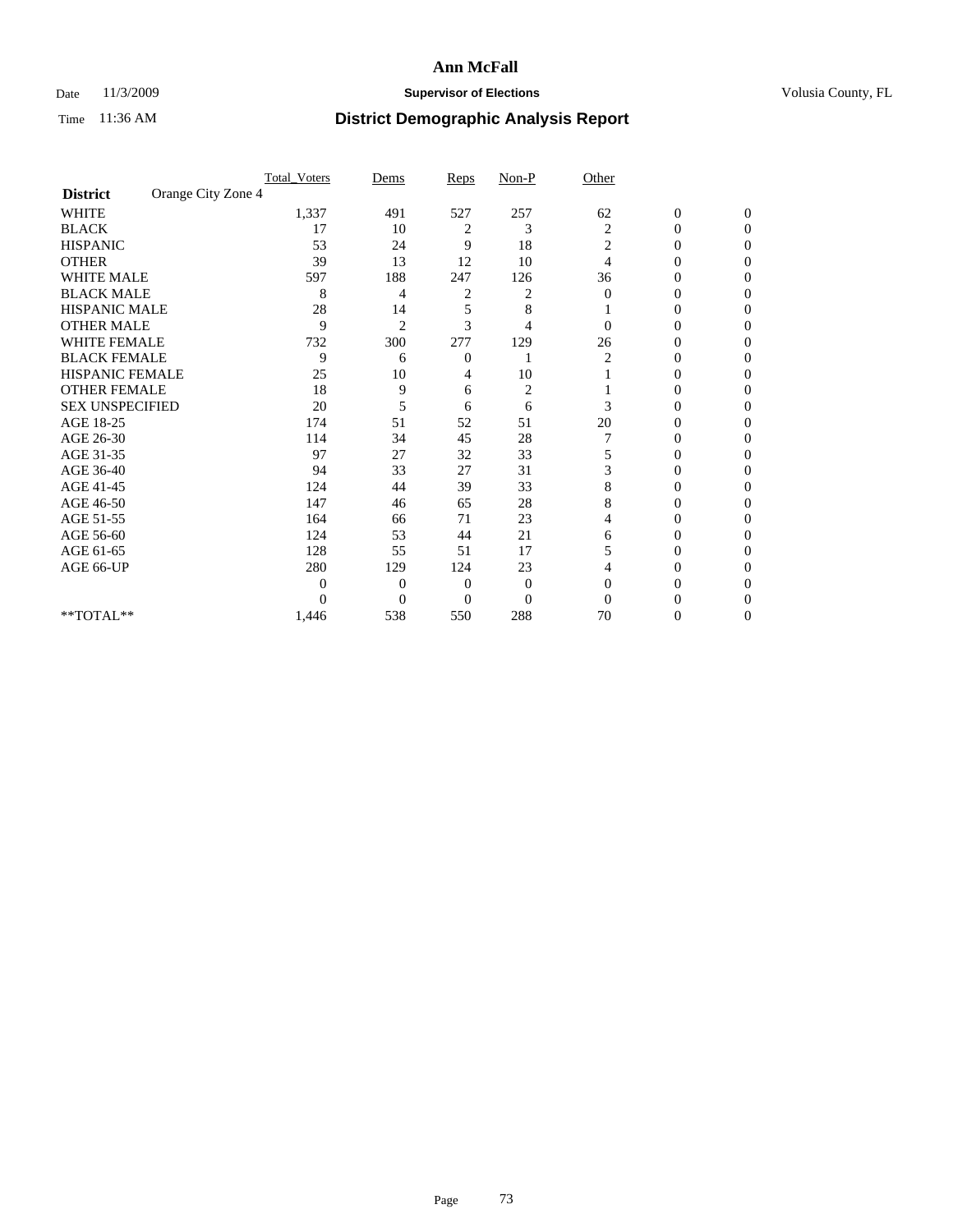### Date 11/3/2009 **Supervisor of Elections Supervisor of Elections** Volusia County, FL

|                        |                    | <b>Total_Voters</b> | Dems           | Reps             | $Non-P$        | Other          |                  |                  |  |
|------------------------|--------------------|---------------------|----------------|------------------|----------------|----------------|------------------|------------------|--|
| <b>District</b>        | Orange City Zone 5 |                     |                |                  |                |                |                  |                  |  |
| <b>WHITE</b>           |                    | 1,348               | 458            | 627              | 212            | 51             | $\boldsymbol{0}$ | $\boldsymbol{0}$ |  |
| <b>BLACK</b>           |                    | 112                 | 95             | 2                | 14             |                | $\overline{0}$   | $\Omega$         |  |
| <b>HISPANIC</b>        |                    | 73                  | 37             | 13               | 22             |                | 0                | $\Omega$         |  |
| <b>OTHER</b>           |                    | 80                  | 37             | 17               | 19             | 7              | 0                | $\Omega$         |  |
| <b>WHITE MALE</b>      |                    | 536                 | 164            | 253              | 92             | 27             | 0                | $\Omega$         |  |
| <b>BLACK MALE</b>      |                    | 45                  | 32             | 2                | 10             |                | 0                | 0                |  |
| <b>HISPANIC MALE</b>   |                    | 32                  | 16             | 7                | 8              |                | 0                | 0                |  |
| <b>OTHER MALE</b>      |                    | 25                  | 14             | 7                | 4              | $\Omega$       | 0                | 0                |  |
| <b>WHITE FEMALE</b>    |                    | 803                 | 292            | 371              | 117            | 23             | 0                | $\Omega$         |  |
| <b>BLACK FEMALE</b>    |                    | 66                  | 62             | $\boldsymbol{0}$ | 4              | $\mathbf{0}$   | 0                | $\Omega$         |  |
| HISPANIC FEMALE        |                    | 41                  | 21             | 6                | 14             | 0              | 0                | 0                |  |
| <b>OTHER FEMALE</b>    |                    | 35                  | 17             | 8                | 8              | $\overline{c}$ | 0                | $\Omega$         |  |
| <b>SEX UNSPECIFIED</b> |                    | 30                  | 9              | 5                | 10             | 6              | $\overline{0}$   | 0                |  |
| AGE 18-25              |                    | 50                  | 26             | 10               | 11             | 3              | 0                | 0                |  |
| AGE 26-30              |                    | 61                  | 24             | 19               | 15             | 3              | 0                | 0                |  |
| AGE 31-35              |                    | 61                  | 29             | 15               | 16             |                | 0                | $\Omega$         |  |
| AGE 36-40              |                    | 55                  | 25             | 16               | 13             |                | 0                | 0                |  |
| AGE 41-45              |                    | 41                  | 16             | 14               | 11             | $\Omega$       | 0                | 0                |  |
| AGE 46-50              |                    | 70                  | 37             | 13               | 18             | 2              | $\overline{0}$   | $\Omega$         |  |
| AGE 51-55              |                    | 75                  | 40             | 18               | 13             | 4              | 0                | $\overline{0}$   |  |
| AGE 56-60              |                    | 74                  | 35             | 20               | 13             | 6              | 0                | 0                |  |
| AGE 61-65              |                    | 93                  | 37             | 30               | 21             | 5              | $\overline{0}$   | 0                |  |
| AGE 66-UP              |                    | 1,033               | 358            | 504              | 136            | 35             | 0                | 0                |  |
|                        |                    | $\boldsymbol{0}$    | $\overline{0}$ | 0                | $\overline{0}$ | $\mathbf{0}$   | 0                | 0                |  |
|                        |                    | $\theta$            | $\overline{0}$ | $\Omega$         | $\overline{0}$ | $\Omega$       | 0                | $\Omega$         |  |
| **TOTAL**              |                    | 1,613               | 627            | 659              | 267            | 60             | 0                | $\overline{0}$   |  |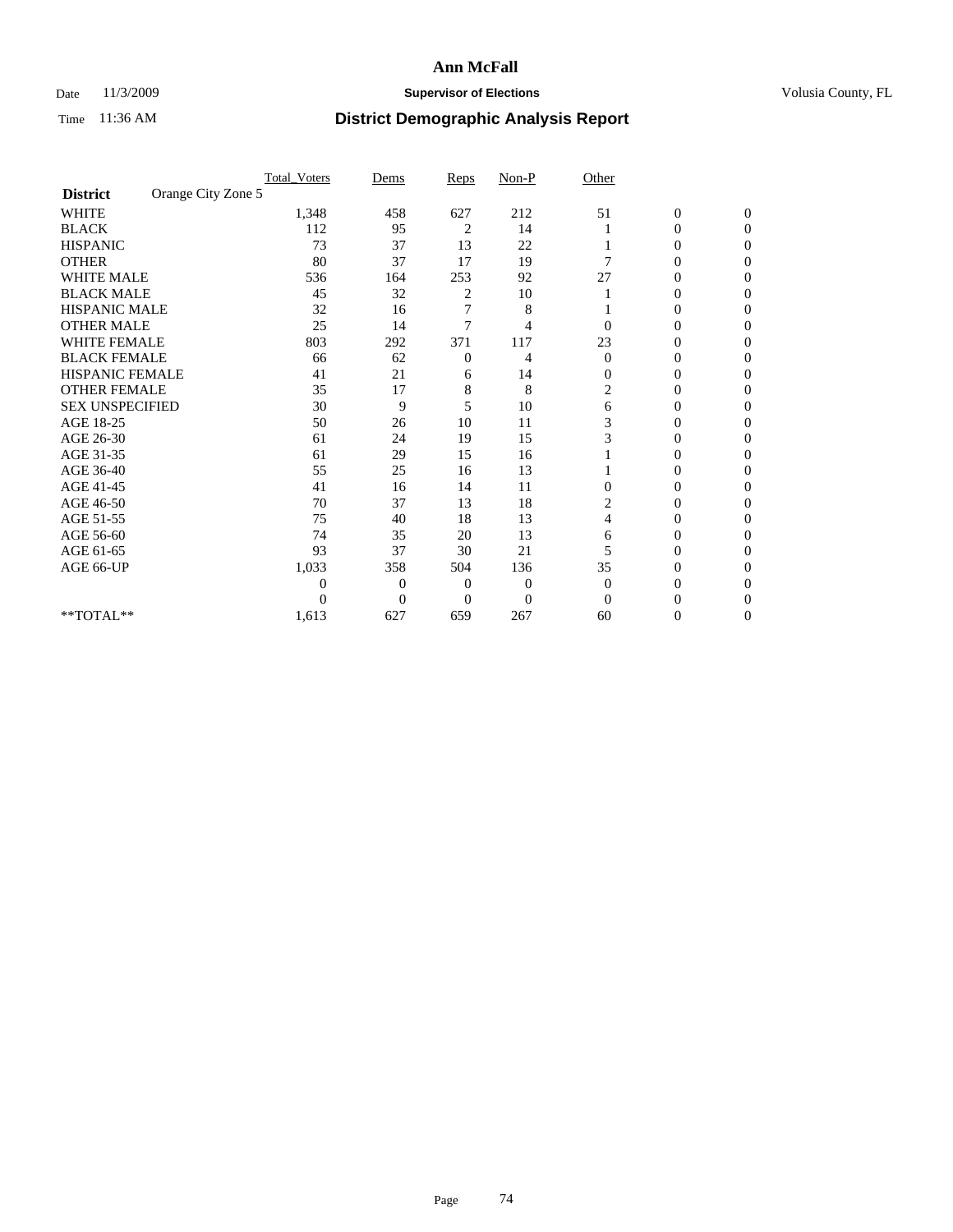### Date 11/3/2009 **Supervisor of Elections Supervisor of Elections** Volusia County, FL

|                        |                   | Total Voters | Dems     | <b>Reps</b> | Non-P    | Other            |                  |                  |  |
|------------------------|-------------------|--------------|----------|-------------|----------|------------------|------------------|------------------|--|
| <b>District</b>        | Ormond Bch Zone 1 |              |          |             |          |                  |                  |                  |  |
| <b>WHITE</b>           |                   | 6,839        | 2,497    | 2,912       | 1,233    | 197              | $\boldsymbol{0}$ | $\boldsymbol{0}$ |  |
| <b>BLACK</b>           |                   | 89           | 69       | 7           | 11       | 2                | $\overline{0}$   | $\mathbf{0}$     |  |
| <b>HISPANIC</b>        |                   | 111          | 46       | 31          | 30       | 4                | $\overline{0}$   | $\Omega$         |  |
| <b>OTHER</b>           |                   | 338          | 116      | 96          | 99       | 27               | 0                | $\Omega$         |  |
| <b>WHITE MALE</b>      |                   | 3,164        | 1,054    | 1,390       | 606      | 114              | 0                | $\mathbf{0}$     |  |
| <b>BLACK MALE</b>      |                   | 41           | 32       | 4           | 4        |                  | $\mathbf{0}$     | $\mathbf{0}$     |  |
| <b>HISPANIC MALE</b>   |                   | 45           | 12       | 16          | 16       |                  | 0                | $\Omega$         |  |
| <b>OTHER MALE</b>      |                   | 143          | 48       | 46          | 45       | 4                | 0                | $\Omega$         |  |
| <b>WHITE FEMALE</b>    |                   | 3,647        | 1,437    | 1,511       | 617      | 82               | 0                | $\mathbf{0}$     |  |
| <b>BLACK FEMALE</b>    |                   | 47           | 37       | 3           | 7        | $\boldsymbol{0}$ | $\boldsymbol{0}$ | $\Omega$         |  |
| <b>HISPANIC FEMALE</b> |                   | 61           | 31       | 13          | 14       | 3                | 0                | $\mathbf{0}$     |  |
| <b>OTHER FEMALE</b>    |                   | 119          | 51       | 34          | 28       | 6                | 0                | $\Omega$         |  |
| <b>SEX UNSPECIFIED</b> |                   | 110          | 26       | 29          | 36       | 19               | $\overline{0}$   | $\mathbf{0}$     |  |
| AGE 18-25              |                   | 590          | 202      | 178         | 173      | 37               | 0                | $\mathbf{0}$     |  |
| AGE 26-30              |                   | 311          | 107      | 105         | 85       | 14               | 0                | $\Omega$         |  |
| AGE 31-35              |                   | 350          | 112      | 109         | 113      | 16               | $\boldsymbol{0}$ | $\mathbf{0}$     |  |
| AGE 36-40              |                   | 481          | 155      | 200         | 109      | 17               | 0                | 0                |  |
| AGE 41-45              |                   | 581          | 179      | 249         | 131      | 22               | 0                | $\Omega$         |  |
| AGE 46-50              |                   | 649          | 225      | 289         | 117      | 18               | $\boldsymbol{0}$ | $\Omega$         |  |
| AGE 51-55              |                   | 733          | 270      | 319         | 126      | 18               | 0                | $\mathbf{0}$     |  |
| AGE 56-60              |                   | 767          | 313      | 308         | 134      | 12               | $\mathbf{0}$     | $\Omega$         |  |
| AGE 61-65              |                   | 668          | 258      | 284         | 105      | 21               | 0                | $\mathbf{0}$     |  |
| AGE 66-UP              |                   | 2,247        | 907      | 1,005       | 280      | 55               | $\boldsymbol{0}$ | $\mathbf{0}$     |  |
|                        |                   | 0            | 0        | 0           | 0        | $\mathbf{0}$     | 0                | $\Omega$         |  |
|                        |                   | $\theta$     | $\Omega$ | $\Omega$    | $\Omega$ | $\Omega$         | 0                | $\Omega$         |  |
| **TOTAL**              |                   | 7,377        | 2,728    | 3,046       | 1,373    | 230              | 0                | $\mathbf{0}$     |  |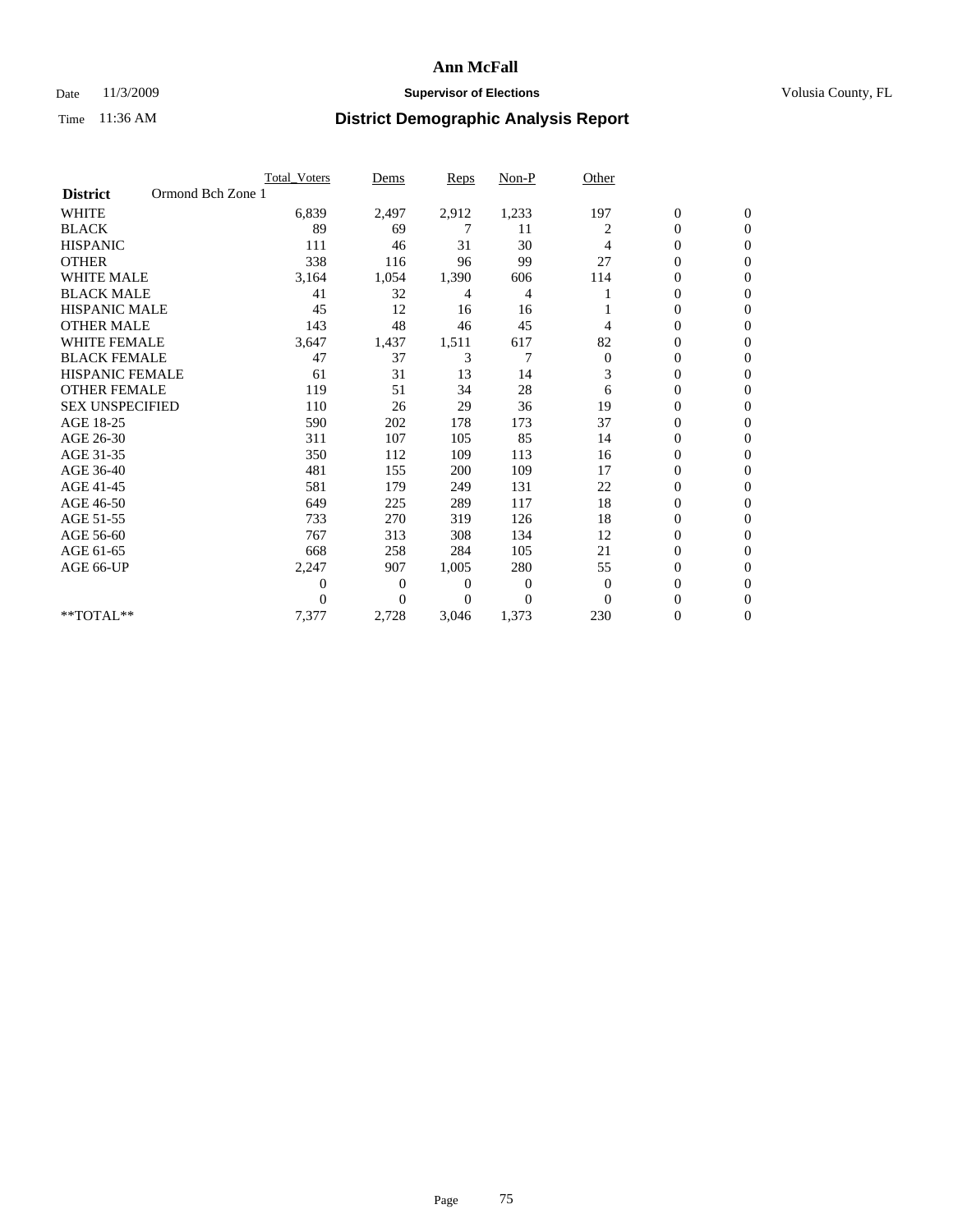### Date 11/3/2009 **Supervisor of Elections Supervisor of Elections** Volusia County, FL

|                        | <b>Total Voters</b> | Dems           | <b>Reps</b> | Non-P        | Other          |                  |                  |  |
|------------------------|---------------------|----------------|-------------|--------------|----------------|------------------|------------------|--|
| <b>District</b>        | Ormond Bch Zone 2   |                |             |              |                |                  |                  |  |
| <b>WHITE</b>           | 4,799               | 1,981          | 1,674       | 972          | 172            | $\boldsymbol{0}$ | $\boldsymbol{0}$ |  |
| <b>BLACK</b>           | 374                 | 286            | 27          | 51           | 10             | $\boldsymbol{0}$ | $\mathbf{0}$     |  |
| <b>HISPANIC</b>        | 105                 | 48             | 26          | 27           | $\overline{4}$ | $\overline{0}$   | $\mathbf{0}$     |  |
| <b>OTHER</b>           | 374                 | 143            | 81          | 112          | 38             | 0                | $\Omega$         |  |
| <b>WHITE MALE</b>      | 2,086               | 761            | 771         | 460          | 94             | $\overline{0}$   | $\mathbf{0}$     |  |
| <b>BLACK MALE</b>      | 171                 | 118            | 13          | 32           | 8              | $\overline{0}$   | $\mathbf{0}$     |  |
| <b>HISPANIC MALE</b>   | 41                  | 16             | 9           | 13           | 3              | $\overline{0}$   | $\mathbf{0}$     |  |
| <b>OTHER MALE</b>      | 110                 | 36             | 31          | 42           |                | 0                | $\mathbf{0}$     |  |
| <b>WHITE FEMALE</b>    | 2,689               | 1,209          | 898         | 505          | 77             | $\overline{0}$   | $\mathbf{0}$     |  |
| <b>BLACK FEMALE</b>    | 199                 | 164            | 14          | 19           | 2              | $\boldsymbol{0}$ | $\mathbf{0}$     |  |
| <b>HISPANIC FEMALE</b> | 63                  | 32             | 16          | 14           |                | $\boldsymbol{0}$ | $\mathbf{0}$     |  |
| <b>OTHER FEMALE</b>    | 144                 | 70             | 35          | 32           | 7              | $\mathbf{0}$     | $\mathbf{0}$     |  |
| <b>SEX UNSPECIFIED</b> | 149                 | 52             | 21          | 45           | 31             | $\overline{0}$   | $\mathbf{0}$     |  |
| AGE 18-25              | 503                 | 212            | 111         | 147          | 33             | $\mathbf{0}$     | $\mathbf{0}$     |  |
| AGE 26-30              | 349                 | 138            | 83          | 109          | 19             | $\overline{0}$   | $\mathbf{0}$     |  |
| AGE 31-35              | 354                 | 148            | 74          | 116          | 16             | $\boldsymbol{0}$ | $\mathbf{0}$     |  |
| AGE 36-40              | 363                 | 139            | 120         | 89           | 15             | 0                | $\mathbf{0}$     |  |
| AGE 41-45              | 458                 | 164            | 158         | 113          | 23             | $\overline{0}$   | $\mathbf{0}$     |  |
| AGE 46-50              | 506                 | 201            | 173         | 110          | 22             | $\boldsymbol{0}$ | $\mathbf{0}$     |  |
| AGE 51-55              | 543                 | 233            | 180         | 109          | 21             | $\boldsymbol{0}$ | $\mathbf{0}$     |  |
| AGE 56-60              | 526                 | 242            | 149         | 116          | 19             | $\overline{0}$   | $\Omega$         |  |
| AGE 61-65              | 500                 | 219            | 184         | 85           | 12             | $\overline{0}$   | $\mathbf{0}$     |  |
| AGE 66-UP              | 1,550               | 762            | 576         | 168          | 44             | $\boldsymbol{0}$ | $\mathbf{0}$     |  |
|                        | $\overline{0}$      | $\overline{0}$ | 0           | $\mathbf{0}$ | $\theta$       | $\overline{0}$   | $\mathbf{0}$     |  |
|                        | $\Omega$            | $\theta$       | $\Omega$    | $\Omega$     | $\Omega$       | $\overline{0}$   | $\mathbf{0}$     |  |
| **TOTAL**              | 5,652               | 2,458          | 1,808       | 1,162        | 224            | 0                | $\mathbf{0}$     |  |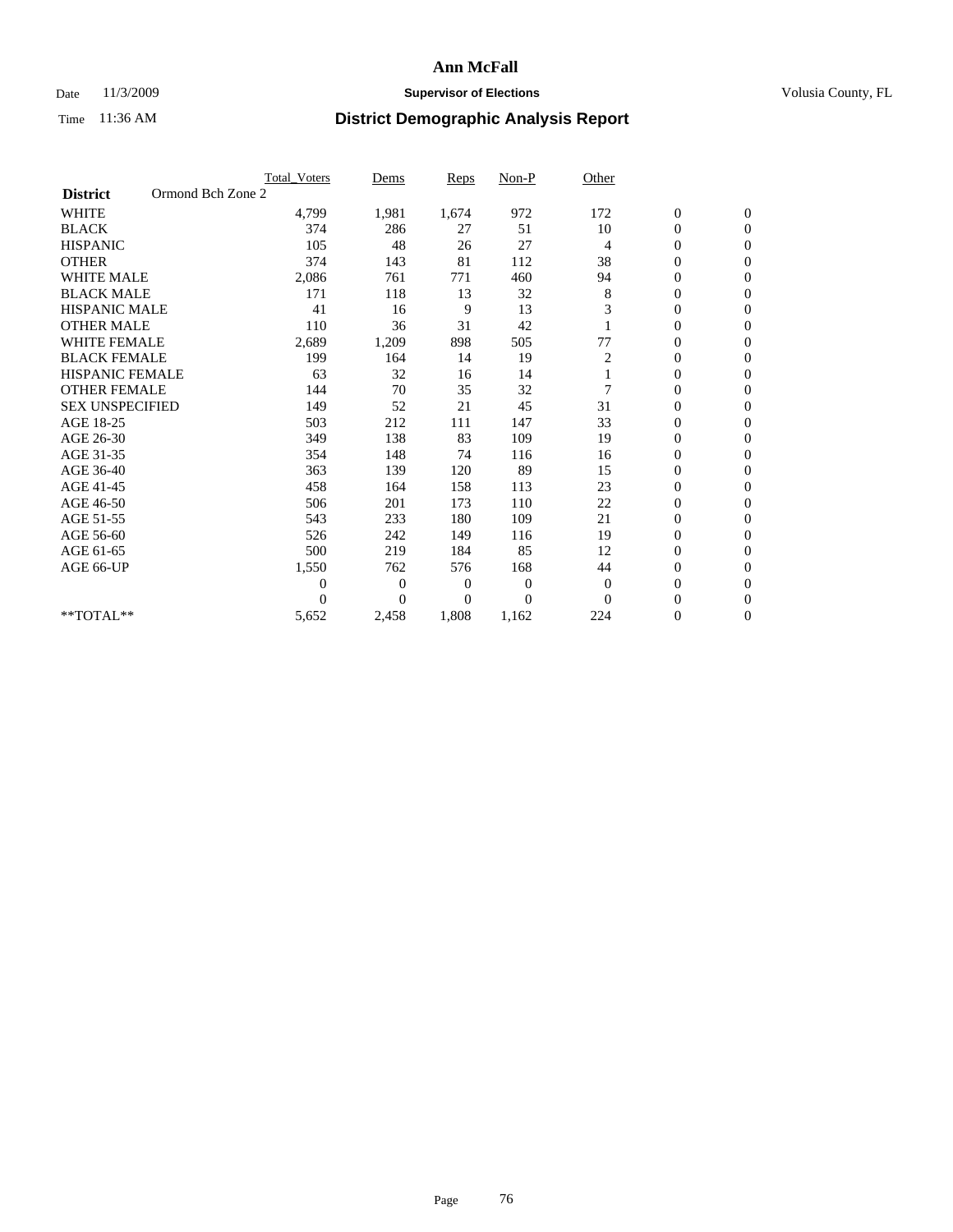#### Date 11/3/2009 **Supervisor of Elections Supervisor of Elections** Volusia County, FL

|                        |                   | <b>Total Voters</b> | Dems           | <b>Reps</b> | Non-P        | Other          |                  |                  |  |
|------------------------|-------------------|---------------------|----------------|-------------|--------------|----------------|------------------|------------------|--|
| <b>District</b>        | Ormond Bch Zone 3 |                     |                |             |              |                |                  |                  |  |
| <b>WHITE</b>           |                   | 8,010               | 2,544          | 3,819       | 1,390        | 257            | $\boldsymbol{0}$ | $\boldsymbol{0}$ |  |
| <b>BLACK</b>           |                   | 184                 | 136            | 13          | 24           | 11             | $\boldsymbol{0}$ | $\mathbf{0}$     |  |
| <b>HISPANIC</b>        |                   | 139                 | 49             | 51          | 36           | 3              | $\overline{0}$   | $\mathbf{0}$     |  |
| <b>OTHER</b>           |                   | 459                 | 143            | 126         | 152          | 38             | 0                | $\Omega$         |  |
| <b>WHITE MALE</b>      |                   | 3,712               | 1,065          | 1,844       | 682          | 121            | $\mathbf{0}$     | $\mathbf{0}$     |  |
| <b>BLACK MALE</b>      |                   | 81                  | 62             | 7           | 8            | 4              | $\boldsymbol{0}$ | $\mathbf{0}$     |  |
| <b>HISPANIC MALE</b>   |                   | 71                  | 20             | 30          | 19           | 2              | 0                | $\mathbf{0}$     |  |
| <b>OTHER MALE</b>      |                   | 161                 | 46             | 48          | 59           | 8              | 0                | $\mathbf{0}$     |  |
| <b>WHITE FEMALE</b>    |                   | 4,251               | 1,465          | 1,955       | 698          | 133            | 0                | $\mathbf{0}$     |  |
| <b>BLACK FEMALE</b>    |                   | 102                 | 73             | 6           | 16           |                | $\boldsymbol{0}$ | $\mathbf{0}$     |  |
| <b>HISPANIC FEMALE</b> |                   | 67                  | 29             | 20          | 17           |                | 0                | $\mathbf{0}$     |  |
| <b>OTHER FEMALE</b>    |                   | 201                 | 73             | 58          | 64           | 6              | $\overline{0}$   | $\Omega$         |  |
| <b>SEX UNSPECIFIED</b> |                   | 146                 | 39             | 41          | 39           | 27             | $\overline{0}$   | $\mathbf{0}$     |  |
| AGE 18-25              |                   | 798                 | 244            | 302         | 202          | 50             | $\mathbf{0}$     | $\mathbf{0}$     |  |
| AGE 26-30              |                   | 410                 | 137            | 140         | 116          | 17             | $\overline{0}$   | $\mathbf{0}$     |  |
| AGE 31-35              |                   | 396                 | 102            | 158         | 109          | 27             | $\boldsymbol{0}$ | $\mathbf{0}$     |  |
| AGE 36-40              |                   | 541                 | 132            | 270         | 114          | 25             | 0                | $\mathbf{0}$     |  |
| AGE 41-45              |                   | 740                 | 190            | 393         | 133          | 24             | 0                | $\mathbf{0}$     |  |
| AGE 46-50              |                   | 813                 | 232            | 403         | 155          | 23             | $\boldsymbol{0}$ | $\mathbf{0}$     |  |
| AGE 51-55              |                   | 931                 | 299            | 455         | 160          | 17             | $\boldsymbol{0}$ | $\mathbf{0}$     |  |
| AGE 56-60              |                   | 882                 | 316            | 386         | 158          | 22             | $\overline{0}$   | $\Omega$         |  |
| AGE 61-65              |                   | 885                 | 324            | 402         | 136          | 23             | $\overline{0}$   | $\mathbf{0}$     |  |
| AGE 66-UP              |                   | 2,396               | 896            | 1,100       | 319          | 81             | $\boldsymbol{0}$ | $\mathbf{0}$     |  |
|                        |                   | $\overline{0}$      | $\overline{0}$ | 0           | $\mathbf{0}$ | $\overline{0}$ | $\overline{0}$   | $\mathbf{0}$     |  |
|                        |                   | $\Omega$            | $\Omega$       | $\Omega$    | $\Omega$     | $\Omega$       | $\overline{0}$   | $\mathbf{0}$     |  |
| **TOTAL**              |                   | 8,792               | 2,872          | 4,009       | 1,602        | 309            | 0                | $\mathbf{0}$     |  |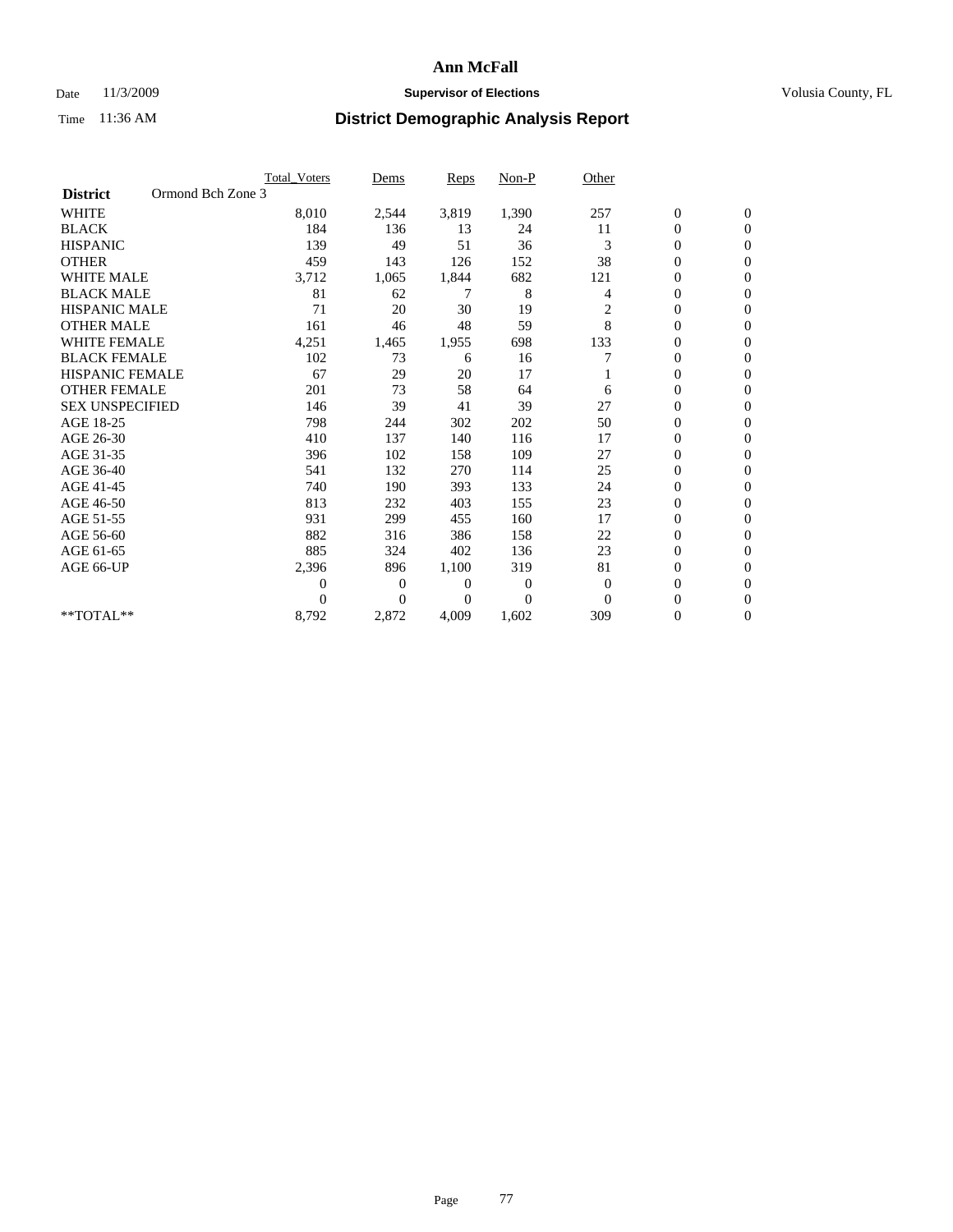#### Date 11/3/2009 **Supervisor of Elections Supervisor of Elections** Volusia County, FL

|                        | Total Voters      | Dems           | <b>Reps</b> | Non-P    | Other          |                  |                  |  |
|------------------------|-------------------|----------------|-------------|----------|----------------|------------------|------------------|--|
| <b>District</b>        | Ormond Bch Zone 4 |                |             |          |                |                  |                  |  |
| <b>WHITE</b>           | 6,233             | 2,359          | 2,419       | 1,184    | 271            | $\boldsymbol{0}$ | $\boldsymbol{0}$ |  |
| <b>BLACK</b>           | 151               | 112            | 9           | 26       | 4              | $\boldsymbol{0}$ | $\mathbf{0}$     |  |
| <b>HISPANIC</b>        | 100               | 52             | 16          | 30       | 2              | $\overline{0}$   | $\mathbf{0}$     |  |
| <b>OTHER</b>           | 304               | 103            | 75          | 101      | 25             | 0                | $\Omega$         |  |
| <b>WHITE MALE</b>      | 2,696             | 910            | 1,090       | 555      | 141            | $\mathbf{0}$     | $\mathbf{0}$     |  |
| <b>BLACK MALE</b>      | 71                | 53             | 4           | 12       | 2              | $\overline{0}$   | $\mathbf{0}$     |  |
| <b>HISPANIC MALE</b>   | 34                | 17             | 7           | 8        | $\overline{c}$ | 0                | $\Omega$         |  |
| <b>OTHER MALE</b>      | 110               | 37             | 26          | 40       | 7              | 0                | $\Omega$         |  |
| <b>WHITE FEMALE</b>    | 3,499             | 1,439          | 1,319       | 614      | 127            | $\overline{0}$   | $\mathbf{0}$     |  |
| <b>BLACK FEMALE</b>    | 80                | 59             | 5           | 14       | 2              | $\boldsymbol{0}$ | $\Omega$         |  |
| <b>HISPANIC FEMALE</b> | 66                | 35             | 9           | 22       | 0              | 0                | $\mathbf{0}$     |  |
| <b>OTHER FEMALE</b>    | 135               | 50             | 44          | 37       | 4              | $\overline{0}$   | $\Omega$         |  |
| <b>SEX UNSPECIFIED</b> | 97                | 26             | 15          | 39       | 17             | $\overline{0}$   | $\overline{0}$   |  |
| AGE 18-25              | 485               | 190            | 132         | 135      | 28             | 0                | $\mathbf{0}$     |  |
| AGE 26-30              | 285               | 93             | 94          | 79       | 19             | $\overline{0}$   | $\mathbf{0}$     |  |
| AGE 31-35              | 273               | 80             | 101         | 75       | 17             | $\boldsymbol{0}$ | $\overline{0}$   |  |
| AGE 36-40              | 342               | 107            | 112         | 102      | 21             | 0                | $\mathbf{0}$     |  |
| AGE 41-45              | 392               | 118            | 170         | 92       | 12             | $\overline{0}$   | $\Omega$         |  |
| AGE 46-50              | 565               | 210            | 233         | 111      | 11             | $\boldsymbol{0}$ | $\Omega$         |  |
| AGE 51-55              | 560               | 235            | 203         | 97       | 25             | $\boldsymbol{0}$ | $\mathbf{0}$     |  |
| AGE 56-60              | 563               | 236            | 192         | 104      | 31             | $\overline{0}$   | $\Omega$         |  |
| AGE 61-65              | 587               | 240            | 207         | 108      | 32             | $\overline{0}$   | $\overline{0}$   |  |
| AGE 66-UP              | 2,736             | 1,117          | 1,075       | 438      | 106            | 0                | $\mathbf{0}$     |  |
|                        | $\overline{0}$    | $\overline{0}$ | 0           | 0        | $\mathbf{0}$   | $\overline{0}$   | $\mathbf{0}$     |  |
|                        | $\theta$          | $\theta$       | $\Omega$    | $\Omega$ | $\Omega$       | $\overline{0}$   | $\Omega$         |  |
| **TOTAL**              | 6,788             | 2,626          | 2,519       | 1,341    | 302            | 0                | $\overline{0}$   |  |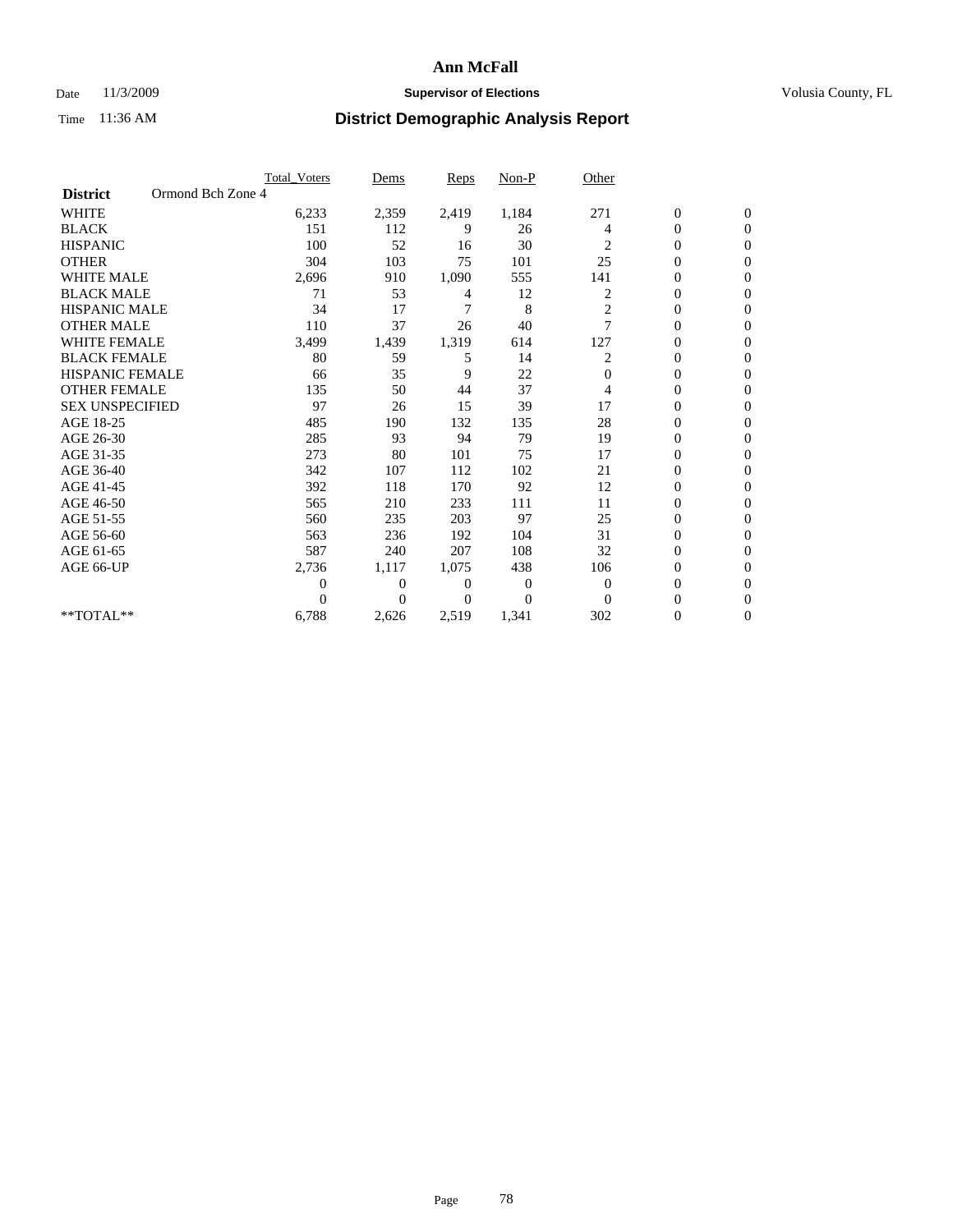#### Date 11/3/2009 **Supervisor of Elections Supervisor of Elections** Volusia County, FL

|                        |                        | <b>Total Voters</b> | Dems           | <b>Reps</b> | Non-P          | Other          |                  |                  |  |
|------------------------|------------------------|---------------------|----------------|-------------|----------------|----------------|------------------|------------------|--|
| <b>District</b>        | Port Orange District 1 |                     |                |             |                |                |                  |                  |  |
| <b>WHITE</b>           |                        | 6,867               | 2,882          | 2,131       | 1,578          | 276            | $\boldsymbol{0}$ | $\boldsymbol{0}$ |  |
| <b>BLACK</b>           |                        | 97                  | 82             | 4           | 9              | 2              | $\boldsymbol{0}$ | $\mathbf{0}$     |  |
| <b>HISPANIC</b>        |                        | 138                 | 67             | 20          | 48             | 3              | $\overline{0}$   | $\mathbf{0}$     |  |
| <b>OTHER</b>           |                        | 296                 | 97             | 62          | 108            | 29             | 0                | $\Omega$         |  |
| <b>WHITE MALE</b>      |                        | 3,076               | 1,151          | 1,040       | 746            | 139            | $\overline{0}$   | $\mathbf{0}$     |  |
| <b>BLACK MALE</b>      |                        | 44                  | 34             | 3           | 7              | $\mathbf{0}$   | $\overline{0}$   | $\mathbf{0}$     |  |
| <b>HISPANIC MALE</b>   |                        | 51                  | 26             | 9           | 14             | $\overline{c}$ | $\overline{0}$   | $\Omega$         |  |
| <b>OTHER MALE</b>      |                        | 89                  | 25             | 17          | 42             | 5              | $\boldsymbol{0}$ | $\mathbf{0}$     |  |
| WHITE FEMALE           |                        | 3,733               | 1,711          | 1,072       | 819            | 131            | $\overline{0}$   | $\mathbf{0}$     |  |
| <b>BLACK FEMALE</b>    |                        | 52                  | 47             |             | $\overline{c}$ | 2              | $\boldsymbol{0}$ | $\Omega$         |  |
| <b>HISPANIC FEMALE</b> |                        | 84                  | 41             | 10          | 32             |                | 0                | $\mathbf{0}$     |  |
| <b>OTHER FEMALE</b>    |                        | 110                 | 45             | 29          | 29             | 7              | $\overline{0}$   | $\Omega$         |  |
| <b>SEX UNSPECIFIED</b> |                        | 159                 | 48             | 36          | 52             | 23             | $\overline{0}$   | $\overline{0}$   |  |
| AGE 18-25              |                        | 587                 | 249            | 98          | 204            | 36             | $\overline{0}$   | $\mathbf{0}$     |  |
| AGE 26-30              |                        | 453                 | 159            | 107         | 163            | 24             | $\overline{0}$   | $\mathbf{0}$     |  |
| AGE 31-35              |                        | 404                 | 149            | 97          | 133            | 25             | $\boldsymbol{0}$ | $\overline{0}$   |  |
| AGE 36-40              |                        | 421                 | 158            | 118         | 123            | 22             | 0                | $\mathbf{0}$     |  |
| AGE 41-45              |                        | 512                 | 200            | 140         | 148            | 24             | $\overline{0}$   | $\Omega$         |  |
| AGE 46-50              |                        | 641                 | 231            | 212         | 169            | 29             | $\boldsymbol{0}$ | $\Omega$         |  |
| AGE 51-55              |                        | 713                 | 294            | 253         | 131            | 35             | $\boldsymbol{0}$ | $\mathbf{0}$     |  |
| AGE 56-60              |                        | 619                 | 276            | 183         | 132            | 28             | $\overline{0}$   | $\Omega$         |  |
| AGE 61-65              |                        | 721                 | 307            | 238         | 154            | 22             | $\overline{0}$   | $\mathbf{0}$     |  |
| AGE 66-UP              |                        | 2,327               | 1,105          | 771         | 386            | 65             | $\boldsymbol{0}$ | $\mathbf{0}$     |  |
|                        |                        | 0                   | $\overline{0}$ | 0           | 0              | $\mathbf{0}$   | $\overline{0}$   | $\mathbf{0}$     |  |
|                        |                        | $\theta$            | $\Omega$       | $\Omega$    | $\Omega$       | $\Omega$       | $\overline{0}$   | $\mathbf{0}$     |  |
| **TOTAL**              |                        | 7,398               | 3,128          | 2,217       | 1,743          | 310            | 0                | $\mathbf{0}$     |  |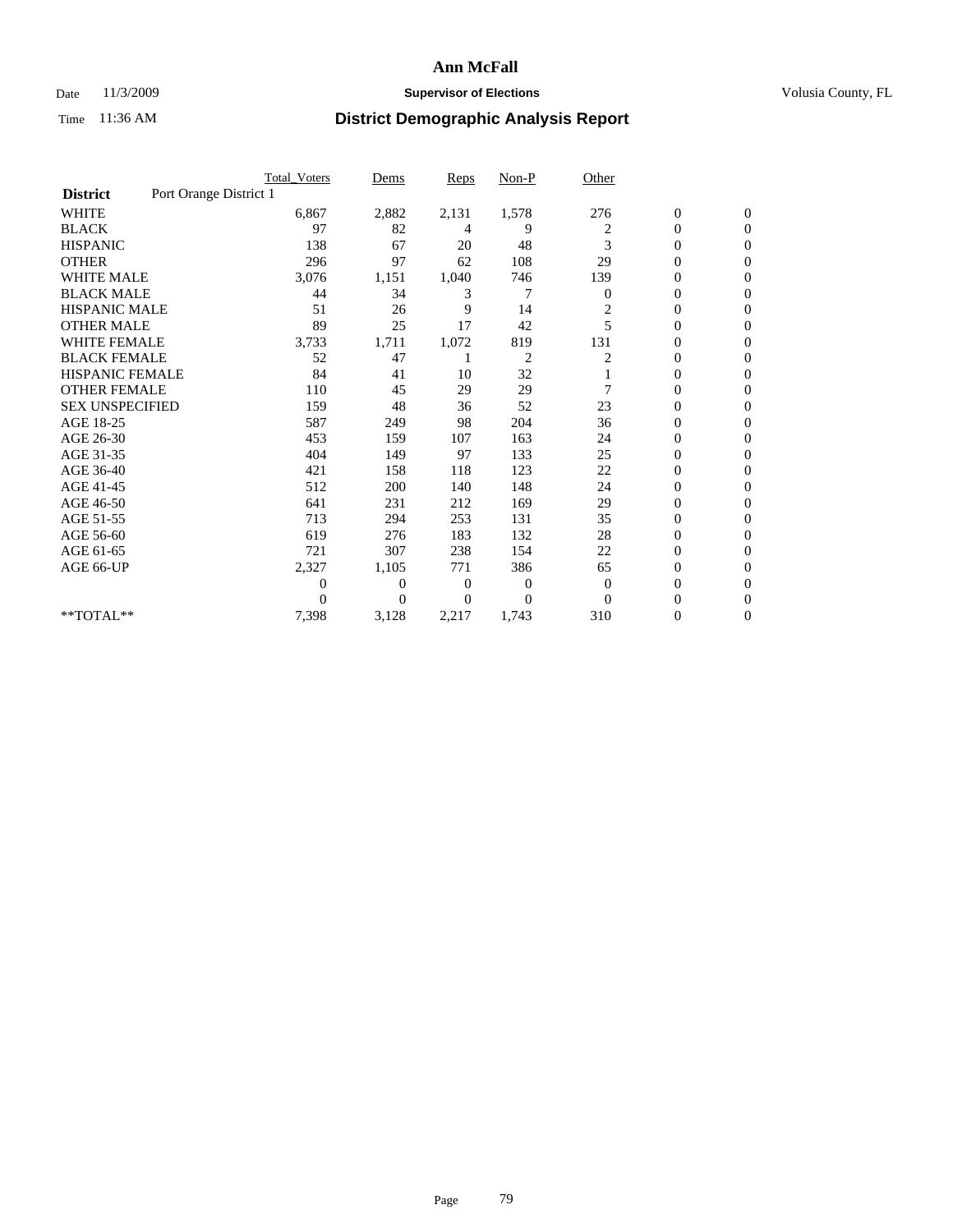### Date 11/3/2009 **Supervisor of Elections Supervisor of Elections** Volusia County, FL

|                        |                        | <b>Total Voters</b> | Dems           | <b>Reps</b> | $Non-P$        | Other          |                  |                  |  |
|------------------------|------------------------|---------------------|----------------|-------------|----------------|----------------|------------------|------------------|--|
| <b>District</b>        | Port Orange District 2 |                     |                |             |                |                |                  |                  |  |
| <b>WHITE</b>           |                        | 7,681               | 2,937          | 2,759       | 1,660          | 325            | $\boldsymbol{0}$ | $\boldsymbol{0}$ |  |
| <b>BLACK</b>           |                        | 332                 | 261            | 16          | 46             | 9              | $\boldsymbol{0}$ | $\mathbf{0}$     |  |
| <b>HISPANIC</b>        |                        | 217                 | 96             | 41          | 74             | 6              | $\overline{0}$   | $\mathbf{0}$     |  |
| <b>OTHER</b>           |                        | 427                 | 149            | 85          | 156            | 37             | $\boldsymbol{0}$ | $\Omega$         |  |
| <b>WHITE MALE</b>      |                        | 3,459               | 1,195          | 1,312       | 788            | 164            | $\overline{0}$   | $\mathbf{0}$     |  |
| <b>BLACK MALE</b>      |                        | 136                 | 100            | 7           | 24             | 5              | $\overline{0}$   | $\mathbf{0}$     |  |
| <b>HISPANIC MALE</b>   |                        | 96                  | 36             | 19          | 39             | $\overline{c}$ | $\overline{0}$   | $\mathbf{0}$     |  |
| <b>OTHER MALE</b>      |                        | 155                 | 50             | 34          | 63             | 8              | $\boldsymbol{0}$ | $\mathbf{0}$     |  |
| WHITE FEMALE           |                        | 4,163               | 1,722          | 1,422       | 864            | 155            | $\overline{0}$   | $\mathbf{0}$     |  |
| <b>BLACK FEMALE</b>    |                        | 195                 | 160            | 9           | 22             | 4              | $\boldsymbol{0}$ | $\mathbf{0}$     |  |
| <b>HISPANIC FEMALE</b> |                        | 119                 | 60             | 22          | 34             | 3              | 0                | $\mathbf{0}$     |  |
| <b>OTHER FEMALE</b>    |                        | 169                 | 76             | 29          | 59             | 5              | $\mathbf{0}$     | $\mathbf{0}$     |  |
| <b>SEX UNSPECIFIED</b> |                        | 165                 | 44             | 47          | 43             | 31             | $\overline{0}$   | $\mathbf{0}$     |  |
| AGE 18-25              |                        | 976                 | 373            | 277         | 267            | 59             | $\overline{0}$   | $\mathbf{0}$     |  |
| AGE 26-30              |                        | 688                 | 239            | 186         | 233            | 30             | $\overline{0}$   | $\mathbf{0}$     |  |
| AGE 31-35              |                        | 531                 | 187            | 157         | 166            | 21             | $\boldsymbol{0}$ | $\mathbf{0}$     |  |
| AGE 36-40              |                        | 555                 | 200            | 196         | 133            | 26             | 0                | $\mathbf{0}$     |  |
| AGE 41-45              |                        | 631                 | 233            | 220         | 157            | 21             | $\overline{0}$   | $\mathbf{0}$     |  |
| AGE 46-50              |                        | 738                 | 275            | 251         | 181            | 31             | $\boldsymbol{0}$ | $\mathbf{0}$     |  |
| AGE 51-55              |                        | 684                 | 260            | 267         | 124            | 33             | $\boldsymbol{0}$ | $\mathbf{0}$     |  |
| AGE 56-60              |                        | 788                 | 316            | 269         | 179            | 24             | $\overline{0}$   | $\Omega$         |  |
| AGE 61-65              |                        | 751                 | 314            | 252         | 150            | 35             | $\overline{0}$   | $\mathbf{0}$     |  |
| AGE 66-UP              |                        | 2,315               | 1,046          | 826         | 346            | 97             | $\boldsymbol{0}$ | $\mathbf{0}$     |  |
|                        |                        | $\overline{0}$      | $\overline{0}$ | 0           | $\overline{0}$ | $\mathbf{0}$   | $\overline{0}$   | $\mathbf{0}$     |  |
|                        |                        | $\theta$            | $\Omega$       | $\Omega$    | $\theta$       | $\mathbf{0}$   | $\overline{0}$   | $\mathbf{0}$     |  |
| **TOTAL**              |                        | 8,657               | 3,443          | 2,901       | 1,936          | 377            | 0                | $\mathbf{0}$     |  |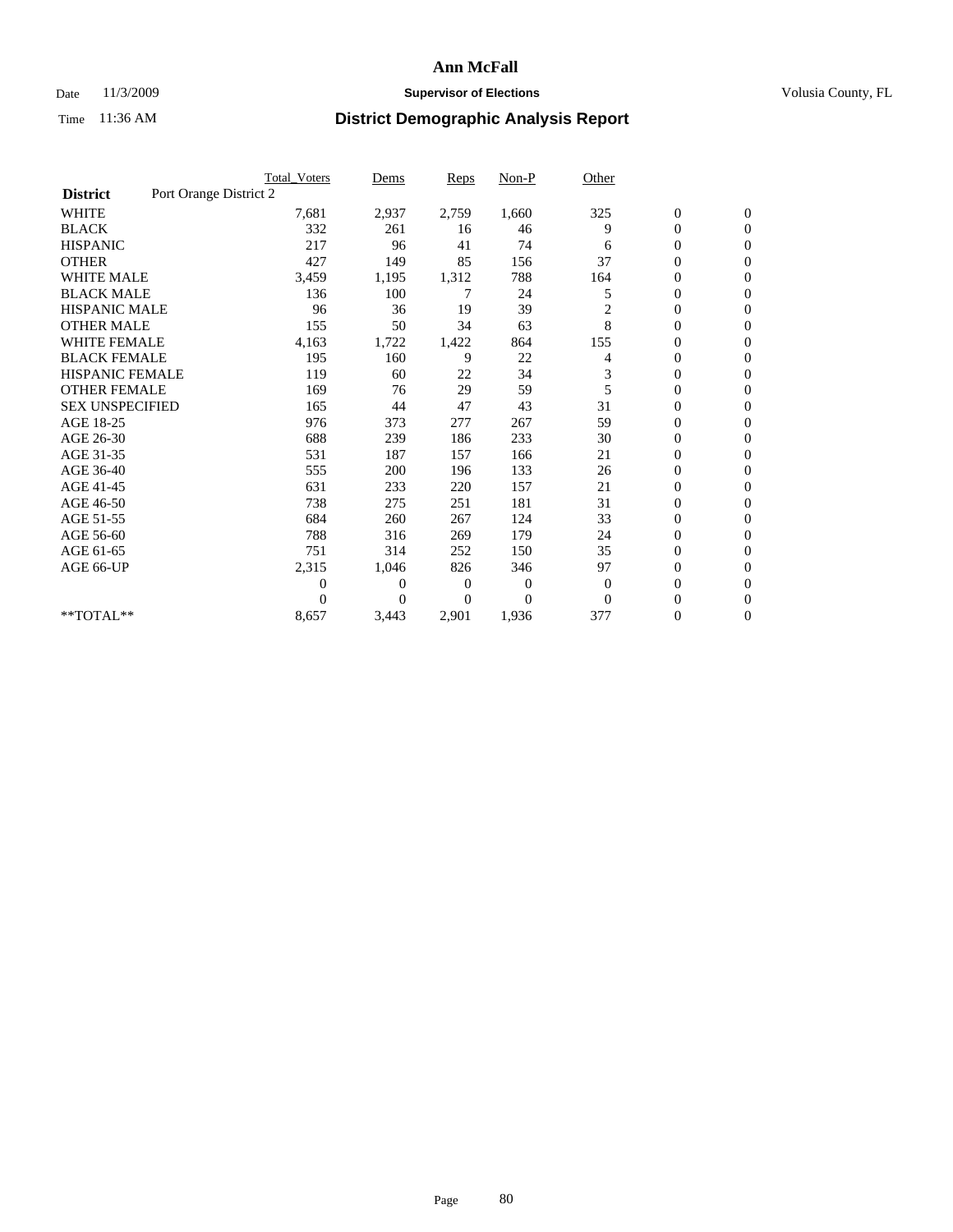#### Date 11/3/2009 **Supervisor of Elections Supervisor of Elections** Volusia County, FL

|                        |                        | <b>Total Voters</b> | Dems           | <b>Reps</b>  | $Non-P$      | Other        |                  |                  |
|------------------------|------------------------|---------------------|----------------|--------------|--------------|--------------|------------------|------------------|
| <b>District</b>        | Port Orange Distrcit 3 |                     |                |              |              |              |                  |                  |
| <b>WHITE</b>           |                        | 10,243              | 3,510          | 4,042        | 2,282        | 409          | $\boldsymbol{0}$ | $\boldsymbol{0}$ |
| <b>BLACK</b>           |                        | 256                 | 219            | 8            | 24           | 5            | $\overline{0}$   | $\mathbf{0}$     |
| <b>HISPANIC</b>        |                        | 246                 | 95             | 45           | 94           | 12           | $\overline{0}$   | $\mathbf{0}$     |
| <b>OTHER</b>           |                        | 550                 | 167            | 134          | 186          | 63           | $\overline{0}$   | $\mathbf{0}$     |
| <b>WHITE MALE</b>      |                        | 4,625               | 1,378          | 1,909        | 1,121        | 217          | $\boldsymbol{0}$ | $\mathbf{0}$     |
| <b>BLACK MALE</b>      |                        | 120                 | 101            | 6            | 11           | 2            | $\boldsymbol{0}$ | $\Omega$         |
| <b>HISPANIC MALE</b>   |                        | 109                 | 47             | 19           | 39           | 4            | $\overline{0}$   | $\overline{0}$   |
| <b>OTHER MALE</b>      |                        | 180                 | 57             | 49           | 64           | 10           | $\boldsymbol{0}$ | $\mathbf{0}$     |
| WHITE FEMALE           |                        | 5,548               | 2,114          | 2,110        | 1,139        | 185          | $\overline{0}$   | $\mathbf{0}$     |
| <b>BLACK FEMALE</b>    |                        | 136                 | 118            | 2            | 13           | 3            | $\boldsymbol{0}$ | $\Omega$         |
| <b>HISPANIC FEMALE</b> |                        | 136                 | 48             | 25           | 55           | 8            | $\boldsymbol{0}$ | $\mathbf{0}$     |
| <b>OTHER FEMALE</b>    |                        | 224                 | 79             | 52           | 73           | 20           | $\mathbf{0}$     | $\mathbf{0}$     |
| <b>SEX UNSPECIFIED</b> |                        | 217                 | 49             | 57           | 71           | 40           | $\boldsymbol{0}$ | $\Omega$         |
| AGE 18-25              |                        | 1,099               | 365            | 307          | 351          | 76           | $\overline{0}$   | $\mathbf{0}$     |
| AGE 26-30              |                        | 772                 | 256            | 237          | 234          | 45           | $\overline{0}$   | $\mathbf{0}$     |
| AGE 31-35              |                        | 641                 | 213            | 210          | 192          | 26           | $\boldsymbol{0}$ | $\mathbf{0}$     |
| AGE 36-40              |                        | 734                 | 235            | 265          | 206          | 28           | $\boldsymbol{0}$ | $\mathbf{0}$     |
| AGE 41-45              |                        | 779                 | 241            | 303          | 206          | 29           | $\boldsymbol{0}$ | $\mathbf{0}$     |
| AGE 46-50              |                        | 896                 | 281            | 389          | 199          | 27           | 0                | $\Omega$         |
| AGE 51-55              |                        | 978                 | 374            | 368          | 202          | 34           | $\boldsymbol{0}$ | $\mathbf{0}$     |
| AGE 56-60              |                        | 914                 | 363            | 323          | 200          | 28           | $\mathbf{0}$     | $\mathbf{0}$     |
| AGE 61-65              |                        | 943                 | 353            | 346          | 194          | 50           | $\boldsymbol{0}$ | $\Omega$         |
| AGE 66-UP              |                        | 3,539               | 1,310          | 1,481        | 602          | 146          | $\overline{0}$   | $\mathbf{0}$     |
|                        |                        | 0                   | $\overline{0}$ | 0            | $\mathbf{0}$ | $\mathbf{0}$ | $\boldsymbol{0}$ | $\mathbf{0}$     |
|                        |                        | 0                   | $\overline{0}$ | $\mathbf{0}$ | $\Omega$     | $\Omega$     | 0                | $\mathbf{0}$     |
| **TOTAL**              |                        | 11,295              | 3,991          | 4,229        | 2,586        | 489          | $\mathbf{0}$     | $\boldsymbol{0}$ |